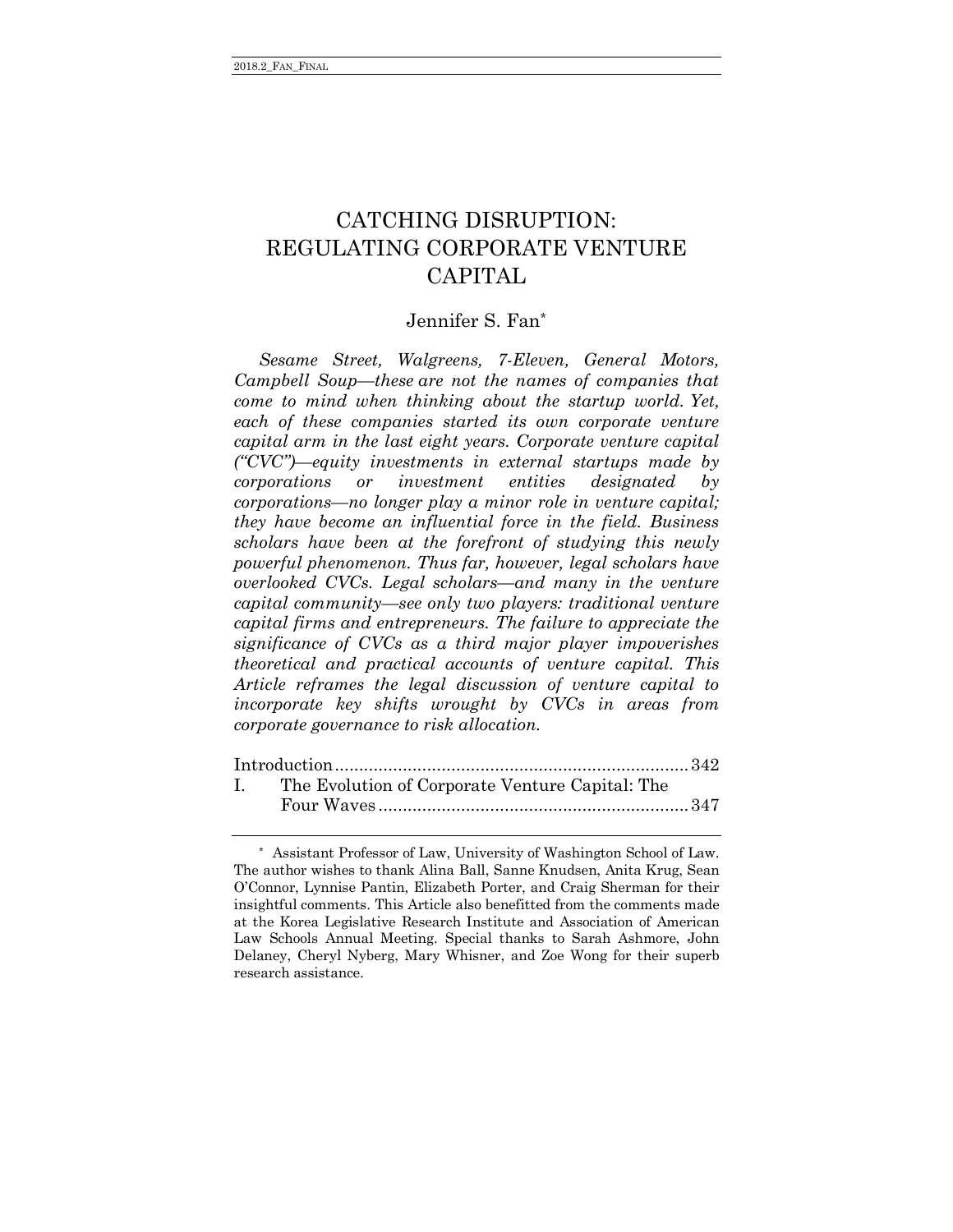342 *COLUMBIA BUSINESS LAW REVIEW* [Vol. 2018

| H.   |             | The Effect of Corporate Venture Capital on Private |  |
|------|-------------|----------------------------------------------------|--|
|      |             | Ordering in the Venture Capital Context358         |  |
|      | A.          |                                                    |  |
|      | $B_{-}$     |                                                    |  |
|      | $C_{\cdot}$ |                                                    |  |
|      |             | D. The Effect of CVC on Private Ordering369        |  |
| III. |             | Challenges of CVC in Private Ordering383           |  |
|      |             |                                                    |  |
|      | $\bf{B}$    |                                                    |  |
|      | C.          | Acre Venture Partners Case Study395                |  |
|      |             |                                                    |  |
|      | Е.          | General Motors Ventures Case Study  404            |  |
| IV.  |             | Solutions to CVC Challenges to Private Ordering408 |  |
|      | A           | Investment Rhythm and Lack of Exits 409            |  |
|      | B.          |                                                    |  |
|      |             |                                                    |  |
|      |             |                                                    |  |
|      |             | i.                                                 |  |
|      |             |                                                    |  |
|      |             |                                                    |  |
|      |             |                                                    |  |

## <span id="page-1-0"></span>INTRODUCTION

Household names like Sesame Street,1 Walgreens,2 7- Eleven,3 General Motors,4 and Campbell Soup5 have joined

<sup>1</sup> *See* Matthew Lynley, *Yep, Sesame Street Now has a Venture Fund*, TECHCRUNCH (Feb. 1, 2016), http://techcrunch.com/2016/02/01/yep-sesamestreet-now-has-a-venture-fund/ [perma.cc/5NF7-6R4U].

**<sup>2</sup>** *See* discussion *infra* Section III.D and accompanying notes.

<sup>3</sup> 7-Eleven's corporate venture capital arm, 7-Ventures, began in 2010 and focuses on investments in the software industry. *See 7-Ventures*, PITCHBOOK, https://my.pitchbook.com/#page/profile\_1884716116/ [perma.cc/HUW4-97NE].

<sup>4</sup> General Motors invests directly in startups as well as through its corporate venture capital arm, General Motors Ventures, which was formed in 2010. *See* discussion *infra* Section III.E and accompanying notes.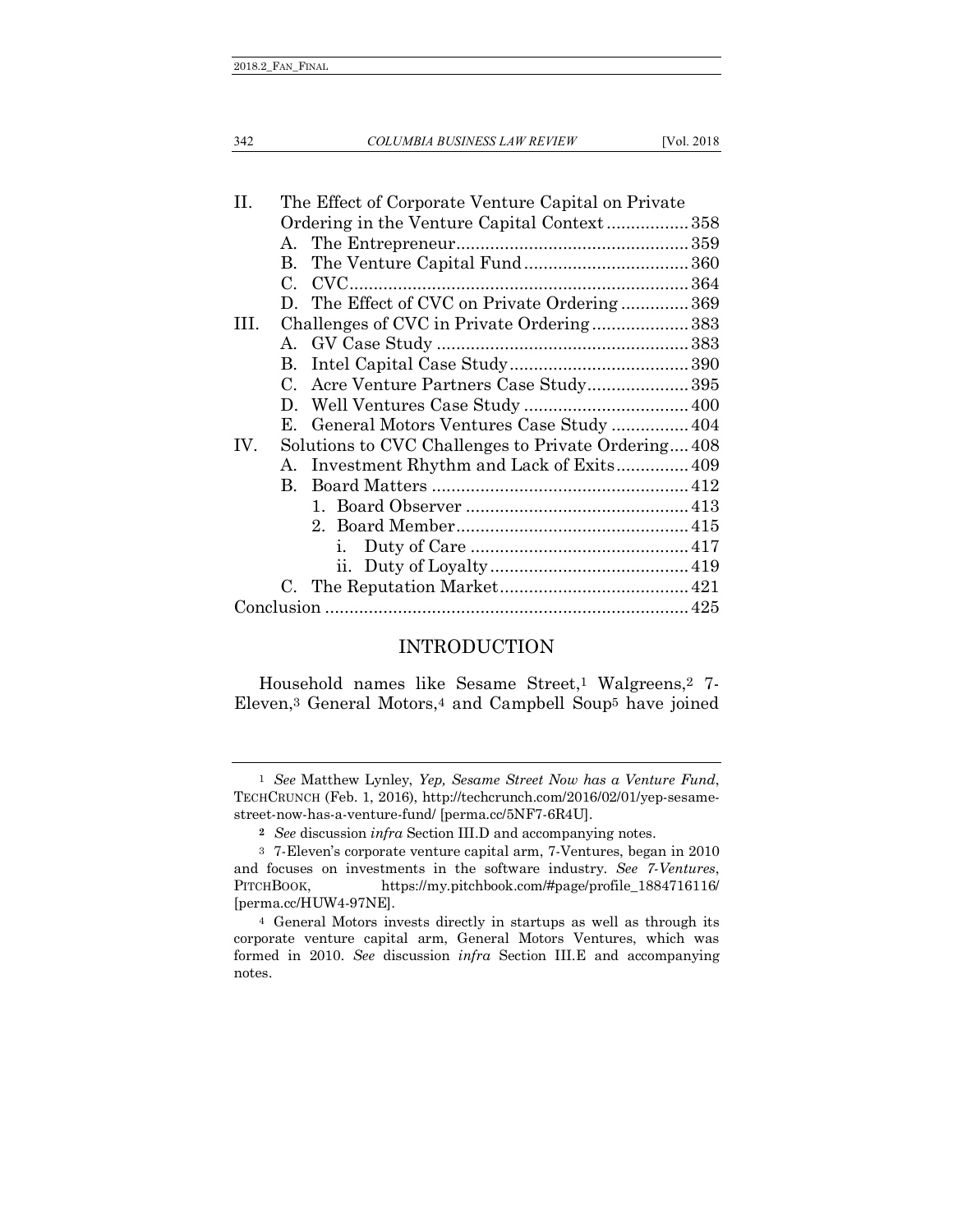the ranks of high tech titans such as Google and Intel in the world of corporate venture capital ("CVC" or "corporate venture capital"). In contrast to venture capital ("VC" or "venture capital") firms which purely focus on financial returns, most corporations seek strategic benefits from their venture investments, in addition to financial returns."6 Although CVC started in the 1960s and experienced four periods or "waves" of development, only in the past few years has it matured into a major force, finding a central place in the fast–evolving technology landscape that focuses on disruptive innovation.7 CVC now permeates every stage of venture capital. In the race to remain innovative, larger corporations engage in CVC endeavors to associate with and profit from the next market disrupters.

CVCs are not mere analogs of traditional VC firms. As a result of their position within larger corporations, CVCs have different strategic goals and unparalleled financial and

7 Clayton Christensen coined the term "disruptive innovation." Joseph L. Bower & Clayton M. Christensen, *Disruptive Innovation: Catching the Wave*, HARV. BUS. REV., Jan. 1995, at 45. *See also infra* note 74 (for a full definition of disruptive innovation).

<sup>5</sup> Campbell Soup's newly-created venture arm (founded in 2016) is called Acre Venture Partners. *See* discussion *infra* Subsection III.C.3 and accompanying notes.

<sup>6</sup> *Equity*, EWING MARION KAUFFMAN FOUND., http://www.kauffman.org/microsites/state-of-the-field/topics/finance/equity [perma.cc/WVU6-BLW6]; *see also* VOLANS & GLOBAL CORP. VENTURING, INVESTING IN BREAKTHROUGH: CORPORATE VENTURE CAPITAL 9 (2014), http://www.breakthroughcapitalism.com/files/volans-investing-

breakthrough-report.pdf [perma.cc/USP6-8NFT]. This differs from the goal of venture capital funds, which aim to get extremely high returns (i.e. homeruns) on investments made on behalf of limited partners who invest in venture capital funds. *See* BRAD FELD & JASON MENDELSON, VENTURE DEALS 115–28 (2d ed. 2013). "[CVC] is a subset of venture capital wherein corporations make systematic investments into startup companies, often by taking an equity stake in an innovative firm tangentially related to the company's own industry. They often also provide marketing expertise, management, strategic direction, and a line of credit." Jack Du, *The Rise of Corporate Venture Capital (TWTR, FB)*, INVESTOPEDIA, http://www.investopedia.com/articles/investing/082815/rise-corporateventure-capital.asp [perma.cc/4C5A-Q7W2].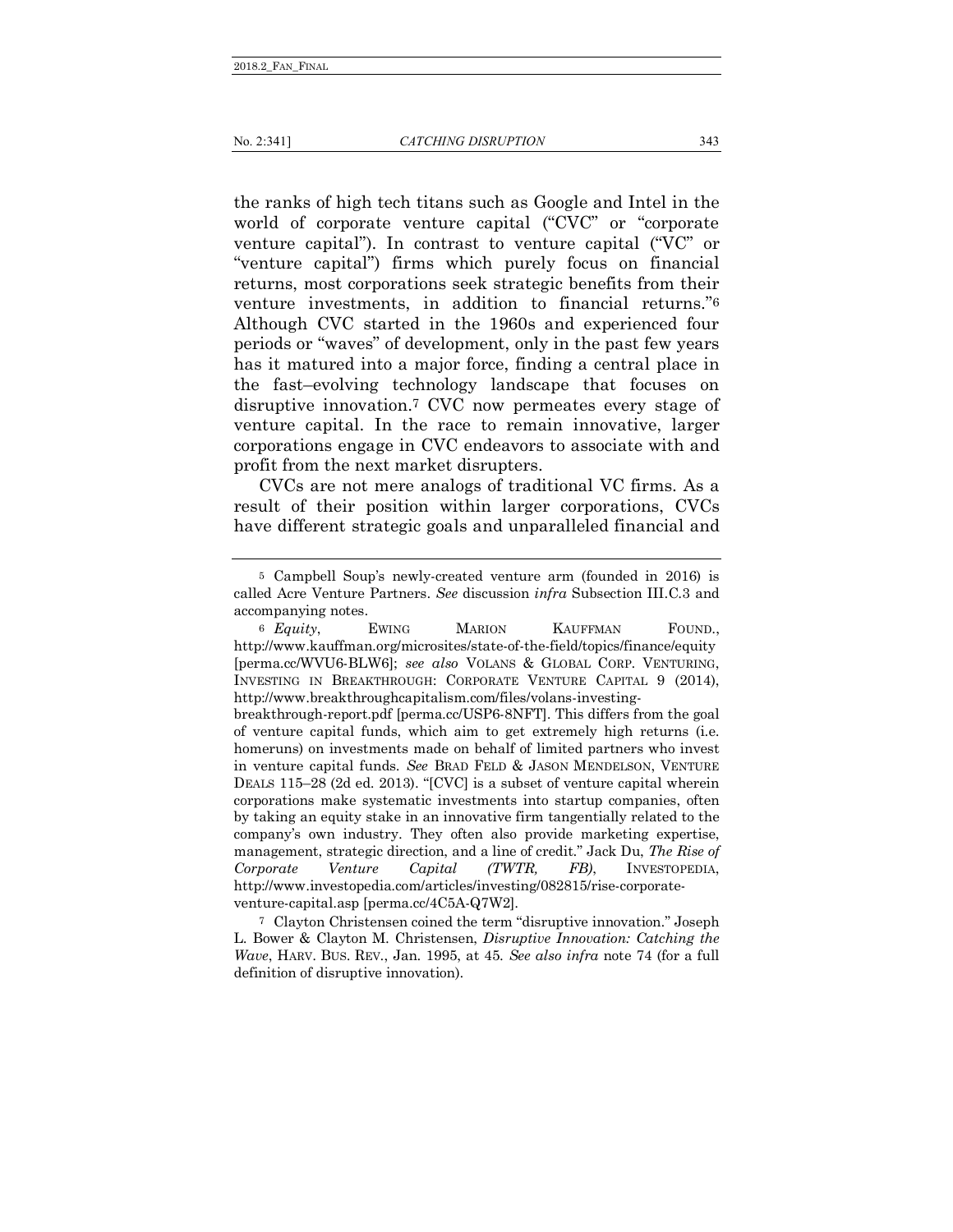technical resources from which entrepreneurs can immensely benefit. These distinctions raise significant business and legal issues. Thus far, however, legal scholars have overlooked CVCs. This Article is the first to analyze how CVC has fundamentally altered legal considerations related to private ordering<sup>8</sup> in the venture capital world.<sup>9</sup>

CVC had a banner year in 2015,10 accounting for twentyfive percent of later stage deals globally.11 CVCs poured in roughly \$7.7 billion in 930 venture rounds that equated to twenty-one percent of all deals and thirteen percent of all venture capital dollars.12 The sectors benefitting the most from this influx of money were software companies,13

11 Rachael King, *Corporate VC Investments Hold Steady amid Broader Downturn in Market*, WALL ST. J.: CIO J. (Jan. 22, 2016, 5:45 PM), http://blogs.wsj.com/cio/2016/01/22/corporate-vc-investments-hold-steadyamid-broader-downturn-in-market/ [perma.cc/B257-REA3].

12 *See* NAT'L VENTURE CAPITAL ASS'N, 2016 NATIONAL VENTURE CAPITAL ASSOCIATION YEARBOOK 94 (2016) [hereinafter 2016 NVCA YEARBOOK]. In light of the increasing number of corporations starting CVCs, the authors of the 2016 NVCA YEARBOOK note that corporate venture groups will continue to invest alongside venture capital funds. *See id.*; *see also* NVCA, Corporate Venture Investment Hits Fifteen Year High, *supra* note 10. In the fourth quarter of 2015 alone, investment from corporate venture capital amounted to "\$1.2 billion in 199 deals, representing 10.3 percent of dollars invested and 21 percent of deals for the quarter." *Id.*

13 "As has been the trend with overall venture investing, software companies continue to receive the largest amount of corporate venture dollars, drawing \$2.5 billion in 389 deals in 2015, representing 32.6

<sup>8</sup> Private ordering is defined as "where transactors are autonomous and employ extralegal mechanisms to enforce contracts . . . ." Barak D. Richman, *Firms, Courts, and Reputation Mechanisms: Towards a Positive Theory of Private Ordering*, 104 COLUM. L. REV. 2328, 2330 (2004).

<sup>9</sup> See discussion *infra* Section II.D for a more robust definition of private ordering within the context of venture capitalism.

<sup>10</sup> Press Release, Nat'l Venture Capital Ass'n, Corporate Venture Investment to Entrepreneurial Ecosystem Hits Fifteen Year High in 2015 (Jan. 19, 2016), http://nvca.org/pressreleases/corporate-ventureinvestment-to-entrepreneurial-ecosystem-hits-fifteen-year-high-in-2015/ [perma.cc/XJA6-LNJ6] [hereinafter NVCA, Corporate Venture Investment Hits Fifteen Year High].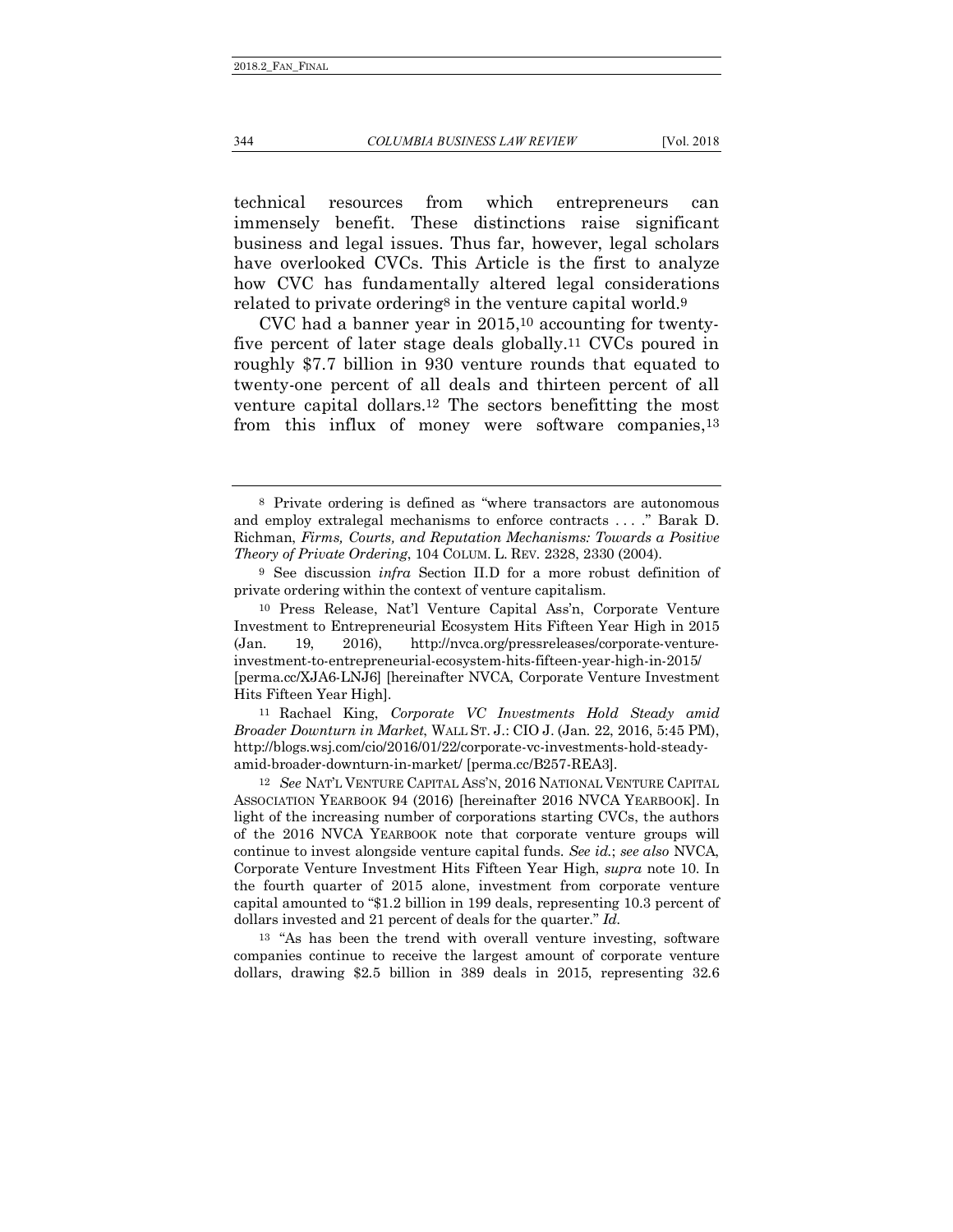biotechnology companies,14 and industrial/energy companies.15

CVCs have existed since the 1960s, but in a less influential, embryonic, form.16 In their earlier stages of development, CVCs tended to invest only in the later stages of startups, and generally did not designate board members. Now the opposite is true: corporations increasingly make investments in the early stages of startups through their

15 In the industrial/energy sector, CVCs deployed \$1.2 billion in fortysix deals which amounted to 16.1% of all CVC dollars and nearly forty percent of all venture investments in this sector in 2015. NVCA, Corporate Venture Investment Hits Fifteen Year High, *supra* note 10. "[C]orporate venture investment in industrial/energy companies continued to be overweighted as compared to overall venture investment into the sector. In 2015, corporate venture groups accounted for nearly forty percent of all venture investment into industrial/energy companies." *Id.*

16 In 1968 to 1969, there were 150 CVC units but by 1973 only ten remained. There were similar downturns in the 1980s and 1999/2000. Josh Lerner, Professor, Harvard Bus. School, Discussion with Fan Munce at the SHIFT NYC Conference (Oct. 28, 2016), https://www.linkedin.com/pulse/corporates-shift-relations-vcs-jamesmawson [perma.cc/6KBB-79ED]. Coupled with the rise of CVC is the fact that the VC industry has consolidated. "211 U.S. firms [did] at least five deals in a year . . . versus 1,000 or more in 2000. . . . 60% of [venture capital] money [is] now raised in funds being secured by the top 16 firms." Venky Ganesan, Chairman, NVCA, Remarks at the SHIFT NYC Conference (Oct. 28, 2016), https://www.linkedin.com/pulse/corporatesshift-relations-vcs-james-mawson [perma.cc/6KBB-79ED].

percent of all corporate venture dollars deployed." NVCA, Corporate Venture Investment Hits Fifteen Year High, *supra* note 10.

<sup>14</sup> In the biotechnology sector, CVCs deployed \$1.2 billion in 133 deals, which amounted to 16.3 percent of all CVC dollars in 2015. *Id.* To highlight one example, with respect to cancer startups, "[e]xcept for a drop in funding in 2012 (consistent with overall funding trends to this sector that year), funding dollars from rounds involving corporate investors including corporate parents and differentiated venture arms—increased nearly five-fold, from \$259M in 2011 to \$1.24B in 2015." *Corporate Deal Activity in Cancer Therapeutics Startups Nearly Doubles in 2015*, CB INSIGHTS (Mar. 25, 2016), https://www.cbinsights.com/research/corporateinvestors-oncology-startups/ [perma.cc/SA4Z-H2BF].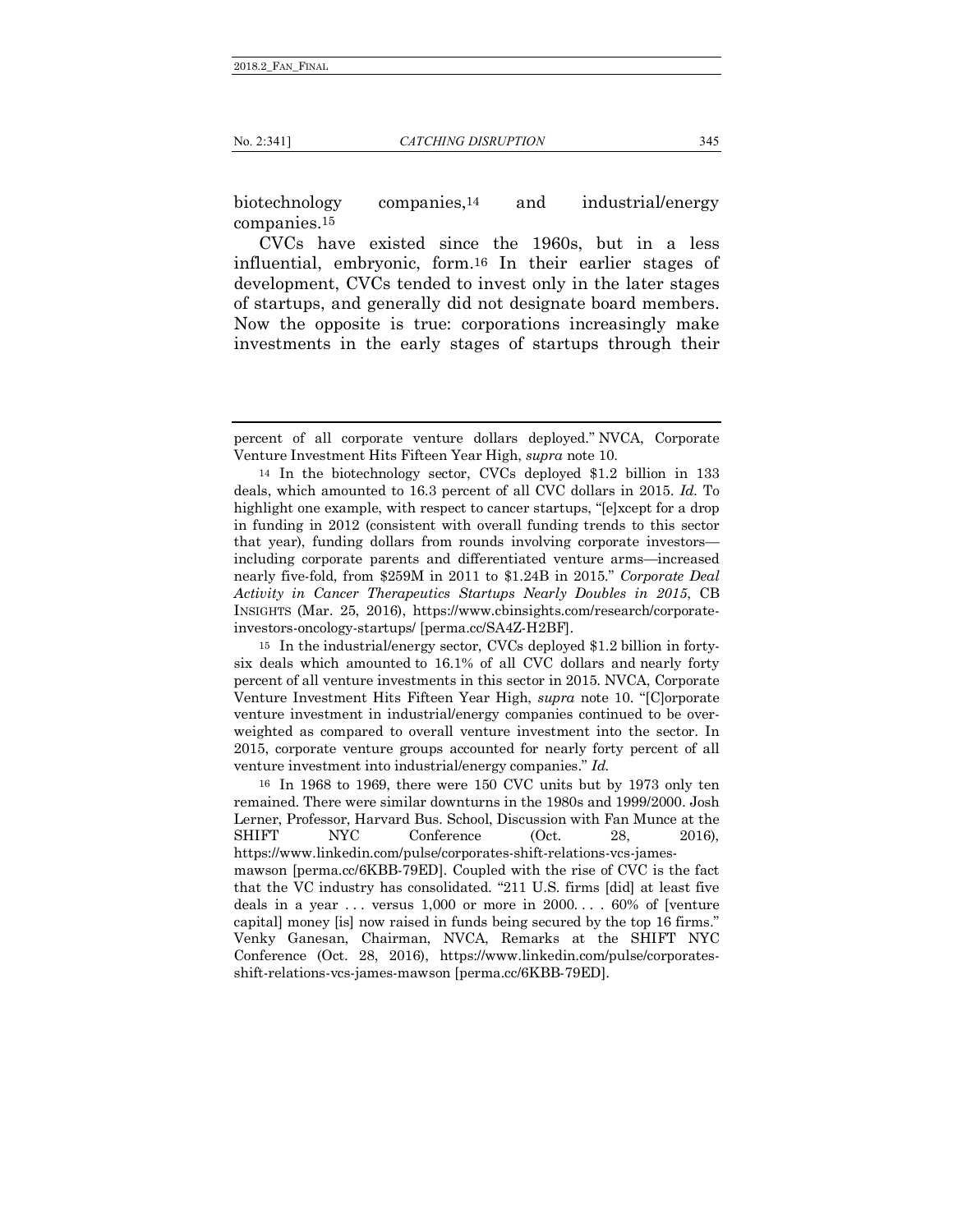CVCs,17 and CVCs frequently designate board members, heavily influencing all stages of startups receiving CVC.

CVCs are developing their own investment rhythm—one that differs significantly from that of VC funds. Additionally, CVCs are now investing in a broader spectrum of industries and the parent corporations of CVCs are reallocating funds from research and development ("R&D") to CVC activities. In fact, CVC augments and may eventually supplant R&D due to its increasing reach and influence. Corporate venture capital is now a mature economic force, and it is already changing things on the ground. Put simply, CVC is now a major player in the innovation ecosystem.

The legal implications of CVC with respect to private ordering have yet to be explored. In the past, legal scholarship has focused on the role of entrepreneurs and venture capital funds (and the limited partners who invest in them). With the swell of CVC activity, however, the dynamics of the private ordering system which undergirds the venture capital landscape has changed. While legal scholars have written extensively about venture capital, they have overlooked this shift.

This Article proceeds in four parts. Part I discusses the evolution of CVC. Part II briefly describes how private ordering works within the venture capital context when only startups and venture capital funds are involved. It then analyzes the growing role and importance of CVC and its impact on the implicit and explicit contracts made between the startup and venture capital fund. Part III critiques the legal issues raised by the increasing influence of CVC on venture capital using a few prominent public companies with CVC arms as examples. Part IV suggests possible solutions to the challenges raised by CVCs in private ordering in the venture capital context; specifically, the ramifications of CVC investments for early investors (i.e., venture capital funds),

<sup>17</sup> *See* CB INSIGHTS, THE 2016 GLOBAL CVC REPORT 13 (2017), https://www.cbinsights.com/research-corporate-venture-capital-report-2016 [hereinafter 2016 GLOBAL CVC REPORT] (registration required).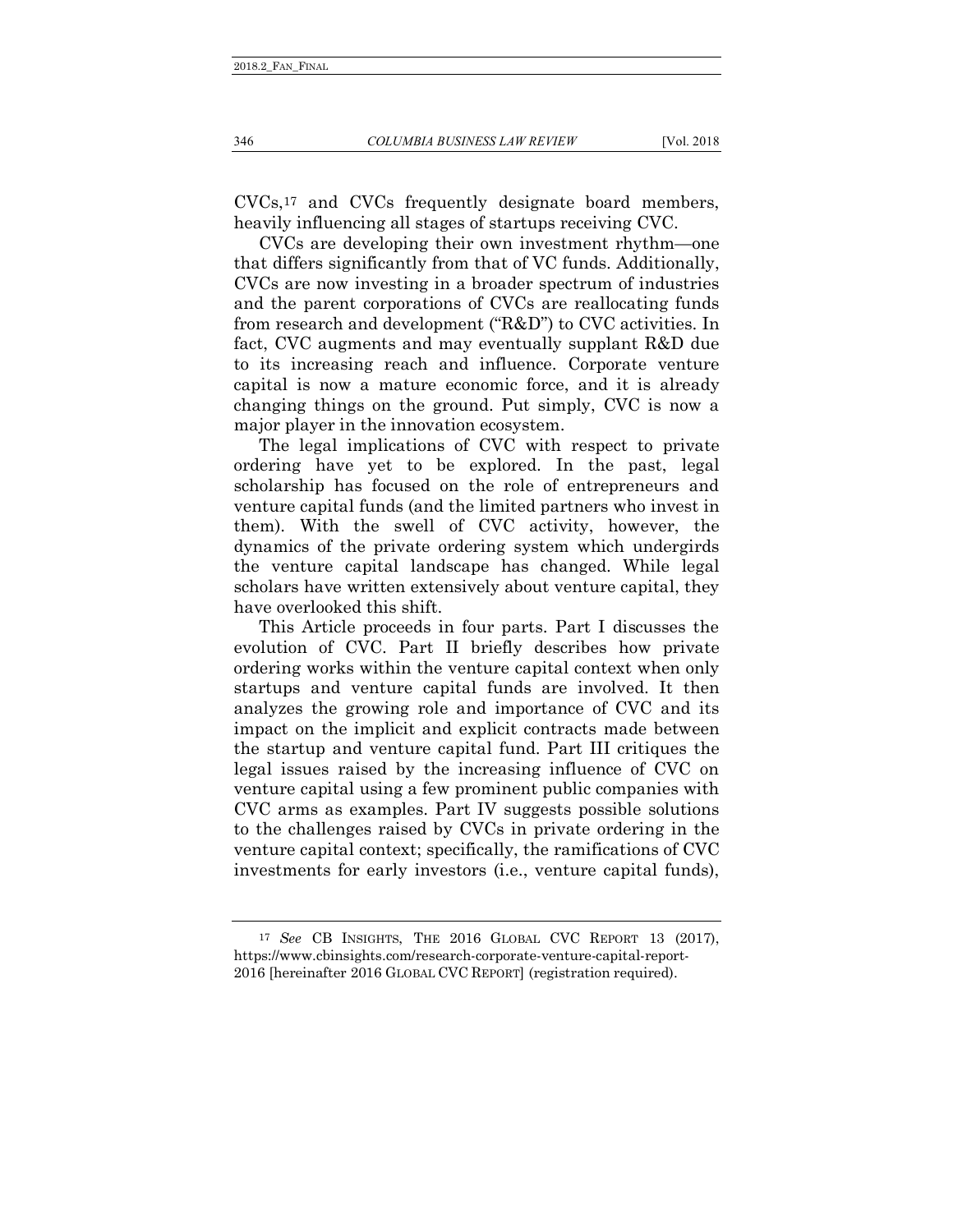employees of the startups, and founders. This Article concludes with suggestions for future areas of study.

## <span id="page-6-0"></span>I. THE EVOLUTION OF CORPORATE VENTURE CAPITAL: THE FOUR WAVES

Corporate venture capital has matured and evolved over the course of a few decades. In its latest iteration, it has become a fixture in the VC landscape, and is now a major player in what historically has been a two-player private ordering world. To provide context, this Article briefly discusses the first three eras—called waves—of corporate venture capital. It then argues how the current wave, the fourth, marks the maturation of this new form of investment.

The evolution of corporate venture capital can be tied to four distinct time periods, or waves.18 The first wave took place in the 1960s and was concentrated in the areas of technology and pharmaceuticals.19 When the initial public

<sup>18</sup> There is no substantive or authoritative research about the origins of CVCs. It is difficult to pinpoint the number of CVCs in earlier waves. In the first wave, "[t]he prevailing spirit of American big business . . . favored large diversified corporations operating in many sectors." *The History of CVC: From Exxon and DuPont to Xerox and Microsoft, How Corporates Began Chasing 'The Future'*, CB INSIGHTS (Mar 7, 2017), https://www.cbinsights.com/research/report/corporate-venture-capitalhistory/ [perma.cc/PZ5X-EQ5E] [hereinafter *The History of CVC*].

<sup>19</sup> VOLANS & GLOBAL CORP. VENTURING, *supra* note 6, at 20. The traditional venture capital model drove the success of the first CVC wave, and, "as corporations grew in size and scope in the 1960s, a need to diversify. They focused on internal ventures or external [startups]; the emergence of spin-out businesses benefiting from wider parent company support was yet to come. The activity was mainly in innovation-intensive industries such as technology and pharmaceuticals." *Id.* In the mid-1960s, corporations entered the venturing world with the goal of "generating above-average financial returns." Falk Bielesch et al., *Corporate Venture Capital: Avoid the Risk, Miss the Rewards*, BCG PERSPECTIVES (Oct. 31, 2012), https://www.bcgperspectives.com/content/articles/innovation\_ growth\_mergers\_acquisitions\_corporate\_venture\_capital/ [perma.cc/ 4WVM-N85P]. "It was a period of rapid technological advancement, robust corporate profits, a soaring stock market, and widespread management faith in the strategic value of diversification." *Id.* U.S. corporations in the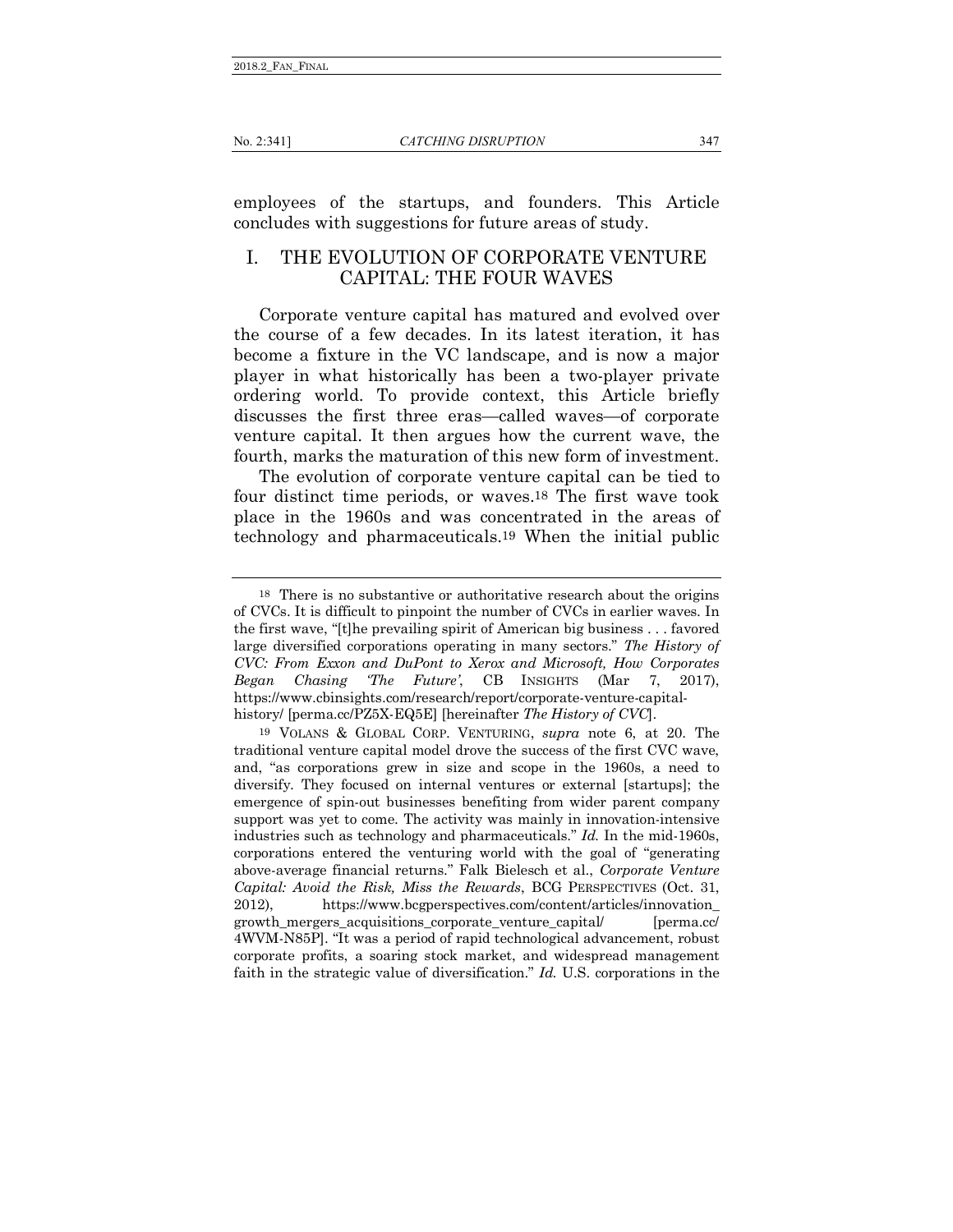offering ("IPO") market collapsed and the oil crisis emerged in the 1970s, the first wave ended.20 The second wave occurred in the 1980s when venture capitalists re-emerged due to less stringent pension fund regulations and tax cuts.21 Biotechnology and technology companies received the bulk of the investments in that time period until the market downturn in 1987.22 The third wave took place during the dot-com boom in the late 1990s*—*CVC surged again due to the allure of riches in the Internet realm and rising stock markets.23 In the early 2000s, however, the bubble burst, and CVC activity decreased substantially.24 These dramatic

20 Bielesch et al., *supra* note 19.

21 Due to the loosening of pension fund regulations and tax cuts, venture capital funds re-emerged in the 1980s and CVCs followed suit, hoping to match the returns of traditional VC firms. *Id.* "CVC as a broad theme lay dormant until the early 1980s, when a new generation of independent venture capitalists emerged, their coffers bulging with cash from U.S. investors taking advantage of a cut in the capital gains tax and the relaxation of restrictions on pension fund investments." *Id.* As was the case in the 1970s, the technology and pharmaceutical industries were the most active CVC investors, but when the stock market crash of 1987 occurred, their interest faded and they "went into retreat." *Id.*

22 VOLANS & GLOBAL CORP. VENTURING, *supra* note 6, at 21.

23 "The third CVC wave boomed in investment levels around the time of the dotcom bubble, fueled by the seemingly limitless potential of the Internet and rising stock markets—and fell victim to the bubble's pop in the early 2000s." *Id.* It also marked the first time that European corporations and emerging markets engaged in venture investing. *Id.*

24 *Id.* In the late 1990s, corporations invested heavily in startups until the economic downturn. From September 2000 to September 2001, investments in startups fell by eighty percent. Henry Chesbrough, *Making Sense of Corporate Venture Capital*, HARV. BUS. REV., Mar. 2002, at 90, 101, https://hbr.org/2002/03/making-sense-of-corporate-venture-capital [perma.cc/6HX8-LJJU]. "Quarterly corporate venture-capital investments in [startups] rose from \$468 million at the end of 1998 to \$6.2 billion at the beginning of 2000 and then tumbled to \$848 million in the third quarter of 2001." *Id.* "The advent of the Internet in the mid-1990s heralded the beginning of the third CVC cycle. Amid a strong market for stocks, especially dot-com issues, and hungry for above-market returns,

technology and pharmaceutical sectors invested in new ventures, but shut down their corporate venture capital arms when the initial public offering market collapsed in 1973. *Id.*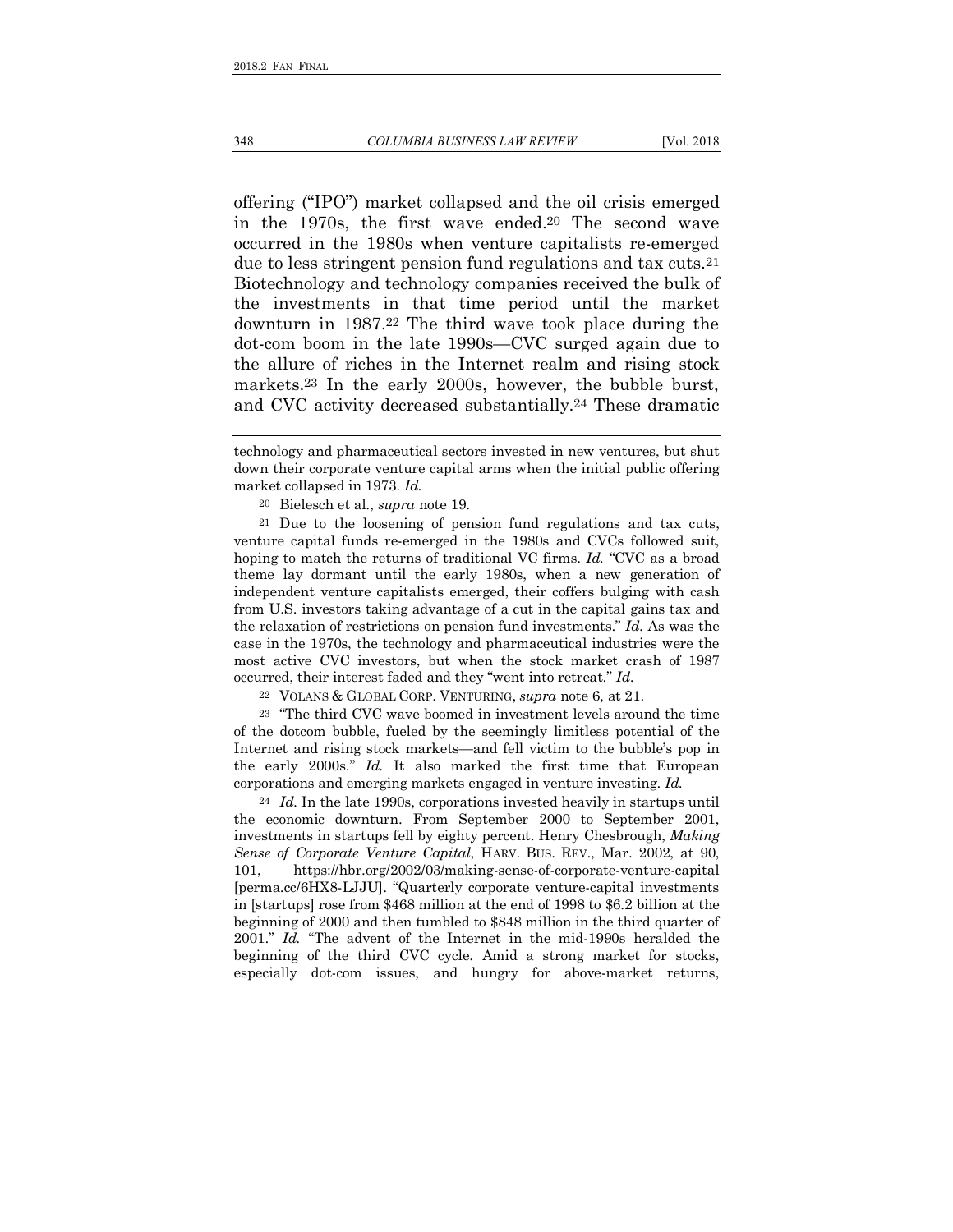shifts in CVC investments contribute to the low esteem with which many venture capital funds hold in-house corporate venture capital operations. Specifically, they view public companies that engage in CVC as having neither the fortitude nor nimbleness to manage the high-risk, quick moving environment of venture capital investing.25 From a historical perspective, earlier cycles of CVC reflected the ups and downs of the broader economy.26 As an example, the absence of clear objectives and strategic focus led to the failure of many CVCs in the third wave.27

Today, however, companies take proactive measures to address market trends by shifting their CVC investment priorities and partnering with ventures that can mitigate the risks experienced by the third wave CVCs.28 As a result, the modern CVC: (1) responds quickly to market transformations; (2) gathers intelligence on competitive threats; (3) allows parent companies to more easily extricate themselves from investments that are not advancing their interests (as compared to the reluctance of companies to abandon a languishing R&D project); (4) has a greater impact since CVCs are co-investing with others; (5) manages portfolio companies that develop technologies requiring the use of the parent company's platform (as Apple did with the

corporations returned in force to the game, with more than 400 of them worldwide launching VC programs." Bielesch et al., *supra* note 19. European corporations and emerging markets "entered the market in force. CVC activity reached a high point in 2000, when corporate equity investments in new ventures soared to more than \$4.5 billion, according to *GCV*." *Id.* With the dot-com bust in 2000 and the recession of 2001 and 2002, however, the third wave ended. *Id.* "In a newly risk-averse business environment and amid high uncertainty over new accounting and governance regulations, corporations wound down their VC operations." *Id.*

<sup>25</sup> "In their eyes, the wild swings are further evidence that big companies have neither the stomach nor the agility to manage investments in high-risk, fast-paced environments." Chesbrough, *supra*  note 24, at 92.

<sup>26</sup> *See* VOLANS & GLOBAL CORP. VENTURING, *supra* note 6, at 21.

<sup>27</sup> *See The History of CVC*, *supra* note 18.

<sup>28</sup> *See id.*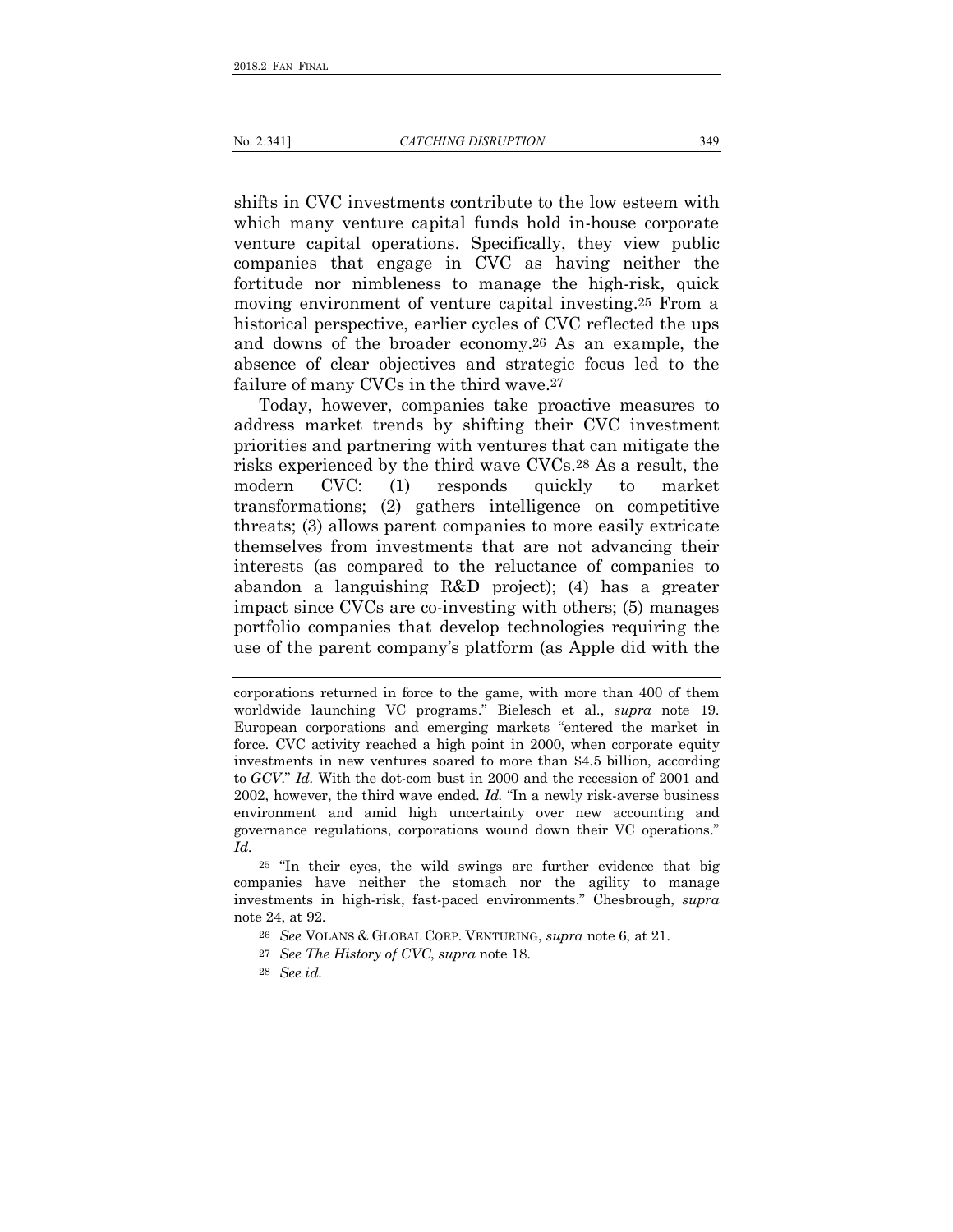iFund); and (6) allows the parent company to enjoy higher returns on investments.29

Since the financial crisis in 2008, the ranks of corporate venture capital have swelled dramatically.30 "CVC is actually growing at a faster rate than venture capital investment in general."31 More than 1200 corporations across the globe have CVC programs, of which over half were formed since 2010.32 Between 2012 and 2016 the number of active CVCs "more than doubled."33

As of March 2017, there were approximately 200 CVCs active in every quarter.34 In 2016, CVCs grew at a rate of twenty percent globally, with 107 new CVC funds making

31 *The History of CVC*, *supra* note 18.

32 Press Release, DLA Piper, Corporate Venture Capital Compensation Report Released to Support High Performance Teams and Innovation Programs (Jan. 27, 2016), https://www.dlapiper.com/ en/us/news/2016/01/corporate-vc-compensation-report-released/ [perma.cc/ E9TX-EAW7]. *But cf.* Du, *supra* note 6 (which states that between 2010– 2014 over 475 new CVC funds started and over 1100 are currently operational). The number of venture capital funds has changed significantly over a period of 20 years. In 1995, there were 425 venture capital firms; in 2005 and 2015, there were 1009 and 798 such firms, respectively. 2016 NVCA YEARBOOK, *supra* note 12.

33 2016 GLOBAL CVC REPORT, *supra* note 17.

34 *The History of CVC*, *supra* note 18.

<sup>29</sup> Josh Lerner, *Corporate Venturing*, HARV. BUS. REV., Oct. 2013, at 86 [hereinafter *Corporate Venturing*].

<sup>30</sup> *See* Kevin Dowd, *What's Happened with the 10B+ Mega-Funds of 2008?*, PITCHBOOK (Apr. 26, 2016), http://pitchbook.com/news/articles/ whats-happened-with-the-10b-mega-funds-of-2008 [perma.cc/9WU8-VAG5] (citing the financial crisis of 2008 and how the \$10B+ mega-funds fared eight years after the crisis); *The Investors Fueling the Mega-Round Phenomenon*, CB INSIGHTS (May 16, 2016), https://www.cbinsights.com/blog/hedge-mutual-funds-investing-big-dealstech-startups/ [perma.cc/PGQ9-AGMD]. Global corporations spend more than \$650 billion on research and development on an annual basis primarily on technological advancements. Igor Sill, *New Era for Corporate Venture Capital*, ENTREPRENEUR COUNTRY GLOB. (Sept. 14, 2015), http://www.entrepreneurcountryglobal.com/united-kingdom/ecosystemeconomics/item/new-era-for-corporate-venture-capital/ [perma.cc/U8AH-6DLM]. *See infra* Part II (discussing current state of CVC).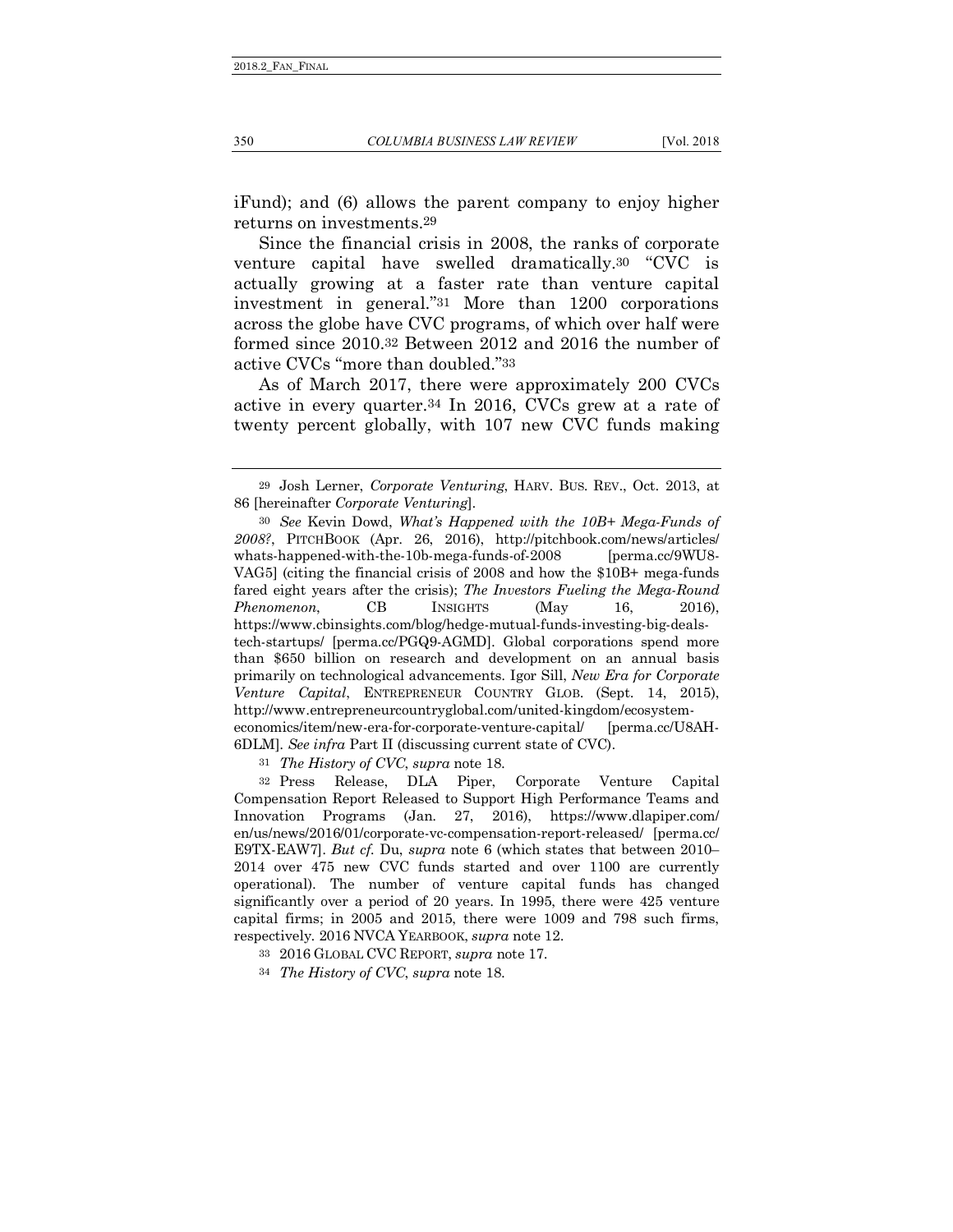their first investment.35 "Companies are using CVC as a compelling way to drive outside-in innovation for access to new and disruptive technologies, the development of new business models and participation in emerging markets, all of which may provide meaningful contributions to corporate growth."36 Some argue that the rise of both social media and the smartphone was the impetus for the resurgence of CVC.37 Historically low interest rates, together with the fact that many corporations were also sitting on large piles of cash, contributed to an increase in CVC as well.38 The everpresent fear of disruption also played a role in the rise of CVC. The former leader of Intel Capital Corporation ("Intel Capital"), Arvind Sodhani, said, "CEOs who are worried they're going to get disrupted want to have an outpost in Silicon Valley to discern where the disruption is coming from."39 In stark contrast to the growth of CVC, "the VC industry has consolidated, with 211 U.S. firms doing at least five deals in a year versus 1,000 or more in 2000" and with "60% of money now raised in funds being secured by the top 16 [traditional venture capital] firms."40

Historically, money from CVC has been invested in later stage funding rounds.41 Even in 2015, this continued to be the case, with \$2.7 billion in corporate venture dollars allocated to later stage companies across 159 deals, representing nearly thirty-six percent of all such dollars.42 A new trend has emerged, however, as CVCs have increased

40 *See* Ganesan, *supra* note 16.

41 *See* NVCA, Corporate Venture Investment Hits Fifteen Year High, *supra* note 10.

42 *Id.*

<sup>35</sup> 2016 GLOBAL CVC REPORT, *supra* note 17, at 8.

<sup>36</sup> Press Release, DLA Piper, *supra* note 32.

<sup>37</sup> *The History of CVC*, *supra* note 18.

<sup>38</sup> *Id.*

<sup>39</sup> Randall Smith, *General Mills and 7-Eleven Join the Venture Capital Crowd*, N.Y. TIMES (Apr. 19, 2016), https://www.nytimes.com/2016/04/19/business/dealbook/general-mills-and-7-elevenjoin-the-venture-capital-crowd.html/ [perma.cc/K8U3-6A76].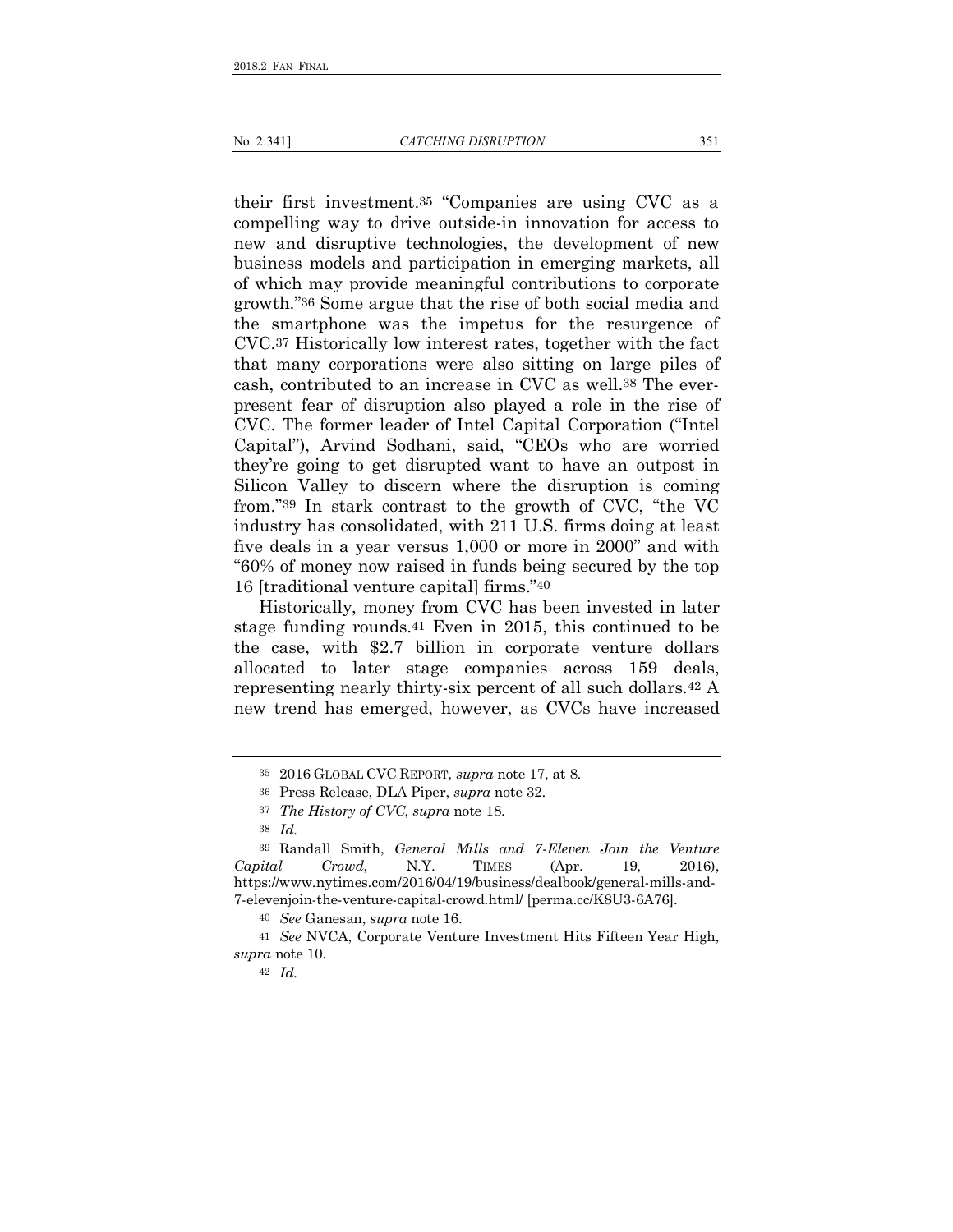their participation in early stage deals, deploying \$2.4 billion in 442 deals in 2015.43 Although there was a marked decline in venture capital investing in the fourth quarter of 2015, corporate venture capital activity held steady, ending at twenty-one percent of all deals for the year.44 There were also a high number of initial investments—approximately eighty-five—made by newcomers to the corporate venture capital realm.45 In the fourth quarter of 2015, CVCs invested more money in early stage startups than in late stage companies.46 CVCs also invested in unicorns at a high rate.47

In 2016, CVC investors continued to pour money into the market by participating in twenty-one percent of all U.S. venture capital-backed financings.48 The average deal size which included CVC participation was double that of deals that included only traditional venture capital firms.49 Globally, Intel Capital and GV (formerly Google Ventures)

45 King, *supra* note 11.

46 *Id.* In the fourth quarter of 2015, corporate venture capitalists invested \$650 million in ninety-eight early stage company deals, representing 55.7 percent of all dollars invested for the quarter. NVCA, Corporate Venture Investment Hits Fifteen Year High, *supra* note 10. Expansion stage companies received 23.4 percent of all dollars invested in that same quarter, deploying \$273 million in fifty-six deals. *Id.*

47 *See* ANAND SANWAL, CB INSIGHTS LIVE: STARTUPS AND ACCELERATING CORPORATE INNOVATION (2015), slides 70–91, http://www.slideshare.net/NikunjSanghvi/cb-insights-live-startups-andaccelerating-corporate-innovation (last visited Mar. 28, 2018) (Sanwal is Chief Executive Officer and Co-Founder of CB Insights); *see also* 2016 NVCA YEARBOOK, *supra* note 12, at 26.

48 2016 GLOBAL CVC REPORT, *supra* note 17, at 8.

<sup>43</sup> *Id.* This represents thirty-one percent of corporate venture capital invested in 2015. *Id.* The increasing sophistication of corporate investors and the fact that "companies in industries that live or die by innovation, such as telecommunications and pharmaceutical, are increasingly eager to capture new ideas and thus are willing to shoulder the risk of investing in the dwindling number of [startups] in their sectors." Bielesch et al., *supra*  note 19.

<sup>44</sup> NVCA, Corporate Venture Investment Hits Fifteen Year High, *supra* note 10.

<sup>49</sup> *Id.* at 36.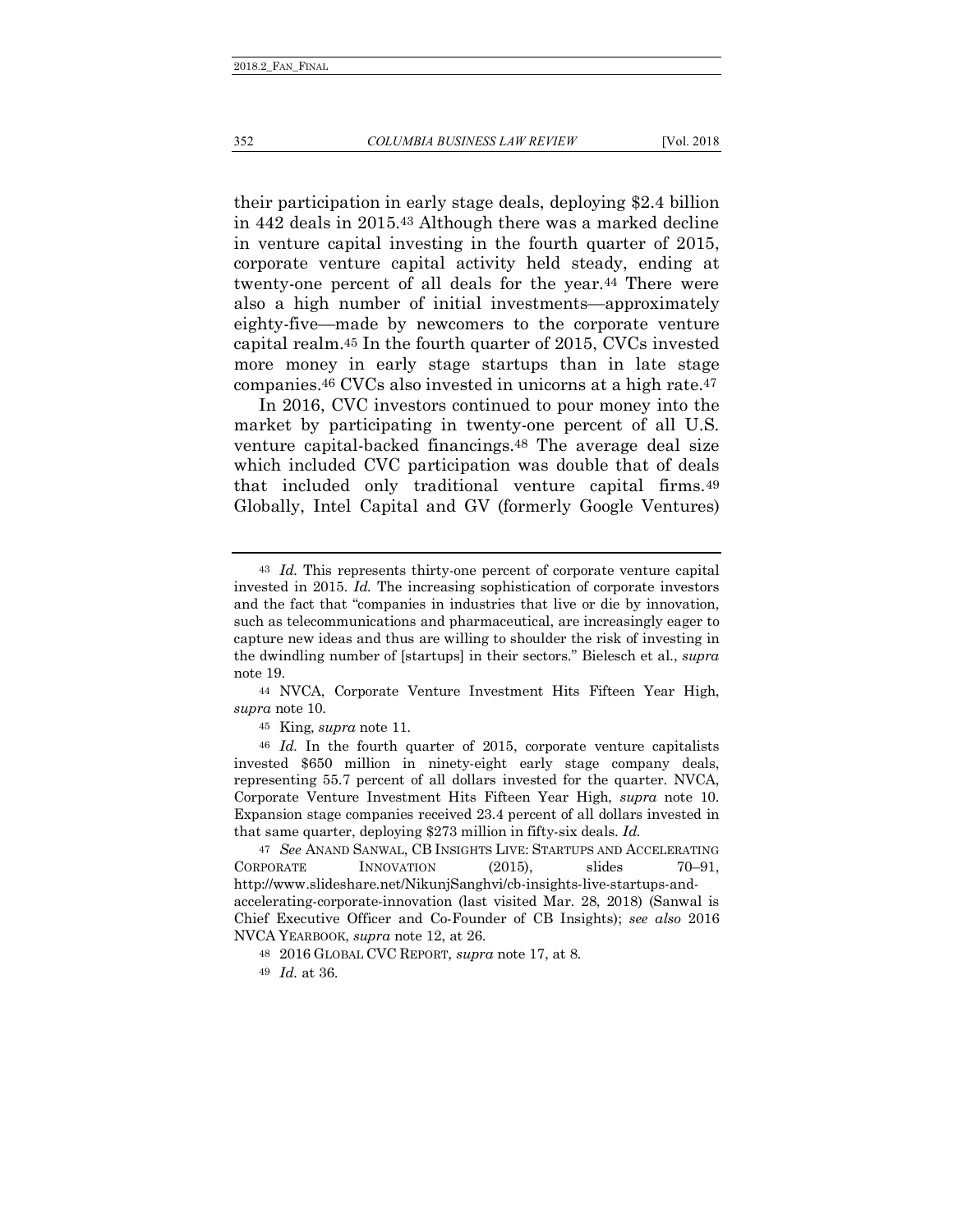No. 2:341] *CATCHING DISRUPTION* 353

were the most active CVCs.50 CVC deal activity in 2016 was similar to 2015.51 Notably, CVC deal size from the first quarter of 2013 through the second quarter of 2016 was consistently larger than that of traditional venture capital firm deal sizes.52 In the fourth quarter of 2016 alone, the average CVC deal size reached \$28 million—twice as large as the average VC deal size, which stood at \$14 million.53 As a result, these large sums of money from CVCs sometimes contributed to skewed valuations for private companies.

In many ways, 2017 was similar to 2016. CVC investors participated in approximately the same number of U.S. venture capital-backed financings at 847 deals.54 Intel Capital and GV were again the most active CVCs globally.55 However, the average venture capital deals size increased slightly in 2017.56 CVC deals were, on average, \$5 billion larger than their traditional venture capital firm counterpart.57

CVCs deployed half of their corporate venture capital dollars to software companies (\$1.2 billion) and nearly thirteen percent (\$320 million) to biotechnology companies in 2017.58 CVCs participated in twenty-five percent of all venture deals and nearly eighteen percent in the biotechnology company context.59 Other notable highlights

59 *Id.* 

<sup>50</sup> *Id.* at 21.

<sup>51</sup> *Id.* at 8.

<sup>52</sup> *Id.* at 36.

<sup>53</sup> *Id.*

<sup>54</sup> CB INSIGHTS, THE 2017 GLOBAL CVC REPORT 6 (2018), https://www.cbinsights.com/reports/CB-Insights\_CVC-Report-2017.pdf [perma.cc/4YBD-KTK9] [hereinafter 2017 GLOBAL CVC REPORT].

<sup>55</sup> *Id.* at 16.

<sup>56</sup> *Id.* at 12.

<sup>57</sup> *Id.*

<sup>58</sup> Press Release, Nat'l Venture Capital Ass'n, Corporate Venture Engagement in Entrepreneurial Ecosystem Continues to Rise (Apr. 22, 2016), http://nvca.org/pressreleases/corporate-venture-engagemententrepreneurial-ecosystem-continues-rise/ [perma.cc/G57D-RTQF] [hereinafter NVCA, Corporate Venture Engagement Rise].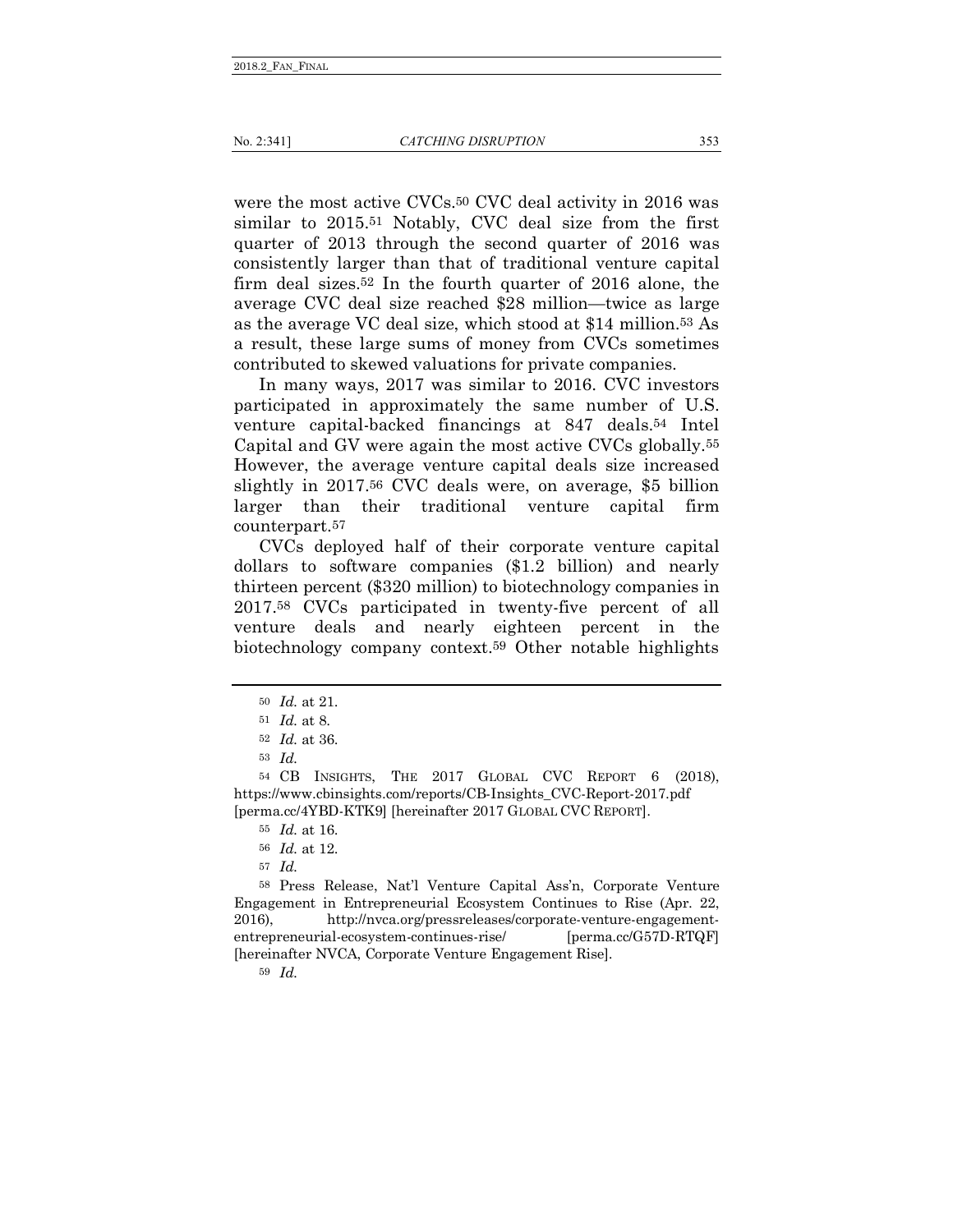#### 354 *COLUMBIA BUSINESS LAW REVIEW* [Vol. 2018

include CVCs' more active participation in the seed stage, and CVCs' continued focus on early stage companies.60 CVCs also expanded to more industries, in many cases outside their core areas of expertise. As an example, the top corporate investors in e-commerce companies for the period of 2010 to August 29, 2016 were Intel Capital and GV, ranked at numbers one and two, respectively.61 Note, however, that the parent companies of each of the aforementioned CVC arms have historically not focused on ecommerce.62 Intel Capital and GV, along with Motorola Solutions Venture Capital and Qualcomm Ventures, comprised the top four in terms of investments in private instore technology companies from the period of 2010 to August 4, 2016.63 The parent companies of each of these CVCs are not focused on in-store technology the way one might imagine a retail company like Walmart (which is ranked 46th in terms of investments in this space) would be.64

Over a twenty-year period, investments by U.S.-based CVCs have increased seventeen-fold.65 In 2009, CVCs invested nearly \$1.4 billion in 411 deals or 12.9 percent of all venture capital deals;66 2010 was much of the same with CVCs investing \$1.8 billion in 473 deals, comprising 12.8 percent of all venture capital deals.67 In addition to an increase in dollars invested, since 2011 there has also been an uptick in the number of deals. CVCs invested almost \$2.4

<sup>60</sup> *Id.* 

<sup>61</sup> *Big Box vs. Big Tech: Retailers Sit on Hands when It Comes to Startup Bets and M&A*, CB INSIGHTS (Sept. 14, 2016), https://www.cbinsights.com/blog/big-retail-vs-tech-future-commerce/ [perma.cc/5XRC-NJ3A].

<sup>62</sup> *Id.*

<sup>63</sup> *Id.*

<sup>64</sup> *Id.*

<sup>65</sup> In 1995, there was \$433 million in CVC investments. By 2015, CVCs invested \$7.76 billion in private companies. NAT'L VENTURE CAPITAL ASS'N, Q1 2016 CORPORATE VENTURE ACTIVITY (2016) (on file with author).

<sup>66</sup> *Id.*

<sup>67</sup> *Id.*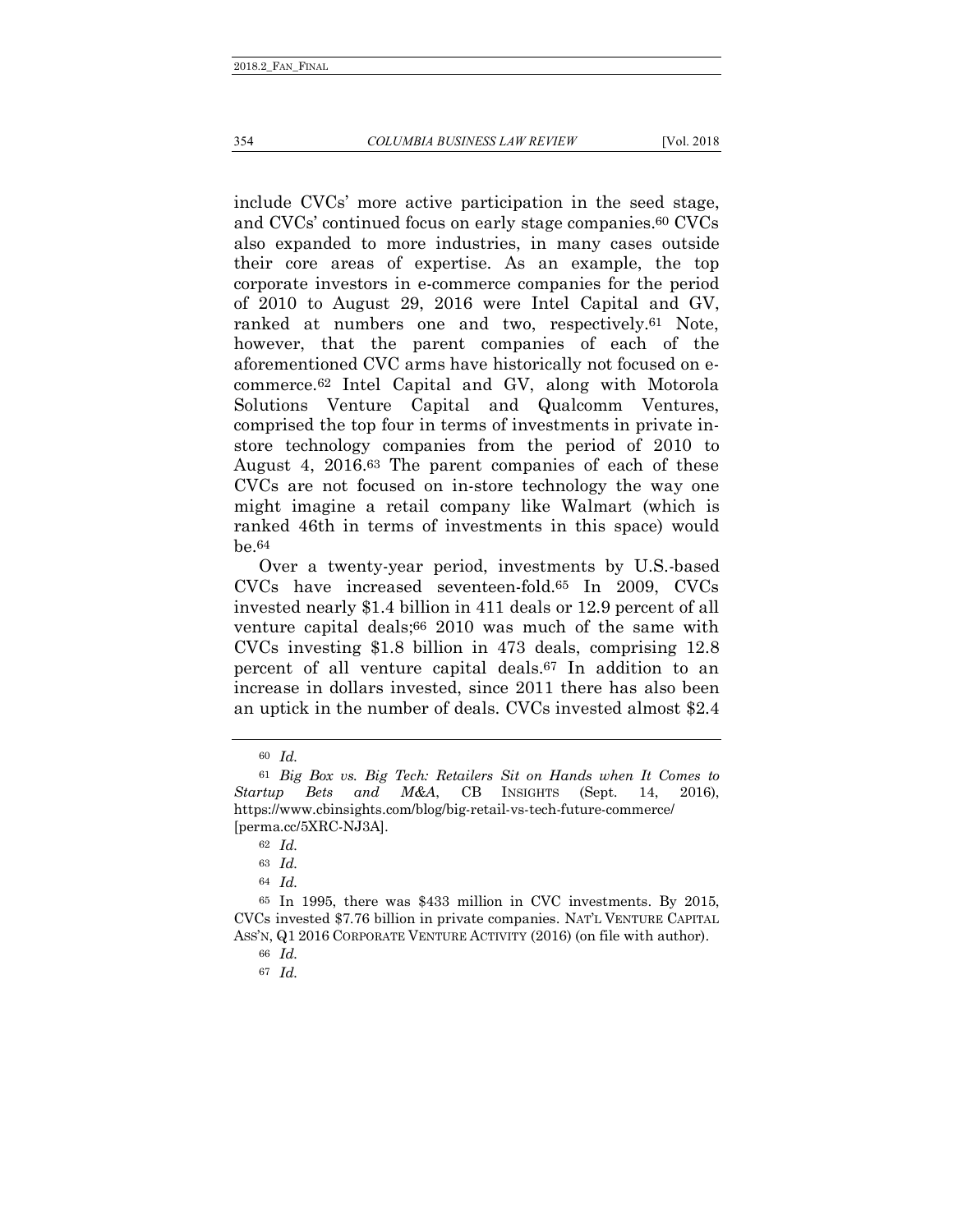billion in 595 deals that equaled 14.6 percent of all venture capital financings.68 The increase in the number of venture capital financings and percent of venture capital deals with CVC involvement continued. Other reports note that U.S. based CVCs participated in 607 deals or 16.3 percent of all venture capital financings in 2013, 788 deals or 18.5 percent in 2014, 851 deals or 20 percent in 2015, 752 deals or 21 percent in 2016,69 and 847 deals or about 20 percent in 2017.70 The increase in deal activity and not just dollars invested shows greater involvement and suggests a new, emerging role of CVC in directing outcomes. Bobby Franklin, President and Chief Executive Officer of the National Venture Capital Association remarked on this shift in behavior: "[C]orporations are increasingly engaging in a more meaningful way with startup founders and the broader entrepreneurial ecosystem."71 An increasing number of corporations choose to start CVCs, recognizing the importance of keeping up with the newest innovations. "The benefits of this deeper engagement accrue not only to the parent corporations but also the startups as they draw on the knowledge, expertise and networks of the parent corporations to scale and grow."72

Regarding CVC, corporations want the ability to enhance their R&D efforts in a nimbler way and perhaps have even better acquisition opportunities.73 In short, they want to be part of the disruptive innovation that the media, companies, and Wall Street all laud.74 In the past, "incumbency was the

74 Clayton M. Christensen et al., *What Is Disruptive Innovation?*, HARV. BUS. REV., Dec. 2015, at 46, https://hbr.org/2015/12/what-is-

<sup>68</sup> *Id.*

<sup>69</sup> 2016 GLOBAL CVC REPORT, *supra* note 17, at 33.

<sup>70</sup> *See* 2017 GLOBAL CVC REPORT, *supra* note 54, at 3, 9, 11.

<sup>71</sup> NVCA, Corporate Venture Engagement Rise, *supra* note 58.

<sup>72</sup> *Id.*

<sup>73</sup> "For the corporations, the purpose of CVCs is to increase the flexibility and entrepreneurial spirit of otherwise large, bureaucratic, multi-billion dollar companies. CVCs essentially act as a supplement to internal research and development. In this way, investing in small companies serves as a gateway for possible acquisition." Du, *supra* note 6.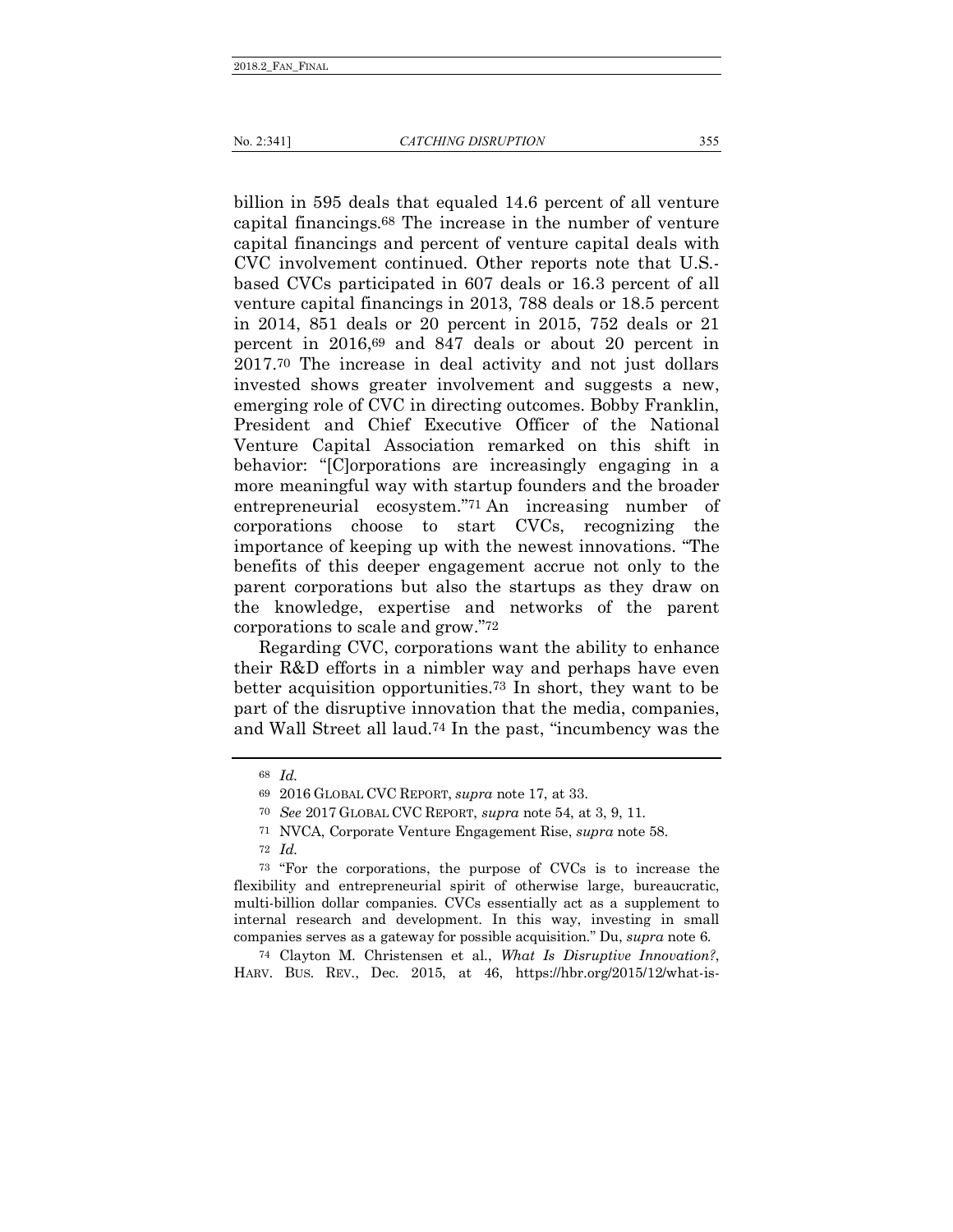goal. . . . Now incumbency is seen as a burden. . . . Precisely the organizational capabilities that underlie success in the industry as currently understood blind the firm to threats from outside of the dominant conception."75 One might argue that CVC is itself disruptive.76 Additionally, public companies use CVC to look more closely at potential disruptors to their line of business. By identifying and holding equity in these startups, the public (parent) companies using CVC hope to prevent the failure of the

75 Ronald J. Gilson et al., *Contracting for Innovation: Vertical Disintegration and Interfirm Collaboration*, 109 COLUM. L. REV. 431, 442 (2009).

disruptive-innovation [perma.cc/7SUA-W4EJ] ("'Disruption' describes a process whereby a smaller company with fewer resources . . . successfully challenge[s] established incumbent businesses. Specifically, as incumbents focus on improving their products and services for their most demanding . . . customers, they exceed the needs of some segments and ignore the needs of others."). Smaller companies target overlooked segments typically at a lower price. *Id.* Incumbents don't respond vigorously since they are focused on customers that will give them greater profits. *Id.* "Entrants then move upmarket, delivering the performance that incumbents' mainstream customers require, while preserving the advantages that drove their early success. When mainstream customers start adopting the entrants' offerings in volume, disruption has occurred." *Id.* The authors also noted that disruptive innovations get started in low-end or newmarket footholds. *Id.* at 47. In the case of the low-end market, disrupters are initially focused on giving low-end customers a product that is "good enough." *Id.* With respect to new-market footholds, disrupters figure out how to convert nonconsumers into consumers. *Id.* The authors contend that Uber is not a disrupter because it started off by establishing itself as a contender in the mainstream market and then appealed to overlooked markets. *Id.*

<sup>76</sup> "Our current belief is that companies should create a separate division that operates under the protection of senior leadership to explore and exploit a new disruptive model." Christensen et al., *supra* note 74. In other words, perhaps the fact that public companies want to figure out a better way of identifying future disrupters in their respective industries or the next big innovation through small bets, like Alphabet does with Other Bets (see discussion *infra* Subsection III.B regarding GV and other entities under the banner of Other Bets) shows how leaders in public companies explore and exploit new, disruptive models.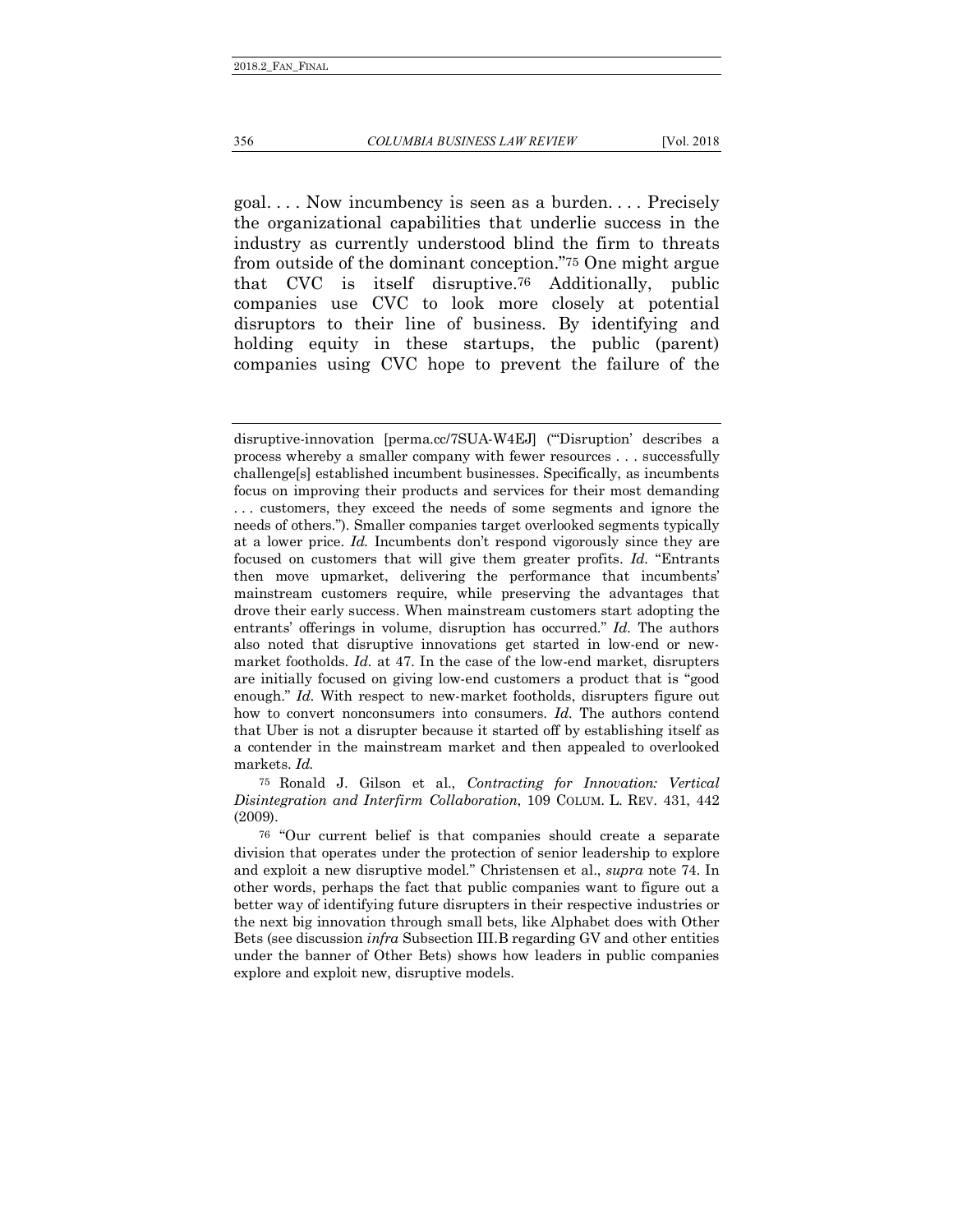parent company in the future.77 "The entire technology industry is easily disrupted, with small companies exploding onto the scene and overtaking giants every couple years."78

At first blush, it may appear that CVC is heading toward another boom-and-bust cycle. Yet some experts believe that CVC is not destined to repeat such a cycle.79 In the past, CVCs tended to mirror the VC investment climate.80 In this fourth wave of CVC, however, the numbers indicate that CVCs are developing their own investment rhythm independent of the venture capital funds.81 No longer an experiment, CVCs have entered a more mature chapter and now have a global reach.82 They are becoming more sophisticated and strategic as they expand to new industries, looking toward adjacent and downstream industries, and

81 "But now we're seeing a corporate-venturing surge even during lackluster days for traditional venture capital." *Id.* During the global financial crisis, CVC funds invested more than eleven percent of the venture capital dollars—this was reminiscent of the amount invested by CVC funds during the dot-com boom. *Id.* "This new activity may indicate that as research functions face severe pressure to rein in costs and produce results, companies are looking for alternative means to learn and innovate." *Id.*

82 *Corporate Venture Capital Abroad: These Are the Top CVCs in the UK, China, and India*, CB INSIGHTS (Mar. 30, 2016), https://www.cbinsights.com/blog/top-corporate-venture-firms-uk-chinaindia/ [perma.cc/K8ND-YZYL]. CVCs invest in private companies in countries such as China, the United Kingdom, and India. *Id.* For example, Qualcomm Ventures ranks in the top four for the three aforementioned markets, while Intel Capital is the top CVC investor in China and India. *Id.*

<sup>77</sup> Du, *supra* note 6.

<sup>78</sup> *Id.*

<sup>79</sup> Bielesch et al., *supra* note 19.

<sup>80</sup> "In the past, corporate interest in creating venture funds tended to wax and wane in sync with the general VC climate. Waves of corporate venture activity—in the late 1960s, the mid-1980s, and the late 1990s corresponded with booms in VC investments and venture-backed IPOs." *Corporate Venturing*, *supra* note 29, at 88.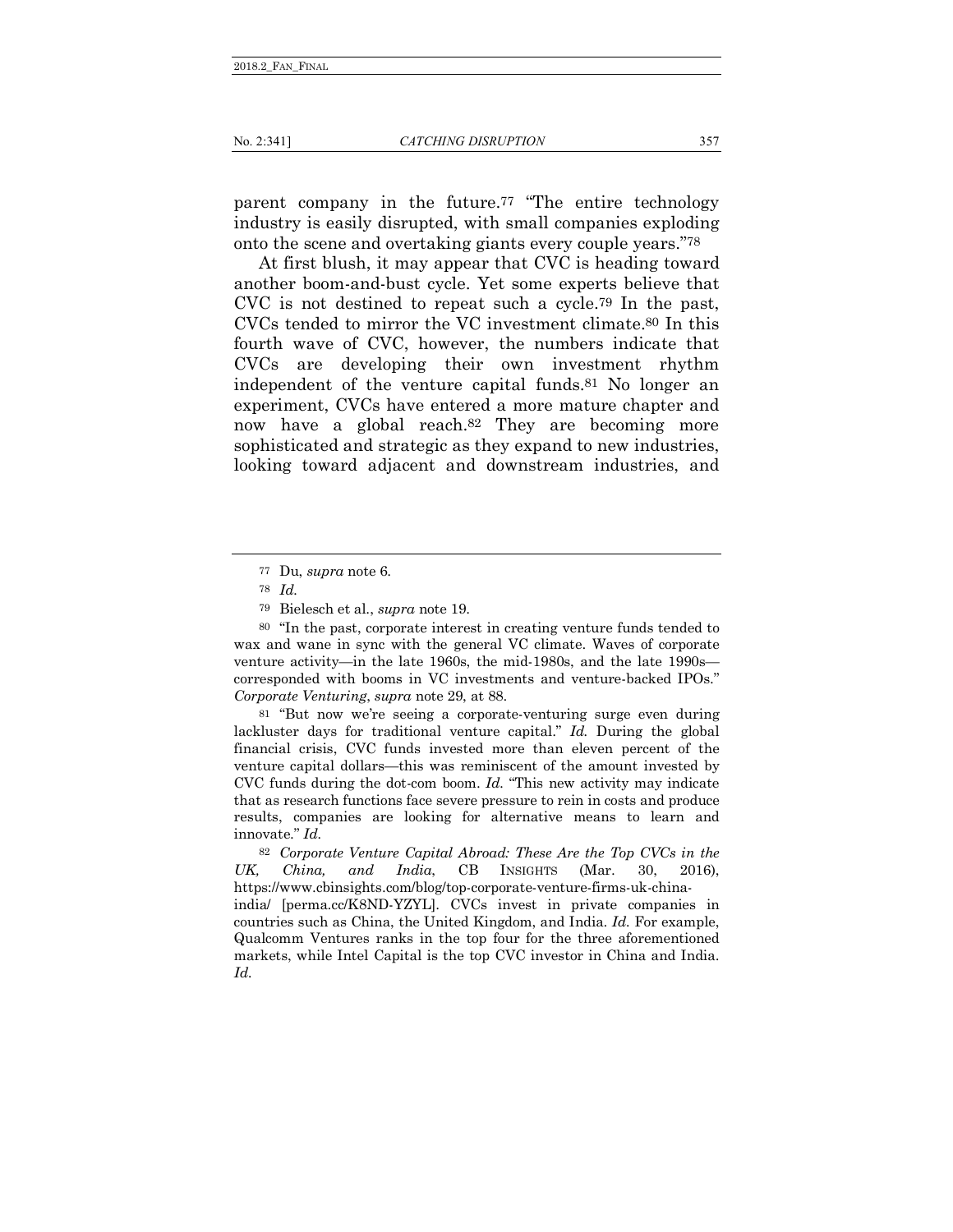reallocating resources to corporate venture capital instead of R&D.83

# <span id="page-17-0"></span>II. THE EFFECT OF CORPORATE VENTURE CAPITAL ON PRIVATE ORDERING IN THE VENTURE CAPITAL CONTEXT

The addition of a new major player—CVC—has fundamentally changed the dynamics of private ordering in the venture capital realm. Specifically, today, there are three major players in venture capital: (1) the entrepreneurs who found the startups; (2) the venture capital funds (and the limited partners who fund them); and (3) CVC. CVC exerts its own, independent force on the innovation industry. Yet legal scholarship has ignored or downplayed CVC, focusing solely on the relationship between the first two players.<sup>84</sup> This Part adds CVC to the theoretical structure of venture capitalism and explains the broadening influence of CVC on private ordering.

As Professor Ronald Gilson asserts, "[a]ll financial contracts respond to three central problems: uncertainty, information asymmetry, and opportunism in the form of

<sup>83</sup> "In many cases, they are looking past the boundaries of their own industries toward adjacent and downstream industries, and they are banding together with companies from other industries to fund promising new ideas." Bielesch et al., *supra* note 19.

<sup>84</sup> *See generally* PAUL GOMPERS & JOSH LERNER, THE VENTURE CAPITAL CYCLE (2d ed. 2004); Ronald J. Gilson, *Engineering a Venture Capital Market: Lessons from the American Experience*, 55 STAN. L. REV. 1067, 1069 (2003) [hereinafter Gilson, *Engineering a Venture Capital Market*] (noting that three central inputs are necessary for a venture capital market: capital, specialized intermediaries, and entrepreneurs). The intermediaries Gilson refers to are the venture capital funds through which institutional investors such as pension funds, banks, endowments, and foundations invest as passive limited partners. *See id.* at 1070; Steven N. Kaplan & Per Strömberg, *Financial Contracting Theory Meets the Real World: An Empirical Analysis of Venture Capital Contracts*, 70 REV. ECON. STUD. 281 (2003).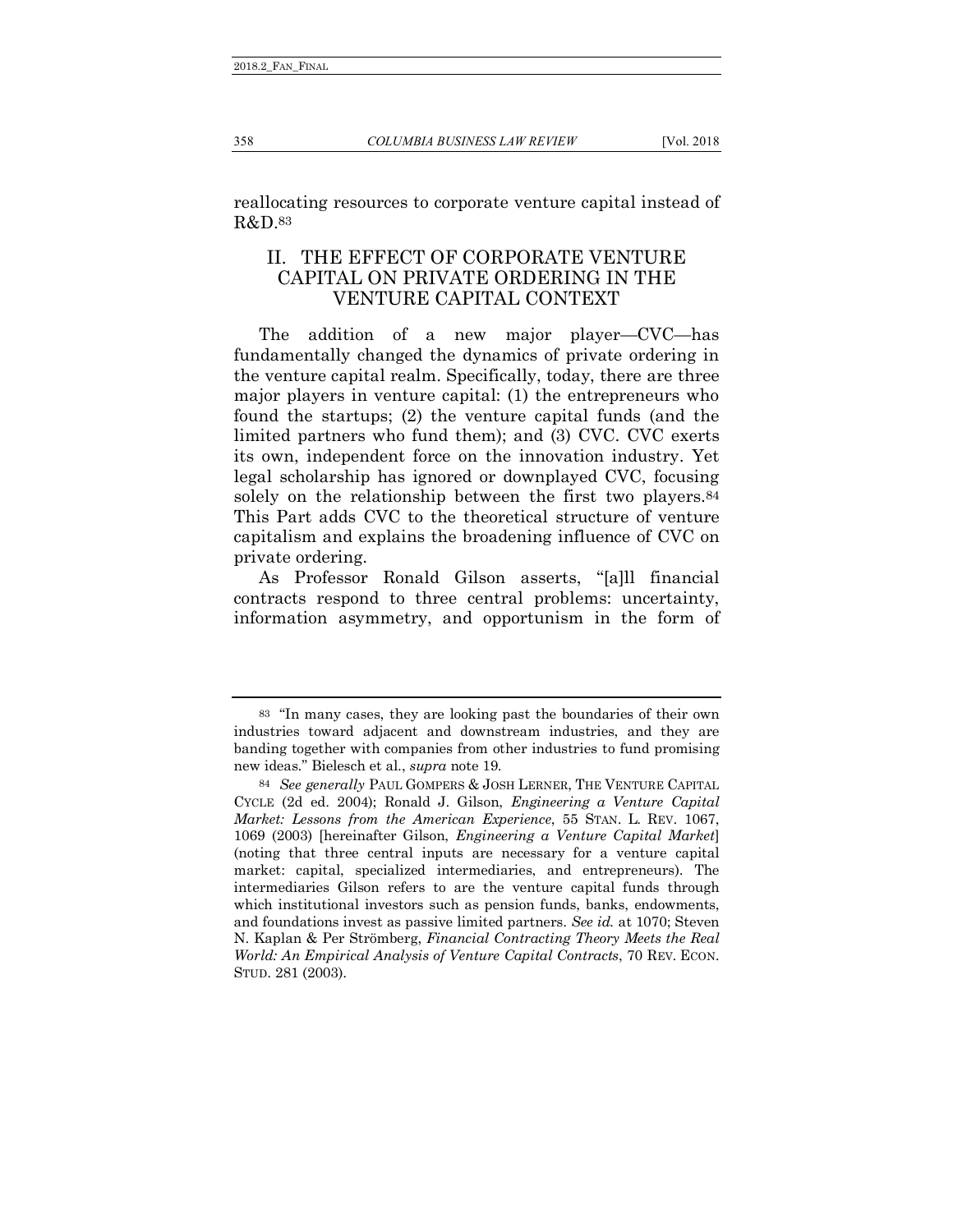agency costs."85 In order to address these problems in the venture capital context, Professor Gilson identifies five organizational and contractual techniques: "staged financing, allocation of elements of control, form of compensation, the role of exit, and reliance on implicit contracts."86 This Part shows how CVCs have developed their own versions of these foundational techniques, borrowing from traditional venture capital where helpful, but charting their own path in significant and influential ways.

#### <span id="page-18-0"></span>A. The Entrepreneur

To fund an innovation, entrepreneurs need money—in many cases, a lot of it.87 While entrepreneurs may be able to secure a bank loan or debt financing for their startup, because of their need for significant funds, lack of substantial tangible assets, uncertain prospects, and the expectation that the startup will not turn a profit for many years, venture capital is frequently the more viable option.88 By engaging in a venture capital financing, the entrepreneurs are selling an ownership stake in the startup to venture capitalists. By doing so, the company and the entrepreneur receive the following three things: (1) an explicit contract for "capital plus nonfinancial contributions including information, monitoring, and enhanced credibility with third parties,"<sup>89</sup> (2) "an implicit incentive contract denominated in control,"90 and (3) "the explicit contract between the venture capital fund and the portfolio company [that] ensures that important control rights that were

90 *Id.*

<sup>85</sup> Gilson, *Engineering a Venture Capital Market*, *supra* note 84, at 1076.

<sup>86</sup> *Id.* at 1078.

<sup>87</sup> *See* GOMPERS & LERNER, *supra* note 84, at 6.

<sup>88</sup> *Id.*

<sup>89</sup> Bernard S. Black & Ronald J. Gilson, *Venture Capital and the Structure of Capital Markets: Banks Versus Stock Markets*, 47 J. FIN. ECON. 243, 259 (1998).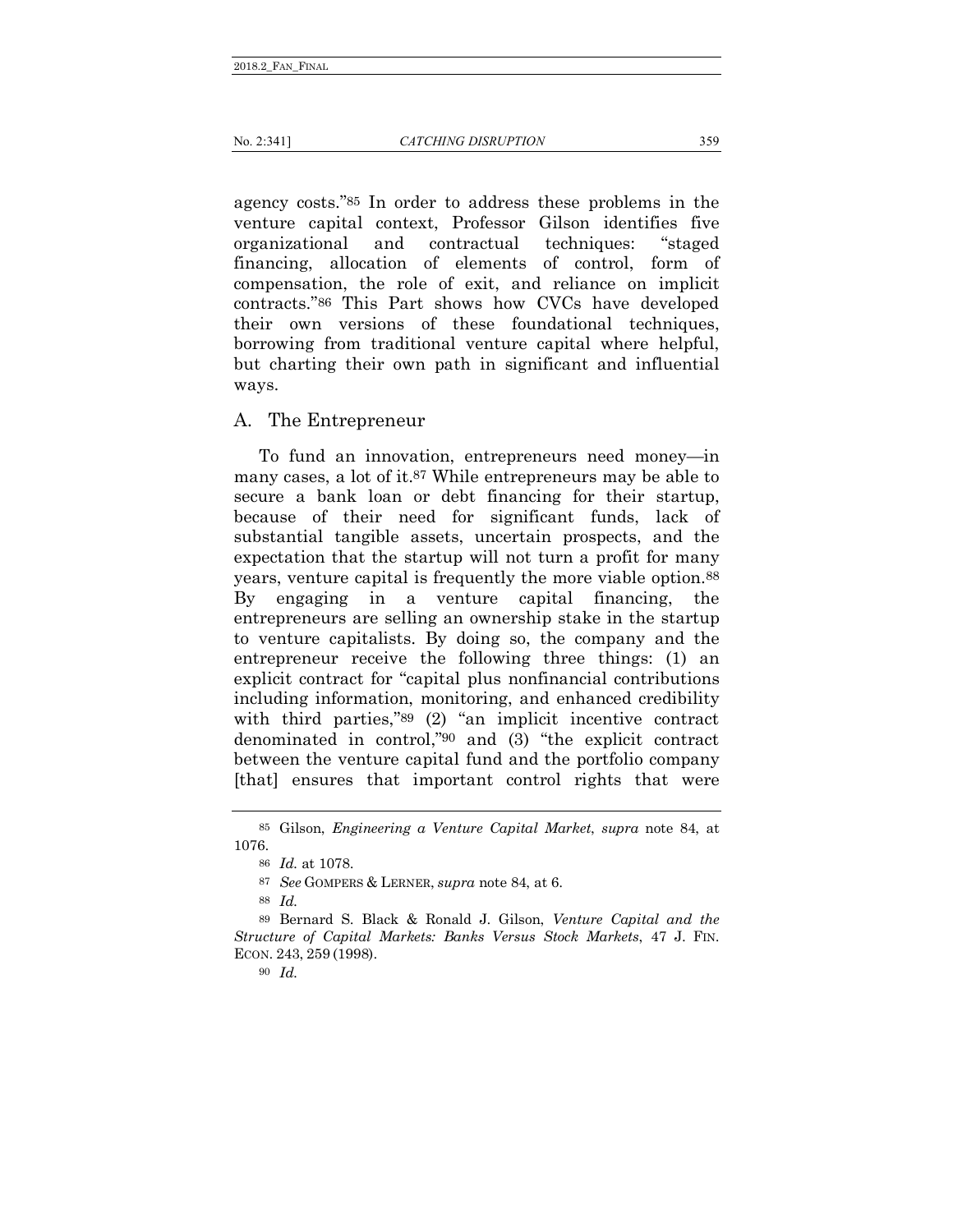initially given to the fund . . . disappear on an initial public offering."91 Put differently, the relationship between entrepreneurs and a venture capital fund is structured through management assistance (both financial and nonfinancial contributions), intensive monitoring and control, and a reputation market.92

#### <span id="page-19-0"></span>B. The Venture Capital Fund

Venture capital funds raise capital from limited partners (i.e., passive investors) for their venture capital funds.93 A standard limited partnership agreement between the two parties sets a maximum term for the partnership of seven to ten years; at the end of the term, the partnership is liquidated.94 As part of the agreement, the limited partners do not have the right to approve the investment decisions made by the general partners, exemplifying the Berle-Means problem of the separation of ownership (which lies with the limited partner in this case) and control (which lies with the general partners who were not the providers of the bulk of

<sup>91</sup> *Id.* at 261 (these rights include guaranteed board seats and the ability to block certain business decisions). *See also* D. Gordon Smith, *Venture Capital Contracting in the Information Age*, 2 J. SMALL & EMERGING BUS. L. 133, 134–35 (1998) (identifying the problems of shirking, opportunism and incompetence that entrepreneurs face when trying to obtain value-added services from venture capitalists).

<sup>92</sup> Black & Gilson, *supra* note 89, at 252–55.

<sup>93</sup> Typically, the limited partners are public employee pension funds, endowments, philanthropic foundations, and insurance companies, to name a few. *Funding Innovation*, NAT'L VENTURE CAPITAL ASS'N, http://nvca.org/ecosystem/funding-innovation/ [perma.cc/8Z8U-TDDU]. Traditional venture capital is what most people think of when venture capital is discussed—they are standalone investment entities. "Venture capital is financing that investors provide to startup companies and small businesses that are believed to have long-term growth potential." For startups without access to capital markets, venture capital is an essential source of money. *See Venture Capital*, INVESTOPEDIA, http://www.investopedia.com/terms/v/venturecapital.asp [perma.cc/ K6Z9-3KKF].

<sup>94</sup> Black & Gilson, *supra* note 89, at 256.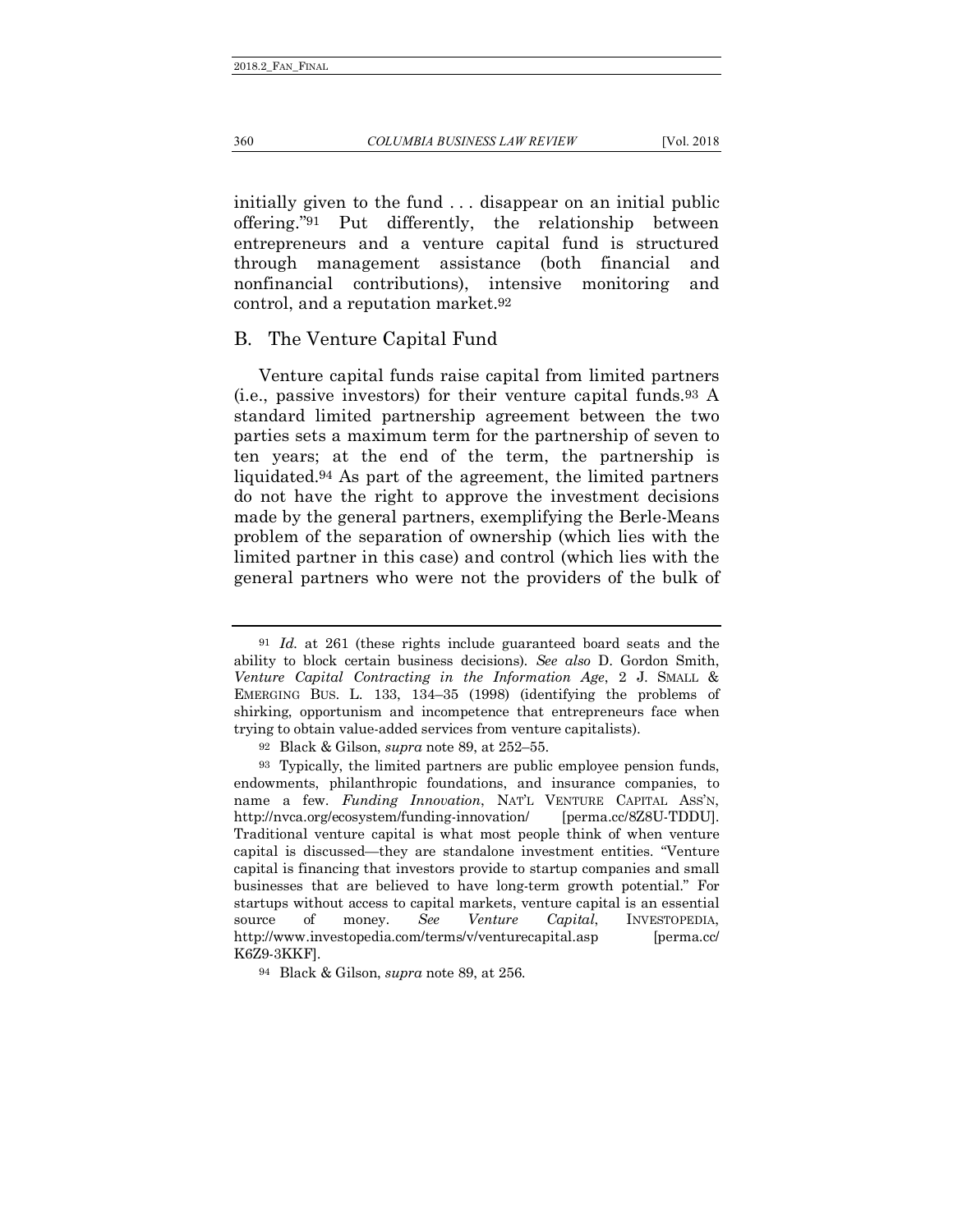the capital).95 The general partner is typically structured as a company (what this Article refers to as a venture capital fund) owned by professional investors who decide which companies to invest in—typically at the early stages of the private company and focused on a particular sector—and play an active role, often times serving on the board.96 Specifically, "[v]enture capital investors specialize in providing portfolio companies with a combination of financial capital, monitoring and advisory services, and reputational capital."97 There is an implicit contract for these nonfinancial contributions by the venture capital funds.98 Typically, the general partner of the fund puts in only one percent of the capital and the limited partners put in the other ninety-nine percent; however, it is the general partner who has complete control over the fund.99 Since the general partner "expects to continue in the venture capital market by raising successive funds after the capital in a particular fund has been invested in portfolio companies . . . [it] provides a powerful performance incentive [for the general partner]."100 The general partner is compensated annually with a small management fee, which is between two to 2.5 percent of the committed capital.101 Assuming that its portfolio companies have done well, at the time that distributions are made to the limited partners the general partner is handsomely rewarded in the form of a carried interest.102

101 *See* GOMPERS & LERNER, *supra* note 84, at 124.

102 Carried interest is "a share of any profits that the general partners of private equity and hedge funds receive as compensation, regardless of

<sup>95</sup> *See generally* ADOLF A. BERLE, JR. & GARDINER C. MEANS, THE MODERN CORPORATION AND PRIVATE PROPERTY (1932).

<sup>96</sup> The venture capital investors (i.e., the investment professionals at the venture capital firm) and the limited partners will enter into a limited partnership agreement. *Funding Innovation*, *supra* note 93.

<sup>97</sup> Black & Gilson, *supra* note 89, at 245.

<sup>98</sup> Gilson, *Engineering a Venture Capital Market*, *supra* note 84, at 1073.

<sup>99</sup> *Id.* at 1071.

<sup>100</sup> *Id.* The general partner is already fundraising for its next fund during the middle of the ten-year term of a current fund. *Id.*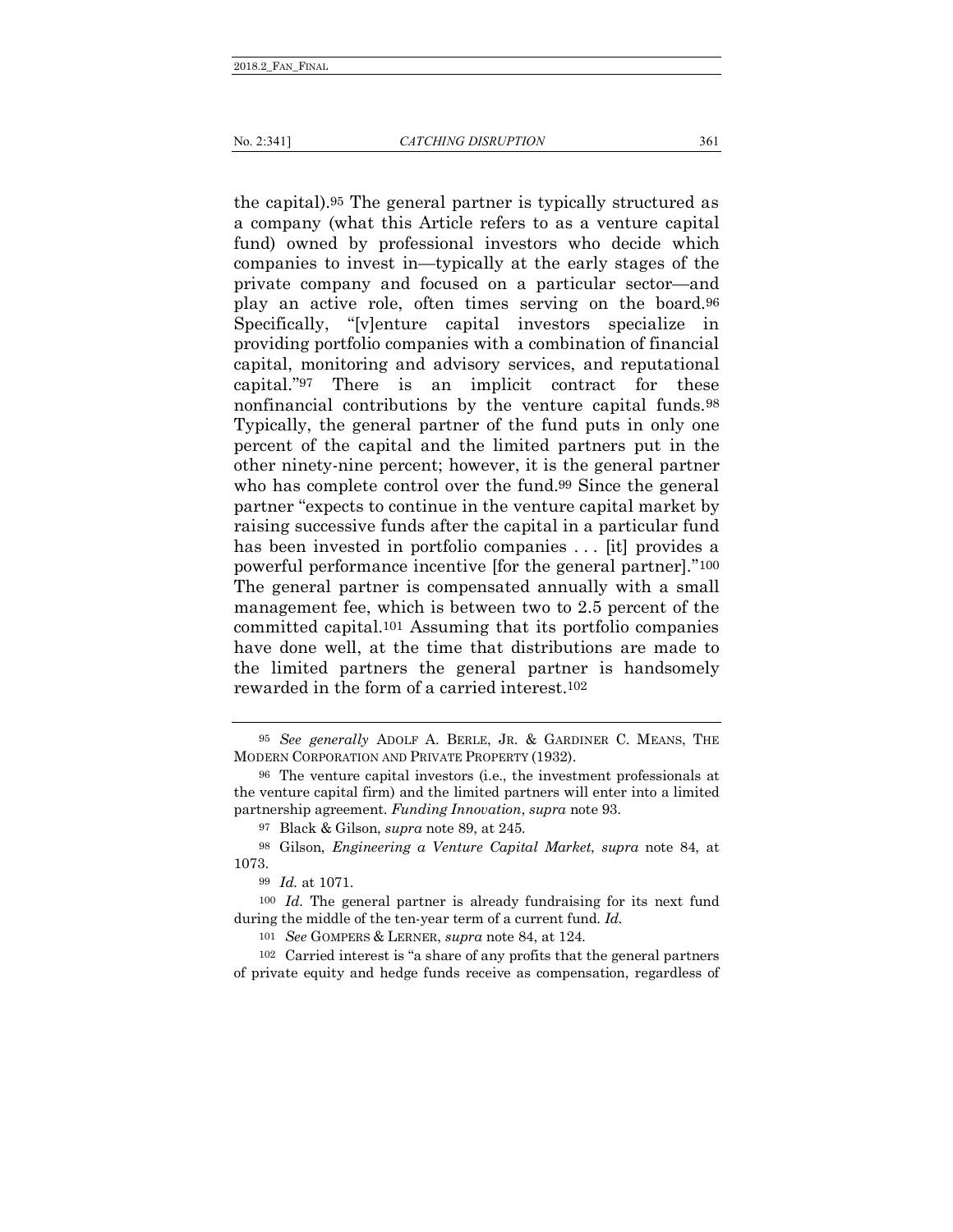A venture capital fund's initial investment in a startup is not sufficient to fund the entire operations of the company for the duration of its existence until it is either acquired or goes public. Instead, the investment is staged.103 The venture capital fund is expected to participate in subsequent rounds (assuming that the company is progressing in a manner that the venture capital fund agrees with); however, it is not contractually bound to do so.104 Like the nonfinancial contributions, it is an implicit contract.105 These staged capital infusions keep the company "on a 'tight leash' and [reduce] potential losses from bad decisions."106

The governance structure created by a venture capital fund's investment contrasts to the Berle-Means governance structure where investors have greater equity and far less control.107 The venture capital investors have much greater control than equity.108

Noted legal scholars contend that "a well-developed stock market that permits venture capitalists to exit through an IPO is critical to the existence of a vibrant venture capital market."109 Put differently, IPOs create an exit and reinvestment cycle for both the venture capitalists and the limited partners who provide capital for the funds of venture capital firms. Not only is the cash contribution recycled since

whether or not they contributed any initial funds. This method of compensation seeks to motivate the general partner (fund manager) to work toward improving the fund's performance." *Carried Interest*, INVESTOPEDIA, http://www.investopedia.com/terms/c/carriedinterest.asp [perma.cc/4KLK-6XWL].

<sup>103</sup> Gilson, *Engineering a Venture Capital Market*, *supra* note 84, at 1073.

<sup>104</sup> *Id.*

<sup>105</sup> *Id.* 

<sup>106</sup> GOMPERS & LERNER, *supra* note 84, at 171.

<sup>107</sup> Gilson, *Engineering a Venture Capital Market*, *supra* note 84, at 1073.

<sup>108</sup> *Id.* at 1073–74 (citing an example of the venture capital investors having a majority of the board seats despite not having a majority of the equity of the portfolio company).

<sup>109</sup> Black & Gilson, *supra* note 89, at 245.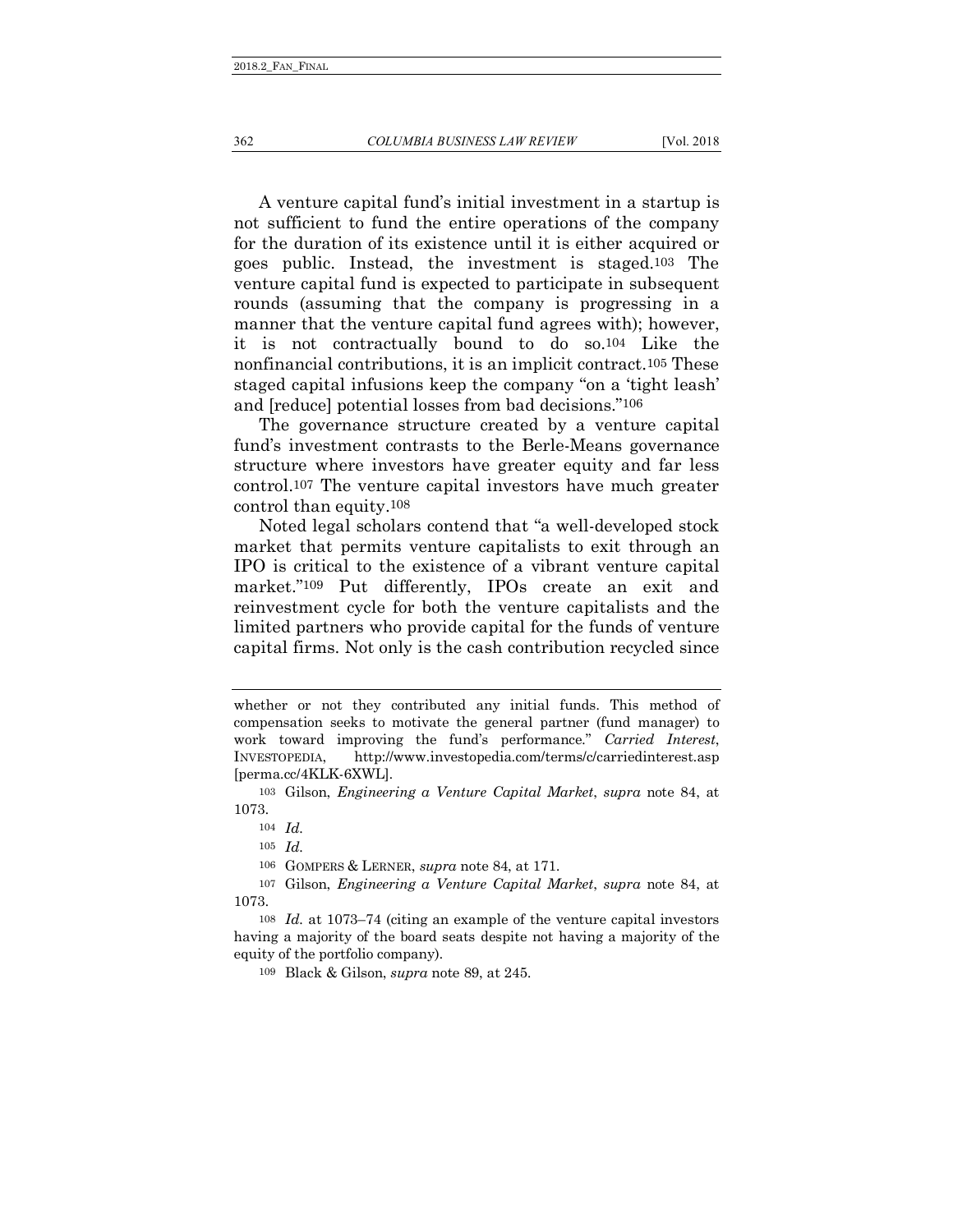the limited partners may be repeat investors in other venture capital funds of the general partner, but the noncash contributions of the venture capital funds will also be recycled. The exit addresses three challenges between venture capitalists and the limited partners who invest in their funds because it allows the limited partners to: (1) evaluate the performance of the venture capital firms; (2) determine how much to allocate to venture capital relative to other investments; and (3) withdraw their funds from venture capital firms which are not successful.110 The model proposed by Professors Black and Gilson "predicts that the [VC's] successful exits will take place disproportionately through IPO. If so, IPO exits will be more profitable than exits through sale of the portfolio company...."<sup>111</sup>

Professor Gilson identified three basic characteristics of the venture capital market based on the organizational and contractual techniques that he discusses throughout his various articles on the subject: (1) "high power *incentives* . . . for investors, GPs, and entrepreneurs are coupled with very intense *monitoring*,"112 (2) "the organizational and contractual structure reflects the use of both explicit and implicit contracts,"113 and (3) the braiding of the venture capital fund limited partnership agreement and the portfolio company investment contract "facilitates the resolution of

113 *Id.*

<sup>110</sup> *Id.* at 255. In a later article, Gilson and a coauthor note:

A firm's decision to go (or remain) public . . . may increasingly be less a function of the need to raise risk capital or diversity risk, as in the traditional construct, and more a balance between the incremental costs of going public . . . and the incremental benefits of being a public company.

Ronald J. Gilson & Charles K. Whitehead, *Deconstructing Equity: Public Ownership, Agency Costs, and Complete Capital Markets*, 108 COLUM. L. REV. 231, 258 (2008).

<sup>111</sup> Black & Gilson, *supra* note 89, at 264.

<sup>112</sup> Gilson, *Engineering a Venture Capital Market*, *supra* note 84, at 1078 (emphasis in original).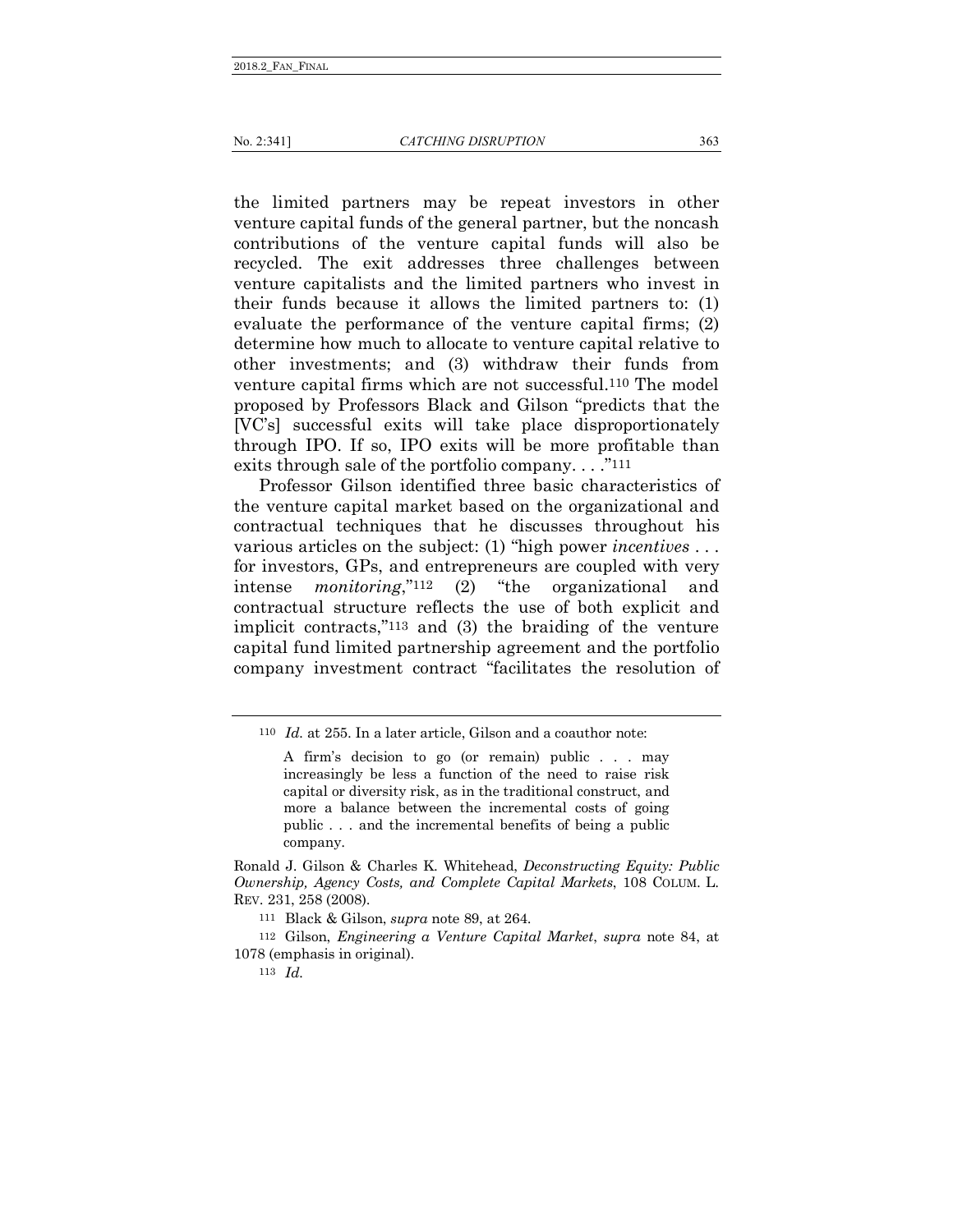problems internal to each."114 In other words, formal and informal contracts are governance mechanisms that work (or braid) together in response to the holdup problem.115

### <span id="page-23-0"></span>C. CVC

As discussed in Part I, the purpose of CVC, the levels and stage of investment from CVC, and the role of CVC in the startup ecosystem have metamorphized over the years.116 Corporations have different rationales for forming CVC arms, including financial returns and gaining perspective on what could be the next market disrupter.<sup>117</sup> They are also motivated by the opportunity to "identify[] novel technologies to enhance revenue streams and amplify a corporation's competitive position [and] validation of new market segments, as well as [to] leverage[e] relationships between the corporate venture capital portfolio and corporate business units."118 Engaging in CVC activities may give parent companies access to more disruptive R&D, give R&D more scale, and provide companies access to talent and

116 *Benchmarking Corporate Venture Capital*, CB INSIGHTS,

https://www.cbinsights.com/research-benchmarking-corporate-venturecapital [perma.cc/57ES-XTLR].

<sup>114</sup> *Id. But cf.* Matthew Jennejohn, *The Private Order of Innovation Networks*, 68 STAN. L. REV. 281, 309–10 (2016) (arguing that "the ownership, prosecution, and protection of foreground [intellectual property] are key—if overlooked—topics in many of the agreements that form the basis of Gilson et al.'s braiding theory").

<sup>115</sup> The holdup problem is defined through the lens of contract economics which "has focused on how uncertainty and measurement problems combine with opportunism and asset specificity to lead to holdup problems." Jennejohn, *supra* note 114, at 315.

<sup>117</sup> *See* MAHENDRA RAMSINGHANI, THE BUSINESS OF VENTURE CAPITAL 22 (2d ed. 2014) (opining that everyone is interested in the "newest new thing").

<sup>118</sup> *Id.* at 22–23. Ramsinghani also notes that "[a]bout 60 percent of corporations invest in ventures funds as LPs, and 90 percent of CVCs invest directly in [startups]." *Id.* at 23.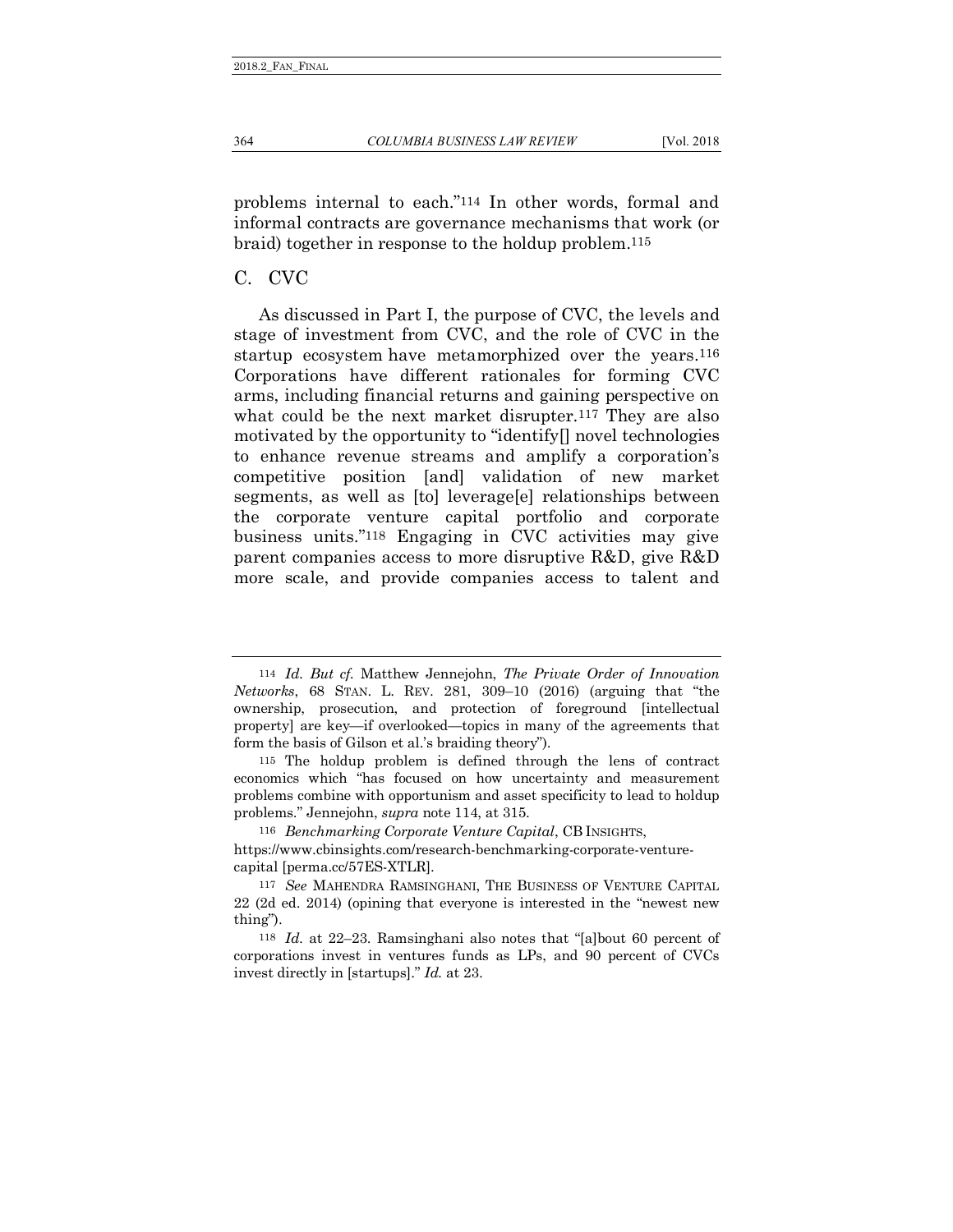markets to which they would not otherwise be exposed.119 Traditional R&D within the parent company, in contrast, is increasingly seen as costly and ineffective.120

Professor Henry Chesbrough of Harvard Business School wrote the seminal piece on corporate venture capital in which he identified four different investment categories for corporate venture capital: (1) driving, (2) enabling, (3) emergent, and (4) passive.121

A driving investment is both strategic and tightly linked to the operations of the company that is investing.122 Such an investment sustains the current strategy of the company, but does not address when a company is faced with disruptive strategies or new opportunities.123 For example, Campbell Soup Company's corporate venture capital arm

120 Josh Lerner, *How Corporate Venture Capital Helps Firms Explore New Territories*, HARV. BUS. REV. (Sept. 10, 2013), https://hbr.org/2013/09/how-corporate-venture-capital.html

[https://perma.cc/6STQ-49ZC] [hereinafter *New Territories*]. "Corporate R&D too often focuses on refining technologies that are already in use .... For decades in the U.S., billions were spent on big science, and the commercial returns were disappointing . . . . R&D has a tendency to be slow, rigid, and expensive." *Id.*

121 Chesbrough, *supra* note 24, at 95.

122 *Id.*

123 "The tight coupling of these investments with a company's current processes means that these investments will sustain the current strategy. They will be unlikely to help a corporation cope with disruptive strategies or to identify new opportunities when the company must . . . respond to . . . a change in the environment." *Id.* at 94.

<sup>119</sup> *Not the Same: Understanding Corporate Venture Capital Versus Institutional VCs*, CB INSIGHTS (Feb. 5, 2016), https://www.cbinsights.com/research/corporate-venture-capital-

institutional-venture-capital/ [perma.cc/RM25-ZTQ5]. CVCs also look at what type of startup will benefit the corporation. As one CVC head noted, as a startup, "[y]ou must convey how you can benefit the organization, not how it can help you solve the challenges you're facing as a startup. This requires understanding the core business of the fund . . . as well as why pursuing a relationship would be mutually beneficial for both organizations." Ilya Pozin, *Three Things to Know About Corporate Venture Capital*, INC. (Jan. 3, 2014), http://www.inc.com/ilya-pozin/3-things-toknow-corporate-venture-capital.html [perma.cc/N7H8-QKGS].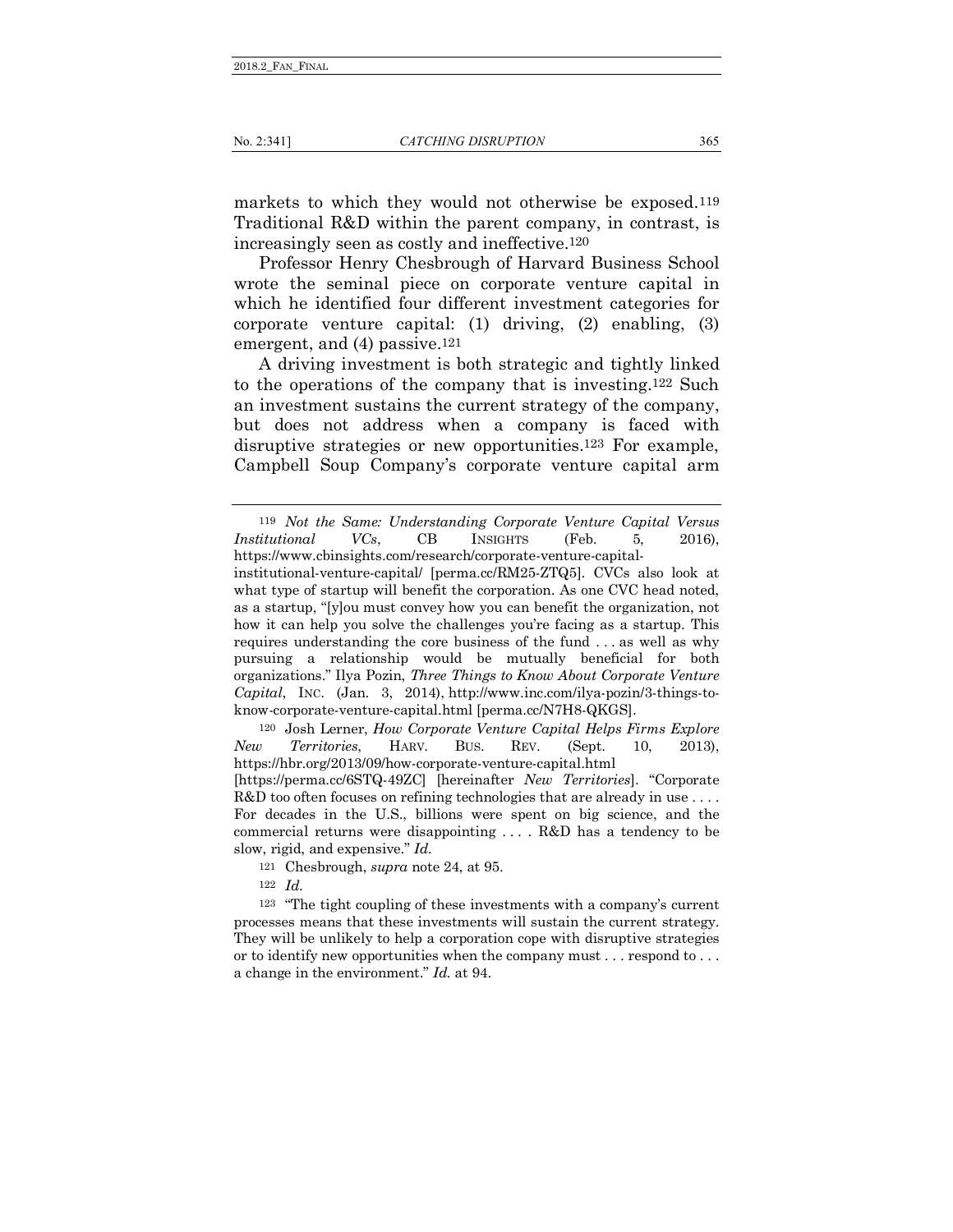could fit into this category because of its investments in startups that offer healthier food alternatives.124

An enabling investment is one which is not as tightly interwoven with the company's own operations, but the goal of the investment is primarily strategic.125 This type of investment will encourage the development of the company's current ecosystem of suppliers, customers, and third-party developers which will in turn enhance the demand for the company's own products.126 Intel Capital is cited as an example.127

The focus of emergent investments is not on enhancing strategy, but rather for the startup to be tightly linked to the company's operating capabilities.128 This investment strategy can be helpful if the company's strategy or the business environment changes; it provides the company with strategic business options beyond any potential financial gains the investment may produce.129 In other words, it means that the company is investing in a technology that it has no current intention to use in its own products, but that it was involved in developing and can incorporate into its business plans if circumstances change.130 Alphabet is a good example: it invests in businesses outside its main products.

Lastly, a passive investment is neither connected to the corporation's strategy nor is it tightly linked to the corporation's operational capabilities.131 Therefore, the

<sup>124</sup> See discussion *infra* Section III.C and accompanying notes about Campbell Soup Company.

<sup>125</sup> Chesbrough, *supra* note 24, at 95.

<sup>126</sup> "A company can take advantage of this notion by using its [venture capital] investments to stimulate the development of the ecosystem in which it operates—that is, the suppliers, customers, and third-party developers that make goods and services that stimulate demand for the company's own offerings." *Id.*

<sup>127</sup> *See id.*

<sup>128</sup> *Id.* at 96.

<sup>129</sup> *Id.*

<sup>130</sup> *Id.* at 96–97.

<sup>131</sup> *Id.* at 97–98.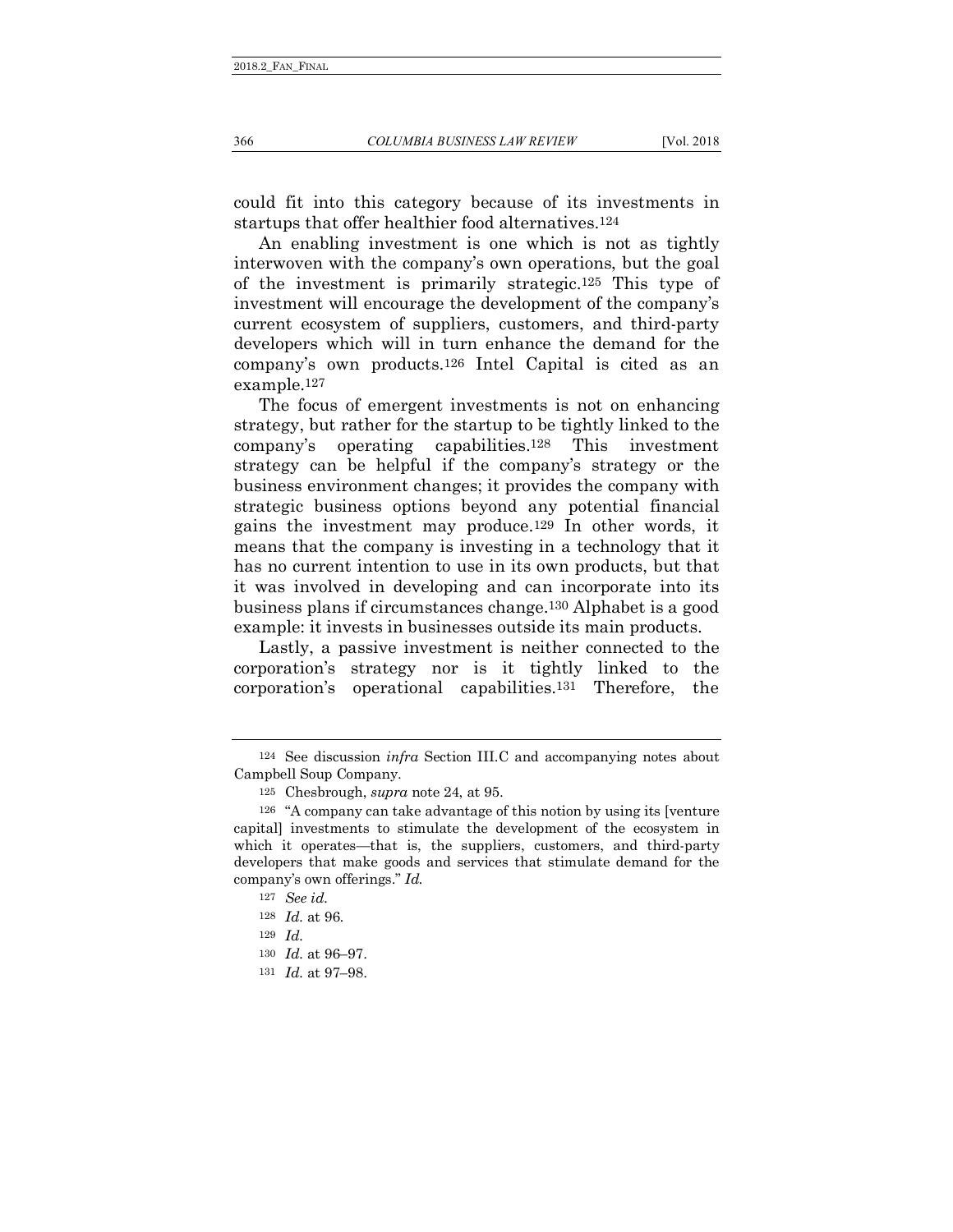company cannot advance its own business.132 Chesbrough even characterizes passive investing as "arguably a misuse of shareholders' funds."133 The other three investment types, in contrast, each cultivate the expansion of a company's current or future businesses.134

As Professor Chesbrough notes, however, a company's "resources and processes can become liabilities rather than capabilities, particularly when it faces new markets or disruptive technologies."135 The investments "are made primarily to increase the sales and profits of the corporation's own businesses. A company making a strategic investment seeks to identify and exploit synergies between itself and a new venture."136 If the objective is financial, the company's primary goal is a high rate of return.137

Unlike venture capital funds, the corporations engaged in CVC do not need to raise money from limited partners. In fact, they may have much more capital at their disposal than their venture capital fund counterparts. Sources of capital for CVC include the corporate level of the parent company, one of the parent company's business units, or external investment partners, such as a venture capital fund; the former is the most common.138 In terms of the legal mechanics, CVCs are structured in a few different ways: (1) corporations join existing venture capital funds as limited

<sup>132</sup> "[T]he corporation lacks the means to actively advance its own business through these investments." *Id.* at 98.

<sup>133</sup> *Id.*

<sup>134</sup> *Id.* (including the "Paths to Growth" chart).

<sup>135</sup> *Id.* at 94.

<sup>136</sup> *Id.* at 92.

<sup>137</sup> "Here, a corporation seeks to do as well as or better than private VC investors, due to what it sees as its superior knowledge of markets and technologies, its strong balance sheet, and its ability to be a patient investor." *Id.* The company's brand may also attest to the startup's quality to other investors and potential customers. *Id.*

<sup>138</sup> IAN MACMILLAN ET AL., NAT'L INST. OF STANDARDS & TECH., NIST GCR 08-916, CORPORATE VENTURE CAPITAL (CVC): SEEKING INNOVATION AND STRATEGIC GROWTH (2008).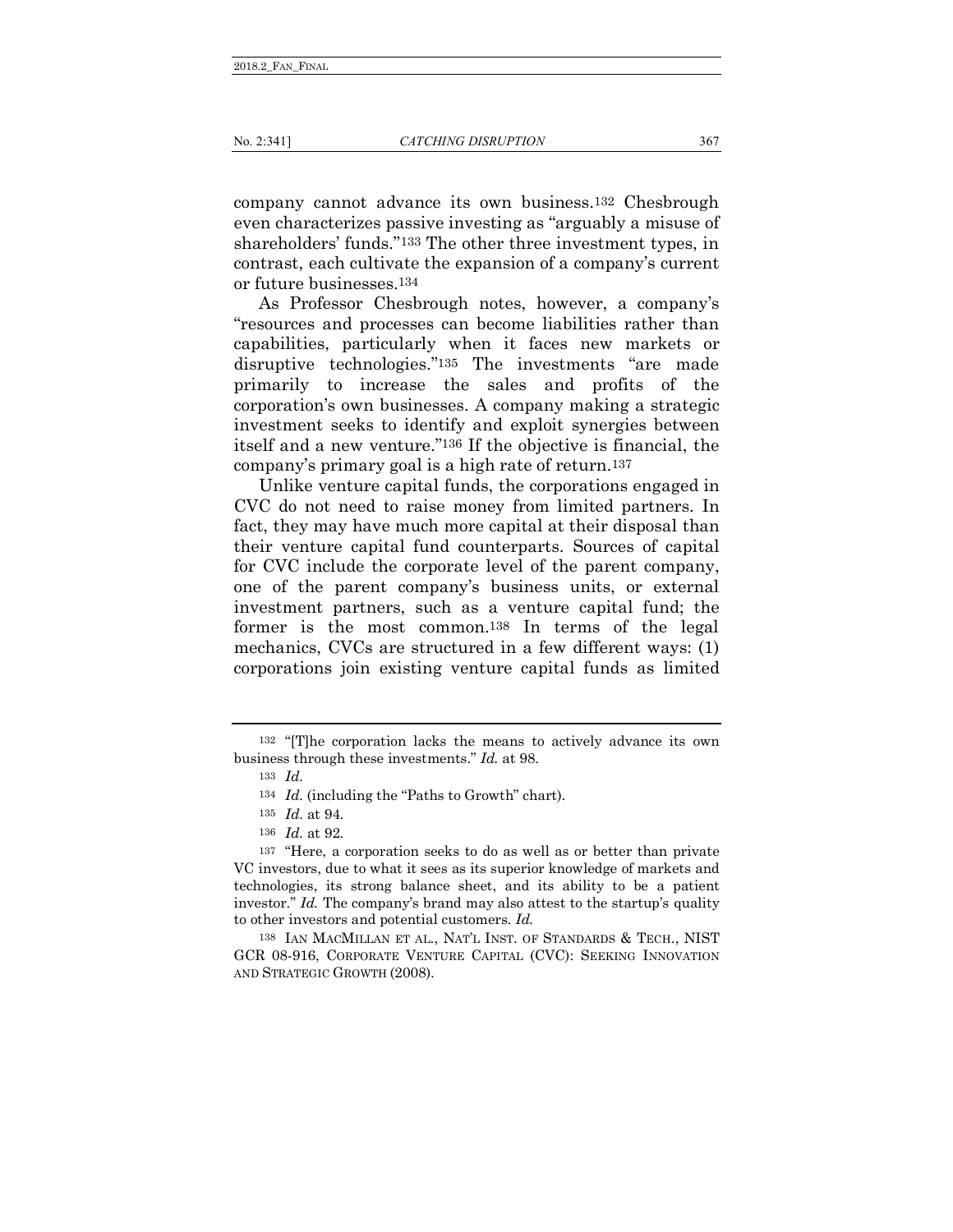#### 368 *COLUMBIA BUSINESS LAW REVIEW* [Vol. 2018

partners;139 (2) current operating business units are tasked with venture capital investing;<sup>140</sup> (3) wholly-owned subsidiaries are organized for the exclusive purpose of CVC;141 (4) dedicated funds are co-managed by a venture capital fund and the corporation;142 and (5) evergreen or discretionary funds make investments opportunistically and capital is allocated when such opportunities arise.143 CVC operations are structured in a variety of ways ranging from simple (resembling the general partner, limited partner structure of a venture capital fund) to complex.144 "The simplest way to structure a [CVC] operation is for the corporation to invest as a [venture capitalist] directly from the corporate treasury, with employees managing the investment activities."145 Due to financial issues (i.e., accounting, tax, and compensation) and internal corporate politics, however, corporations have had to implement creative structures or contractual arrangements.146

146 *See id.*

<sup>139</sup> Gary Dushnitsky, *Corporate Venture Capital: Past Evidence and Future Directions*, *in* THE OXFORD HANDBOOK OF ENTREPRENEURSHIP 408 (Anuradha Basu et al. eds., 2008).

<sup>140</sup> *Id.*; *see* discussion *infra* Subsection III.C and accompanying notes (discussing General Mills' structure).

<sup>141</sup> Nokia Ventures is an example of this. Dushnitsky, *supra* note 139, at 408; *see* discussion *infra* Sections III.A and III.B and accompanying notes (discussing the structures of GV and Intel Capital).

<sup>142</sup> Sequoia Seed Capital, a joint venture between Sequoia Capital and Cisco Systems is an example of a dedicated fund. Dushnitsky, *supra* note 139, at 408.

<sup>143</sup> IAN MACMILLAN ET AL., *supra* note 138.

<sup>144</sup> Asher Bearman, *Corporate Venture Capital—An Introduction*, DLA PIPER: THE VENTURE ALLEY (Feb. 23, 2012), https://web.archive.org/web/20151019014806/http://www.theventurealley.c om/corporate-venture-capital-an-introduction/.

<sup>145</sup> *Id.* This type of structure may be best suited for new players to CVC that are able to be the sole capital source for the venture capital investments. *Id.*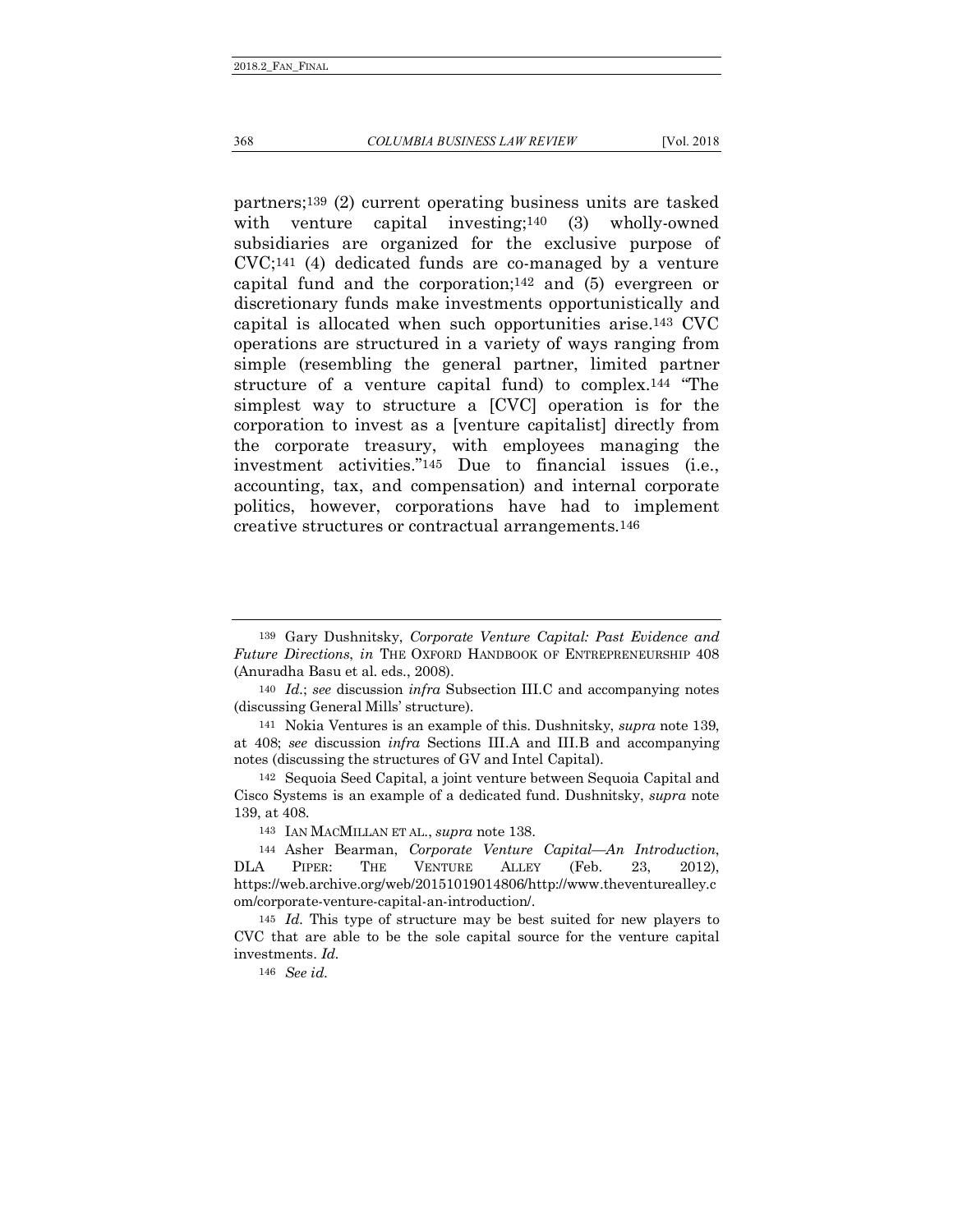## <span id="page-28-0"></span>D. The Effect of CVC on Private Ordering

Thus far, this Article has explained what private ordering historically looked like when the two main parties were the entrepreneurs and the venture capital fund, and has also provided background information on CVCs. Next, this Article turns to how the "new" player—CVC—has impacted private ordering in the venture capital financing context specifically regarding the five techniques that address the three major contractual problems. In short, staged financing, control, compensation, exit, and reliance on implicit contracts help with the problems of uncertainty, information asymmetry, and opportunism in the form of agency costs.

First, unlike the goals of a venture capital firm which are solely financial, the goals of a CVC are hybrid in nature they are both financial and strategic.147 Whether CVC investments skew more towards financial or strategic depends on which one of Chesbrough's four categories corporate venture capital falls in. In terms of private ordering, the two-pronged goals of a CVC may affect the staging aspect of a venture capital financing. Staging is intended to respond to the high degree of uncertainty that early stage companies face.148 In effect, staging gives investors the option to cease providing funds if the entrepreneur fails to reach certain milestones.149 By creating this performance incentive, it "aligns the interests of the venture capital fund and entrepreneur."150 It also reduces agency costs because it shifts the decision to continue the

<sup>147</sup> VOLANS & GLOBAL CORP. VENTURING, *supra* note 6, at 9 (Strategy includes "[d]eveloping capabilities, access and . . . markets of the parent company, aligning with long-term strategy. Multiple CVC units may be created to focus on different aspects of the strategy—and they often adapt and evolve over time. A strategic CVC investment will identify and amplify synergies between itself and the venture.").

<sup>148</sup> Gilson, *Engineering a Venture Capital Market*, *supra* note 84, at 1078.

<sup>149</sup> *Id.* at 1079.

<sup>150</sup> *Id.*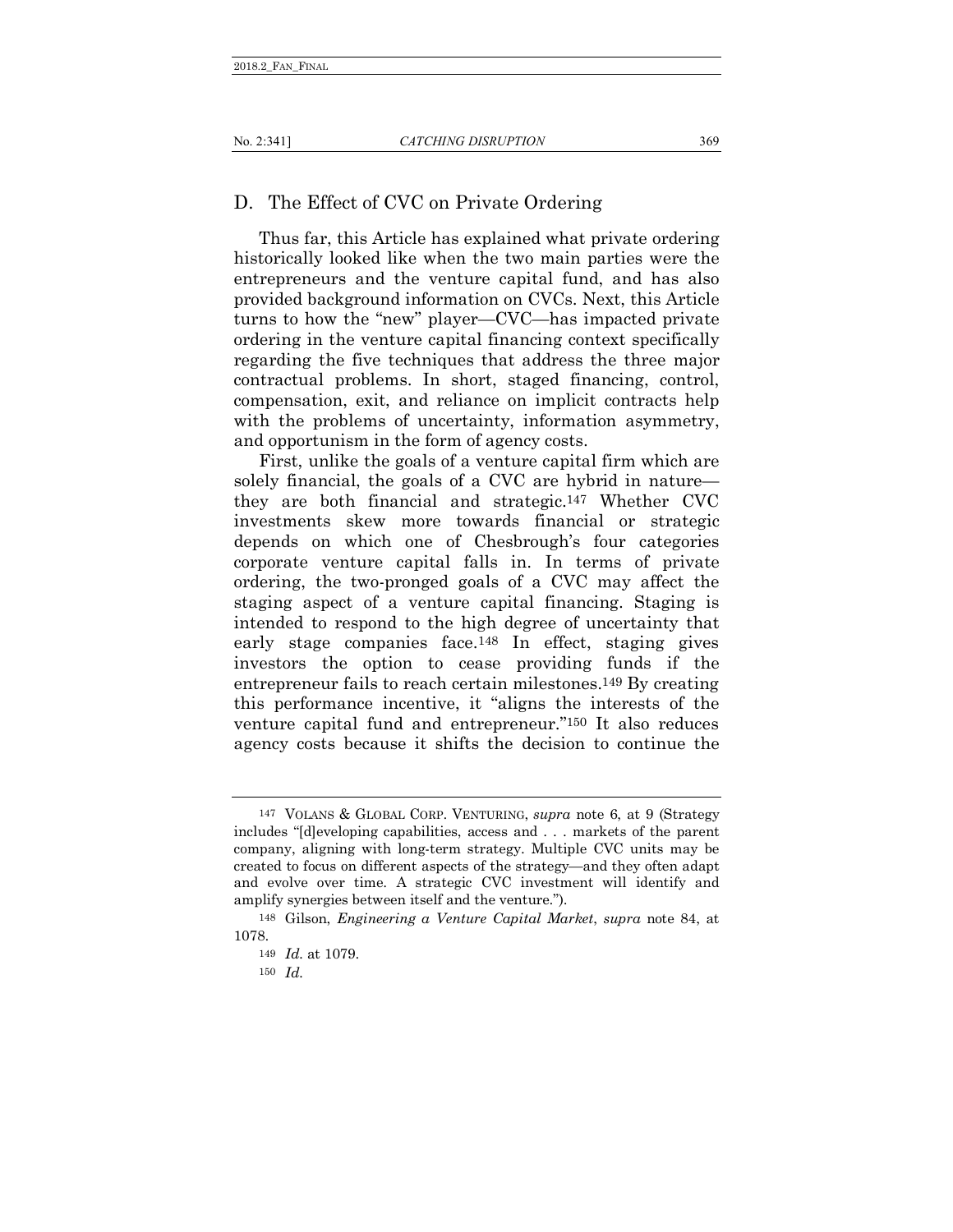startup from the entrepreneur to the venture capital fund.151 However, a CVC may not be incentivized solely by the goal of maximizing its financial return from the investment in the startup. As such, a CVC may decide to continue funding a startup even if a startup did not reach a particular milestone. Alternatively, a CVC may decide not to provide additional funding, even if the startup is making progress in the business, if the success of the startup is no longer aligned with the success of the CVC's parent. This may increase the agency costs since now there are multiple decision-makers instead of the venture capital fund and they are not all motivated to accomplish the same goals. Also, a CVC may still intend to continue to invest in a startup (even if a venture capital fund did not) because it may be interested in acquiring the company for strategic reasons or seeing how the startup develops technology in ways that they may not have anticipated. CVCs are not focused on maximizing financial returns on their investments like venture capital firms are which may frustrate the venture capital firm. The firm may disagree with the CVC, yet still be compelled to allocate its limited dollars in the venture capital fund to continue to maintain the fund's percentage ownership and therefore the control levers set forth in the venture capital financing documents. If the CVC was the lead investor in the deal, it may also decide to fund the bulk of the round (and therefore have the majority or two-thirds vote necessary to revise certain key parts of the Certificate of Incorporation, such as the antidilution and protective provisions).152

Recent studies show that CVCs have now expanded their investments to all stages of a startup (but still make the majority of their investments in the seed/early stage or the

<sup>151</sup> *Id.* at 1080.

<sup>152</sup> *See* Jennifer S. Fan, *Regulating Unicorns: Disclosure and the New Private Economy*, 57 B.C. L. REV. 583, 594–95 (2016). However, if the venture capital fund was the lead investor in a prior round of funding, its vote would be required to amend the Certificate of Incorporation and approve a new round of financing.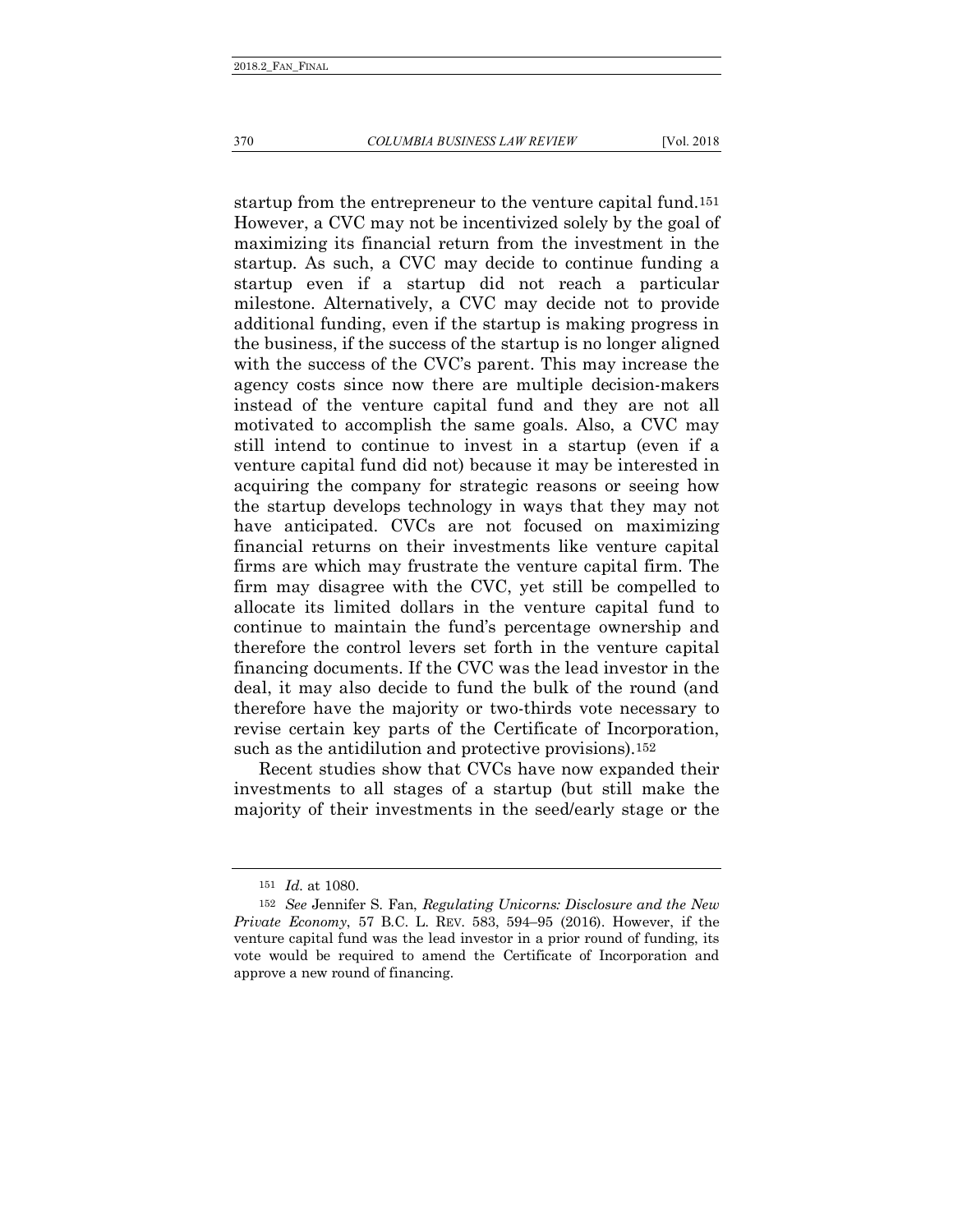late stage).153 If a CVC is the lead investor in the early stages of a startup or holds a sizeable percentage ownership in a particular financing round, the startup will typically need its vote for future funding decisions based upon the votes required under the amendment provisions in the Certificate of Incorporation. As a result, venture capital funds will need to navigate how syndicates are formed.

There is also the question of whether the CVC may be around long term to fund the various stages of financing (assuming that it would choose to fund at each stage). The life span of a venture capital fund is dictated by the terms of the limited partnership agreement it enters into and is typically between seven to ten years. The life span of a CVC, in contrast, may vary widely since it is typically not bound to a limited partnership agreement. Generally speaking, CVCs now have longer life spans than before, though typically not as long as a venture capital fund.154 In the past, CVC programs lasted no longer than one to two years.155 In the fourth wave, however, the majority of CVC programs have been active for four years or longer.156 "The lengthening life

155 *Corporate Venture Capital (CVC)*, EWING MARION KAUFFMAN FOUND., http://www.kauffman.org/microsites/state-of-the-field/topics/ finance/equity/corporate-venture-capital [perma.cc/WL2Y-MFFK].

156 *Id. But cf.* Gary Dushnitsky, *Riding the Next Wave of Corporate Venture Capital*, 3 BUS. STRATEGY REV. 44, 44 (2011) (which states that the average lifespan for CVC in the past was 2.5 years and is now 3.8 years with more prominent CVCs now in their second decade of activity). Furthermore, forty percent of the approximately 350 corporate investors in the 2000–2009 timeframe were in operation for four or more years, which was almost double the longevity of CVCs in previous wave. *Id.* Another source reports that CVCs have an average age of five years and 120 last

<sup>153</sup> PITCHBOOK, 2Q 2017 PITCHBOOK-NVCA VENTURE MONITOR 14 (2017), http://files.pitchbook.com/pdf/2Q\_2017\_PitchBook\_NVCA\_Venture\_ Monitor.pdf [perma.cc/4GL8-23E8]; 2016 GLOBAL CVC REPORT, *supra* note 17.

<sup>154</sup> There are two groups of CVCs—one with a long history of corporate venturing (technology, pharmaceutical, telecommunications, and media and publishing) called "CVC first movers" and the other, "CVC follower" group comprising of machinery, power and gas production, consumer, and construction. Bielesch et al., *supra* note 19.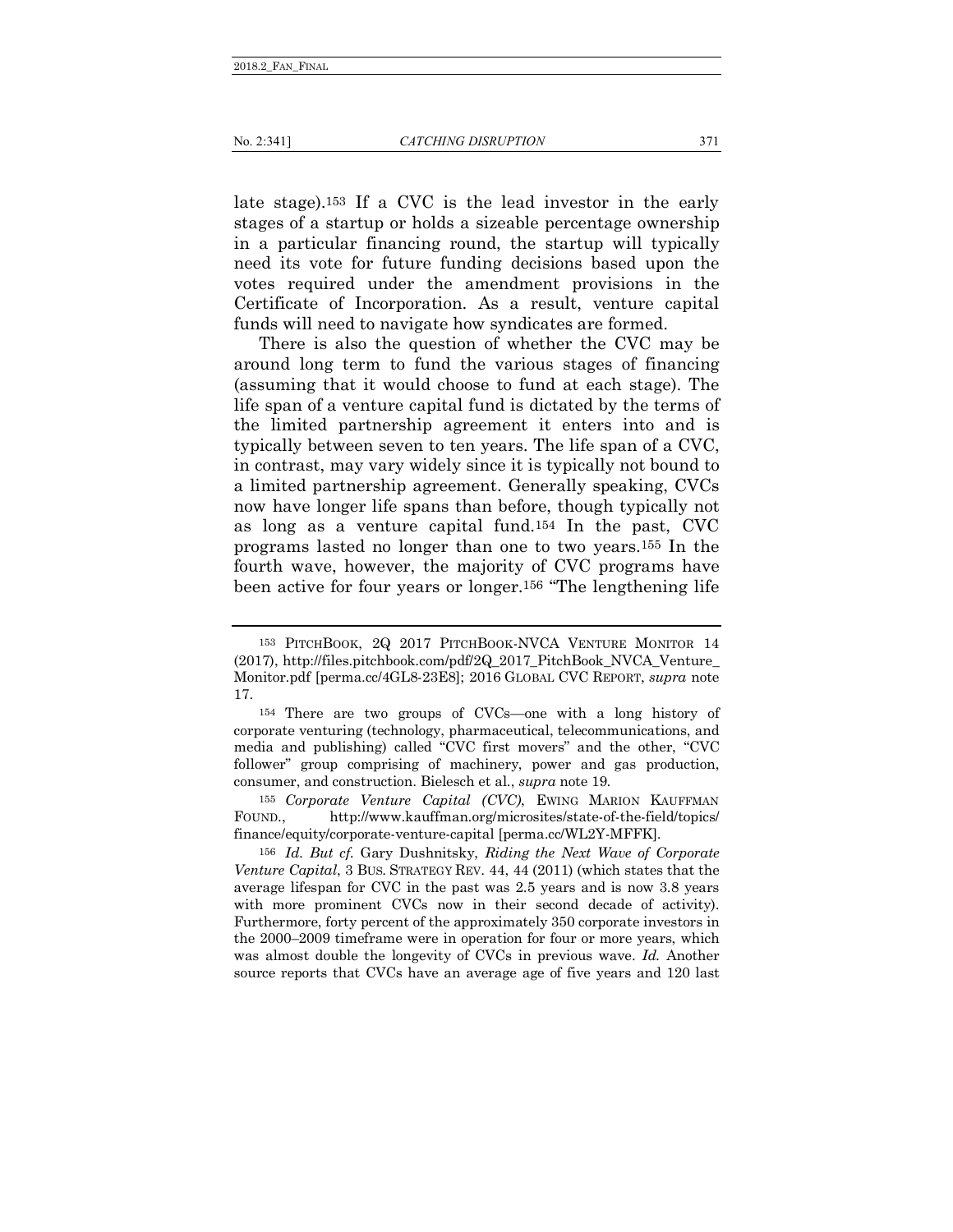spans of CVC units may be the most compelling evidence that venture investing is finding a permanent place in the corporate-development arsenal and has become a must-have innovation tool in many industries."157 The increasing duration of CVCs indicates the level of commitment of corporations to CVCs and shows how commonplace such investing is becoming.158 However, it is unclear how long more recent corporate investors will remain committed to their CVC programs, and is one aspect to keep in mind in the context of staged financings.

Second, Professor Gilson observes that venture capital funds typically have more control than equity.159 This control is established through the five major documents of a venture capital financing: the Certificate of Incorporation, the Stock Purchase Agreement, the Investors' Rights Agreement, the Right of First Refusal and Co-Sale Agreement, and the Voting Agreement. The control levers set forth in the documents address the uncertainty and information asymmetry of funding early stage companies by incentivizing the venture capital fund to closely monitor the startup's

158 "No longer an exotic sideline indulged in by a handful of wellheeled giants in clearly circumscribed industries, it is ... well on its way to becoming a mainstream innovation and corporate-development activity, alongside R&D, M&A, and joint venturing." *Id.*

159 Gilson, *Engineering a Venture Capital Market*, *supra* note 84, at 1081–82.

ten years or more—this is longer than the tenure of many chief executive officers. *If You Can't Beat Them, Buy Them*, ECONOMIST (Nov. 22, 2014), http://www.economist.com/news/finance-and-economics/21633883-fearbeing-displaced-startups-turning-firms-venture-capitalists-if [perma.cc/DRT6-LZYM].

<sup>157</sup> "Average lifetimes of corporate venture units are increasing across the board, in industries with a long history of venture activity as well as industries that are relative newcomers to the game." Bielesch et al., *supra*  note 19. Since 2002, the life span of CVC units in the pharmaceutical industry has increased by fifty percent and, in the case of CVCs in technology, from 2002 to 2012, it has increased to almost six years. *Id.*  Newcomers to the CVC world also have longer life spans. *Id.* As an example, CVCs in the consumer industry had a lifespan of 10.5 years in 2012 compared to 3.3 years in 2002. *Id.*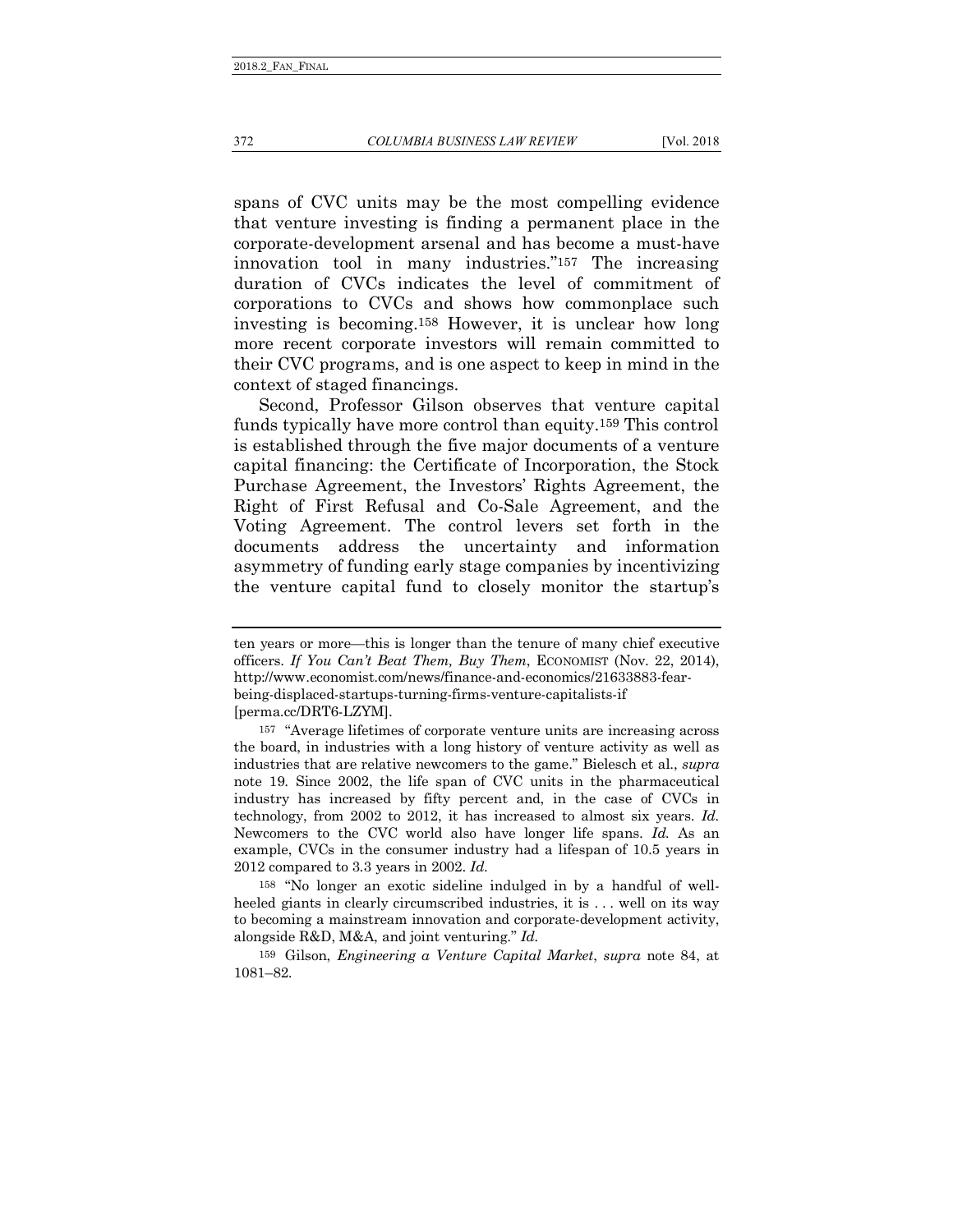progress during each period of the staged financing.160 However, the role of CVCs in monitoring activities of a startup is unclear. As an example, venture capital funds typically do not invest in competing companies in their specialized area of investment—a venture capital fund would not invest in two artificial intelligence companies working to solve the exact same problem. In contrast, CVCs may be investing in companies that directly compete with each other or that have a direct correlation to the work of the parent company of the CVC. Furthermore, CVCs are increasingly taking board seats. This may impact the levers of control currently put in place by the venture capital financing documents and also lead to conflicts of interest.

Third, the compensation structure of both the entrepreneur and the investors investing on behalf of the venture capital fund, "creates extremely high-powered performance incentives that serve to align the incentives of the portfolio company management and the venture capital fund."161 The entrepreneurs, who are typically the founders and play a management role in the company, receive relatively low salaries, but have significant stock ownership which has the potential to increase substantially in value if the company has a successful exit.162 However, under the terms of a Restricted Stock Purchase Agreement, the stock vests over time to incentivize the founder to stay during the formative years of the company.163

In the case of the venture capital fund, under the terms of the limited partnership agreement between the venture capital fund and limited partners, "[b]y investing through a financial intermediary, [limited partners] secure the benefit of the [general partner's] skill and experience, which help to

<sup>160</sup> *Id.*

<sup>161</sup> *Id.* at 1083.

<sup>162</sup> *Id.*

<sup>163</sup> While a founder may be able to negotiate some amount of vesting upfront for time put into the company, the vesting schedule needs to be reasonable from the perspective of investors to incentivize the founder to stay with the company for a longer period of time. *See* Fan, *supra* note 152.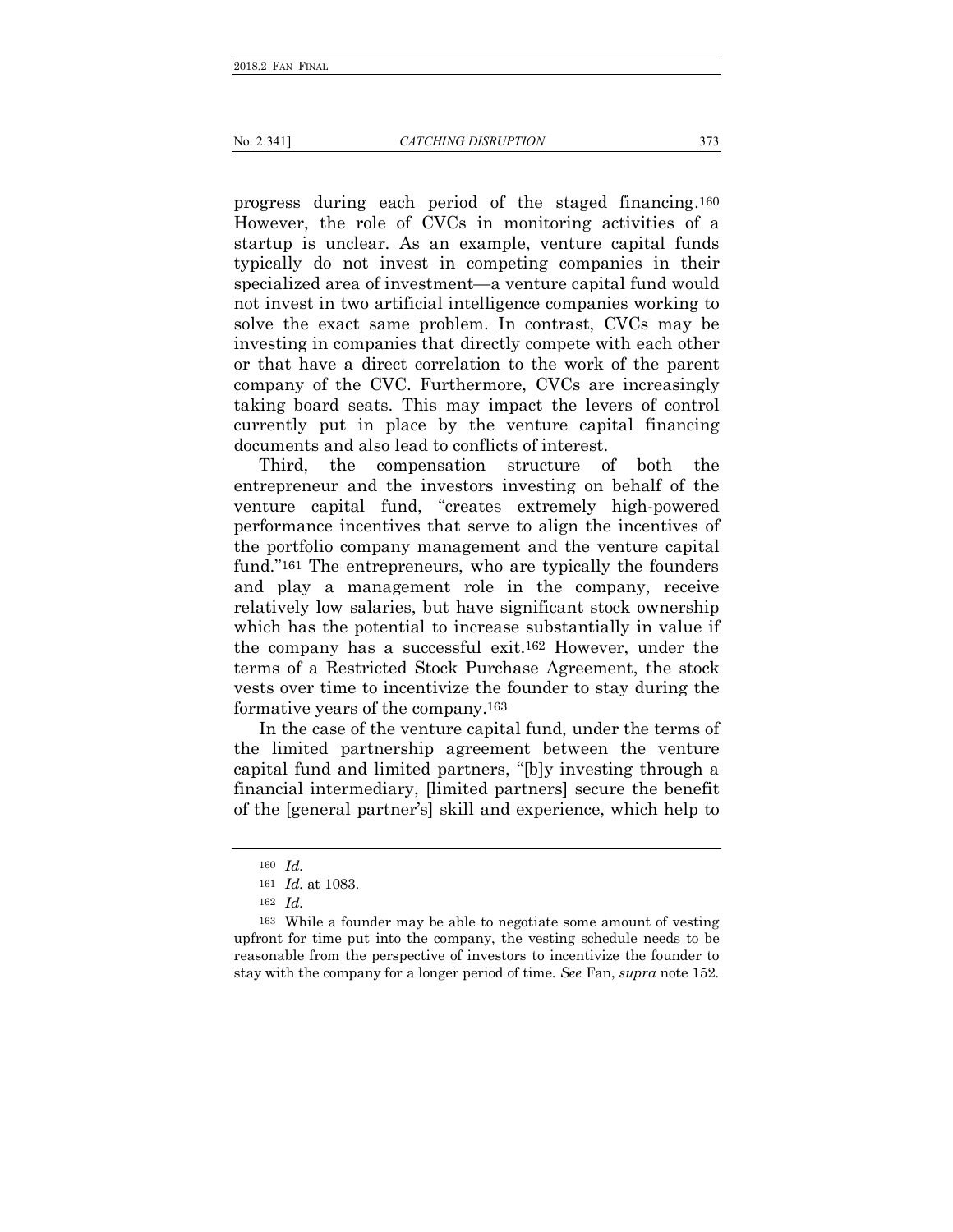reduce the level of uncertainty and information asymmetry that must be addressed in the contract governing a portfolio company's investment."164 This benefit comes at a steep cost—general partners wield the utmost discretion to use their skills and experience to make investments on the investors' behalf.165 The compensation structure addresses agency costs by paying carried interest to the general partners.166

CVCs, unlike venture capital funds, may not receive carried interest or fixed fees. Therefore, the incentives between the venture capital fund and entrepreneur on the one hand, and the CVC on the other hand, may be misaligned. Some corporations may structure their CVC funds as independent or semi-independent funds to ensure that corporations can recruit and retain talent to manage their respective CVC investments by offering compensation that's competitive with venture capital funds, including carried interest.167 While there is growing evidence that CVCs are heading in this direction, compensation for CVCs is still a work-in-progress.168 If CVCs have compensation structures similar to venture capital funds, it is easier to retain the employees who are investing in portfolio companies. If the personal compensation of each of the major players is tied to the success of the startup, there will be an alignment of interests of all parties involved.169

<sup>164</sup> Gilson, *Engineering a Venture Capital Market*, *supra* note 84, at 1088.

<sup>165</sup> *Id.*

<sup>166</sup> *Id.* at 1088–89. Carried interest is typically 20% of the of the venture capital fund's profits. There is also a yearly fixed fee of 2% to 2.5%. *See id.* at 1090.

<sup>167</sup> *Id.*

<sup>168</sup> *See* Dana Olsen, *These 5 Charts Illustrate Current CVC Compensation Trends*, PITCHBOOK (Apr. 5, 2017), https://pitchbook.com/news/articles/these-5-charts-illustrate-current-cvccompensation-trends [perma.cc/8V75-58LT].

<sup>169</sup> That being said, the "intensity of the performance incentives created by the compensation structure gives rise to a corresponding incentive for the venture capital to monitor the portfolio company's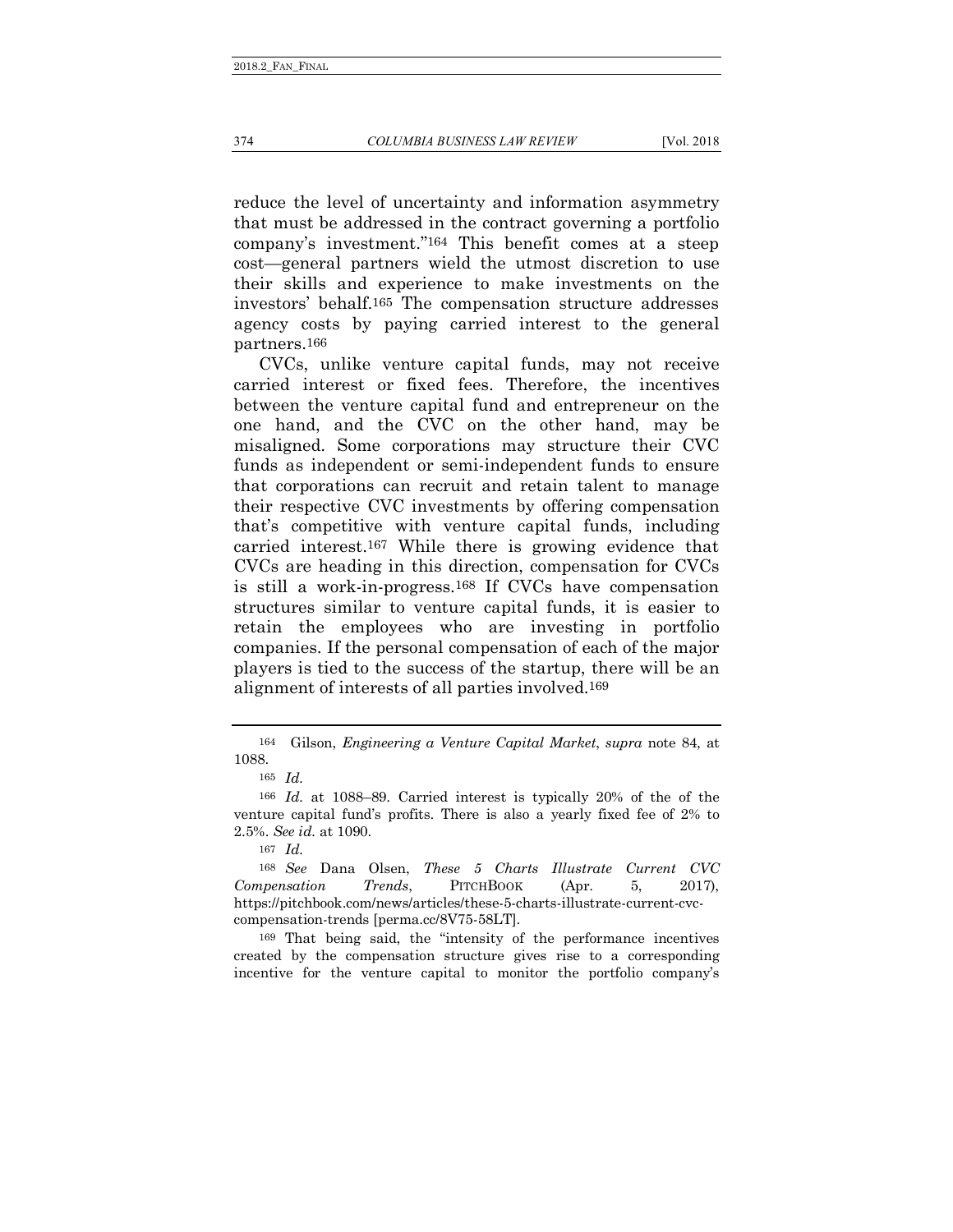In order to ensure that funds are deployed effectively, corporate venture capitalists cannot "become entangled in the agendas of various corporate stakeholders or demotivated by inadequate or poorly designed financial incentives. That's why it's important that venture funds' goals be aligned with corporate objectives, approvals for funding be streamlined, and compensation levels match those offered by independent venture groups."170 One study showed that there was a direct correlation between the performance of CVCs and payment structure—if the investment professionals employed by CVCs had similar performance pay to venture capital funds then their performance was better.171

Fourth, while venture capital funds are highly motivated to exit and strive to provide significant returns to their limited partners, CVCs do not operate within the same time limitations nor are they necessarily motivated by financial concerns. In fact, taking CVC money may have the unintended effect of allowing private companies to stay private longer because CVCs are not pushed to exit by limited partners like venture capital and private equity funds are.172 The dramatic increase in corporate venture capital activity contributed to mind-boggling valuations of private companies. When corporate venture capital was deployed in later stage financings (at a rate of nearly thirty-

172 *See* COMM. ON CAPITAL MARKETS REGULATION, U.S. PUBLIC EQUITY MARKETS ARE STAGNATING (2017), http://www.capmktsreg.org/wpcontent/uploads/2017/06/US-Public-Equity-Markets-are-Stagnating.pdf [perma.cc/4BKB-DCFG].

performance. This monitoring, together with the signaling properties of the entrepreneur's willingness to accept such powerful incentives, also serves to reduce information asymmetries." Gilson, *Engineering a Venture Capital Market*, *supra* note 84, at 1084.

<sup>170</sup> *New Territories*, *supra* note 120.

<sup>171</sup> *See* Gary Dushnitsky & Zur Shapira, *Entrepreneurial Finance Meets Organizational Reality: Comparing Investment Practices and Performance of Corporate and Independent Venture Capitalists*, 31 STRATEGIC MGMT. J. 990 (2010).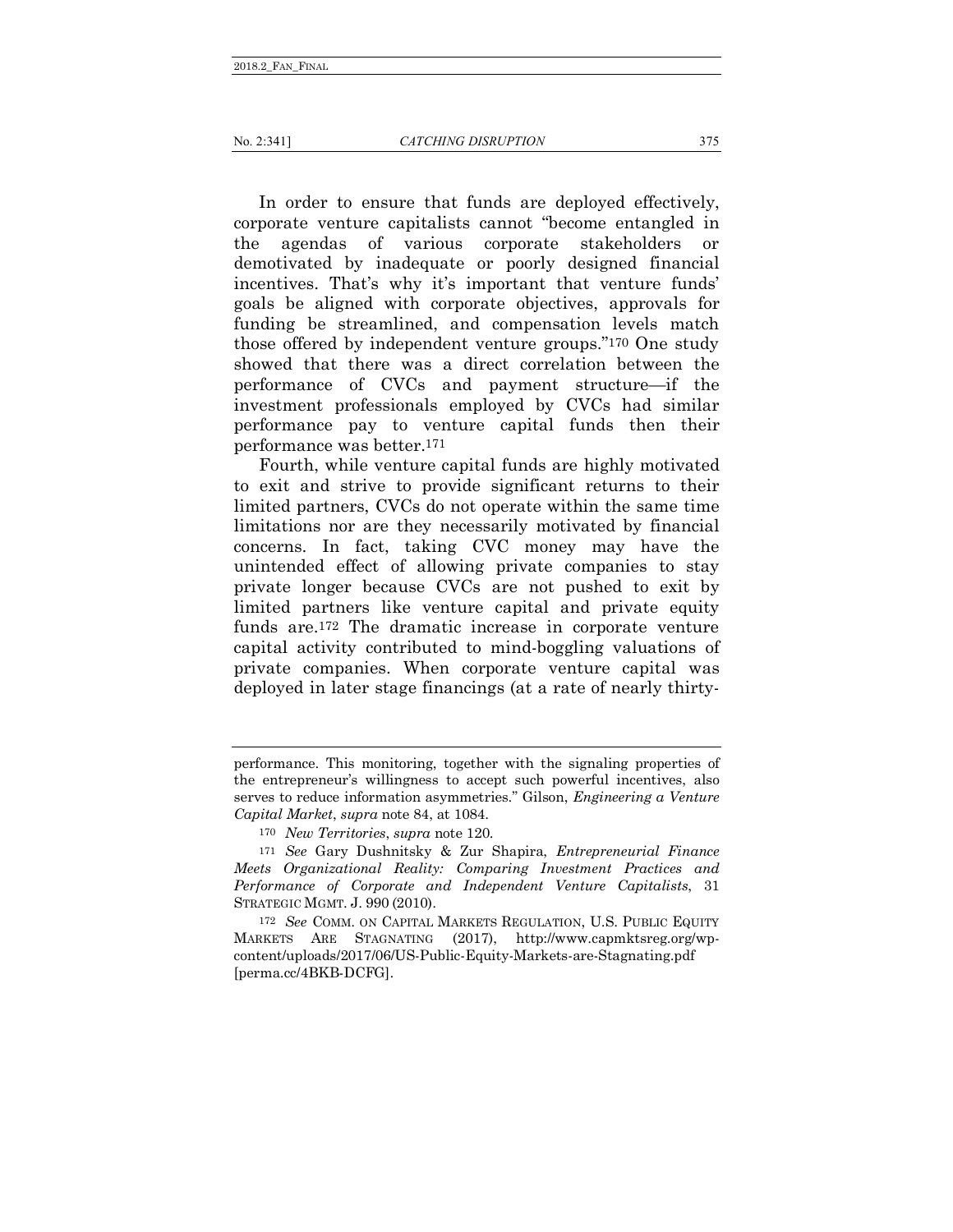six percent)173 with "tourist" investors, such as hedge funds and mutual funds, joining the venture capital financing bandwagon, company valuations spun out of control.174 This, in turn, created the explosion of the unicorn phenomenon.175 Now, private companies with arguably more weight and influence than some public companies choose to stay private longer.176 There is a dearth of public company offerings and many companies are unwilling to contemplate a possible down round177 because they view it as a failure.178 Acquisitions are also not likely options for highly valued private companies since few companies can afford them.

[perma.cc/R56Z-YLEC] (noting the effect of crossover or tourist investors, such as hedge funds and mutual funds during the unicorn boom: in 2015 alone, crossover investors invested more than \$40 billion in almost 800 deals related to private technology companies).

175 *See* Fan, *supra* note 152 (discussing how the outsized effect of unicorns on the marketplace necessitates changes in the current disclosure regime under federal securities laws); Brad Feld, *Current Startup Market Emotional Biases*, FELD THOUGHTS (Apr. 21, 2016), http://www.feld.com/archives/2016/04/current-startup-market-emotionalbiases.html [perma.cc/HDW5-ES22] (reflecting on Bill Gurley's post and discussing emotional biases which prevent the unicorns from taking part in down rounds; Feld urges looking to long-term value rather than paper value); *see also* Fred Wilson, *Don't Kick the Can Down the Road*, AVC (Apr. 21, 2016), http://avc.com/2016/04/dont-kick-the-can-down-the-road/ [perma.cc/2ZHG-JYJP] (calling for hard decisions to be made now rather than later regarding unicorns and other startups). For the definition of a down round, see *infra* note 177.

176 *See* Fan, *supra* note 152, at 637.

177 "A down round occurs in private financing when investors purchase stock or convertible bonds from a company at a lower valuation<br>than the preceding round."  $Down$   $Round$ , INVESTOPEDIA, than the preceding round." *Down Round*, INVESTOPEDIA, http://www.investopedia.com/terms/d/downround.asp [perma.cc/ 5M6A-E6C6].

178 *See* Bill Gurley, *On the Road to Recap: Why the Unicorn Financing Market Just Became Dangerous . . . for All Involved*, ABOVE THE CROWD (Apr. 21, 2016), http://abovethecrowd.com/2016/04/21/on-the-road-to-recap/ [perma.cc/GP5Y-BDCW].

<sup>173</sup> *See* NVCA, Corporate Venture Engagement Rise, *supra* note 58.

<sup>174</sup> *See Unusual Suspects: Hedge Funds, Mutual Funds, and Banks Put the Brakes on Tech Startup Deals*, CB INSIGHTS (Mar. 15, 2016), https://www.cbinsights.com/blog/tech-crossover-investors-slowdown/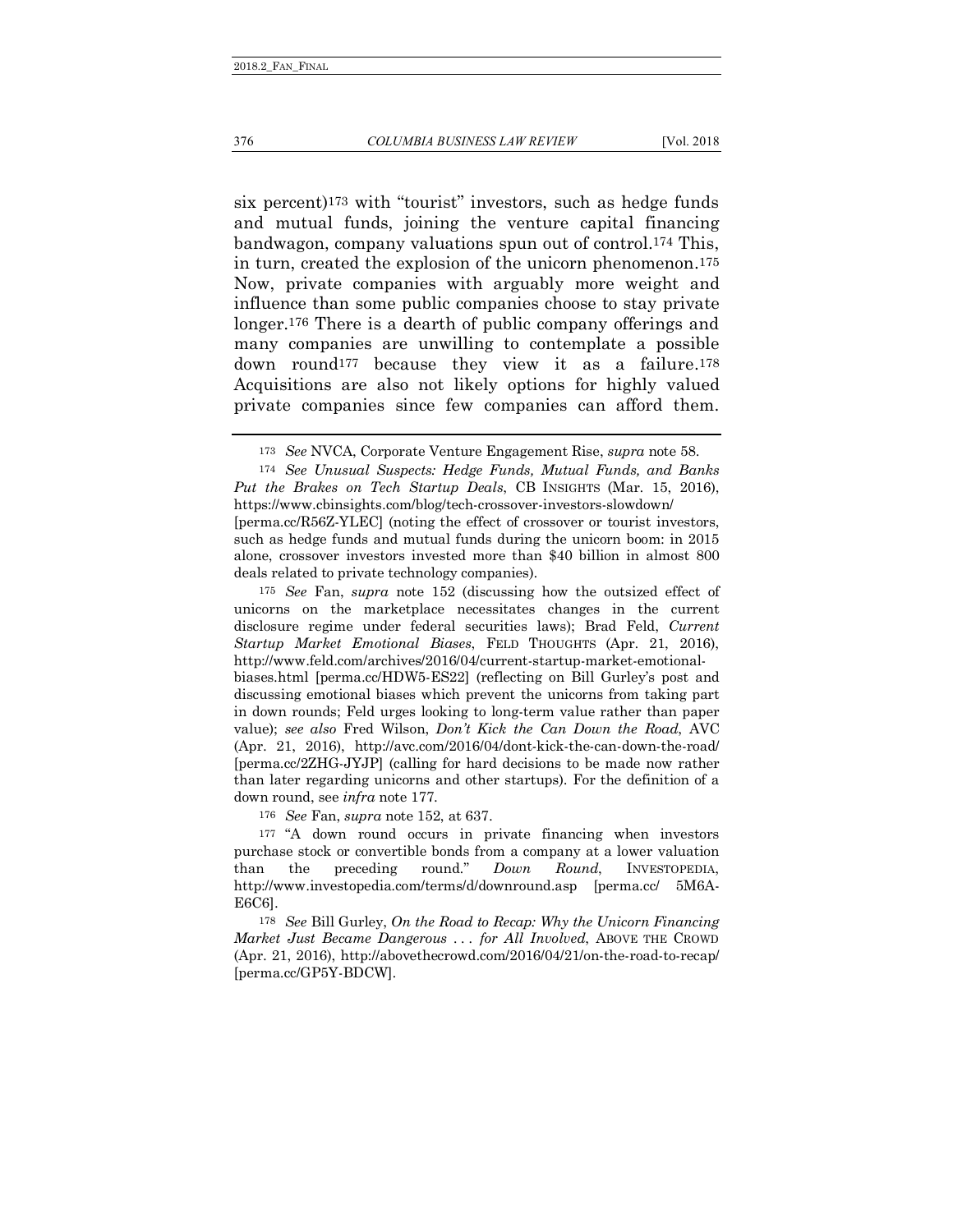Investors in unicorns then turn to the secondary markets for liquidity; rank and file employees (unlike investors) may not be able to sell their shares on the secondary markets as they may be contractually bound from doing so.179

In the first quarter of 2016, there were no IPOs of venture capital-backed technology companies;180 the technology IPO market at that time was reminiscent of the numbers during the Great Recession.181 Although IPO activity was up in the second quarter of 2016 with sixteen IPOs (with eight VCbacked technology companies in this group), the first half of 2016 still lagged significantly behind the first half of 2015 with a forty-one percent drop.<sup>182</sup> Twilio, a communications application startup, completed the largest IPO of the

182 CB INSIGHTS, THE H1 2016 GLOBAL TECH EXITS REPORT 5 (2016).

<sup>179</sup> Unicorns do this all under the cloak of secrecy since very little disclosure is required of them. *See* Fan, *supra* note 152 (discussing the adverse consequences of the lack of disclosure required of unicorns).

<sup>180</sup> William D. Cohan, *Good Luck Getting Out!*, FORTUNE (Feb. 1, 2016), http://fortune.com/silicon-valley-tech-ipo-market/ [perma.cc/DH2H-PYVQ] (discussing problems with the current way initial public offerings are conducted). There were, on average, thirty-six VC-backed IPOs per year from 2012–2014; that number decreased to twenty-three in 2015 with only seven IPOs occurring in the latter half of the year. *Id.* Also, the profitability of technology companies has plummeted—in 2015, the median EBITDA (earnings before interest, tax, depreciation and amortization) for tech companies was –\$9 million. *Id.*

<sup>181</sup> *See* Alison Griswold, *The Market for Tech IPOs Hasn't Been This Awful Since the Great Recession*, QUARTZ (Apr. 1, 2016), http://qz.com/652261/the-market-for-tech-ipos-hasnt-been-this-awful-sincethe-great-recession/ [perma.cc/YW6H-FH76]; Rolfe Winkler, *For Silicon Valley, the Hangover Begins*, WALL ST. J. (Feb. 19, 2016, 8:12 PM), http://www.wsj.com/articles/for-silicon-valley-the-hangover-begins-

<sup>1455930769 [</sup>perma.cc/KMT4-VSM4] (discussing how once-high-flying startups are now retrenching); Kevin Dowd, *Lackluster Opening for SecureWorks in First U.S. Tech IPO of 2016*, PITCHBOOK (Apr. 25, 2016),

http://pitchbook.com/news/articles/lackluster-opening-for-secureworks-infirst-us-tech-ipo-of-2016 [perma.cc/CMY7-ASK9] (discussing how SecureWorks's lackluster opening may dissuade other tech companies from going public).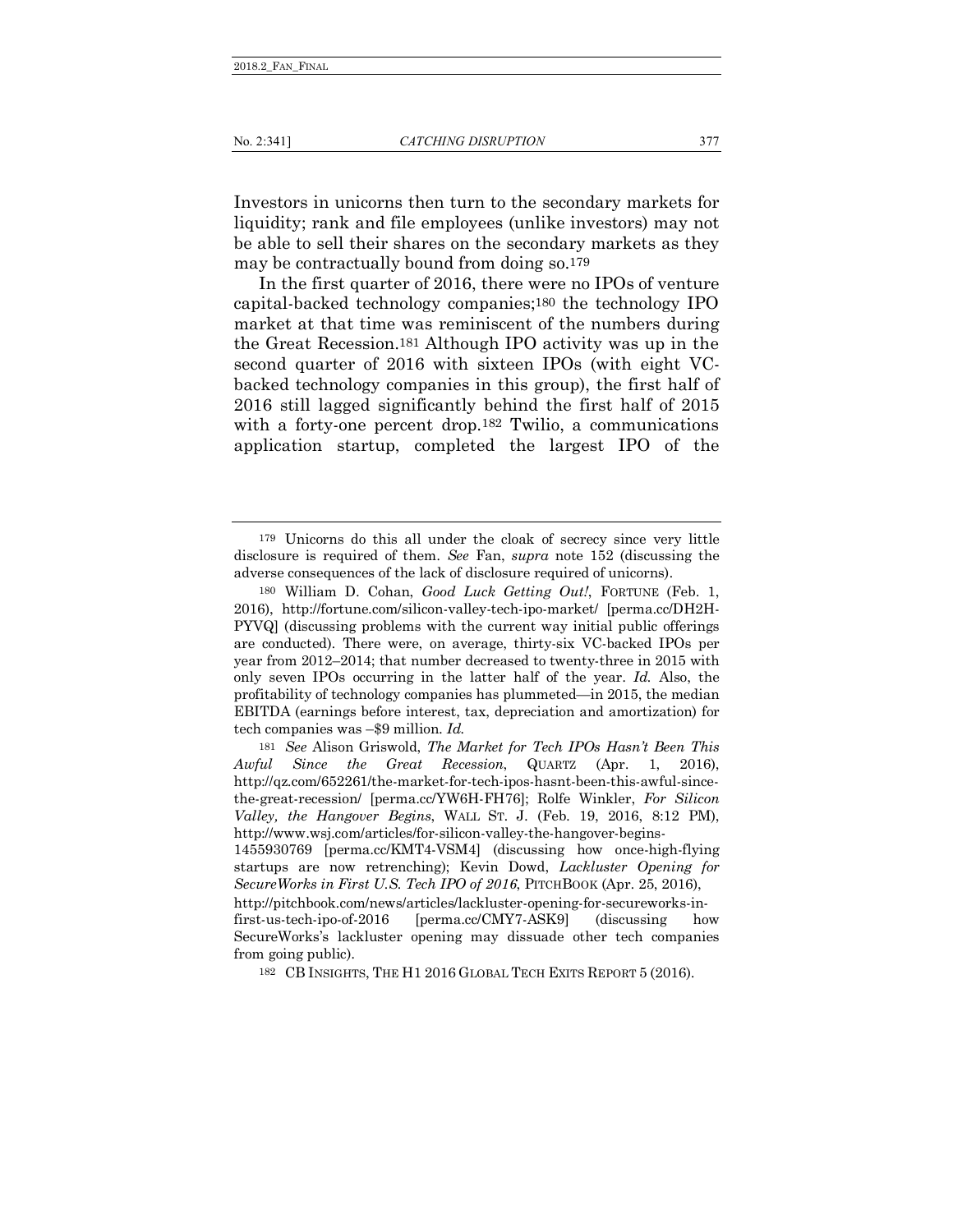quarter.183 By the end of 2016, a total of forty-one venturebacked companies had gone public.184 Things started to look up in 2017 with fifty-eight venture-backed companies going public, but the expected increase in IPOs after a promising beginning fizzled.185

On the merger and acquisition front, in the first three quarters of 2016, "[d]eal flow . . . slowed considerably" and there were fewer quality companies.186 "There have been an average of [three] \$1 [billion plus] exits in tech over the last six quarters. At this rate, it would take . . . [a] two-term presidency, plus another five years, for all the . . . tech unicorns to exit."187

However, if a startup is backed by a CVC, there may be positive outcomes regarding the following: (1) decisionmaking process of the startup to go public; (2) type of backing it receives during the IPO process; and (3) performance of the stock after going public. One study noted that when startups receive money from corporations they "are more likely to list their shares than are those championed by conventional venture groups."188 In another study, researchers found that startups with money from corporations are more likely to attract the attention of

186 PITCHBOOK, M&A REPORT 3Q 2016 (2016), https:// pitchbook.com/news/reports/3q-2016-ma-report [perma.cc/EG3Q-FX63] (noting that the deals that do go through command "outsized multiples").

<sup>183</sup> Twilio raised \$150 million on the first day of its IPO. Corrie Driebusch, *Twilio Raises More than Expected in IPO*, WALL ST. J. (June 22, 2016, 7:31 PM), http://www.wsj.com/articles/twilio-ipo-tests-marketsappetite-for-tech-companies-1466606076 [perma.cc/45ER-D22R].

<sup>184</sup> NAT'L VENTURE CAPITAL ASS'N & PITCHBOOK, 4Q 2017 VENTURE MONITOR 3 (2017), https://files.pitchbook.com/website/files/pdf/ 4Q\_2017\_PitchBook\_NVCA\_Venture\_Monitor.pdf [perma.cc/5DNY-PLQS]. 185 *Id*.

<sup>187</sup> E-mail Newsletter from Marcelo Ballve, Research Director, CB Insights, to CB Insights subscribers (Sept. 23, 2016, 4:18 PM) (on file with author).

<sup>188</sup> *If You Can't Beat Them, Buy Them*, *supra* note 156. In addition, "[a] bank in Silicon Valley estimated . . . that corporate [venture capital] yields three times the number of patents per dollar invested than in-house R&D." *Id.*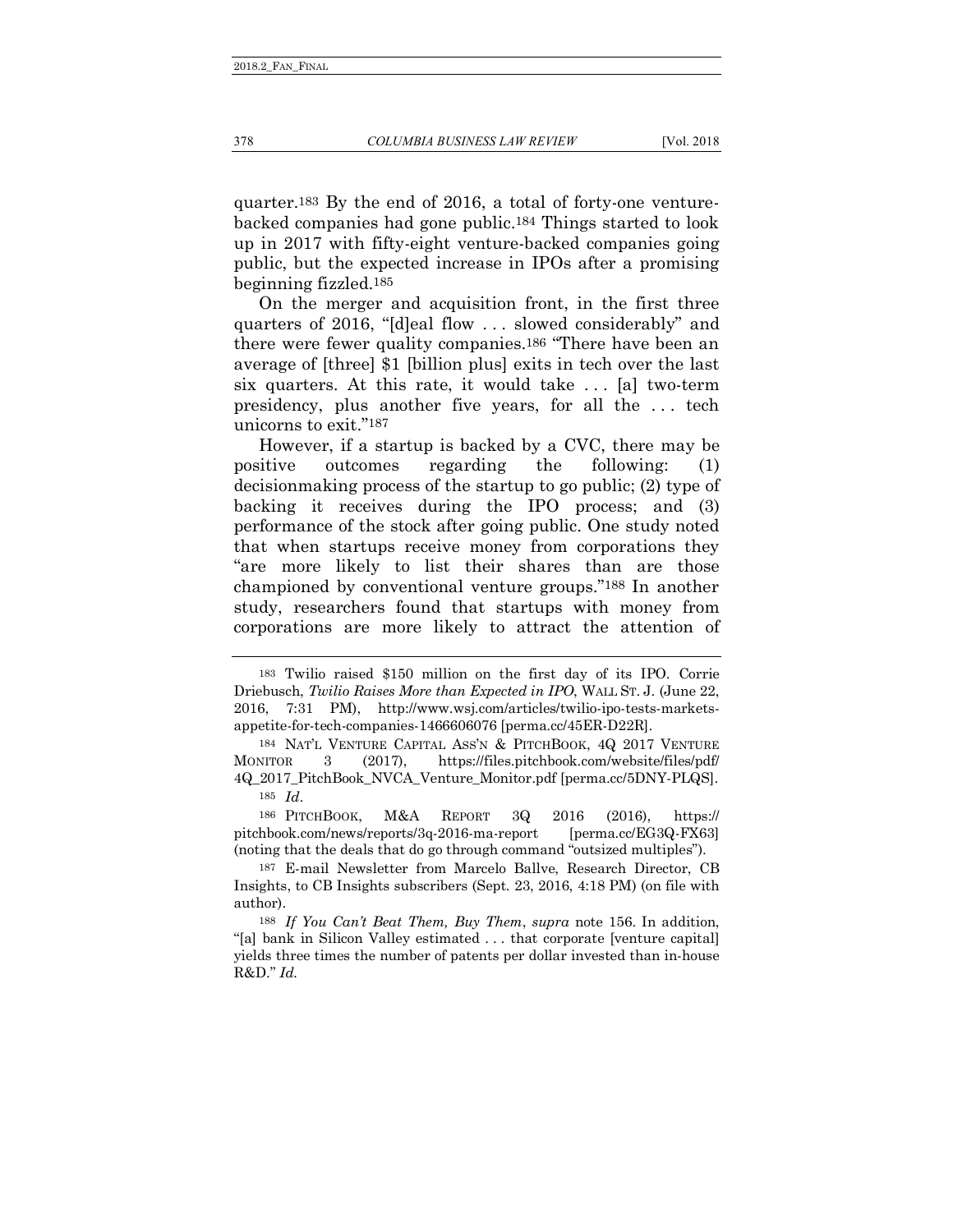investment banks, equity analysts, and institutional investors when they go public when compared to those backed by venture capital funds.189 The researchers further showed that in the first three years as public companies, those that were backed by corporate venture capital funds did better, on average, on stock price performance than such venture capital funds.190

Fifth, although not required by the venture capital financing documents, the venture capital fund "is expected to make important noncash contributions to the portfolio company."191 It helps a startup recruit the management team, intensively monitors the performance of the startup, and uses its reputation capital to give credibility to the startup with respect to potential customers, suppliers, and employees.192 CVCs, on the other hand, offer other nonfinancial contributions, including access to the resources and opportunities afforded to parent companies of CVCs, possible collaboration with market development and sales, access to follow-on funding, and the infrastructure of the corporate parent.193 In particular, Dave McClure, who was previously at 500 Startups, stated that the "primary advantage that corporate VC has over traditional VC is customers and distribution."194 However, the problem is that those who run venture capital funds remain leery of CVCs.

<sup>189</sup> *See generally* Thomas J. Chemmanur et al., *Corporate Venture Capital, Value Creation, and Innovation*, 27 REV. FIN. STUD. 2434 (2014).

<sup>190</sup> *See id.*

<sup>191</sup> Gilson, *Engineering a Venture Capital Market*, *supra* note 84, at 1072.

<sup>192</sup> *Id.*

<sup>193</sup> Robert C. White, Jr., *Corporate Venture Capital Investments— Good for Startups?*, SEC. EDGE (Feb. 2, 2016), http://www.thesecuritiesedge.com/2016/02/corporate-venture-capitalinvestments-good-for-startups/ [perma.cc/UBZ4-DX76].

<sup>194</sup> *Startups Are the New Corporate R&D*, CB INSIGHTS (Jan. 13, 2017), https://www.cbinsights.com/blog/corporate-vc-startup-innovation/ [perma.cc/M7M3-J7YS].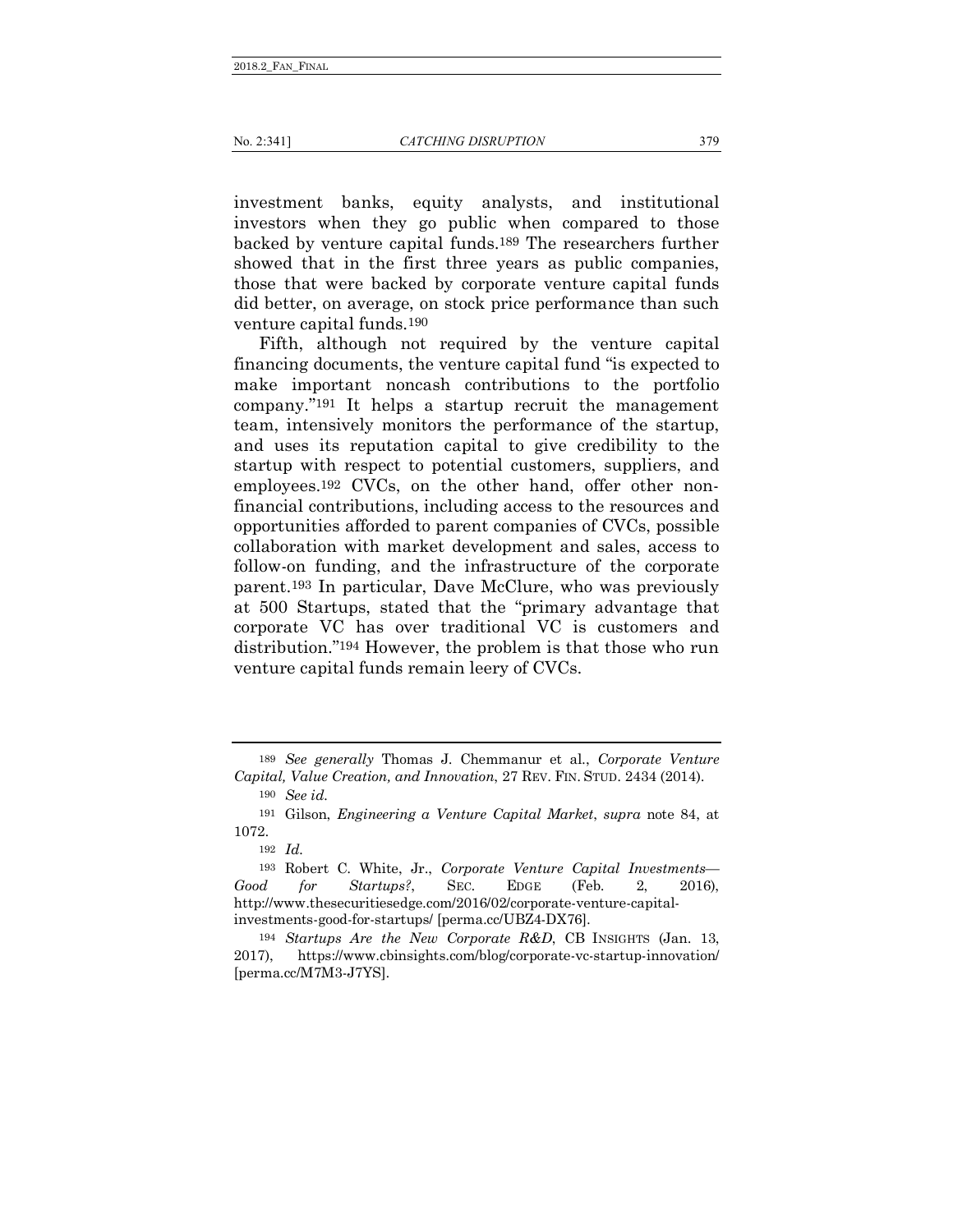#### 380 *COLUMBIA BUSINESS LAW REVIEW* [Vol. 2018

With notable exceptions, such as Intel Capital195 and GV,196 leaders of venture capital funds generally do not hold corporate venture capitalists in high esteem, derisively characterizing them as "innovation theater"197 or "dumb money"198 because they view CVCs as adding little value and not being as valuation-sensitive. In fact, some venture capitalists argue that CVC investments can be harmful to startups.199 When Alphabet (formerly Google) initially considered forming a corporate venture capital arm, it was not well received.200 Union Square Ventures' Fred Wilson

We like working with corporate investors in the right situations and we'd certainly love to work with Google considering all that they bring to the table. But I do think that venture investing is not the best use of a corporation's capital and that it is inevitable that it will produce sub-par returns at best and significant losses at worst. And as a Google shareholder, I'd prefer to see them do something else with all that money they are making.

Fred Wilson, *Corporate Venture Capital*, AVC (July 31, 2008), http://avc.com/2008/07/corporate-ventu/ [perma.cc/22YB-6JAB]. Mr. Wilson also states that corporate venture capital can't keep the talent that it needs; a successful investment is just a one-time gain for the parent company; and there is a misalignment of the motives of the corporate venture capital arm on the one hand and the founders, management, and financial investors on the other. *See id.*

197 *CB Insights Presents: Corporate Innovation Theater in 8 Acts*, CB INSIGHTS (Dec. 16, 2015), https://www.cbinsights.com/blog/corporateinnovation-theatre/ [perma.cc/Q33N-LDAH].

198 Mark Lennon, *Corporate Venture Investors Starting to Look a Lot More Like Private VCs*, TECHCRUNCH (Nov. 5, 2013), http://techcrunch.com/2013/11/05/corporate-venture-investors-starting-tolook-a-lot-more-like-private-vcs/ [perma.cc/WE5V-7HJ4].

199 *See* discussion *supra* note 196.

200 "'There were some in the venture world who weren't particularly welcoming to Bill [Maris, head of what was then called Google Ventures,] or Google Ventures,' recalls John Doerr, a legendary partner at Kleiner

<sup>195</sup> *See* INTEL CAPITAL, http://www.intelcapital.com/ [perma.cc/UJC8- NH66].

<sup>196</sup> When Google first contemplated a corporate venture capital arm, noted venture capitalist Fred Wilson, a partner at Union Square Ventures, one of the most prominent venture capital firms, said: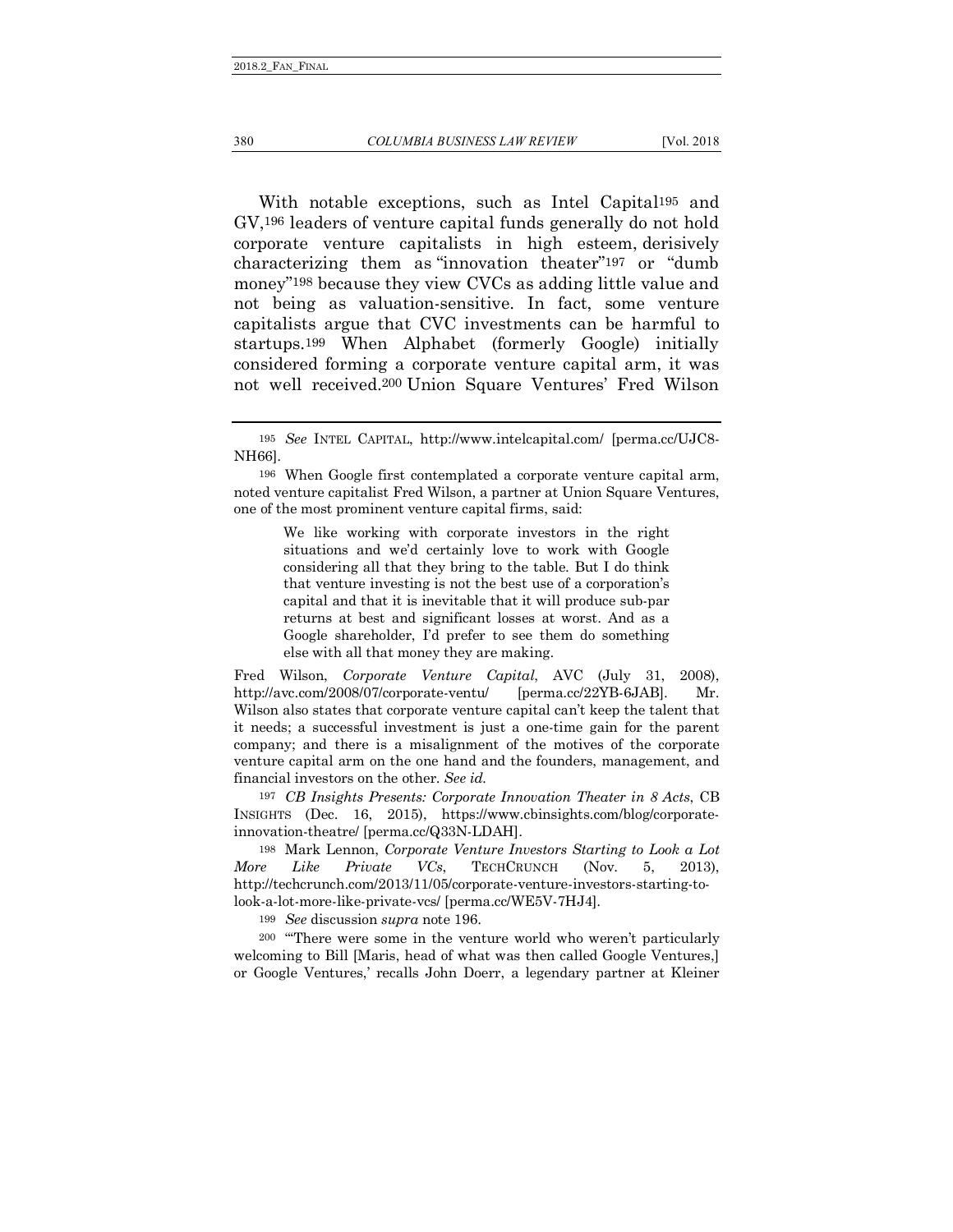said as recently as 2016 that when startups take money from corporations they are "doing business with the devil" and that "[c]orporate investing is dumb."201 Mr. Wilson opined, "These type of investments and relationships have almost universally 'sucked' for our portfolio companies. The corporate strategic investor's objectives are generally at odds with the objectives of the entrepreneur, the company, and the financial investors. I strongly advise against entering into these kinds of relationships."202 He is not alone in his unfavorable sentiment about CVC. Keith Rabois, a partner at Khosla Ventures, intimated that GV's ability to lead rounds in high profile companies was easier because financial returns did not concern GV.203 He said, it was "much easier to lead rounds if you don't care about earning a return."204 Bill Gurley, a general partner at another VC firm, Benchmark Capital, observed, "There is an inherent paradox to the notion of corporate venture . . . ."205 As a result, some

Perkins Caufield & Byers, one of the most important first-generation California [traditional venture capital] firms." Katrina Brooker, *Google Ventures and the Search for Immortality*, BLOOMBERG: MKTS. (Mar. 8, 2015, 9:01 PM), http://www.bloomberg.com/news/articles/2015-03- 09/google-ventures-bill-maris-investing-in-idea-of-living-to-500/ [perma.cc/W9WG-PWV2].

201 *The History of CVC*, *supra* note 18. In 2013, Fred Wilson said that he would "never ever ever ever do" a deal with corporate venture capitalists. *The Rise of Corporations in Tech Venture Capital Investment— Are Tech VCs Going to Have to Play Nice with Corporate Investors?*, CB INSIGHTS (Sept. 23, 2013), https://www.cbinsights.com/blog/tech-corporateventure-capital-balance-sheet/ [perma.cc/F2JS-85X5].

202 Fred Wilson, *On Corporate VCs*, AVC (June 20, 2013), http://avc.com/2013/06/on-corporate-vcs/ [perma.cc/BC7A-3FEP].

203 *See* Keith Rabois (@Rabois), TWITTER (Sept. 22, 2013, 2:40 PM), https://twitter.com/rabois/status/381895737505624064/ [perma.cc/VU7G-43RC].

204 *Id.*

205 Brooker, *supra* note 200. "The conflict is, do the fund's loyalties lie with the startup or with the parent? Just about every independent venture capitalist in tech has stories of being burned by corporate funds." *Id.* The corporation either uses its CVC investment to gather intelligence and competes with the startup or no longer has an interest and decides not to fund the startup. *Id.*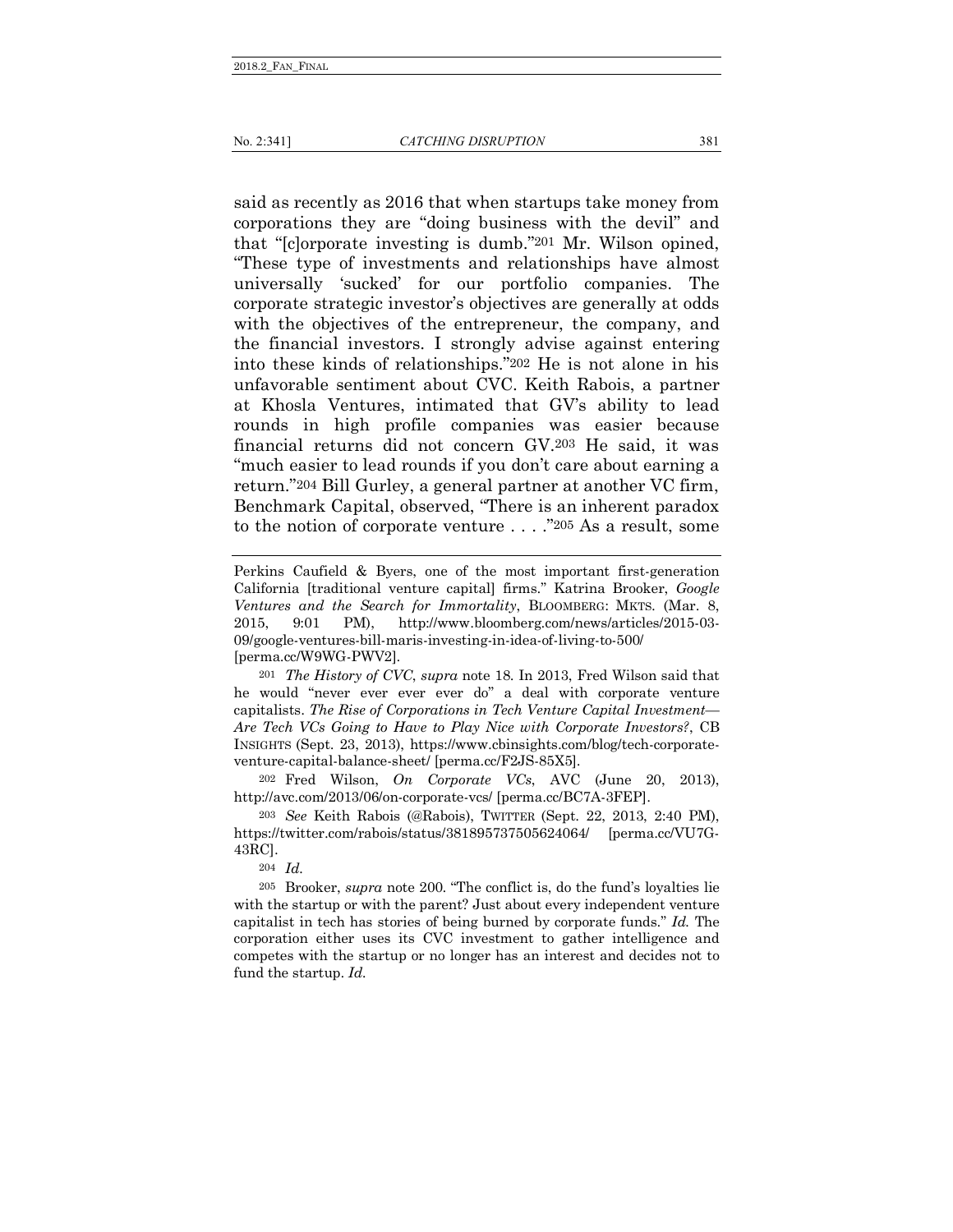CVCs, particularly those with no reputation in venture investing or who are not as well-established, may find it difficult to syndicate (e.g., put together groups of investors), which is critical to most venture capital investing.

The implicit contract between general partners and their portfolio companies is that when the startup transfers discretion to the general partners, the general partners are then policed by a reputation market. In other words, since general partners are repeat players in the venture capital industry, there is an understanding between them and their portfolio companies that they will act appropriately and conform to shared expectations based on previous deals in the venture capital arena.206 Given that many of the CVCs are new players in venture capital financings, they do not have much in the way of reputation capital. Therefore, it is up to the venture capital funds or entrepreneurs to obtain information about the CVC since they cannot rely on reputation capital.

There are three components that are necessary for a reputation market to operate. First, the party whose discretion will be policed by the market must anticipate repeated future transactions. Second, participants must have shared expectations of what constitutes appropriate behavior by the party to whom discretion has been transferred. Finally, those who will deal with the advantaged party in the future must be able to observe whether that party's behavior in past dealings conforms to shared expectations.207

However, as Part III shows, information is limited in all these areas for CVCs. As a result, there is a question of how startups obtain the potential information that they need about a CVC arm since many of them do not have the same reputational aspects that venture capital funds do.

<sup>206</sup> *See* Gilson, *Engineering a Venture Capital Market*, *supra* note 84, at 1086.

<sup>207</sup> *Id.*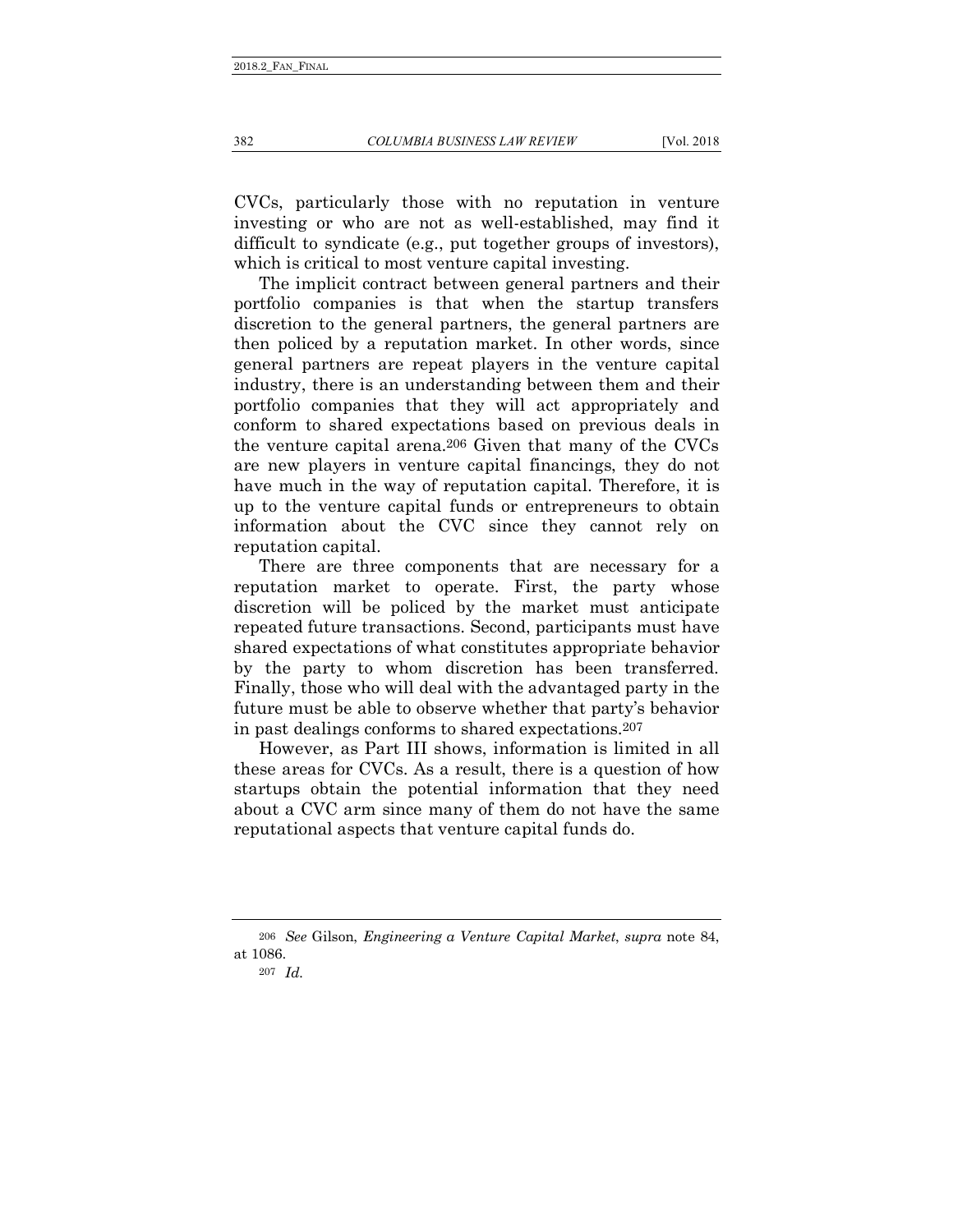# III. CHALLENGES OF CVC IN PRIVATE ORDERING

In Part II, this Article discussed how private ordering addresses the three major problems of financial contacts: uncertainty, information asymmetry, and opportunism in the form of agency costs. Specifically, it discussed how CVC impacts five techniques—staged financing, control, compensation, exit, and reliance on implicit contracts (i.e., the role of the reputation market)—which have historically worked well in the venture capital fund and entrepreneur context. Using five case studies, this Part examines the challenges facing CVCs with respect to private ordering in the VC context, highlighting both the promise and perils of CVC.

## A. GV Case Study

GV is one of the most prolific CVCs—in the seed stage alone, it is the fourth most active seed investor in all of venture capital.208 GV has a formidable array of resources to entice startups to work with it, including that any startup it invests in can have access to anyone at Google.209 It also has a design team that has been likened to a SWAT team for startups that can troubleshoot any problem a startup may have.<sup>210</sup> GV's diverse investments are illustrated by its recent exits.211 Under Chesbrough's framework, GV would be engaging in emergent investments. The startups it invests in are outside its core business (Google) and instead suggest

<sup>208</sup> Since 2010, GV has invested in 135 seed-stage deals making it the fourth most active seed investor among all venture capital investors. *The 5 Most Active Seed Investors*, PITCHBOOK (May 2, 2016), http://pitchbook.com/newsletter/the-5-most-active-seed-investors/ [perma.cc/U73P-MX3E].

<sup>209</sup> *See* Brooker, *supra* note 200.

<sup>210</sup> *Id.*

<sup>211</sup> *Google Strategy Teardown: Betting the Future on AI, Cloud Services, and (Tamed) Moonshots*, CB INSIGHTS (Oct. 20, 2016), https://www.cbinsights.com/research/report/google-strategy-teardown/#gv/ [perma.cc/E3S3-HLMP].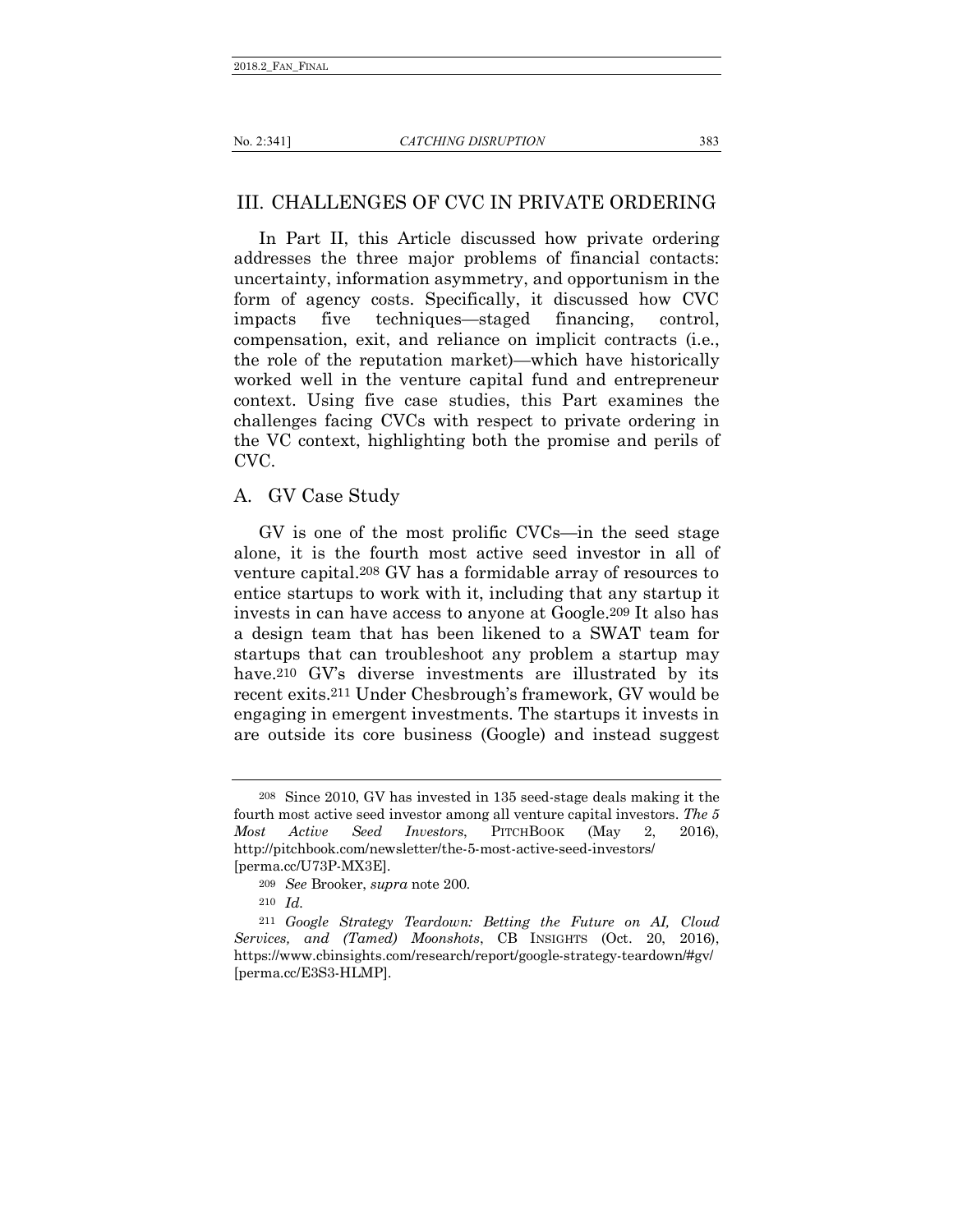future directions in which the company is heading.212 Alphabet Inc., a Delaware corporation ("Alphabet"), is the public holding company of Google.213 Alphabet's Form 10-K for the fiscal year ended December 31, 2016 states, "Google is not a conventional company. We do not intend to become one . . . . [We] make smaller bets in areas that might seem very speculative or even strange when compared to our current businesses."214 These bets that they refer to are reported as "Other Bets" and include GV, along with a few other businesses that are not part of Google's core business; these various operating segments are characterized as not individually material.215 Other Bets is mentioned forty-two times in the Form 10-K, primarily in the financial section.216 Other Bets revenue is listed as \$327 million in 2014, \$445 million in 2015, and \$809 million in 2016.217 It had operating losses of \$1.893 billion in 2014, \$3.456 billion in 2015, and \$3.578 billion in 2016.218

Alphabet is a collection of businesses—the largest of which, of course, is Google. It also includes businesses that are generally pretty far afield of our main Internet products such as Access, Calico, CapitalG, GV, Nest, Verily, Waymo, and X. We report all non-Google businesses collectively as Other Bets. Our Alphabet structure is about helping each of our businesses prosper through strong leaders and independence.

*Id*.

218 *Id.* at 80.

<sup>212</sup> Alphabet Inc., Annual Report (Form 10-K), at 3 (Feb. 2, 2017), https://www.sec.gov/Archives/edgar/data/1652044/000165204417000008/go og10-kq42016.htm [perma.cc/N8EX-8JNU] [hereinafter Alphabet Form 10- K].

<sup>213</sup> According to the company's Form 10-K,

<sup>214</sup> *Id.*

<sup>215</sup> *See id.*

<sup>216</sup> A search for "Other Bets" in the Form 10-K yielded thirty-five hits.

<sup>217</sup> Alphabet Form 10-K, *supra* note 212, at 24. "Revenues from the Other Bets are derived primarily through the sales of internet and TV services through Google Fiber, sales of Nest products and services, and licensing and R&D services through Verily." *Id.* at 23.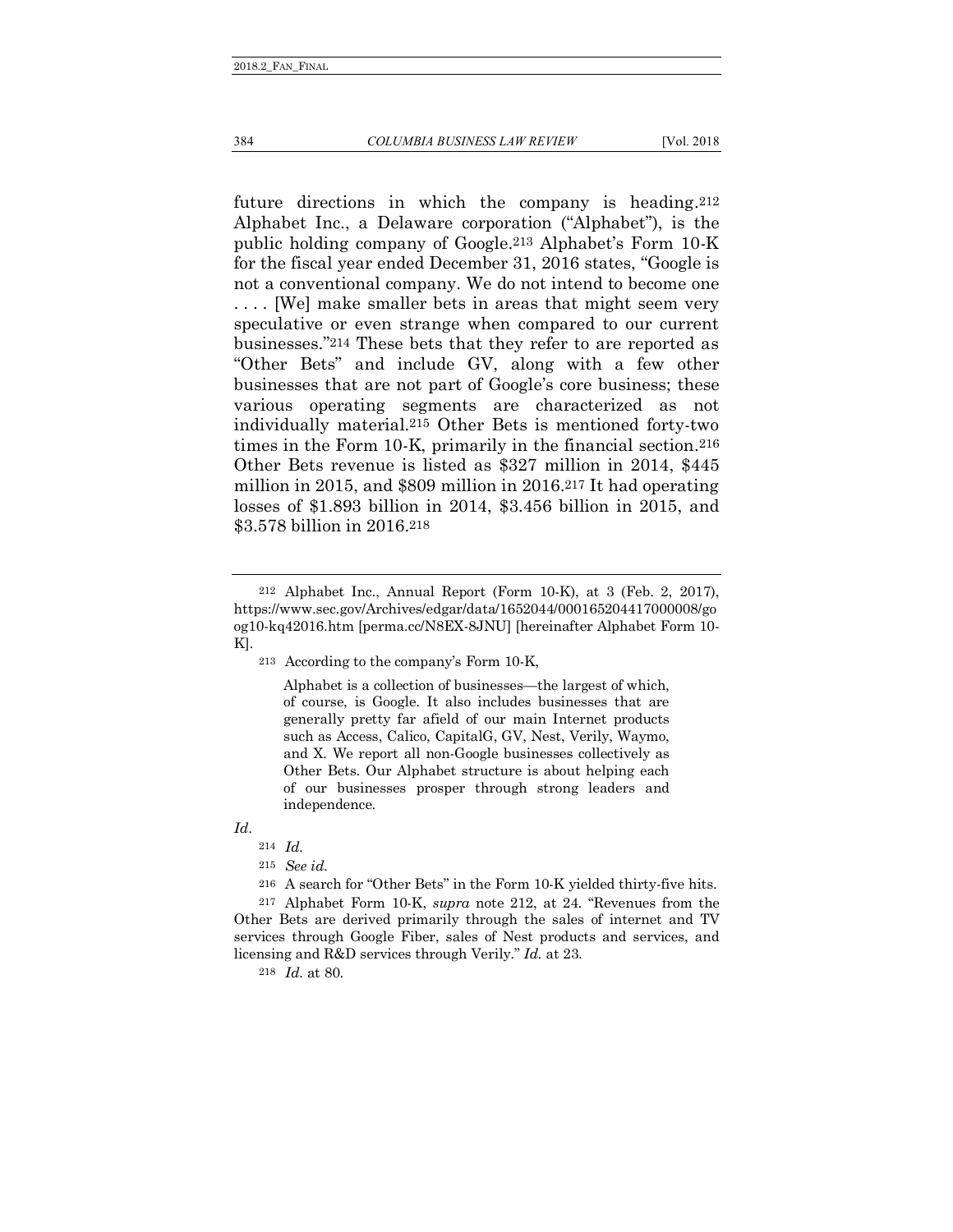More specifically, in the risk factors section of its Form 10-K for the fiscal year ended December 31, 2016. Alphabet notes, "[m]aintaining and enhancing the brands of both Google and Other Bets increases our ability to enter new categories and launch new and innovative products that better serve the needs of our users."219 This statement indicates the potential influence that GV's investment in a particular startup could have for the long-term goals of Alphabet.220 There was no specific information about GV in Alphabet's Form 10-K for the fiscal year ended December 31, 2016. However, there were references to "Non-Marketable Investments," which undoubtedly included GV-related investments.221

As of June 2017, GV had \$2.4 billion in assets under management of which \$167.56 million was "dry powder."222 In addition, it had a total of 570 investments and 141 exits, and fifty-one professionals working for GV.223 According to a PitchBook report, GV's investment preferences are as follows: (1) its preferred investment amount is between \$0.25 million to \$50 million; (2) it prefers a minority stake; (3) it prefers to originate a deal; (4) it will lead a deal; and (5) it

<sup>219</sup> *Id.* at 13.

<sup>220</sup> GV is mentioned in Alphabet's filings with the SEC, but it differs from most other in-house CVC funds. "The firm makes its investments independent of its parent's corporate strategy. It can back any company it wants, whether or not it fits with Google's plans. The fund also can sell its stakes to whomever it wants, including Google competitors. Facebook and Yahoo have bought startups funded by [GV]." Brooker, *supra* note 200.

<sup>221</sup> The line item "Purchases of non-marketable investments" in the Notes to the Consolidated Financial Statements is of particular interest because it indicates the amount of money spent on equity investments and debt securities. Alphabet Form 10-K, *supra* note 212, at 46.

<sup>222</sup> *See GV*, PITCHBOOK, https://my.pitchbook.com/#page/ profile\_178611086 [hereinafter *GV PitchBook Report*]. Dry powder is defined as "a slang term referring to marketable securities that are highly liquid and considered cash-like." *Dry Powder*, INVESTOPEDIA, http://www.investopedia.com/terms/d/drypowder.asp [perma.cc/U637-NBWB].

<sup>223</sup> *See GV PitchBook Report*, *supra* note 222.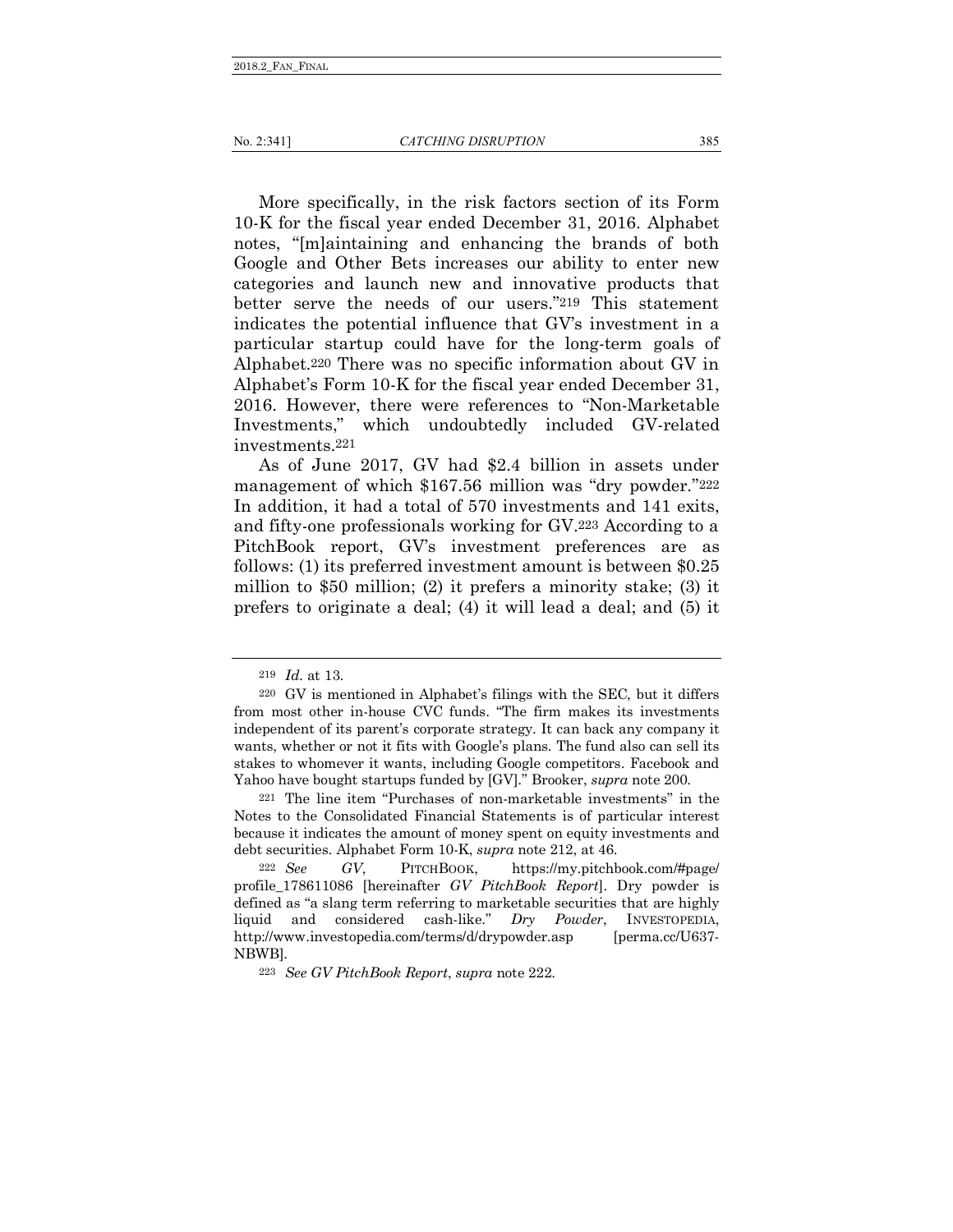### 386 *COLUMBIA BUSINESS LAW REVIEW* [Vol. 2018

will syndicate.224 This information, however, was not available in any SEC filing, but through PitchBook, a comprehensive database that provides information and analytics about investments.225 This database is a resource that is only available through a paid subscription and is not available to (or affordable for) everyone. Although not required by law to report such information for the benefit of

startups, more transparency helps startups that GV invests in or is considering investing in to have a better understanding of how they fit into GV's long-term strategy.

In May 2017, GV invested in a number of startups. The investments included \$15 million in the Series B round of FullStory, a software company; \$50 million in the Series B round of Magenta Therapeutics, a biotechnology company and drug developer; and \$10 million in the Series A round of Abundant Robotics, an apple-picking robot manufacturer.226

Like venture capital funds, GV engages in staged financing and has disproportionate control compared to its equity in any given portfolio company.227 It is unclear whether its compensation structure mimics venture capital funds.228 GV is not motivated to exit as venture capital funds are since it does not have limited partners that it needs to provide substantial returns for. That being said, however, it

<sup>224</sup> *See id.*

<sup>225</sup> *See generally* PITCHBOOK, https://pitchbook.com/ [perma.cc/8S6K-AMYC]. The report generated by PitchBook's platform also contains information on the parent and sister companies of GV, all investments, exits and co-investors, stated investment preferences, service providers, and related news. *See GV PitchBook Report*, *supra* note 222*.*

<sup>226</sup> *GV PitchBook Report*, *supra* note 222. Alphabet may consider incorporating this more specific information into its periodic reports in tabular format as it gives more context to the information it currently provides on its CVC investments.

<sup>227</sup> *See generally Google Strategy Teardown*, *supra* note 211.

<sup>228</sup> There has been cursory mention of "competitive compensation," and "carried interest" but not much in the way of details. *See* Dan Primack, *Bill Maris Steps Down as CEO of Google Ventures*, FORTUNE (Aug. 10, 2016), http://fortune.com/2016/08/10/bill-maris-google-ventures/ [perma.cc/DS8R-9Z2X].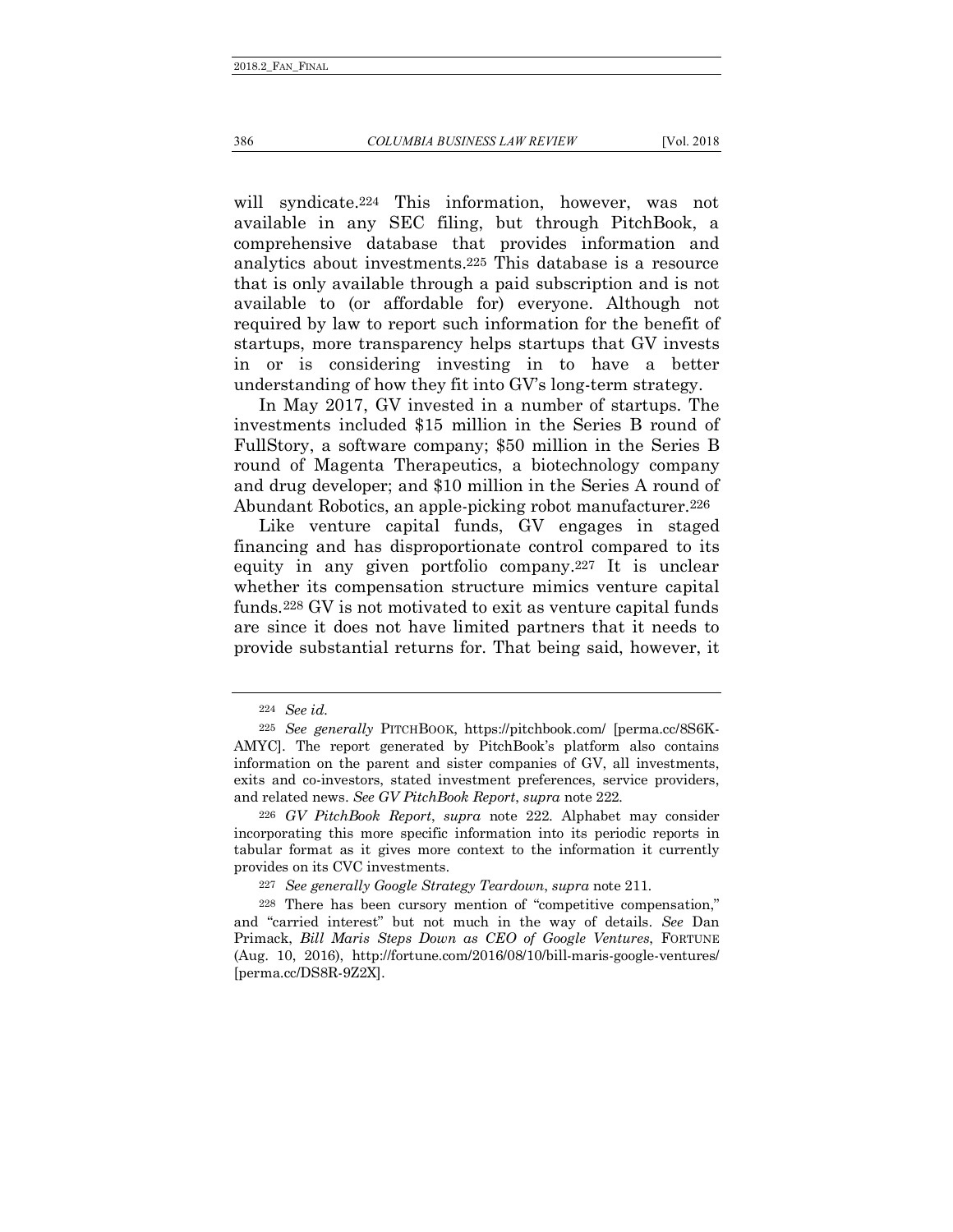has among the highest number of exits among CVCs. 229 Although initially looked upon with disdain by venture capital funds, GV is now highly regarded and reputable in the eyes of the venture capital community.230 Since it is a repeat player in the venture capital arena that venture capital funds want to syndicate with,231 there is an implicit contract that GV will act how the traditional venture capital firms have become accustomed to it acting. Also, GV provides nonfinancial help by providing access to its infrastructure and talent as noted in the initial description of it above.232

Although GV acts more like a venture capital fund and has established a reputation in venture capital given its longevity, it diverges from a venture capital fund in the control category of private ordering. As a general matter, CVCs need to tread carefully when determining the appropriate number of boards that they can serve on and what type of decisions they may need to recuse themselves from. This can help address concerns that governance procedures are being ignored in the startup context. In the 2009 survey "A Seat at the Table Study" conducted by the National Venture Capital Association and venture capital research firm Dow Jones VentureSource, the two organizations reported that venture capitalists serve on an average of 4.4 boards (compared to 4 in 2006), but venture capitalists believe that 4.6 board seats for early-stage companies and 5.4 for later-stage companies is ideal; chief executive officers, in contrast, believe that the ideal number

<sup>229</sup> *Analyzing the Top Corporate VCs by Exits—and How Early They Got In*, CB INSIGHTS (Aug. 27, 2015), https://www.cbinsights.com/research/top-corporate-venture-firms-exits/ [perma.cc/YSK3-FEDM].

<sup>230</sup> *Compare* Richard Waters, *Bumbpy Ride for Google Ventures*, FIN. TIMES (Dec. 6, 2015), https://www.ft.com/content/de210fe6-9c3b-11e5-b45d-4812f209f861 *with* Michael Rapoport, *What's Behind \$3 Billion of Alphabet's Earnings Gains*, WALL ST. J. (April 24, 2018 1:11 PM), https://blogs.wsj.com/moneybeat/2018/04/24/whats-behind-3-billion-ofalphabets-earnings-gain/.

<sup>231</sup> *See Google Strategy Teardown*, *supra* note 211.

<sup>232</sup> *Id.*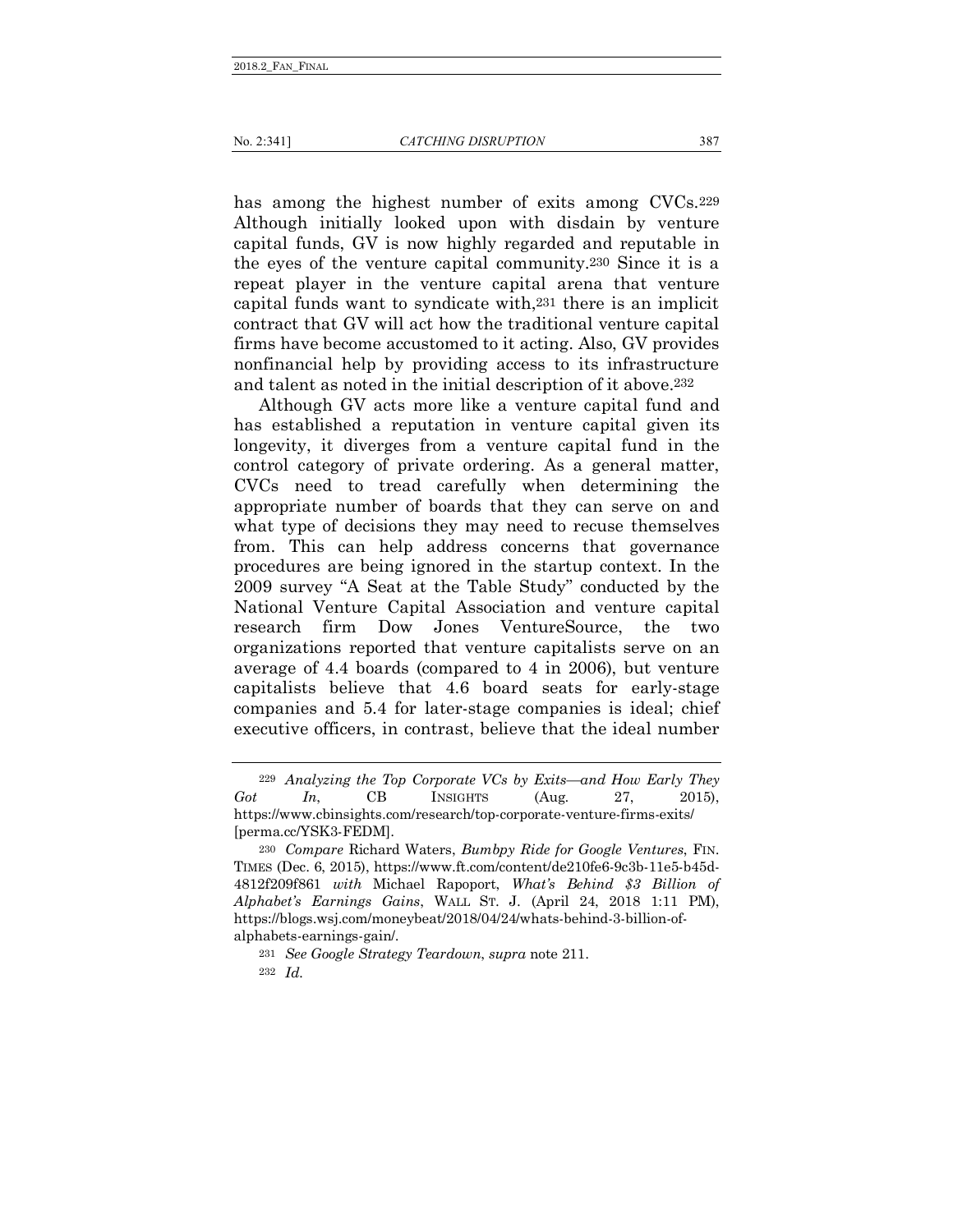of board seats for VCs is 3.8 seats for early-stage companies and 4.2 for later-stage companies.233 GV typically gets a seat on the board as an investor in a private company. Out of the "Top 25 Board Seats" in a PitchBook report on GV, only three were board observers; the remaining twenty-two were voting board seats.234 One of the general partners of GV, Andrew Wheeler, is on seven of the "Top 25 Board Seats" representing GV's interests;235 Mr. Wheeler serves on the boards of thirteen companies in the aggregate.236 In light of the increasing complexity of private companies (e.g., Uber and other unicorns) and startups staying private longer, the question is whether service on such a high number of boards remains manageable. Former SEC Chair Mary Jo White observed, "As the latest batch of [startups] mature, generate revenue, achieve significant valuations, but stay private, it is important to assess whether they are likewise maturing their governance structures and internal control environments to match their size and market impact."237 She suggested that startups should look at expanding board seats to include those who have had experience with large

<sup>233</sup> Scott Austin, *New Study Peers into Venture-Backed Company Boardroom*, WALL ST. J.: VENTURE CAPITAL DISPATCH (Nov. 10, 2009, 7:58 AM), http://blogs.wsj.com/venturecapital/2009/11/10/new-study-peers-intoventure-backed-company-boardroom/ [perma.cc/L88X-JE79].

<sup>234</sup> *See GV PitchBook Report*, *supra* note 222.

<sup>235</sup> *See id*. Note that the report only covers the top twenty-five board seats—he could be on more since GV has 501 total investments. Richard Miner, another General Partner of GV, sits on four of the top twenty-five boards and Krishna Yeshwant, yet another General Partner of GV, sits on two. *See id.*

<sup>236</sup> *See Andrew Wheeler*, PITCHBOOK, https://my-pitchbookcom/#page/profile\_793205757.

<sup>237</sup> Mary Jo White, Chair, Sec. Exch. Comm'n, Keynote Address at the SEC-Rock Center on Corporate Governance Silicon Valley Initiative (Mar. 31, 2016), https://www.sec.gov/news/speech/chair-white-silicon-valleyinitiative-3-31-16.html/ [perma.cc/X7XG-D6UP] (discussing private companies—with particular references to unicorns—and the role of SEC rules and regulatory actions to foster innovation while protecting investors).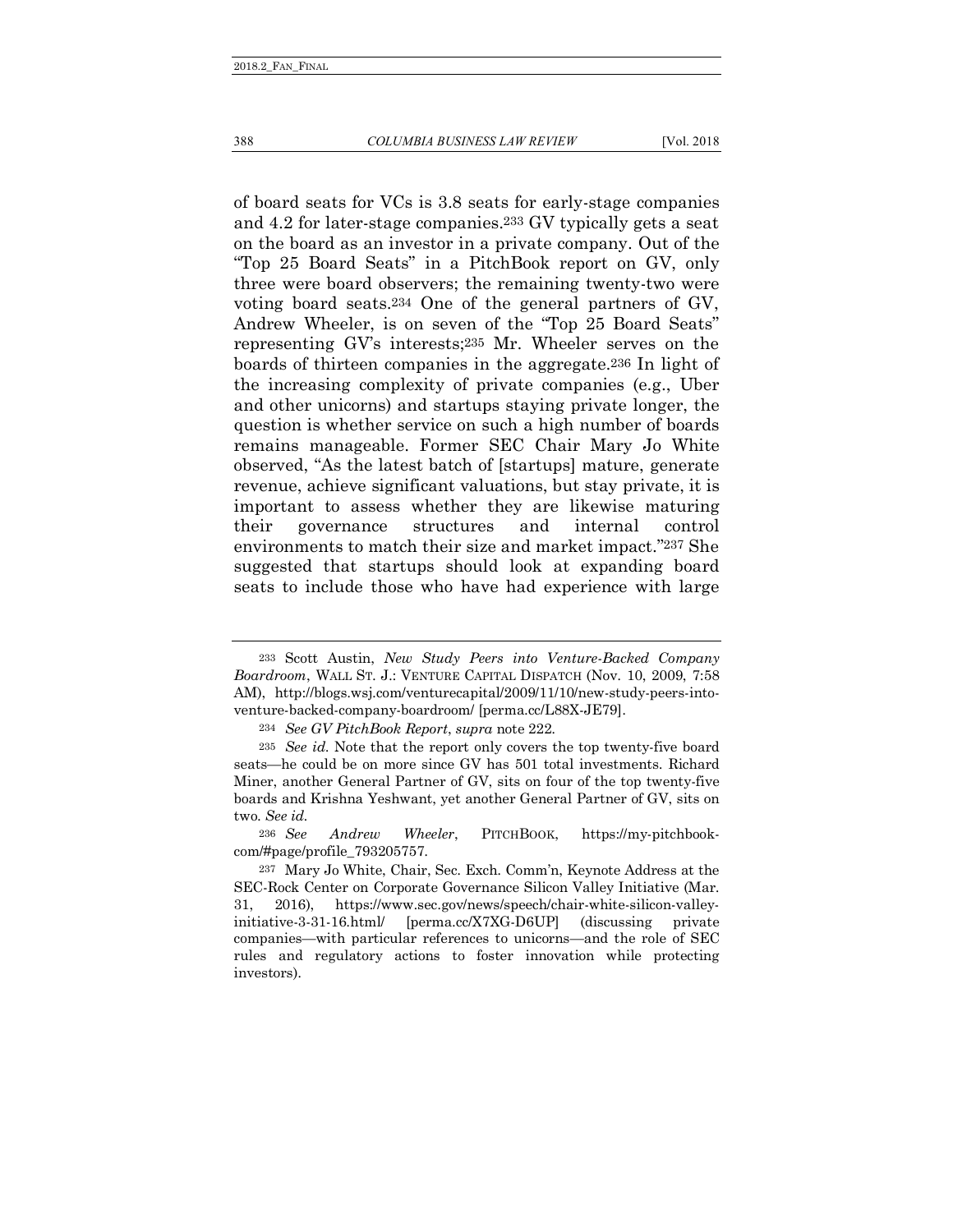companies and public companies.238 In this manner, having board members designated by CVCs may be helpful since they provide a public company perspective that board members representing a venture capital fund typically cannot. Additionally, she stressed the importance of having board members with the appropriate regulatory and financial expertise, including those with relevant industry expertise to ensure differing viewpoints and the ability to spot critical issues.239

Part of what private ordering strives to do is prevent opportunistic behavior by either the entrepreneur or venture capital fund through the five techniques discussed earlier. There may be more of a danger of opportunistic behavior and potential conflicts of interest for CVCs, however, since they do not have the same motivations as venture capital funds. For example, Alphabet has developed autonomous driving vehicles and has invested heavily (through GV) in competitors in the space, such as Uber.240 Interestingly, David Krane, the managing partner and CEO of GV, sat on Uber's board.241 Although Mr. Krane has very close ties to Alphabet—he was one of Google's first 100 employees and has been involved with a number of Google's \$1 billion plus exits—he remained a member of the Uber board until recently.242 The conflicts have only intensified in recent

<sup>238</sup> *See id.*

<sup>239</sup> *See id.*

<sup>240</sup> *See* E-mail Newsletter from Kerry Wu, Auto Tech Industry Analyst, CB Insights, to Auto Tech Insights by CB Insights subscribers (Sept. 1, 2016, 8:33 PM) (on file with author); Mikey Tom, *Alphabet, Uber Set to Go Head-to-Head*, PITCHBOOK (Aug. 30, 2016), http://pitchbook.com/news/articles/alphabet-and-uber-set-to-go-head-tohead/ [perma.cc/U78J-7P2J]; Mark Bergen, *Google Ventures' New Chief, David Krane, Is the Überconnector*, RECODE (Aug. 12, 2016, 2:10 PM), http://www.recode.net/2016/8/12/12445218/google-ventures-david-kraneconnector [perma.cc/E349-4S89]; *Uber Technologies*, PITCHBOOK, https://my.pitchbook.com/#page/profile\_1141265663 [hereinafter *Uber PitchBook Report*].

<sup>241</sup> *See Uber PitchBook Report*, *supra* note 240.

<sup>242</sup> *See* Bergen, *supra* note 240.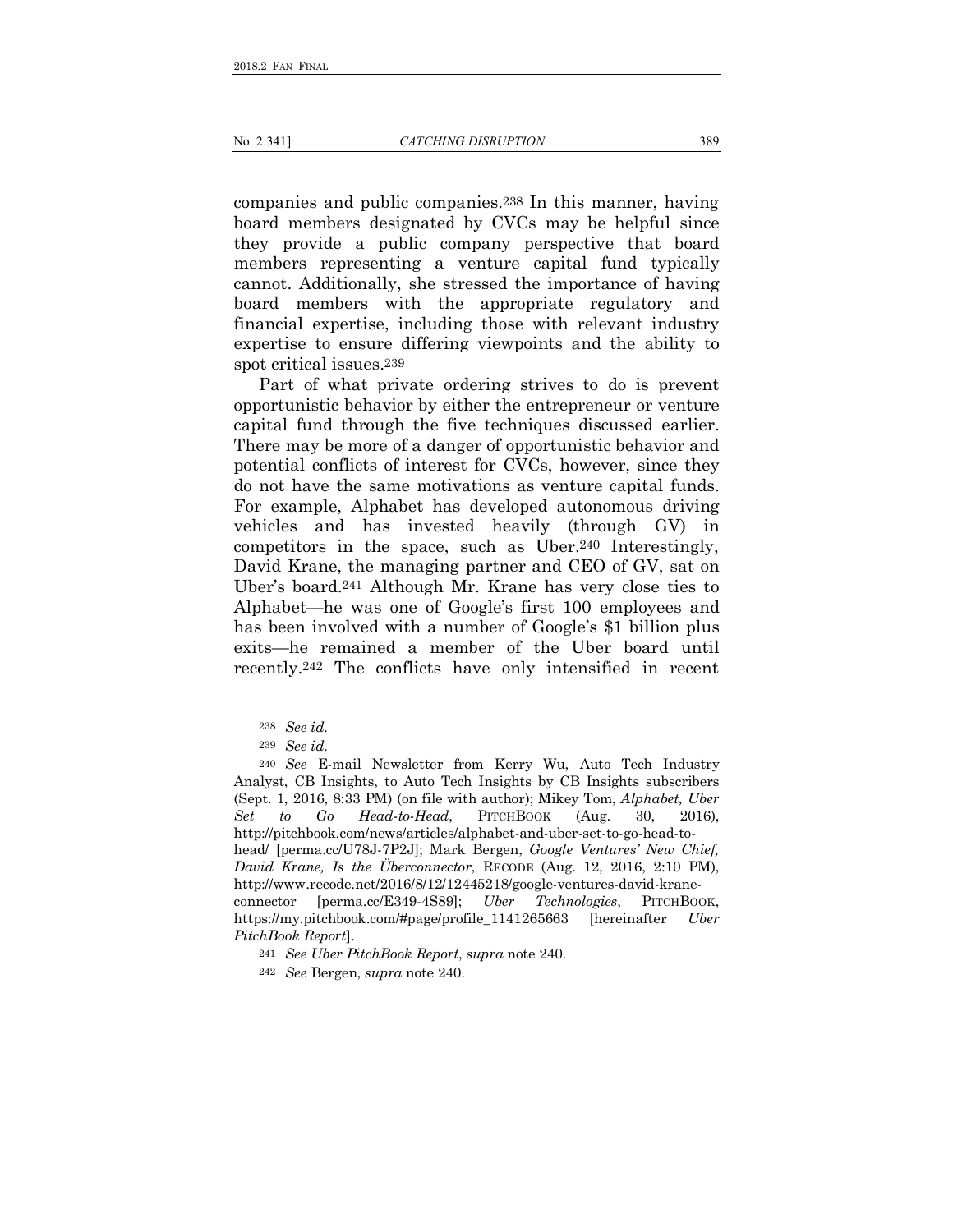months. Waymo, which recently spun-out from Alphabet, filed a lawsuit against one of GV's portfolio companies, Uber, alleging theft of trade secrets and intellectual property and patent infringement of Waymo's LiDAR technology by Otto, which was acquired by Uber on August 18, 2016.<sup>243</sup>

## B. Intel Capital Case Study

Intel Capital, a Delaware corporation and wholly-owned subsidiary of Intel Corporation ("Intel"), 244 is one of the most prolific investors in the corporate venture capital world. Under Chesbrough's framework, Intel Capital is making enabling investments. It invests in startups that will expand the ecosystem of companies that use Intel's products. Despite that fact, Intel's Form 10-K for the fiscal year ended December 31, 2016 does not mention Intel Capital at all245 and there is an oblique reference to investments in the risk factors section.246 Since it began in 1991, "Intel Capital has

244 Intel Corp., Annual Report (Form 10-K), Ex. 21.1 (Feb. 17, 2017), https://www.sec.gov/Archives/edgar/data/50863/000005086317000012/ex21 112312016q4.html/ [perma.cc/3SXV-BTQZ].

245 Intel Corp., Annual Report (Form 10-K) (Feb. 17, 2017), https://www.sec.gov/Archives/edgar/data/50863/000005086317000012/ a10kdocument12312016q4.html/ [perma.cc/9MNM-APU9] [hereinafter Intel Corp. Form 10-K].

246 In the "Risk Factors" section under the subheading, "We are subject to risks associated with transactions[,]" Intel states:

> We invest in companies around the world that we believe will further our strategic objectives, stimulate growth in the digital economy, create new business opportunities for

<sup>243</sup> Romain Dillet, *Uber Acquires Otto to Lead Uber's Self-Driving Car Effort*, TECHCRUNCH (Aug. 18, 2016), https://techcrunch.com/ 2016/08/18/uber-acquires-otto-to-lead-ubers-self-driving-car-effort-reportsays/ [perma.cc/QQ68-YTZG]; Daisuke Wakabayshi, *Uber and Waymo Settle Trade Secret Suit Over Driverless Cars*, N.Y. Times (Feb. 9, 2018), https://www.nytimes.com/2018/02/09/technology/uber-waymo-lawsuitdriverless.html. "LiDAR" stands for "light detection and ranging." *What is LIDAR?*, NAT'L OCEANIC AND ATMOSPHERIC ADMIN., http://oceanservice.noaa.gov/facts/lidar.html/ [perma.cc/9WRF-6AZ8]. LiDAR has risen to the forefront as a piece of technology to further the development of self-driving cars.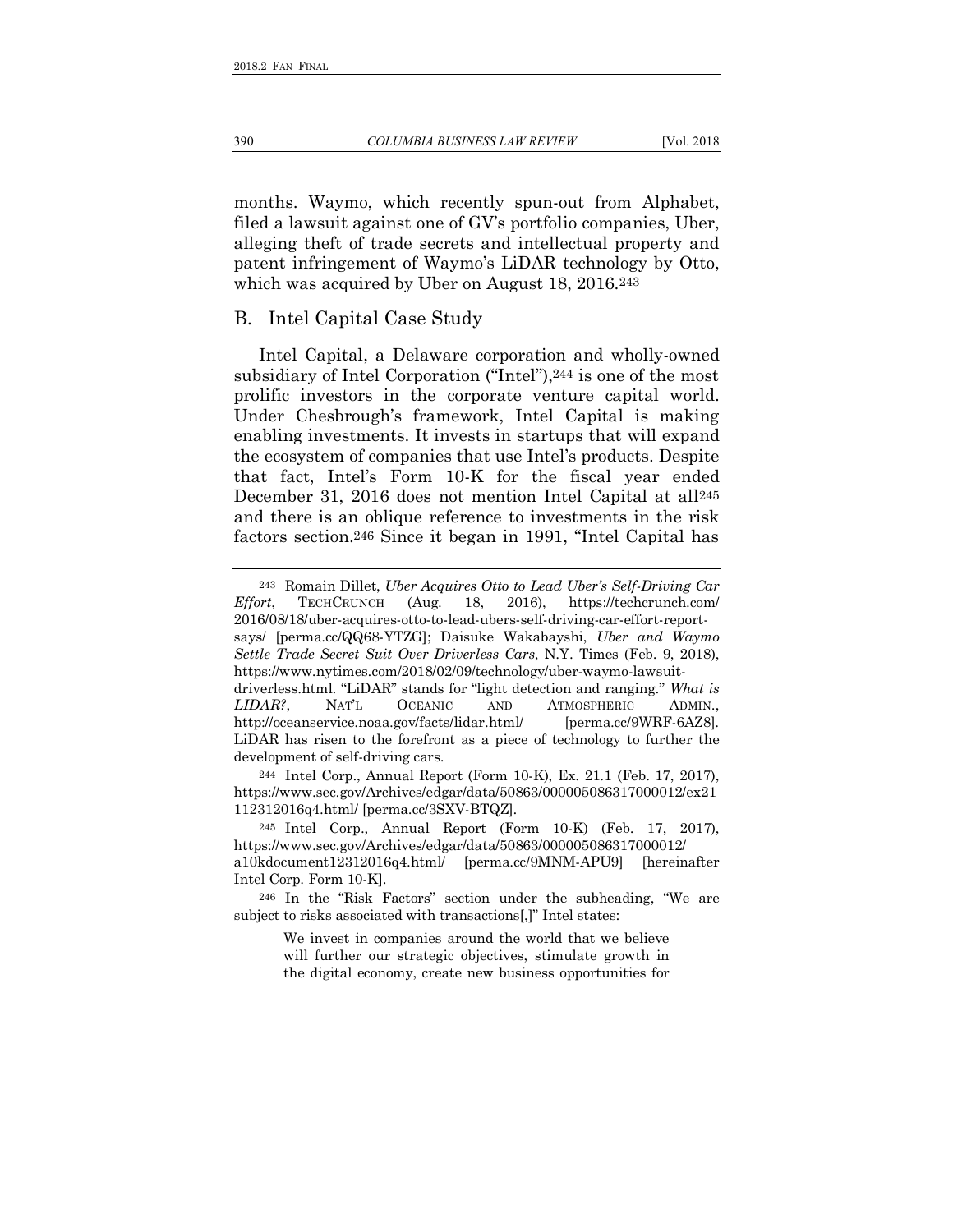invested about \$12.2 billion in 1,500 companies" in fiftyseven countries across a range of sectors including security, wearable technology and digital media, according to the company's website.247 It is also the leading investor (among institutional venture capital investors and CVCs) in certain areas, such as the cybersecurity space.248 In addition, Intel has invested heavily in the drone space and is the top CVC investor in the robotics realm.249 Intel's R&D as a percentage of net revenue was 21.4 percent, equating to \$12.740 billion.250 It is unclear whether Intel Capital is included in the R&D number.

Intel Capital has been at the forefront of venture capital investments in newer areas, such as the Internet of Things ("IoT"); it has invested in seventeen IoT deals since  $2010^{251}$ 

Intel, and generate financial returns. Our investments take different forms, including acquisition of companies to further advance our strategic objectives . . . .

247 *Our Advantage*, INTEL CAPITAL, http://www.intelcapital.com/ advantage/index.html [perma.cc/ZVB5-HHDC].

248 *The Most Active Cybersecurity VC Investors and Their Investments in One Infographic*, CB INSIGHTS (Aug. 3, 2016), https://www.cbinsights.com/blog/cybersecurity-most-active-investorinfographic/ [perma.cc/T8YM-4CKA].

249 *See* E-mail Newsletter from Anand Sanwal, CEO & Co-Founder, CB Insights, to CB Insights subscribers (Oct. 6, 2016, 4:05 PM) (on file with author).

250 Intel Corp. Form 10-K, *supra* note 245, at 27.

251 Internet of Things refers to the "concept of . . . connecting any device with an on and off switch to the Internet (and/or to each other)." Jacob Morgan*, A Simple Explanation of "The Internet of Things"*, FORBES: LEADERSHIP (May 13, 2014, 12:05 AM), http://www.forbes.com/sites/jacobmorgan/2014/05/13/simple-explanationinternet-things-that-anyone-can-understand/ [https://web.archive.org/web/ 20180203124208/https://www.forbes.com/sites/jacobmorgan/2014/05/13/sim ple-explanation-internet-things-that-anyone-can-understand/]. Since 2010, 844 investors have participated in at least one IoT deal; \$1.22 billion was invested in 199 deals. Adley Bowen, *A Pile of Dead Unicorns Is Not Around the Corner*, PITCHBOOK (May 9, 2016), http://pitchbook.com/news/articles/a-pile-of-dead-unicorns-is-not-aroundthe-corner [perma.cc/NH8U-4YF5]. Two other CVCs were in the top five

*Id.* at 21.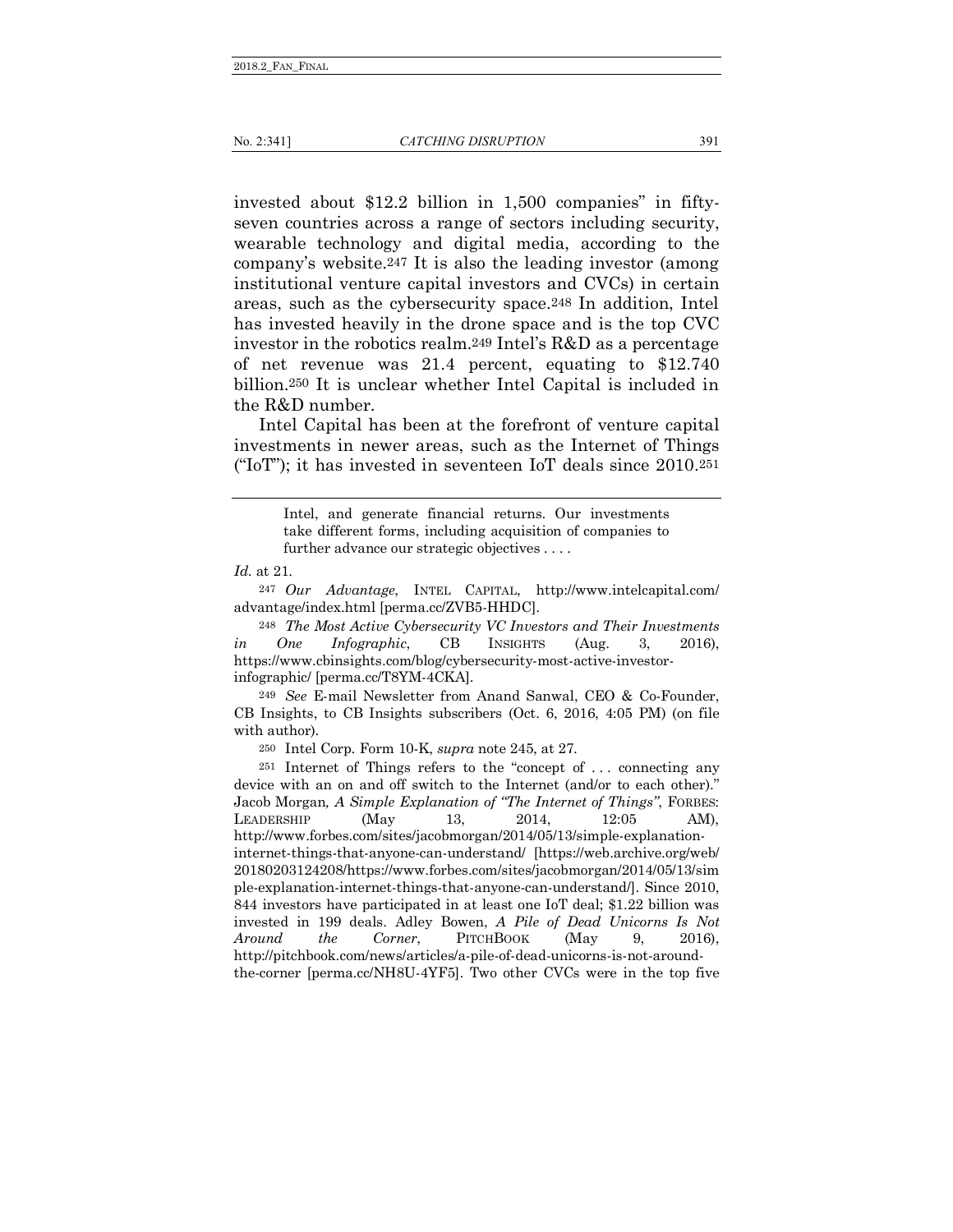### 392 *COLUMBIA BUSINESS LAW REVIEW* [Vol. 2018

It has been quite active in the drone space as well.252 Intel's corporate venture capital investments are noted in five sections in its Form 10-K: Risk Factors; Management's Discussion and Analysis of Financial Conditions and Results of Operations; Quantitative and Qualitative Disclosures About Market Risk; Consolidated Statements of Cash Flows; and Notes to Consolidated Financial Statements. However, the Form 10-K does not tie those investments explicitly to Intel Capital.253 It states in part, "We regularly invest in non-marketable equity instruments of private companies, which range from early-stage companies that are often still defining their strategic direction to more mature companies with established revenue streams and business models."254 Intel reported that the carrying value of its non-marketable equity investment portfolio amounted to \$4.4 billion as of December 31, 2016255 and specified that such investments were "classified within other long-term assets . . . ."256 A number of items fall under long-term assets and only after reviewing the Form 10-K several times, did the author discover that the information about CVC investments was

for IoT investments: Cisco Investments was tied with Kleiner Perkins Caufield & Byers for second place and Qualcomm Ventures was tied for fifth place with Kima Ventures. *See id.*

<sup>252</sup> Intel Capital, Airware's Commercial Drone Fund (a venture arm for Airware, a drone startup), and GV were tied for second most active CVCs. *See Qualcomm, Intel, and Google Ventures Among the Top Corporates Betting on Drones*, CB INSIGHTS (May 10, 2016), https://www.cbinsights.com/blog/drone-startups-corporate-investment/ [perma.cc/RT34-DE7F]. Qualcomm Ventures was also noted as another corporate venture arm increasingly active in the drone space; it was ranked the top CVC in this space. *See id.* In 2012, only one CVC participated in a drone-related startup; by 2015 the number of deals had dramatically increased. *See id.* Most of the more recent deals were focused on seed or Series A stages (partially because there were no later stage deals since it is a relatively new area of investment). *See id.*

<sup>253</sup> Intel Corp. Form 10-K, *supra* note 245.

<sup>254</sup> *Id.* at 60.

<sup>255</sup> This number excludes equity derivatives. *Id.*

<sup>256</sup> *Id.*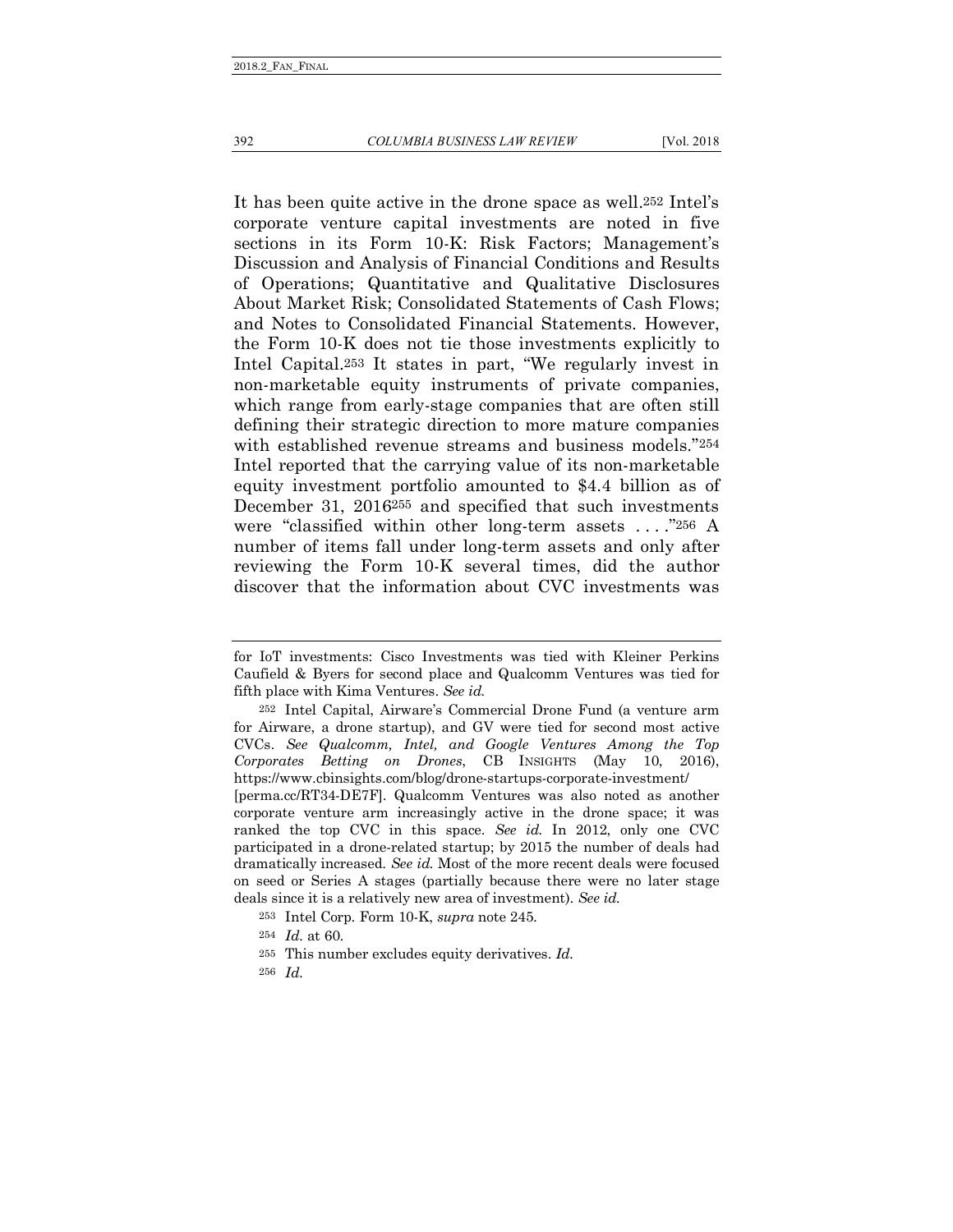### No. 2:341] *CATCHING DISRUPTION* 393

buried in the section addressing equity method investments.257

Although Intel provided some information about its investments in private companies, it was somewhat opaque and obscure. As was the case with GV, the most pertinent information came from a non-publicly available source, PitchBook. According to PitchBook, Intel Capital has \$1.30 billion in assets under management, a total of 1610 investments, and 705 exits.258 There are seventy-nine professionals who work at Intel Capital, and a management team that oversees it.259 In any given month, Intel Capital may have a number of investments at different stages of the portfolio companies. For example, in May 2017, Intel Capital invested almost \$84 million in three different ventures, including \$65.32 million in the later stage Series B round of Peloton Technology, an automated vehicle technology company specializing in freight transportation.260

Despite the fact that Intel Capital has been doing CVC investments longer than most corporations, it does not always subscribe to the private ordering framework. For example, it may not stage its financings which may impact the portfolio's company's particular expectations as well as the venture capital funds that may be investing alongside Intel Capital. Intel Capital may decide to fund the company in one big round like they did in the case of Cloudera, a

<sup>257</sup> The equity method "is an accounting technique used by firms to assess the profits earned by their investments in other companies." *Equity Method*, INVESTOPEDIA, http://www.investopedia.com/terms/ e/equitymethod.asp/ [perma.cc/JQP4-UJ6M]. It is commonly used "when one company has significant influence over another. When a company holds approximately twenty to twenty-five percent or more of another company's stock, it is considered to have significant control, which signifies the power one company can exert over another company. This power includes representation on the board of directors." *Id.*

<sup>258</sup> *Intel Capital*, PITCHBOOK, https://my-pitchbookcom/#page/profile\_402709779 (last visited April 25, 2018) [hereinafter *Intel Capital PitchBook Report*].

<sup>259</sup> *See id.*

<sup>260</sup> *See id.*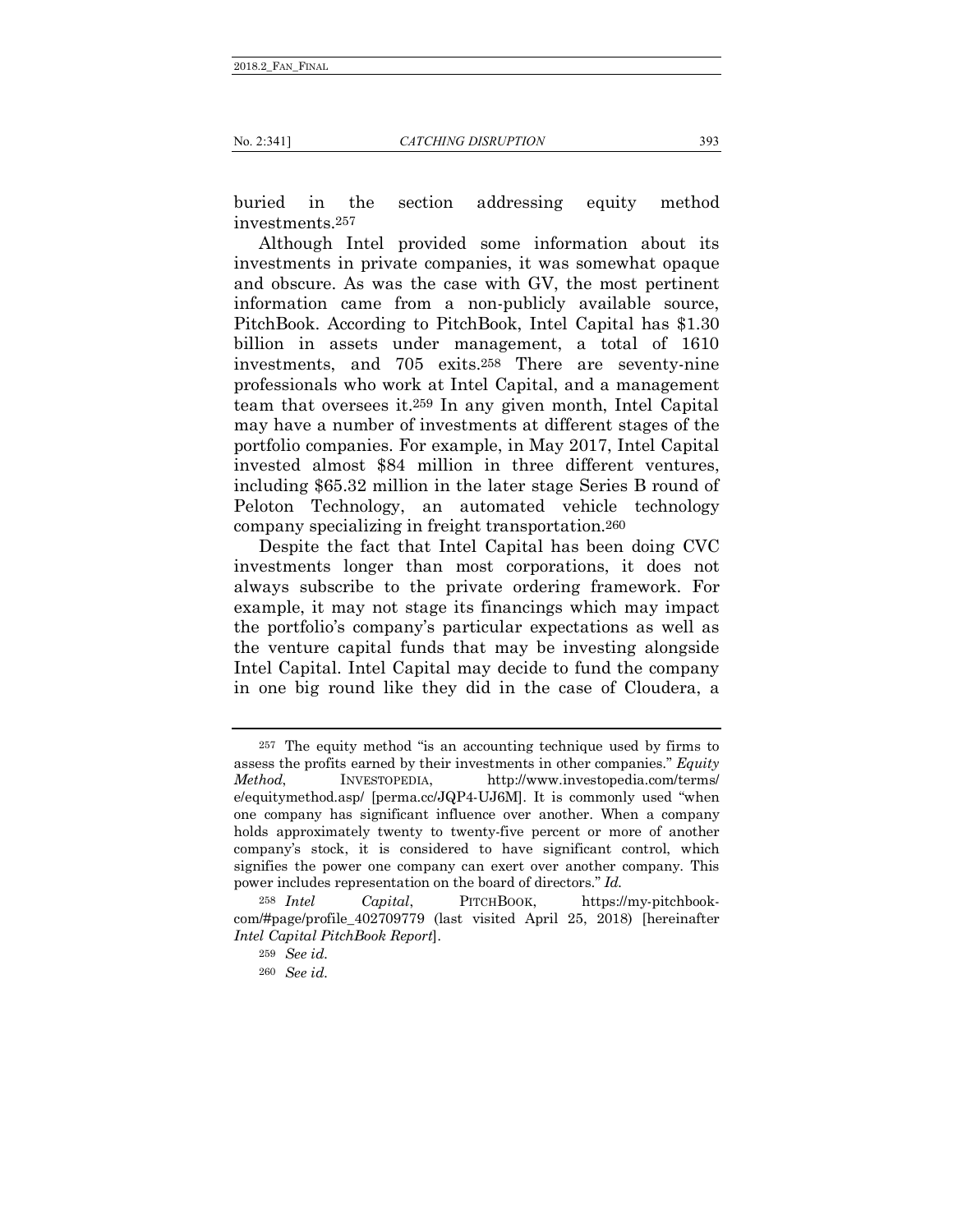### 394 *COLUMBIA BUSINESS LAW REVIEW* [Vol. 2018

software company, which went public in 2017.261 This, in turn, skews the valuation of the company. Cloudera ultimately ended up going public at a valuation below the valuation at which Intel Capital invested.262 It is also unclear how intensively Intel Capital monitors its portfolio companies or provides its marketing and infrastructure might to them. Since Intel Capital falls under Chesbrough's enabling investments category, its main motivation is to build up its ecosystem of potential customers, not to necessarily help the company with an exit.263 Therefore, like with most CVCs, the lack of impetus to exit in some ways misaligns their goals with the venture capital funds and entrepreneurs. With respect to the compensation question, there are no publicly available sources that detail how Intel Capital compensates those who invest on their behalf. However, given that Intel Capital is a wholly-owned subsidiary, those that make the investment decisions most likely receive carried interest.264 Lastly, like GV, Intel

263 *See* discussion *supra* Section II.C and accompanying notes describing Chesbrough's framework.

264 See discussion *supra* Section II.C and accompanying notes detailing the different rationales for structuring a CVC in a particular manner. In a study done in 2013, the discrepancy between CVCs and venture capital firms was stark. "[In 2013], [c]orporate venturing unit leaders on average earn[ed] \$304,250 a year, with a further \$164,865 as cash bonus. A similar 2012 survey by bank JPMorgan and J Thelander Consulting found the top-ranking financial venture capitalist (VC) at a firm managing less than \$1bn earned \$541,329 on average in the 2011-12 period with a bonus of \$868,092." James Mawson, *Spotlight on Compensation*, GLOBAL CORP. VENTURING (Sept. 9, 2013),

<sup>261</sup> Katie Roof, *Cloudera Posts Long-Awaited IPO Filing*, TECHCRUNCH (Mar. 31, 2017), https://techcrunch.com/2017/03/31/clouderaposts-long-awaited-ipo-filing/ [perma.cc/47A3-V83M].

<sup>262</sup> Cloudera had a valuation of \$4.1 billion after its Series F round in 2014, but was valued at about \$1.9 billion at IPO. *Id.*; Cromwell Schubarth, *Cloudera Raises \$225M in IPO that Tops Target but Slashes Valuation,* SILICON VALLEY BUS. J. (Apr. 28, 2017, 6:20 AM), http://www.bizjournals.com/sanjose/news/2017/04/27/cloudera-raises-225m-in-ipo-that-tops-targets-but.html/ [perma.cc/4XRG-8RSD].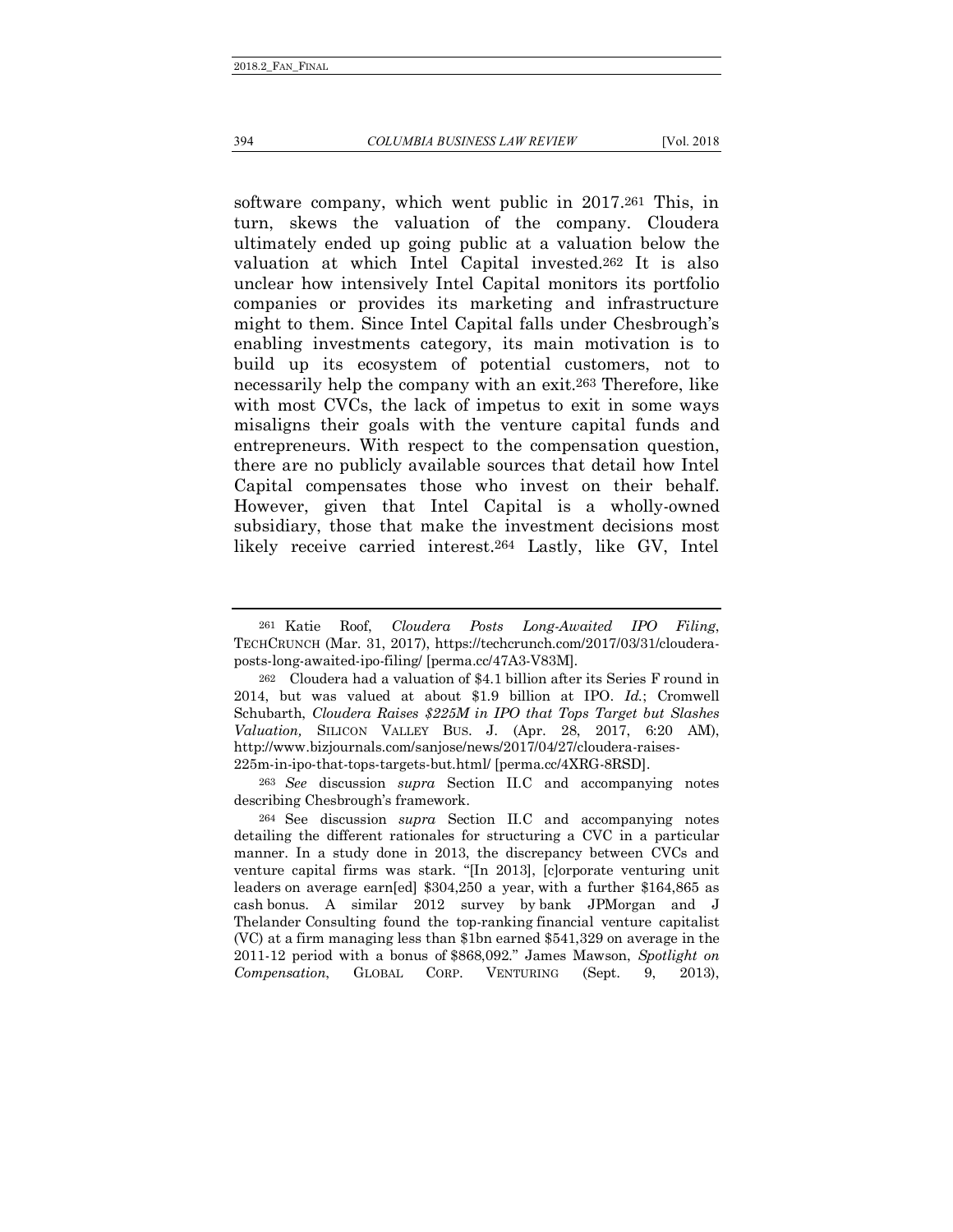Capital has good standing in the reputation market because venture capital funds believe they are dealing with a known quantity given the involvement of Intel Capital in a high number of deals over a few decades' time.

## C. Acre Venture Partners Case Study

The food industry is undergoing tremendous change right now—some even say a revolution.265 Every year, an increasing number of new products proliferate in the marketplace.266 The dollar amount that corporate venture capital invested in the consumer packaged goods ("CPG") space increased by a multiple of eight from 2011 to 2015 and well-known corporate players play a significant role.<sup>267</sup> More

[perma.cc/Y2P2-A6KL]. "Referring to the packaged-food industry as being in the middle of a 'period of revolutionary change,' Chief Executive Officer Denise Morrison . . . cited major cultural changes, changes in the size of American households, and a growing movement toward simpler foods and organics." Brian Sozzi, *Campbell's Soup CEO: "I Have Never Seen Industry Conditions Like Today*,*"* THESTREET (July 22, 2015, 7:36 PM), http://www.thestreet.com/story/13227872/1/campbells-soup-ceo-i-havenever-seen-industry-conditions-like-today.html/ [perma.cc/XQ2H-PZZ7].

266 *See* CB INSIGHTS WEBINAR: THE CHANGING LANDSCAPE OF CONSUMER PACKAGED GOODS: WHAT'S CHANGING TODAY, WHO'S DOING IT, AND WHAT THE FUTURE HOLDS slide 40 (2016), http://www.slideshare.net/CBInsights/the-changing-landscape-ofconsumer-packaged-goods/ [perma.cc/VN3M-YPXV] [hereinafter CB INSIGHTS WEBINAR] (graph showing increase in new food and non-food products in the consumer packaged goods space).

267 *Big CPG Corporates: Where They're Investing in Food, Personal Care, Tech, and More*, CB INSIGHTS (Apr. 25, 2016), https://www.cbinsights.com/blog/consumer-packaged-goods-startup-bets/ [perma.cc/L7RY-GWVQ] (mentioning Coca-Cola Company, Unilever, General Mills, and Anheuser-Busch as active investors in and acquirers of private companies with a quarter of the investments in private companies

http://www.globalcorporateventuring.com/article.php/6966/spotlight-oncompensation/ [perma.cc/AS2V-ZWTJ].

<sup>265</sup> "'The food industry is in a time of revolution,' said Campbell Soup President and CEO Denise Morrison." Brian Sozzi, *Amid Food Revolution, Campbell Starts \$125 Million Venture Fund*, THESTREET (Feb. 17, 2016, 1:08 PM), http://www.thestreet.com/story/13461909/1/amid-foodrevolution-campbell-soup-starts-125-million-venture-fund.html/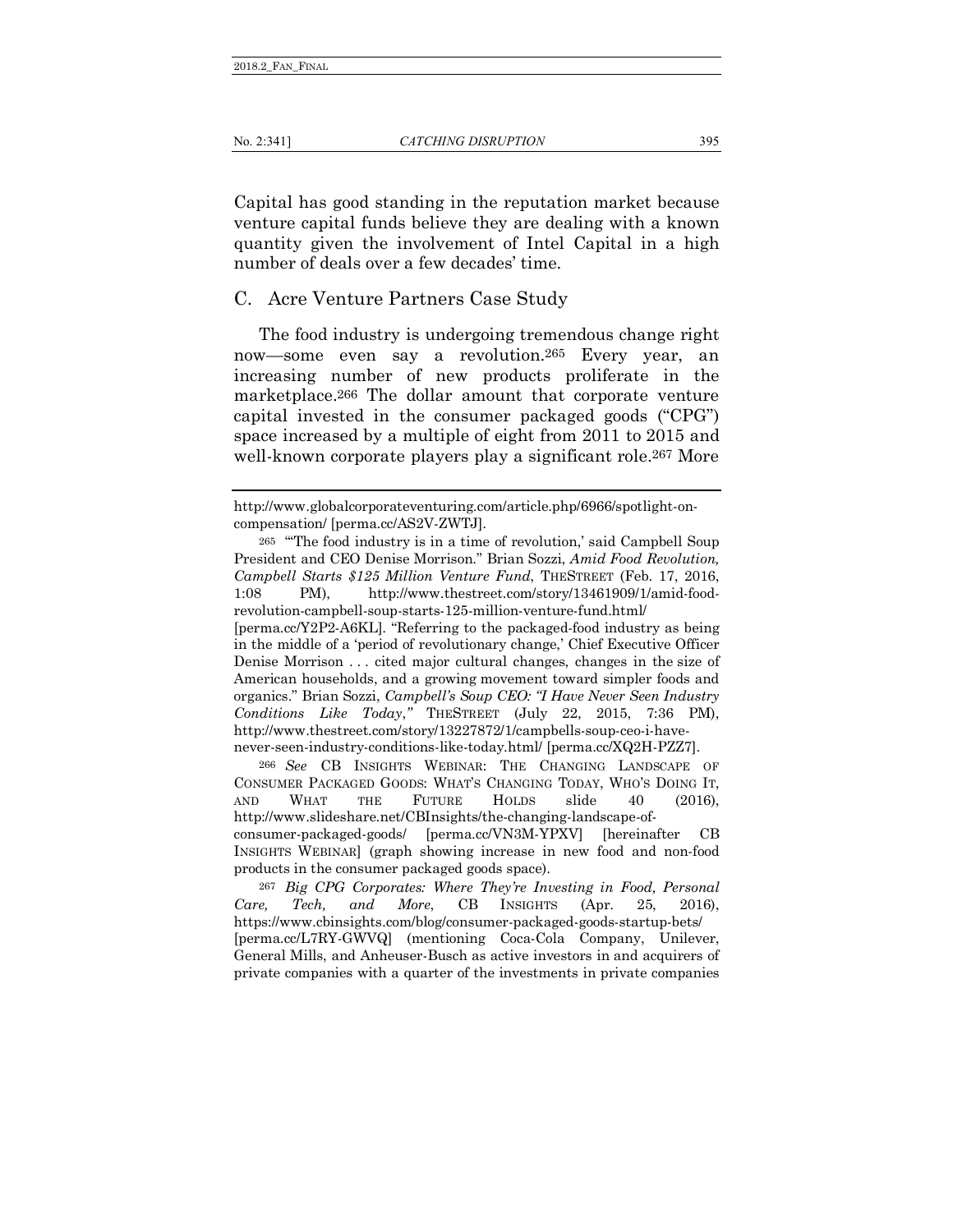than \$6 billion in funding has been invested in 400 food startups since 2010.268 Unsurprisingly, the top acquirers of these startups are large corporations.269

To cite one example of this change, this Article will discuss how Campbell Soup Company, a New Jersey corporation ("Campbell Soup"), became involved in corporate venture capital. In an attempt to innovate in the evercompetitive CPG space, Campbell Soup launched fourteen new products (both beverages and dressings) under its Bolthouse Farms brand in the spring of 2015, and also announced plans to expand its 1915 organic fresh pressed juice brand.270 In August 2015, Campbell Soup launched three new organic, non-genetically modified chicken noodle varieties aimed at kids.271 Despite these efforts to make themselves relevant, Campbell Soup decided that it needed to innovate in a different way.

In February 2016, Campbell Soup announced the formation of Acre Venture Partners, a Delaware limited partnership ("Acre Venture Partners"), intending to make venture capital investments in innovative new companies in food and food-related industries. Campbell Finance 2 Corp., an indirect wholly-owned subsidiary of Campbell, is the sole

by these players to seed, angel, or Series A rounds and sixty mergers and acquisition transactions from 2011 to 2015).

<sup>268</sup> Annie Gasparro, *Campbell Invests \$125 Million in Project to Fund Food Startups*, WALL ST. J. (Feb. 17, 2016, 9:09 PM), http://www.wsj.com/articles/campbell-invests-125-million-in-project-tofund-food-startups-1455750400/ [perma.cc/9U3Z-TQNC].

<sup>269</sup> CB INSIGHTS WEBINAR, *supra* note 266, at slide 19. Note that innovation in the CPG space does not come from R&D; compared to advertising costs, R&D is a small expenditure. *Id.* at slide 28. Interestingly, CPG corporates (not necessarily CVCs) increasingly invested in CPG startups in 2014, 2015 and Q1 '16 once non-CPG corporates such as GV and Comcast Ventures did so. *CPG Is Still Hot: 100+ Deals in Q1'16, Corporates Participate More*, CB INSIGHTS (May 15, 2016), https://www.cbinsights.com/reasearch/cpg-startup-financing-q1- 2016/ [https://perma.cc/S5QY-7C7G].

<sup>270</sup> Sozzi, *Amid Food Revolution*, *supra* note 265.

<sup>271</sup> Sozzi, *Campbell's Soup CEO*, *supra* note 265.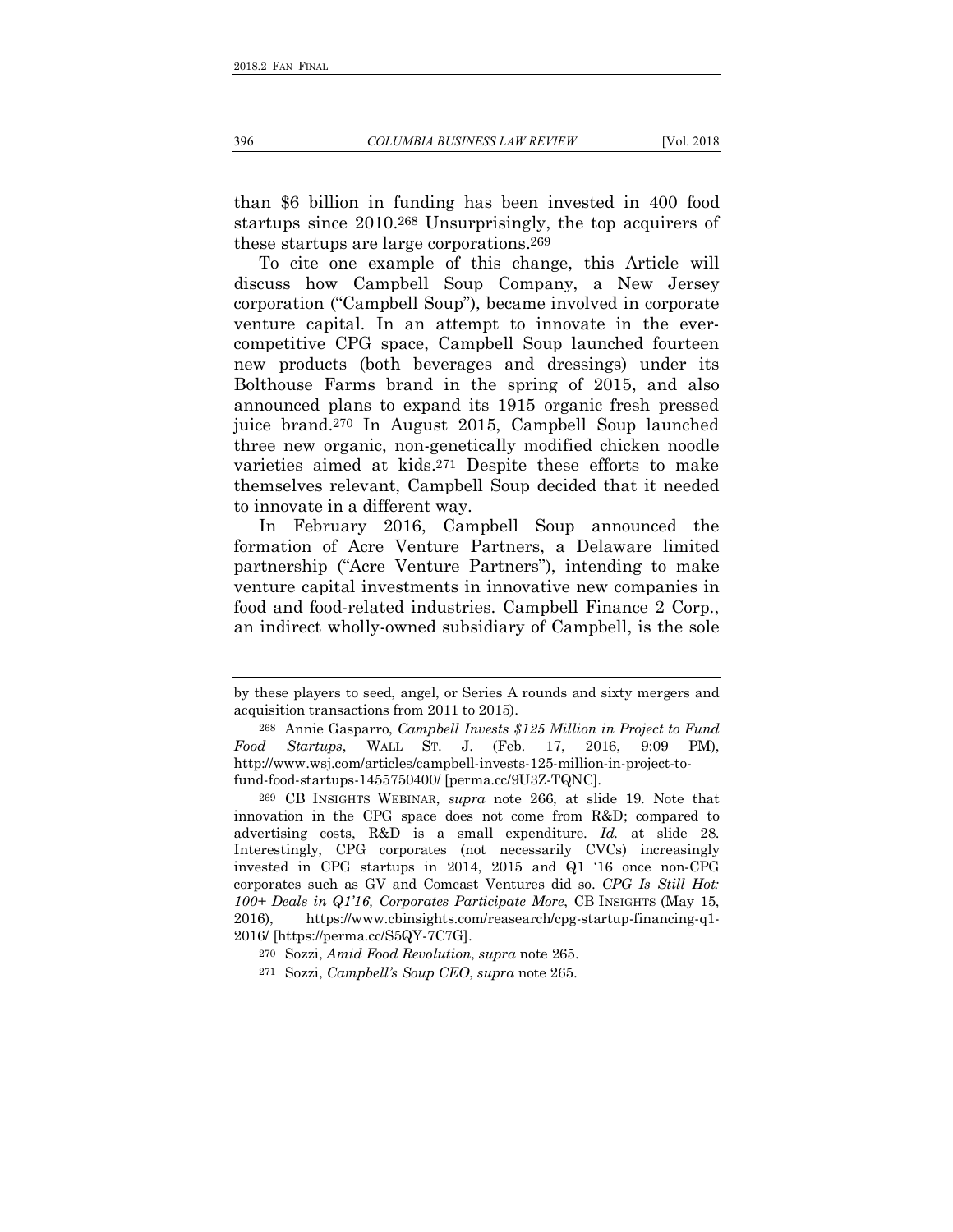limited partner of Acre Venture Partners.272 Under Chesbrough's framework, Campbell Soup makes driving investments meaning that its investments in CPG startups are tightly linked to its strategic and operational goals.

Acre Ventures GP, manages Acre Venture Partners, which is independent of Campbell Soup.<sup>273</sup> Jeff Dunn, president of the company's Campbell Fresh division, is the Campbell Soup representative on the investment committee of Acre.274 Campbell Soup agreed to make a \$125 million capital commitment to Acre Venture Partners.275

Acre Venture Partners has made multiple recent investments. As an example, it invested \$40 million in the later stage Series C round of Farmer's Business Network, an analytic and data management company for farms. It also invested \$20 million in the early stage round of Evolve BioSystems, a provider of microbiome-based products.276

By creating a corporate venture capital arm, Campbell Soup is positioning itself to be a part of the food revolution for healthier foods. General Mills, Inc., a Delaware corporation277 and a competitor of Campbell Soup, had started developing newer products through one of its business units, 301 Inc., to address consumers' desire for healthy foods. Ultimately, however, 301 Inc. shifted its focus

<sup>272</sup> Sozzi, *Amid Food Revolution*, *supra* note 265.

<sup>273</sup> *Id.* 

<sup>274</sup> *Id.* 

<sup>275</sup> *Id. See also* Campbell Soup Company, Quarterly Report (Form 10- Q) (June 7, 2016), at 20, https://www.sec.gov/Archives/edgar/ data/16732/000001673216000124/cpb-512016x10q.htm [perma.cc/UU3N-NTZ5] (noting that through May 1, 2016, Campbell Soup funded \$26 million of the \$125 million capital commitment and that the company has no further financial obligations to Acre Venture Partners except for the remaining \$99 million).

<sup>276</sup> *See Acre Venture Partners*, PITCHBOOK, https://my.pitchbook.com/#page/profile\_1981226419 (on file with author).

<sup>277</sup> *See generally* General Mills, Annual Report (Form 10-K) (July 6, 2015), http://www.sec.gov/Archives/edgar/data/40704/ 000119312515245476/d947722d10k.htm [perma.cc/7Q2P-EX2Y] (highlighting material information regarding General Mills).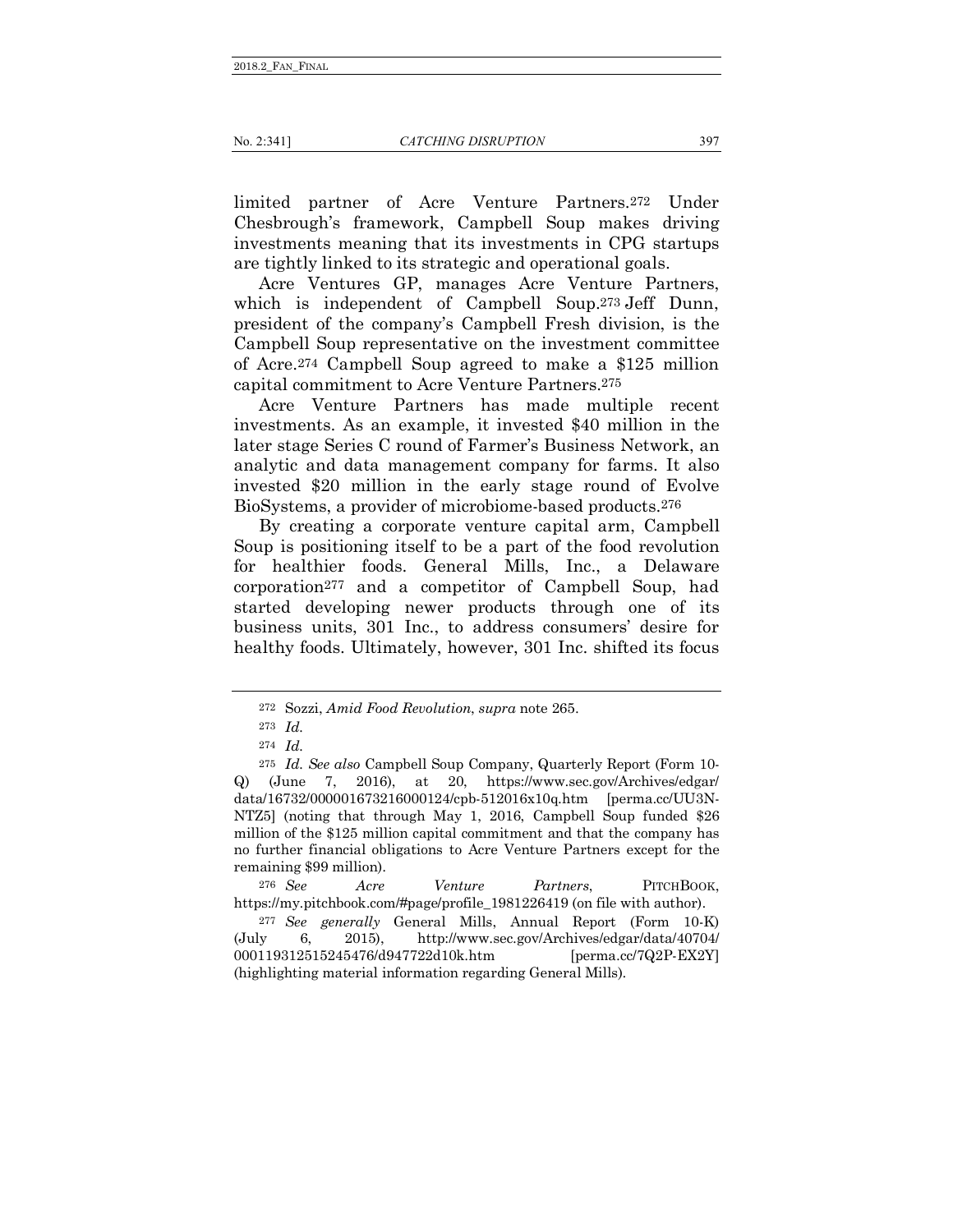away from internal R&D to investments in regional startups.278 Kellogg Company also recently launched a "food tech-focused venture fund" called Eighteen94 Capital.279

Notably, despite the fact that Campbell Soup, Kellogg, and General Mills all largely focus on making investments in traditional food startups, each differed in the manner in which they set up their corporate venture capital arms. In October 2016, Campbell Soup became the sole investor in Habit, a nutrition-focused startup that tailors personal nutrition recommendations based on a person's body biology.280 This new investment deviates from how Campbell

279 E-mail Newsletter from Marcelo Ballve, Research Director, CB Insights, to CB Insights subscribers (June 24, 2016, 11:26 AM) (on file with author).

<sup>278</sup> In July 2015, General Mills implemented a new strategy for one of its business units, 301 Inc. *See* John Kell, *General Mills Is Starting a VC for Food Startups*, FORTUNE (Oct. 22, 2015, 8:34 AM), http://fortune.com/2015/10/22/general-mills-vc-small-food [perma.cc/ 4KLM-67KZ]. 301 Inc. had existed for three years and was originally intended to develop small, disruptive brands internally—now, the plan is for 301 Inc. to invest in small regional startups that seek capital to grow. *See id.* John Haugen, vice president and general manager of 301 Inc. stated, "We have found that more and more innovation was coming from small companies . . . . There were ways for us to partner and provide growth capital." *Id.* (internal quotations omitted). There are three factors that will be considered by 301 Inc. when it considers whether to invest in a startup: (1) gives General Mills an opportunity to compete in new categories; (2) allows certain deals to be structured in a way that would allow General Mills to acquire the startup in the future; and (3) meets certain financial metrics and goals. *See id.* (author noted that being an early investor and nurturing the brand of a startup is much cheaper than having to pay hefty price tags on acquisitions such as General Mills' acquisition of the natural food company, Annie's, for \$820 million in 2014).

<sup>280</sup> John Kell, *Campbell Soup Invests in Nutrition Tech Startup*, FORTUNE (Oct. 26, 2016, 2:23 PM), http://fortune.com/2016/10/26/campbellsoup-invests-habit/ [perma.cc/4B8P-MKZ3]. Habit "uses data from an athome test kit to make personalized food recommendations tailored to an individual's unique DNA." *Id.* Denise Morrison, Campbell CEO and President, said, "Campbell's investment is part of our broader efforts to define the future of food, which requires fresh thinking, new models of innovation, smart external development, and venture investing to create an ecosystem of innovative partners." *Id.*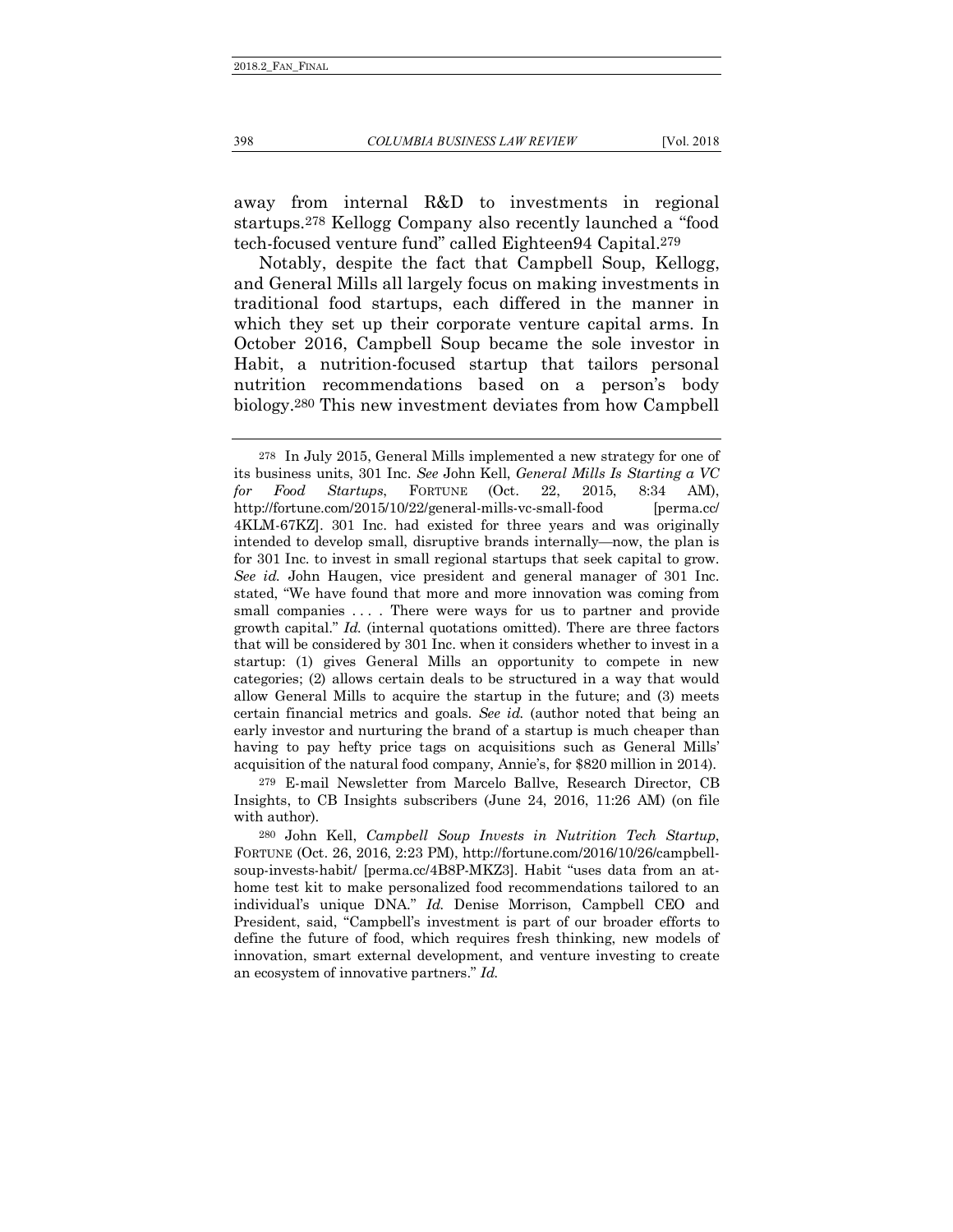Soup's competitors are investing. In addition, Campbell Soup invested right off of its balance sheet rather than through its CVC arm.281 This indicates a shift away from a driving investment model to one that may be more appropriately characterized as emergent. Put differently, Campbell Soup is trying to predict where future trends may be headed so that it can position itself to pivot accordingly.

The structure of Campbell's corporate venture capital arm is distinctly different than the other CVCs mentioned so far. First, although Acre Venture Partners is funded by Campbell Soup, a general partner outside of the parent company, Acre Ventures GP, manages the fund.282 Second, the sole limited partner of Acre Venture Partners is a wholly-owned subsidiary of Campbell Soup.283 The structure suggests that Campbell Soup284 may want to operate in stealth mode as it makes investments in private companies—at least until it strategically makes sense for the parent company to do otherwise. Note 15 to the Consolidated Financial Statements in Campbell Soup's Form 10-K for the year ended July 31, 2016 provides details on its \$125 million capital commitment to Acre. It states that Campbell Soup's "share of earnings (loss) is calculated according to the terms of the partnership agreement. Acre is a [variable interest entity]."285 Campbell Soup characterizes the third-party ownership as a noncontrolling interest.286 As is the case with the previous examples, the parent company reports very

<sup>281</sup> In doing CVC research, it was never made clear why certain companies invested off their balance sheets versus a stand-alone corporate venture capital arm.

<sup>282</sup> Campbell Soup Co., Annual Report (Form 10-K) (Sept. 20, 2016), at 62, https://www.sec.gov/Archives/edgar/ data/16732/000001673216000146/cpb-7312016x10xk.htm [perma.cc/C8KD-B4C2] [hereinafter Campbell Soup Co. Form 10-K].

<sup>283</sup> *Id.*

<sup>284</sup> As of February 16, 2018, Campbell Soup Company had a market cap of \$13.879 billion. *Campbell Soup Company (CPB)*, YAHOO! FINANCE, http://finance.yahoo.com/q?s=CPB [perma.cc/8RYZ-HDW7].

<sup>285</sup> *See* Campbell Soup Co. Form 10-K, *supra* note 282, at 62. 286 *See id.*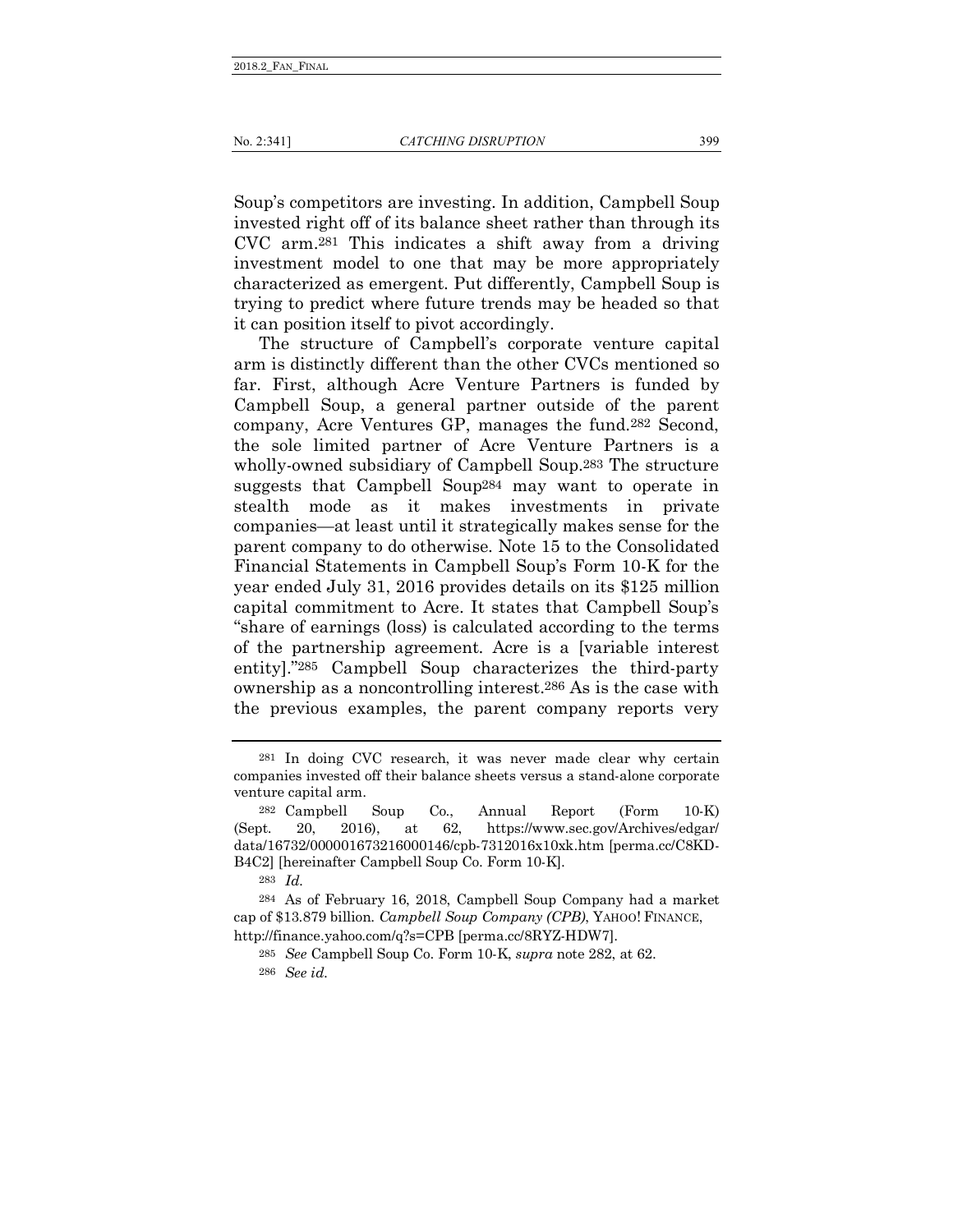basic information about its corporate venture capital investment activity. The only way one may glean that information is to read information from non-publicly available sources or information on media websites.

Based on the limited information available about Acre Venture Partners in both the media and public filings, as well as its relative newness, this particular CVC illustrates how the lack of public knowledge about it may stymie its efforts to be part of the venture capital landscape. It has no reputation market other than one based on its parent company, Campbell Soup Company, and there is not enough information for either an entrepreneur or venture capital fund to determine whether it will stage its investments. One can surmise, however, that unless Campbell Soup puts more money into Acre Venture Partners or makes bigger bets on the startups it does invest in, it will be relegated to a minor role. Therefore, its impact on private ordering may be minimal.

## D. Well Ventures Case Study

Well Ventures, a Delaware LLC ("Well Ventures"), is a subsidiary of Walgreens Boots Alliance, Inc. ("Walgreens"),287 "a global pharmacy-led health and wellbeing enterprise."288 Well Ventures either has board or

<sup>287</sup> Walgreens Boots Alliance, Annual Report (Form 10-K), Ex.-21 (Oct. 20, 2016), https://www.sec.gov/Archives/edgar/data/1618921/ 000114036116083198/ex21.htm [perma.cc/57PQ-THCN] [hereinafter Walgreens Form 10-K].

<sup>288</sup> *Id.* at 59. There are three different segments of its operations: Retail Pharmacy USA, Retail Pharmacy International and Pharmaceutical Wholesale. See *id.* at Section 19, Segment Reporting, for additional discussion. By way of background, "[o]n December 31, 2014, Walgreens Boots Alliance became the successor of Walgreen Co. ('Walgreens') pursuant to a merger designed to effect a reorganization of Walgreens into a holding company structure (the 'Reorganization')." *Id.* at 54. As a result, "Walgreens became a wholly-owned subsidiary of Walgreens Boots Alliance, a newly-formed Delaware corporation, and each issued and outstanding share of Walgreens common stock, par value \$0.078125,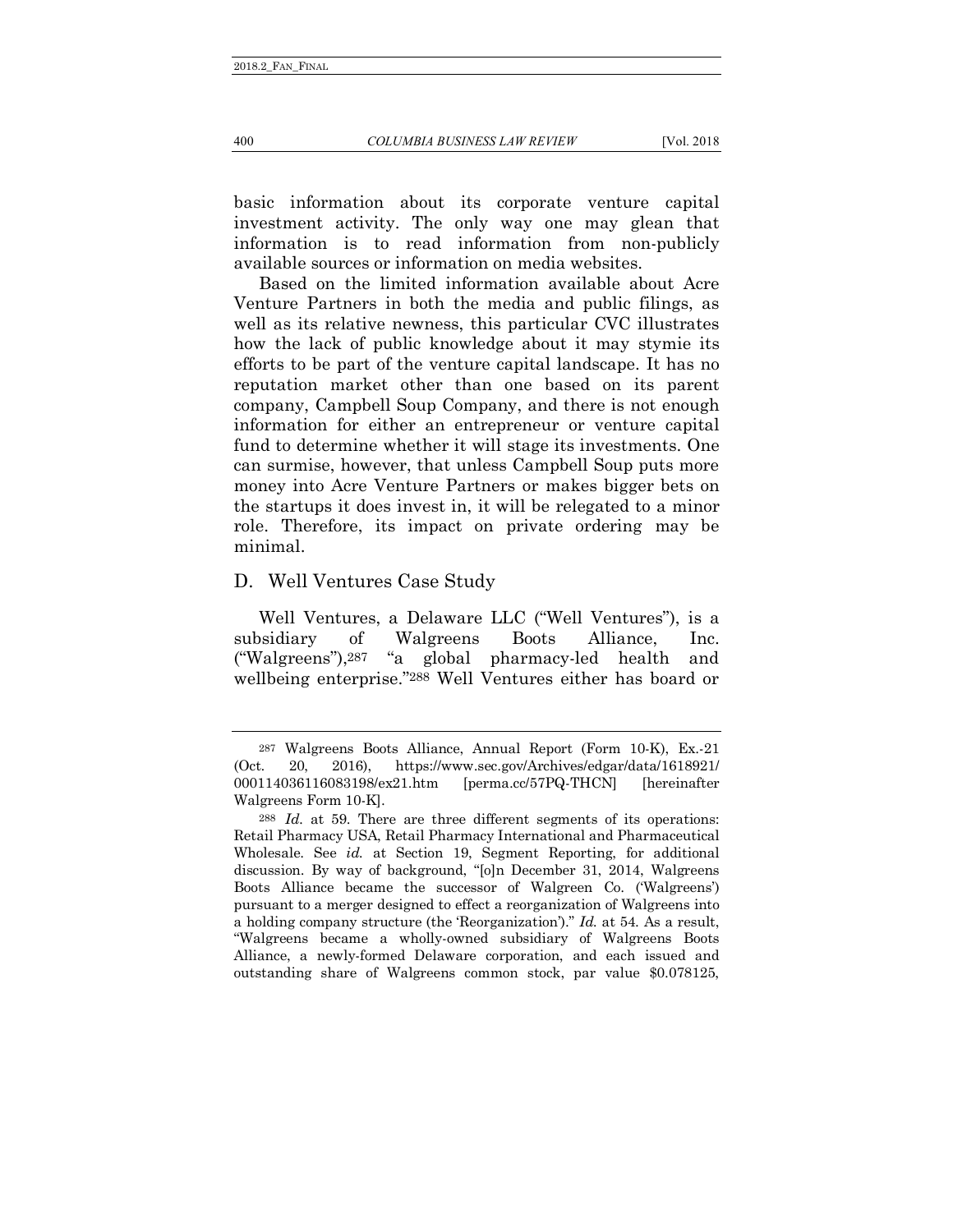observer seats in its portfolio companies and typically invests up to \$5 million in such companies.289 Under Chesbrough's framework, Walgreens engages in driving investments because its investments are tightly linked to its operations and strategies. It prefers to exit within four to eight years.290 While there are vague references to strategic investments, Well Ventures<sup>291</sup> is not mentioned in Walgreen's Form 10-K or Form 10-Q.292 Instead, the only potential reference to Well Ventures is that Walgreens invests in businesses that are complementary to its own businesses or that can further its growth strategies.293 The Form 10-K then states that these

289 *Company Overview of Well Ventures*, BLOOMBERG, http://www.bloomberg.com/research/stocks/private/snapshot.asp?privcapId =266098258 [perma.cc/2FPX-GYMB].

290 *See id.*

291 Founded in 2009, Well Ventures is described as "the venture and growth capital investment arm of Walgreen Co." with a focus on being "the preeminent strategic investor and partner for companies with disruptive technologies, products, and services that align with Walgreens' mission to 'help people get, stay, and live well.'" Walgreens: Well Ventures, https://web.archive.org/web/20151025144221/http://www.walgre ens.com/topic/well-ventures/well-ventures-info.jsp (archived Oct. 25, 2015) (emphasis omitted).

292 *See generally* Walgreens Boots Alliance, Inc., Quarterly Report (Form 10-Q) (Apr. 5, 2017), https://www.sec.gov/Archives/edgar/ data/1618921/000161892117000026/wba-2017228x10q.htm/ [perma.cc/ A3WR-47BG]; Walgreens Form 10-K, *supra* note 288.

293 The full text of the relevant section reads:

Our growth strategy is partially dependent upon acquisitions, joint ventures and other strategic investments, some of which may not prove to be successful.

We have grown, in part, through acquisitions in recent years and expect to continue to acquire or invest in businesses that build on or are deemed complementary to our existing businesses or further our growth strategies. . . Acquisitions, joint ventures and strategic investments involve numerous other risks, including potential exposure to unknown liabilities, as well as undetected internal control, regulatory or other issues, or additional costs not

converted on a one-to-one basis into Walgreens Boots Alliance common stock, par value \$0.01." *Id.*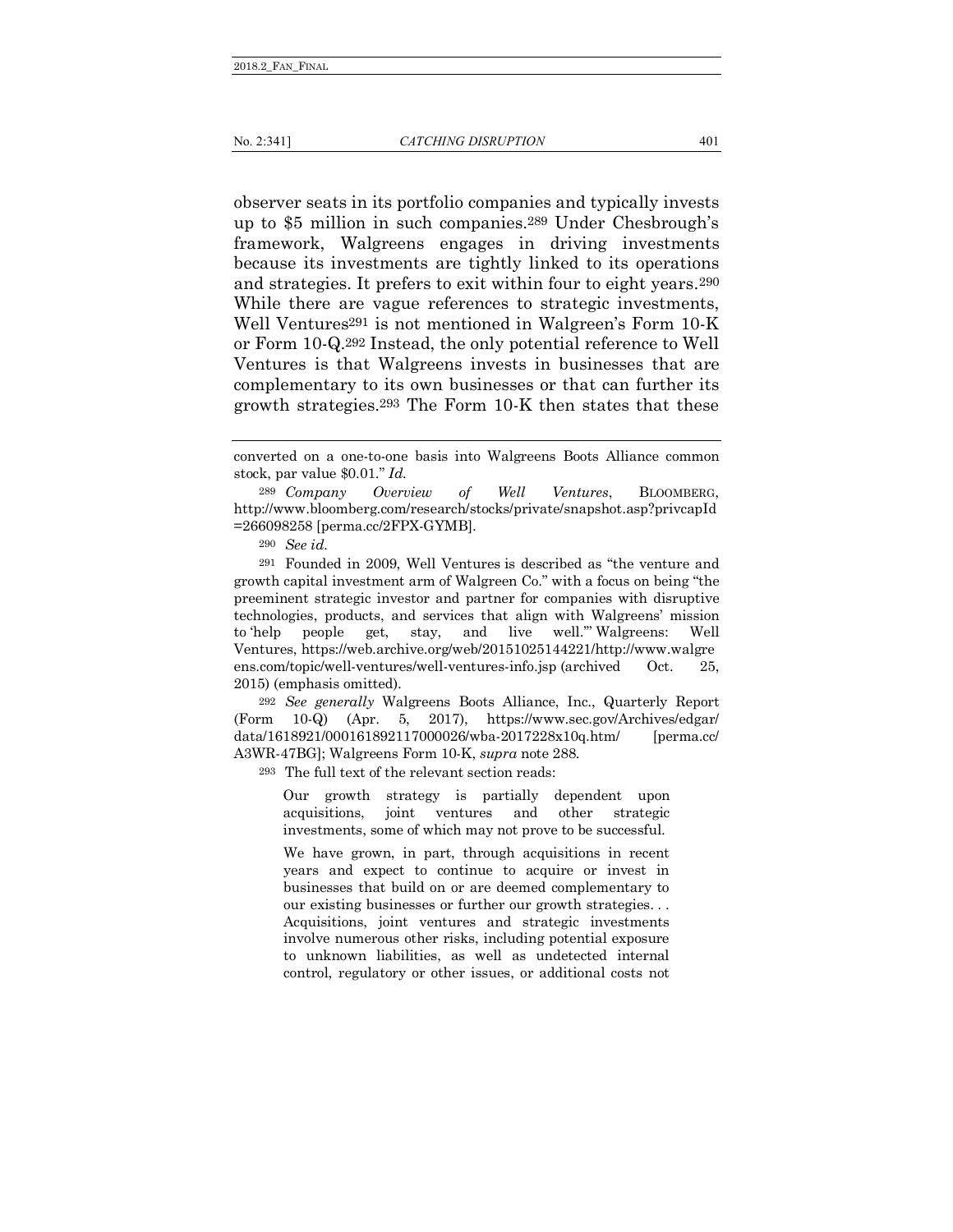strategic investments involve risk and may materially adversely affect Walgreens business operations, financial condition or results of operations.294

As is the case with the other public companies discussed, Walgreens has a significant market cap—\$75.801 billion.295 Well Ventures has not publicly disclosed the funds allocated to it by Walgreens.296 In addition, one cannot merely look at the dollar amount to determine what type of influence or impact the CVC is having on the parent company as a whole. Well Ventures differs from GV and Acre Venture Partners in that it is a subsidiary of Walgreens (like Intel Capital). The venture capital portfolio of Well Ventures has over a dozen companies across its focus areas; however, for "strategic reasons," Well Ventures does not publicize all of them.297 If a

> anticipated at the time the transaction was completed. No assurance can be given that our acquisitions, joint ventures and other strategic investments will be successful and will not materially adversely affect our business operations, financial condition or results of operations.

Walgreens Form 10-K, *supra* note 287, at 10 (emphasis omitted). 294 *See id.*

295 *Walgreens Boots Alliance, Inc.*, YAHOO! FINANCE (Jan. 30, 2017), http://finance.yahoo.com/q?s=WBA [perma.cc/FUD2-2MUC].

296 Despite thorough research into the amount allocated to Well Ventures, the author was unable to locate this information.

297 *See Company Overview of Well Ventures*, BLOOMBERG, https://www.bloomberg.com/research/stocks/private/snapshot.asp?privcapI d=266098258 [perma.cc/TYB7-CZB5]. Bloomberg lists the types of startups Well Ventures has invested in. It also notes Well Ventures' typical investment and exit strategy. The web page does not, however, list the amount of Well Ventures' investment. "[Well Ventures'] portfolio companies include such ventures as the creator of a consumer sleep apnea device, and a solar energy company that specializes in the energy needs of multi-site retailers." Jeremy Quittner, *What's Really Driving the Boom in Corporate VC Firms*, INC.COM (Aug. 8th, 2014), http://www.inc.com/jeremy-quittner/corporate-venture-capital-drivesinnovation-for-big-companies.html [perma.cc/4RUV-CSQH]. Well Ventures can be the lead for a financing or part of a syndicate; they prefer coinvesting with institutional investors that they collaborate with. *Evaluation Criteria*, WALGREENS: WELL VENTURES, https://web.archive.org/web/20151026172717/http://www.walgreens.com/to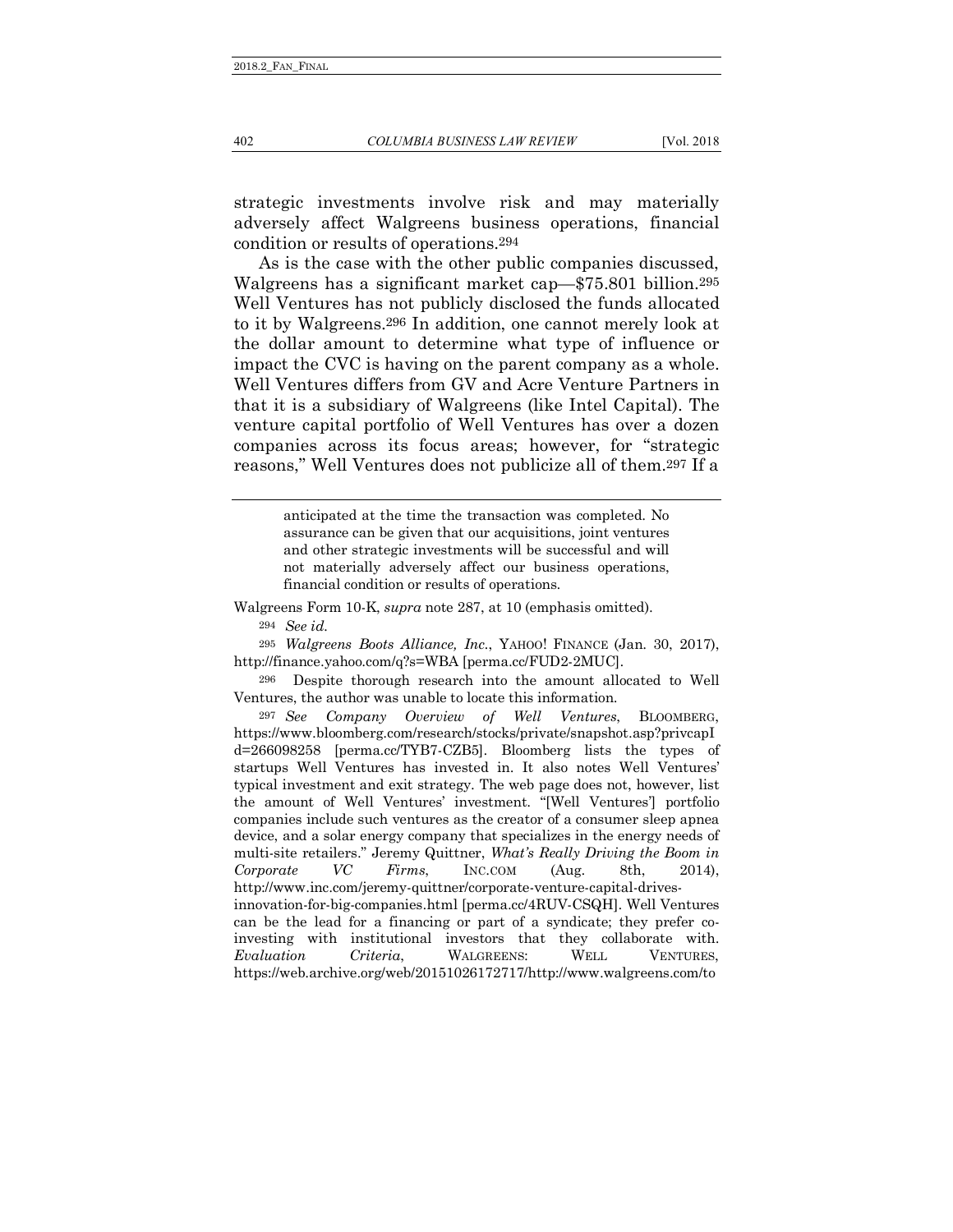deal is admittedly strategic to (presumably) the parent company, then it logically follows that the investments Well

Ventures makes could potentially play a critical role for Walgreens and are therefore material. In Walgreens' Form 10-K for the fiscal year ended August 31, 2016, there is a reference to equity investments in other companies in its "Risk Factors" section. "From time to time, we make debt or equity investments in other companies that we may not control or over which we may not have sole control."298 It also acknowledges the risks of operating in businesses that differ from their primary lines of business or which operate in different geographic markets.299 Furthermore, Walgreens states that it relies on the internal controls and financial reporting controls of these companies in which, they have non-controlling interests and that such entities "failure to maintain effectiveness or comply with applicable standards may materially and adversely affect [them]."300

Like Acre Venture Partners, Well Ventures is a relative newcomer to venture capital financings. From a private ordering perspective, it appears that its stated exit goals are somewhat in the timeframe of a venture capital fund since it intends to exit within four to eight years (in contrast to seven to ten for the venture capital fund). From a compensation perspective, those that invest on behalf of Well Ventures may receive carried interest since that is typically why CVCs are structured as wholly-owned subsidiaries.301 This type of compensation would also align the incentives between Well Ventures and the venture capital fund. Since it takes both board observer and board seats, Well Ventures' impact on its portfolio companies will differ in terms of impact. A seat on

pic/well-ventures/evaluation-criteria.jsp [perma.cc/6YXL-849P] (archived Oct. 26, 2015). For each portfolio company, Well Ventures requests board observer seats. *Id.*

<sup>298</sup> Walgreens Form 10-K, *supra* note 287, at 15.

<sup>299</sup> *Id.* 

<sup>300</sup> *Id.* 

<sup>301</sup> *See* discussion *supra* Section II.C and accompanying notes (specifying the rationale behind the different legal structures of CVCs).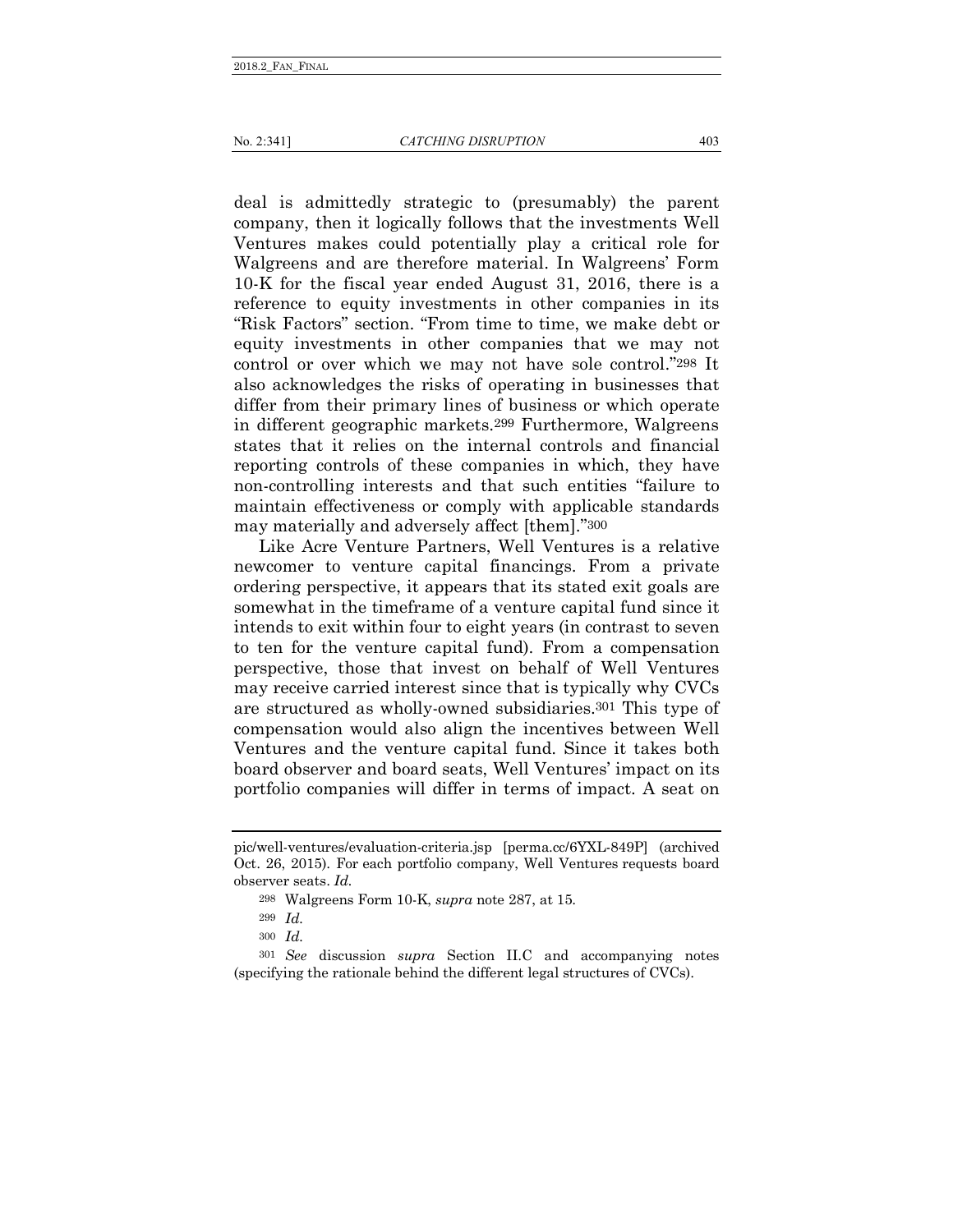404 *COLUMBIA BUSINESS LAW REVIEW* [Vol. 2018

the board gives Well Ventures a vote in the portfolio company whereas being a board observer only gives it access to certain financial information which is based on the terms of the Investors' Rights Agreement. Through a designated board member, Well Ventures would have a greater impact on the control aspect of private ordering. It would be more involved in monitoring the company, and, perhaps, it would provide nonfinancial assistance to help the company to move forward—whether in the form of marketing or offering expertise in a particular area that is beneficial to the portfolio company.

### E. General Motors Ventures Case Study

The year 2015 was a record year for financing deals for automotive-related startups.302 Funding increased by 154 percent and deals saw a jump of fifty-eight percent.303 In 2016, funding to the sector continued unabated and saw another increase. The amount of investments into private companies in the auto tech space in 2016 totaled \$1.102

<sup>302</sup> *Big Auto's Startup Bets: Where They're Investing Across AI, Mapping, Automation, and Materials*, CB INSIGHTS (May 11, 2016), https://www.cbinsights.com/blog/auto-corporates-investing-startups/ [perma.cc/2YEA-ZQXU]. Major automakers are playing defense as startups encroach on their territory. *See* E-mail Newsletter from Kerry Wu, Auto Tech Industry Analyst, CB Insights, to Auto Tech Insights by CB Insights subscribers (July 14, 2016, 7:29 PM) (on file with author). Companies are fighting back by actively investing in autotech startups through CVCs or the parent companies themselves to the tune of \$450 million as of June 2016. *See id.* A record-breaking year in investments is a strong possibility if the current pace of investment continues.

<sup>303</sup> *Foot on the Gas: 2015 Sets Record for Deals in Auto Tech*, CB INSIGHTS (Apr. 1, 2016), https://www.cbinsights.com/blog/auto-techstartups-funding-2015/ [perma.cc/9NG4-47XA]. Autotech startups were on a record-breaking pace for funding. For the first half of 2016, \$450 million was invested in this area. Recently, one of General Motors' rivals, Ford, invested \$6.6 million in a startup. Gina Hall, *Autotech Startups Set a Record Pace for Funding in 2016*, SILICON VALLEY BUS. J.: TECHFLASH (July 18, 2016, 12:01 PM), http://www.bizjournals.com/sanjose/blog/ techflash/2016/07/autotech-startups-set-a-record-pace-for-funding.html [perma.cc/CLY7-MPUE].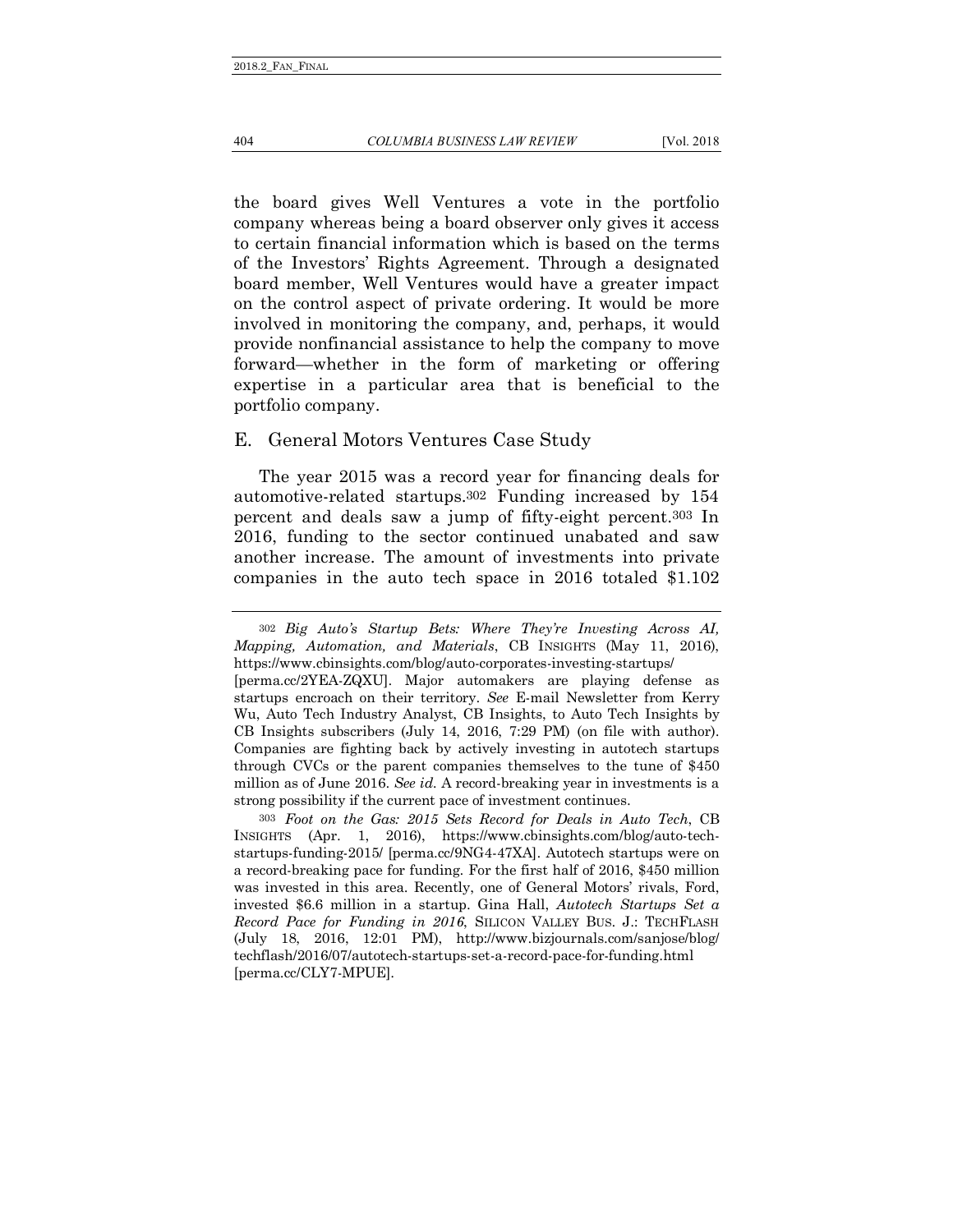billion.304 By May 2017, investments surpassed that amount, with forty-nine deals equaling \$1.307 billion.305

In order to secure their own futures while simultaneously addressing challenges such as the rise of electric vehicles and driverless cars, major auto manufacturers have become active investors in venture capital deals.306 General Motors Company, a Delaware corporation ("General Motors"),307 like much of the auto industry, is in a transformative time. It is moving from manufacturing and selling cars to the business of mobility.308

In 2010, General Motors established a Delaware subsidiary, General Motors Ventures LLC ("GM Ventures")309 for the purpose of pursuing venture capital investments in the automotive cleantech, infotainment, advanced materials, and other automotive-related technologies.310 As of June 2017, GM Ventures had made thirty-two investments and used almost ninety percent of its

307 General Motors Co., Annual Report (Form 10-K), Ex. 21 (Feb. 7, 2017), https://www.sec.gov/Archives/edgar/data/1467858/ 000146785817000028/ex-21x12312016.htm [perma.cc/HC6H-FKX3].

308 Erin Griffith, *Driven in the Valley: The Startup Founders Fueling GM's Future*, FORTUNE (Sept. 22, 2016, 6:30 AM), http://fortune.com/cruise-automation-general-motors-driverless-cars/ [perma.cc/BAN8-QHP6]. Startups don't "adapt well to the politics of slowmoving, risk-averse corporations. Once their life's work begins to feel like a job, a switch goes off in their brains. Some leave to start their next company. Others 'vest in peace.' Whatever innovative thing they built gets lost inside a giant corporate overlord." *Id.*

309 General Motors Co., Annual Report (Form 10-K), Ex. 21 (Feb. 7, 2017), https://www.sec.gov/Archives/edgar/data/1467858/ 000146785817000028/ex-21x12312016.htm [perma.cc/HC6H-FKX3].

310 *See About Us*, GM VENTURES L.L.C., http://www.gmventures.com/about/index.jsp [perma.cc/2XKY-Y6LS].

<sup>304</sup> CB INSIGHTS, THE STATE OF AUTO TECH 10 (2017), https://www.cbinsights.com/reports/CB-Insights\_Auto-Tech-Trends-2017.pdf [perma.cc/XY5R-RQVG].

<sup>305</sup> *Id.*

<sup>306</sup> *See Foot on the Gas*, *supra* note 303.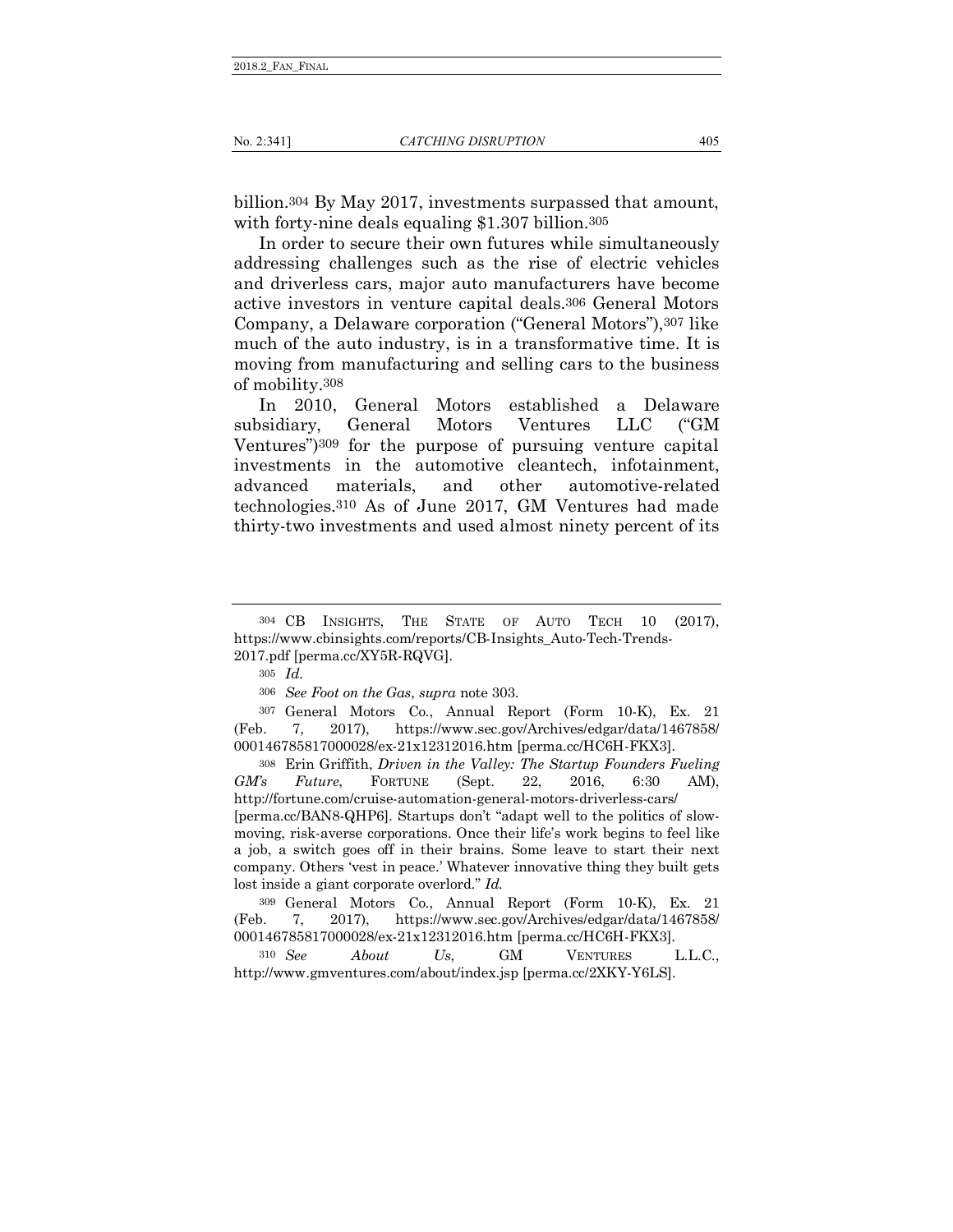406 *COLUMBIA BUSINESS LAW REVIEW* [Vol. 2018

\$200 million fund.<sup>311</sup> Under Chesbrough's framework, General Motors' investments would be characterized as both enabling and emergent investments. In other words, General Motors is strategically investing and innovating in areas that it anticipates will affect the future direction of the automotive industry. General Motors and its corporate venture capital arm, GM Ventures, have been the most active of the automotive manufacturers in making investments.312 Their investments range from early stage to late stage, and the fund has eight professionals.313 General Motors, like Campbell Soup, also makes investments directly.314 In January 2016, it served as the sole investor in a \$500 million Series F financing for Lyft.315 In describing its venture capital investments, General Motors has a line item for private equity and debt investments316 in its Form 10-K for the year ended December 31, 2016, which notes \$546 million in this category, compared to \$529 million for the year before—an increase of almost \$20 million.317 It is

313 *See id. But cf*. *About Us,* GM VENTURES L.L.C., http://www.gmventures.com/about/index.jsp [perma.cc/4YEZ-NBY4] (listing only five investment professionals).

314 *See* General Motors Company, Quarterly Report (Form 10-Q) (Apr. 21, 2016), at 19, 21, 32, 33, http://www.sec.gov/Archives/ edgar/data/1467858/000146785816000317/gm2016q1.htm [perma.cc/ WTR2-7MSL] (noting General Motor's \$500 million investment in Lyft).

315 *General Motors PitchBook Report*, *supra* note 311.

316 "Private equity and debt investments consist of investments in private equity and debt funds. These investments provide exposure to and benefit from long-term equity investments in private companies, including leveraged buy-outs, venture capital and distressed debt strategies." General Motors Co., Annual Report (Form 10-K) (Feb. 2, 2017), https://www.sec.gov/Archives/edgar/data/1467858/000146785817000028/g m201610k.htm [perma.cc/KH3S-4PJ4] [hereinafter General Motors Form 10-K].

317 *See id.*

<sup>311</sup> There was \$14.90 million in dry powder as of June 10, 2017. *General Motors Ventures*, PITCHBOOK, https://my-pitchbook-com /#page/profile\_1820009183 [perma.cc/4YEZ-NBY4] [hereinafter *General Motors PitchBook Report*].

<sup>312</sup> *Big Auto's Startup Bets*, *supra* note 302.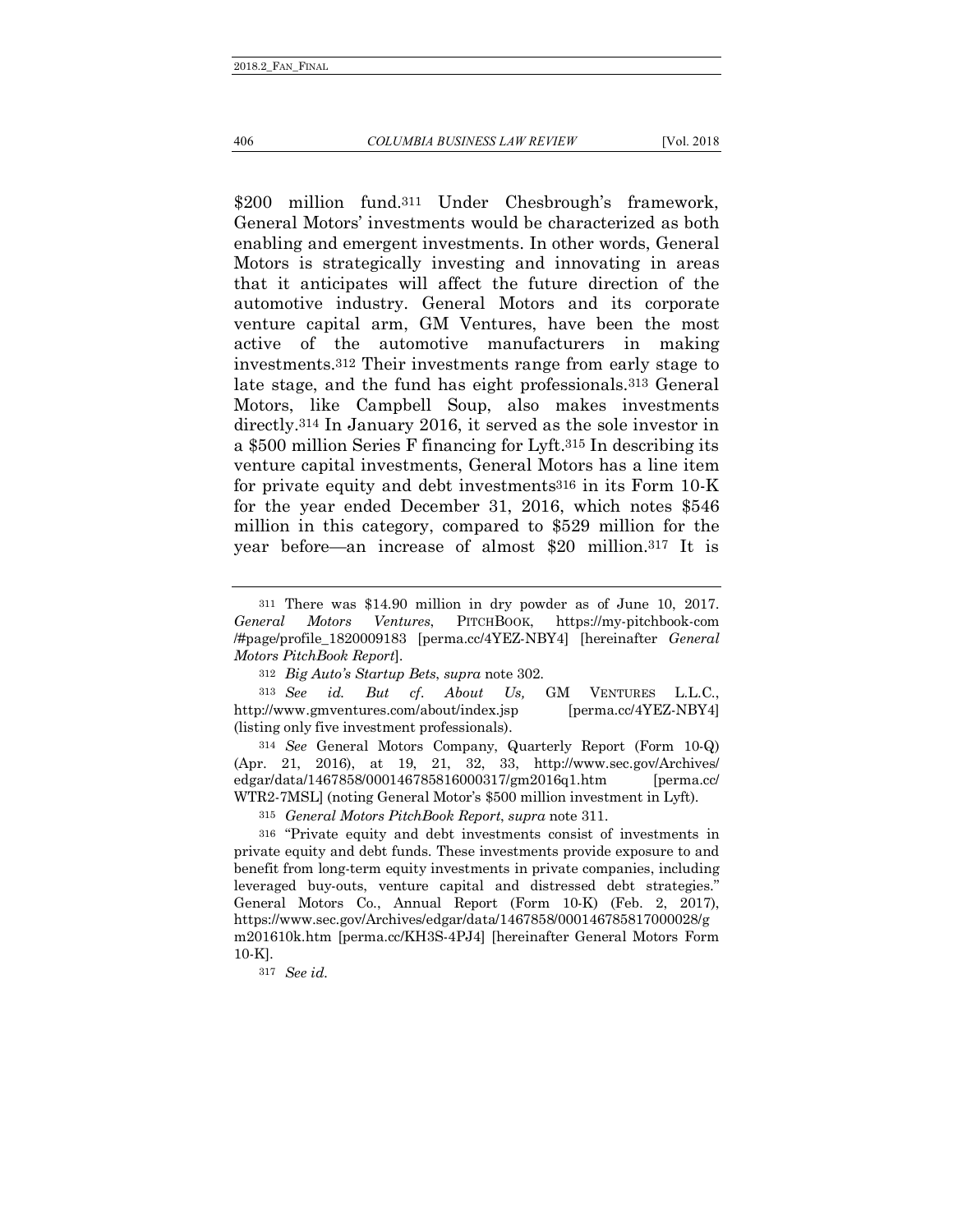difficult to ascertain whether GM Ventures is included as part of that number since there are no specific references to it. In the "Notes to Consolidated Financial Statements" of the Form 10-K, there is also a brief reference to venture capital: "Private equity and debt investments primarily consist of investments in private equity and debt funds. These investments provide exposure to and benefit from long-term equity investments in private companies, including leveraged buy-outs, venture capital and distressed debt strategies."318 References to GM Ventures or venture capital do not appear anywhere in the 2016 annual or quarterly reports of General Motors. No references are made to General Motors' venture capital activities in its proxy statement either.319 As was the case with Campbell Soup and Walgreens, information about General Motors' CVC activity is available in the media and paid resources. However, in the SEC filings of General Motors itself, very little is reported. General Motors differs from the other examples in that it makes CVC investments through both the parent company and GM Ventures.

This Part discussed CVCs from five different industries at various stages of development in order to assess how CVC impacts private ordering in venture capital financings. From this discussion, three main themes emerged. First, the investment rhythm of CVCs did not always align with venture capital funds because it was not motivated by limited partners or exits. This affects both the staged financing and exit components of private ordering. Second, there are potentially more conflicts of interests with CVCs than venture capital funds because CVCs may invest in the same space that their parent companies are in. As a result, the implicit contracts of private ordering may be in jeopardy. Lastly, the limited information available about CVCs and the fact that many of them are newcomers may make them

<sup>318</sup> *Id.* at 72.

<sup>319</sup> *See* General Motors Co., Definitive Proxy Statement (Sched. 14A) (Apr. 22, 2016), http://www.sec.gov/Archives/edgar/data/1467858 /000130817916000367/lgm2016\_def14a.htm [perma.cc/ A6DM-47VY].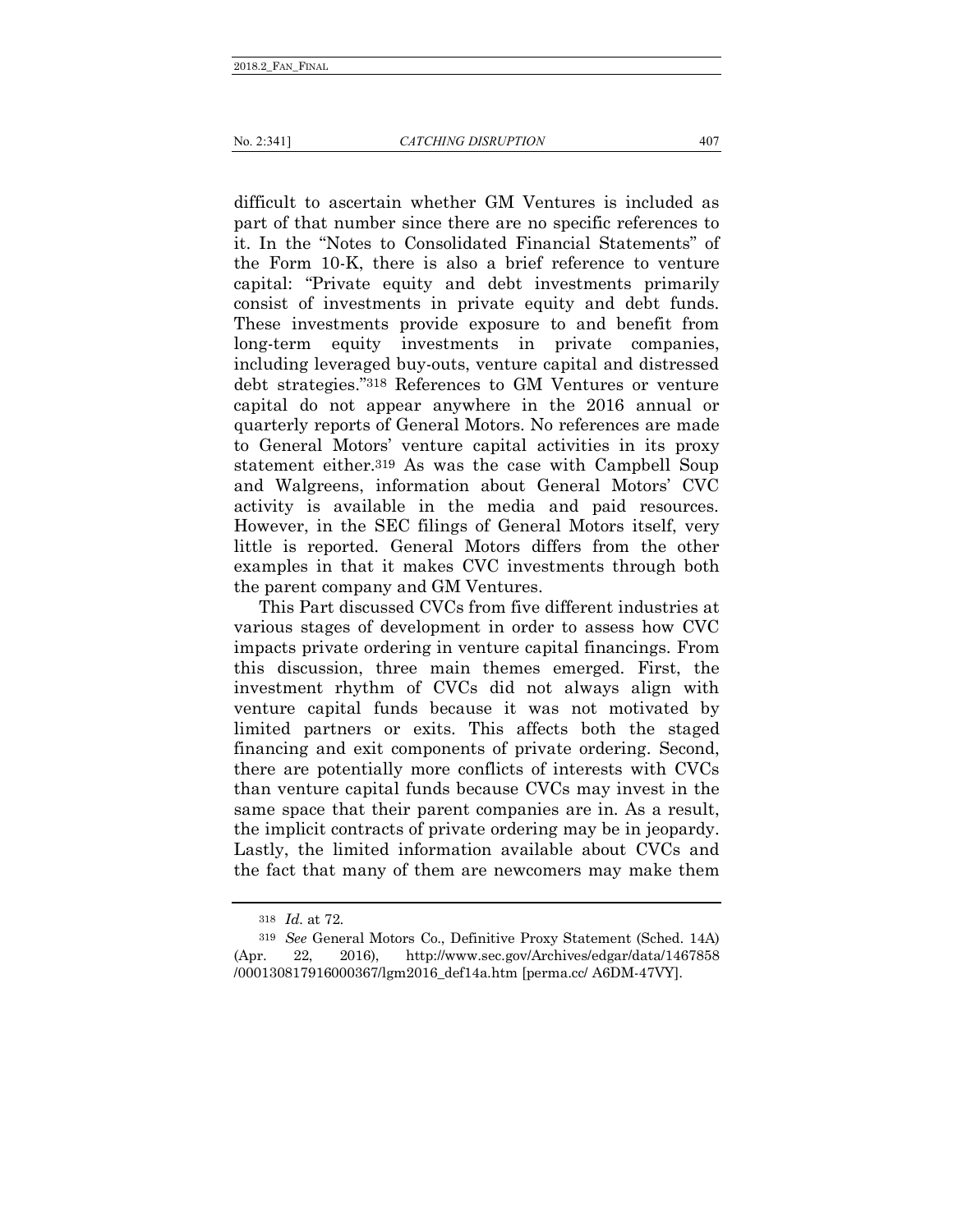difficult to assess from a reputation market standpoint of private ordering. This reputation market would be difficult to ascertain from both the perspective of the venture capital fund which may consider syndicating with them and the entrepreneur who wants to raise money from them.

# IV. SOLUTIONS TO CVC CHALLENGES TO PRIVATE ORDERING

The advent of CVC has complicated the VC landscape. Because CVCs are not motivated purely by financial gain as traditional VC firms are, and many may be new to the startup scene, there will inevitably be growing pains. The private ordering structure that has worked well for so long within a two-player system now needs to adapt to accommodate CVC, which is now an influential third player in the venture capital landscape.

Part IV addresses the challenges that CVCs pose in private ordering and proposes possible solutions. One challenge is that CVCs, particularly ones who are new to VC investing and have not worked with entrepreneurs or early stage companies, may adversely impact staged financings and the ability of the portfolio company to go public or be acquired. Structuring CVCs in a way that encourages them to take a closer look at financial considerations is one way to tackle this issue. A second challenge is conflicts of interest. This Article recommends increased vigilance and a best practices framework. Finally, a third challenge is that CVCs typically do not have the reputation capital that traditional venture capital firms do. To address this issue, the parent companies of CVCs can voluntarily disclose more information about their CVC activities in their public company filings to earn a reputation for being more transparent. By offering transparency where none is required, the parent companies of CVCs can begin to build trust.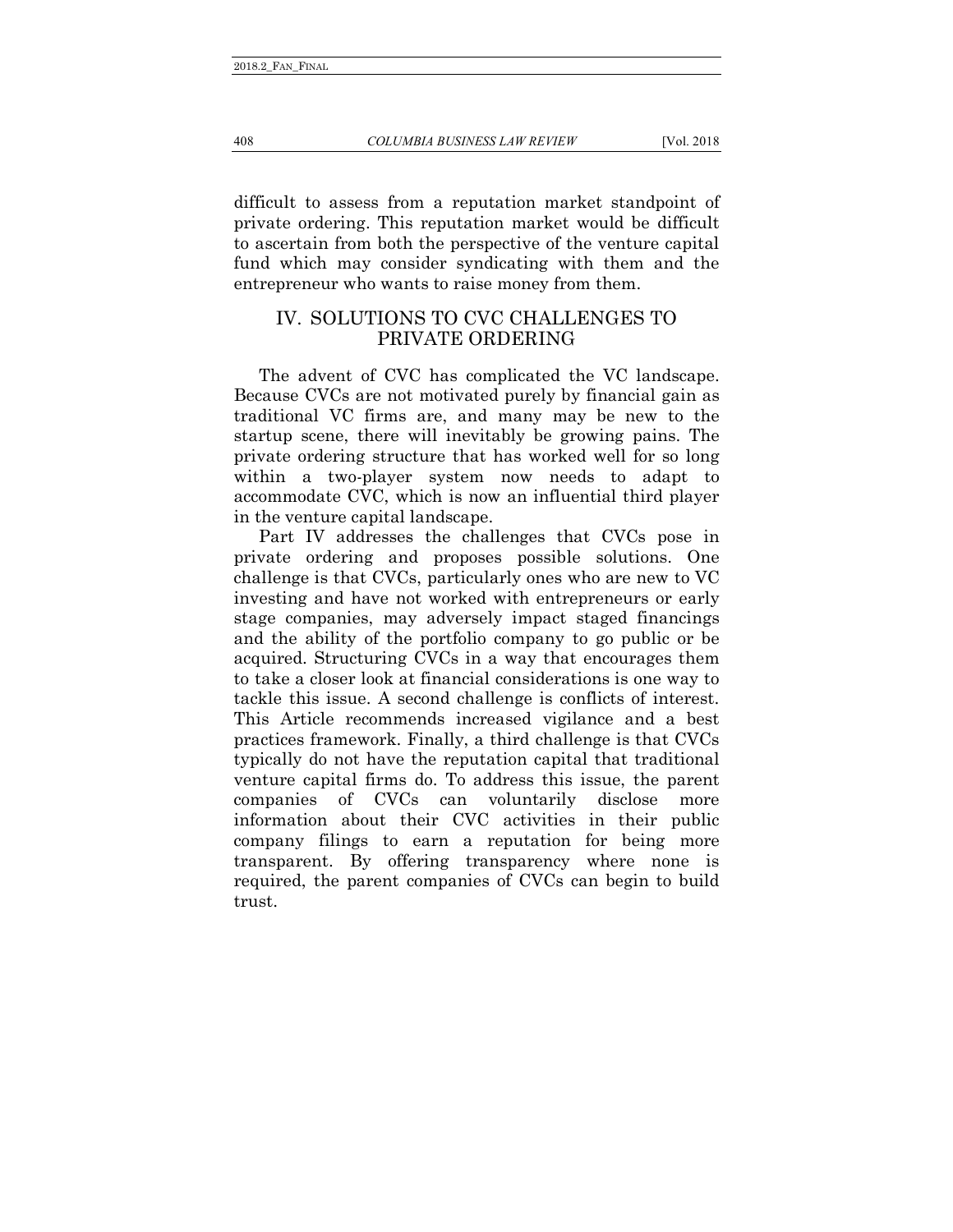### No. 2:341] *CATCHING DISRUPTION* 409

## A. Investment Rhythm and Lack of Exits

Although staged financings are still the norm, CVCs especially those that are less well-established—tend to invest in either the earlier or later stages of the company. CVCs may also come into the deal at unexpected points, like Intel Capital did with Cloudera, and drive up the valuation of a company.320 In the case of Cloudera, when the company went public, it was worth less than it was in its Series F financing.321 Furthermore, because of their deep pockets, CVCs may invest more money than expected, which leads to the problem of private companies staying private longer.322

As this Article points out in various Parts, there is a growing interest in the innovation that occurs outside of large corporations. There is a limited amount of R&D that corporations can do in-house and even when R&D is done internally, it may languish because of internal politics. Corporations use their CVC arms to create a pipeline of potential new acquisition targets or to understand the new direction of cutting-edge technologies. Therefore, in order to be accepted as a serious player in the venture capital ecosystem, new CVCs cannot dabble in investing, but need to stage their financings to mirror that of successful venture capital funds.

Additionally, economic realities may push CVCs to act in a way that follows private ordering principles. Therefore, although the investments by venture capital funds and CVCs are now skewed toward early or later stage startups, it is still staged in that the company raises money, and the interests of the venture capital fund and CVCs align around

<sup>320</sup> See discussion *supra* Section III.B and accompanying notes for more information about Intel Capital.

<sup>321</sup> See text *supra* Section III.B about Intel Capital's investment in Cloudera and the startup's subsequent IPO.

<sup>322</sup> "[T]he median time to exit for venture-backed companies is now 8.2 years for an IPO and five years for acquisitions, the highest level in a decade." Newsletter from Erin Griffith, Senior Writer, Fortune, to Fortune: Term Sheet subscribers (May 24, 2017, 6:57 AM) (on file with author).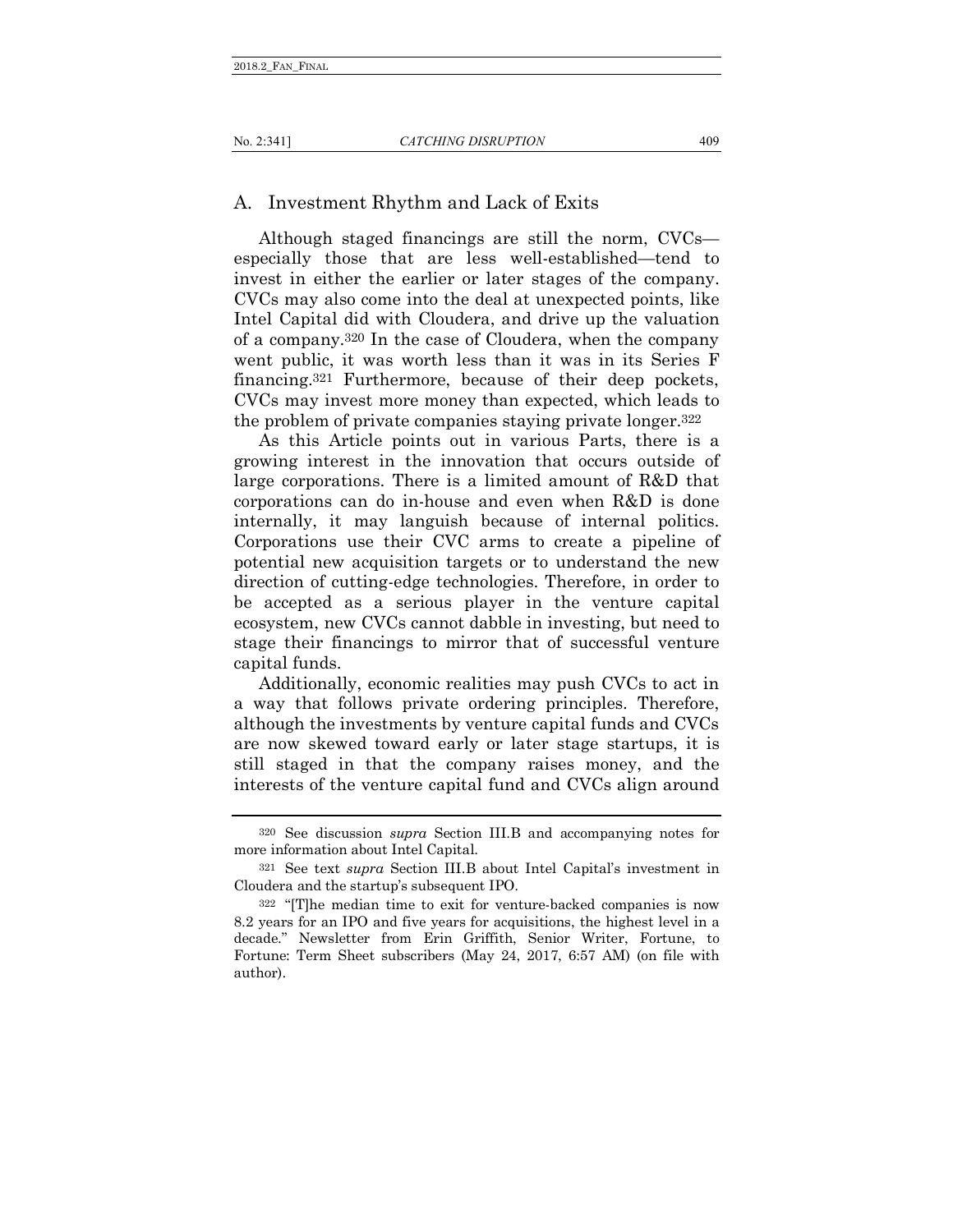the timing of the investment over time. If the entrepreneur is unable to raise money in the middle stage of the startup's life cycle, the money to run it may run out, and there will be a consolidation of the startups that succeed and the ones that fail—that is simply the nature of this business. Therefore, from a practical perspective, instead of being preoccupied about the unevenness of staged financings, the concerns of portfolio companies will shift to whether to accept the terms of a down round or the ability to get funding not only from a CVC but anyone at all. To cite one example, if unicorns fail to go public or they get too big to acquire, they will need to succeed as a private company or go out of business. Even the most highly valued unicorn, Uber,323 has faced problems. It generated severe backlash following its recent litigation with Waymo,324 its Greyball program,325 and allegations of sexual harassment.326

324 Complaint, Waymo, LLC v. Uber Technologies Inc., et al., No. 3:17-cv-00939, 2017 WL 726994 (N.D. Cal. Feb. 23, 2017).

325 Greyball is an initiative that "uses data collected from the Uber app and other techniques to identify and circumvent officials who were trying to clamp down on the ride-hailing service." Mike Isaac, *How Uber Deceives the Authorities Worldwide*, N.Y. TIMES (Mar. 3, 2017), https://www.nytimes.com/2017/03/03/technology/uber-greyball-programevade-authorities.html.

326 Biz Carson, *An Ex-Uber Employee Claims He Was Fired for Reporting Sexual Harassment*, BUS. INSIDER: TECH. INSIDER (May 18, 2017, 9:00 AM), http://www.businessinsider.com/ex-uber-employee-claims-firedreporting-sexual-harassment-2017-5 [perma.cc/83W6-Y5MJ]; Yuki Noguchi, *Uber Fires 20 Employees After Sexual Harassment Claim Investigation*, NPR (June 6, 2017, 6:57 PM), http://www.npr.org/sections/thetwo-way/2017/06/06/531806891/uber-fires-20-employees-after-sexual-harassment-claim-investigation

<sup>323</sup> *The Unicorn List: Current Private Companies Valued at \$1B and Above*, CB INSIGHTS (updated daily), https://www.cbinsights.com/researchunicorn-companies [perma.cc/AK4M-ZUZZ].

<sup>[</sup>perma.cc/XG4C-LB6V]; Craig Timberg & Brian Fung, *Uber CEO Travis Kalanick Takes Leave amid Sweeping Changes at the Company*, WASH. POST (June 13, 2017), https://www.washingtonpost.com/news/theswitch/wp/2017/06/13/eric-holder-report-on-harassment-at-uber-calls-fornew-corporate-culture/ [perma.cc/TXD2-DWDD]; ERIC HOLDER & TAMMY ALBARRÁN, RECOMMENDATIONS FOR UBER (2017),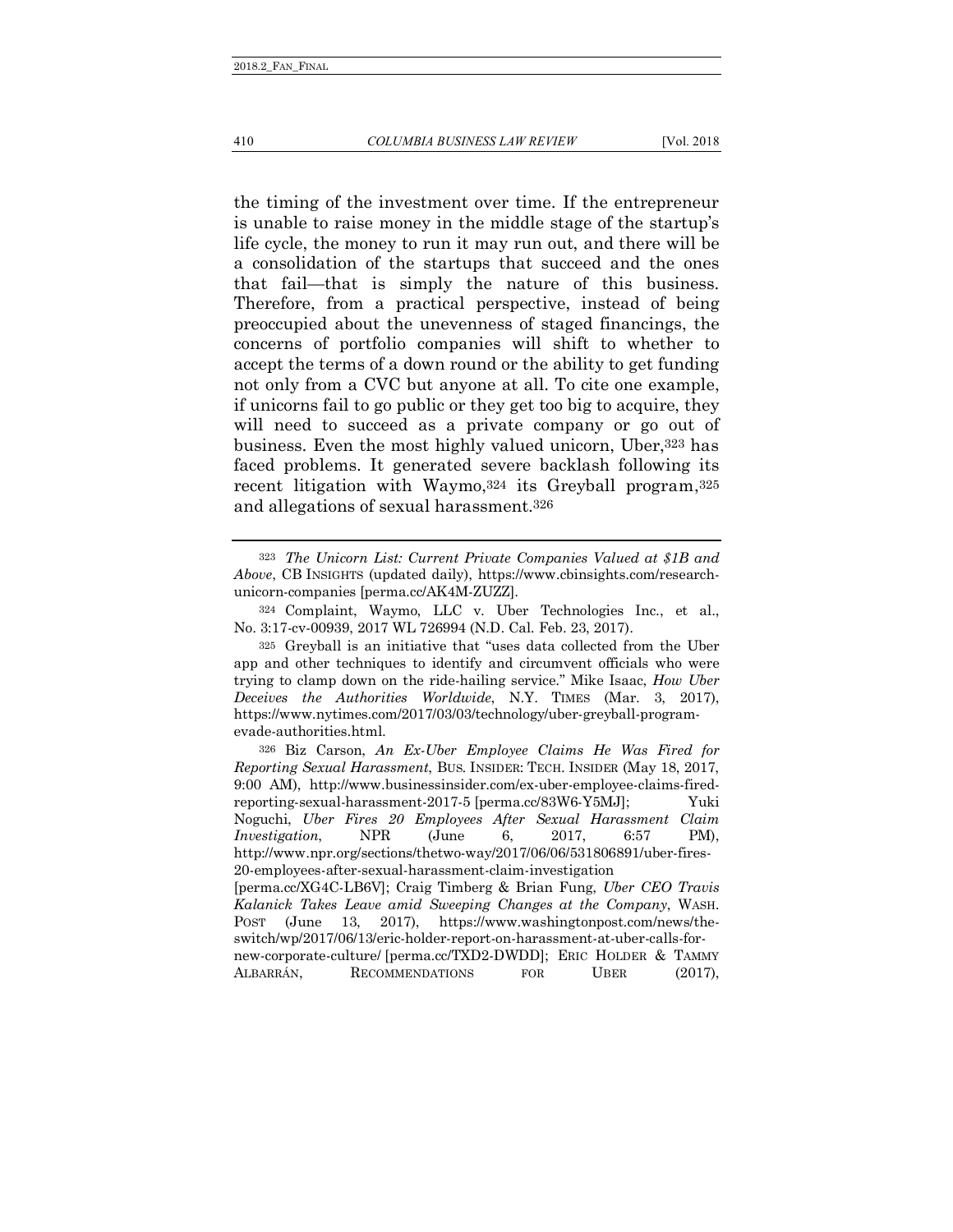Experts also agree that the lack of IPOs and acquisitions is harmful to the economy.327 CVCs can address this issue by having frank discussions with their venture capital fund counterparts to determine if going public or getting acquired is in the best interest of the various constituencies in the venture capital deal: the entrepreneur, the venture capital firm, and the CVC. Granted, CVCs are not focused on exits because they do not have the pressures of limited partners who expect a hefty return on their investment through the investment decisions made by the general partner. However, this Article suggests—and evidence has shown—that CVCs can be convinced to allow portfolio companies to go public if the IPO is a lucrative one (or at least has the promise of being one, as in the case of Snap).328 The pent-up demand for IPOs can be used to stimulate exits as well. In order to increase the number of exits, CVCs should also have similar compensation structures to venture capital funds so that the general partners will benefit from an exit in the form of carried interest. Currently, there are many different legal structures for CVCs. The most prominent is the single LPowned fund. In reality, ninety-nine percent of the company is owned by the LP (the parent corporation of the CVC) and the

https://assets.documentcloud.org/documents/3863808/Read-Holder-reportrecommendations-for-Uber.pdf [perma.cc/JVS7-MGX9].

<sup>327</sup> *See* COMM. ON CAPITAL MARKETS REGULATION, *supra* note 172.

<sup>328</sup> The Snap IPO was initially hailed as a success; it "closed its first day of trading up 44 percent from its initial offering price of \$17." Edmund Lee, *Snap's IPO Was a Success. Now It Has to Prove It's Not Twitter*, RECODE (Mar. 2, 2017, 4:43 PM), https://www.recode.net/ 2017/3/2/14795366/snaps-ipo-was-a-success [perma.cc/XG8H-XYV5]. Shortly after, Snap announced a \$2.2 billion lost in its first quarter, causing the value of its shares to drop and potentially sending a warning signal to other unicorns looking to go public. *See* Katie Benner, *Snap's \$2.2 Billion Loss Caps Bumpy First Months as a Public Company*, N.Y. TIMES (May 10, 2017), https://www.nytimes.com/2017/05/10/technology/snapearnings.html

<sup>[</sup>perma.cc/7QA9-EME6]; Katie Benner, *In Snap Inc.'s Tumble, Start-Ups See a Warning from Wall Street*, N.Y. TIMES (May 11, 2017), https://www.nytimes.com/2017/05/11/technology/snap-public-companystart-ups.html [perma.cc/7C2A-8NBF].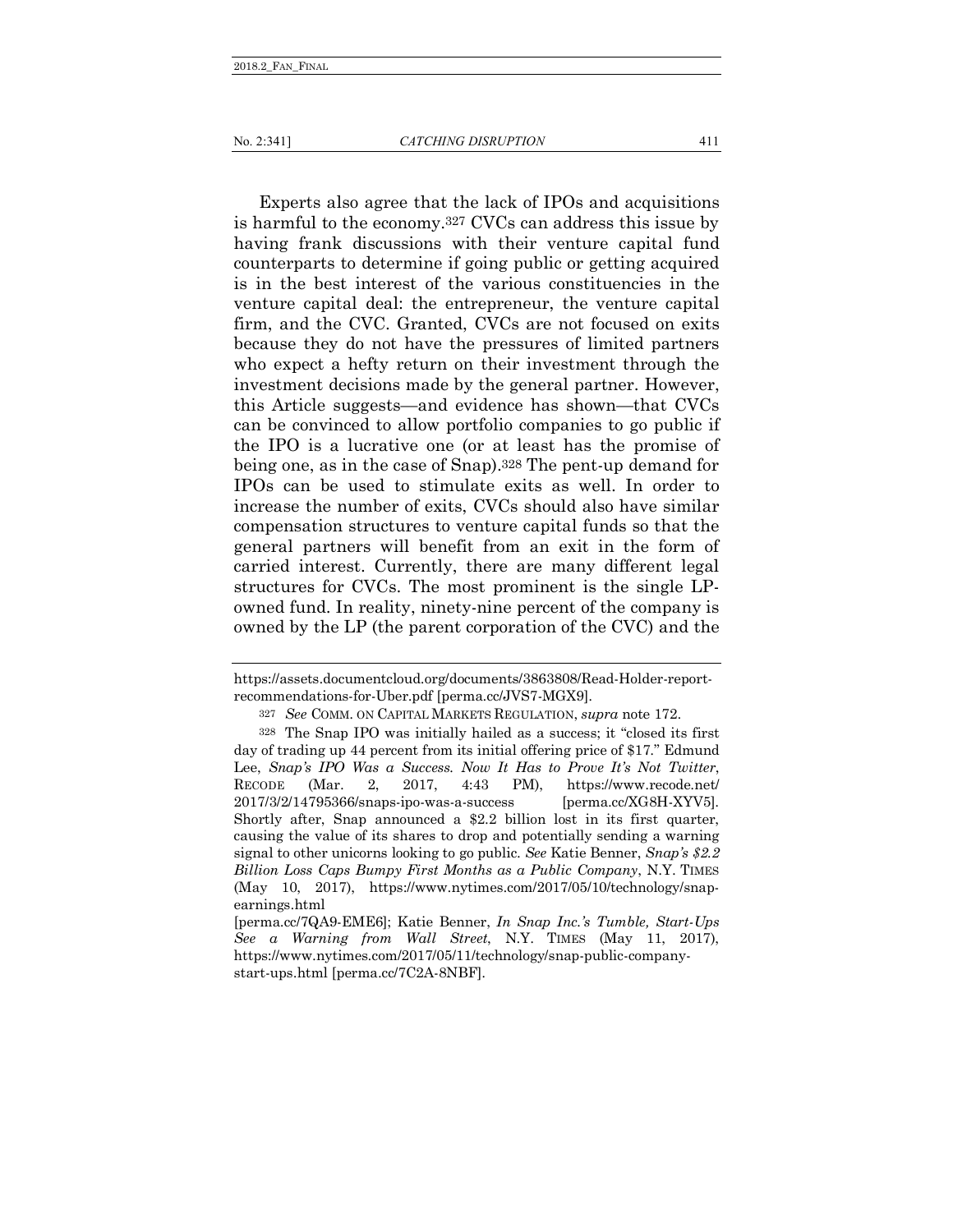412 *COLUMBIA BUSINESS LAW REVIEW* [Vol. 2018

remaining one percent is owned by the general partners. However, the fund is commonly referred to as a whollyowned subsidiary. This legal structure is typical of how venture capital funds are run. In other words, encouraging carried interest for general partners in CVCs will incentivize CVCs to take their portfolio companies public and look at merger and acquisition opportunities. This structure also has the added benefit of the CVC being able to reinvest any monies earned into other CVC arms of the parent company so that like the venture capital funds, there is a cyclical rhythm to how the money is deployed.

## B. Board Matters

This Article has suggested following a staged financing model to mimic venture capital funds (albeit in a slightly skewed form where money is clustered in the early or later stages of a startup) and considering exit strategies more seriously. Now, this Article turns to the control element of private ordering. Under private ordering, there are certain control mechanisms at work to combat issues of uncertainty and information asymmetry. This Article argues for more vigilance regarding the board observer and board seat arrangements in startups with respect to the control that CVCs might exert over it through their board designee. It also sets forth a best practices framework. The suggested best practices for the boards of startups were made to address potential conflicts of interest for board members designated by CVCs and the need for appropriate financial and industry expertise given the increasing complexities of startups, which are starting to look more like public companies that are operating in the private sphere. As discussed in Part II above, with private companies staying private longer, in part as a result of increased CVC investments, getting the correct board mix is more critical than ever to help ensure that the internal controls and governance keep pace with the growth of the private company.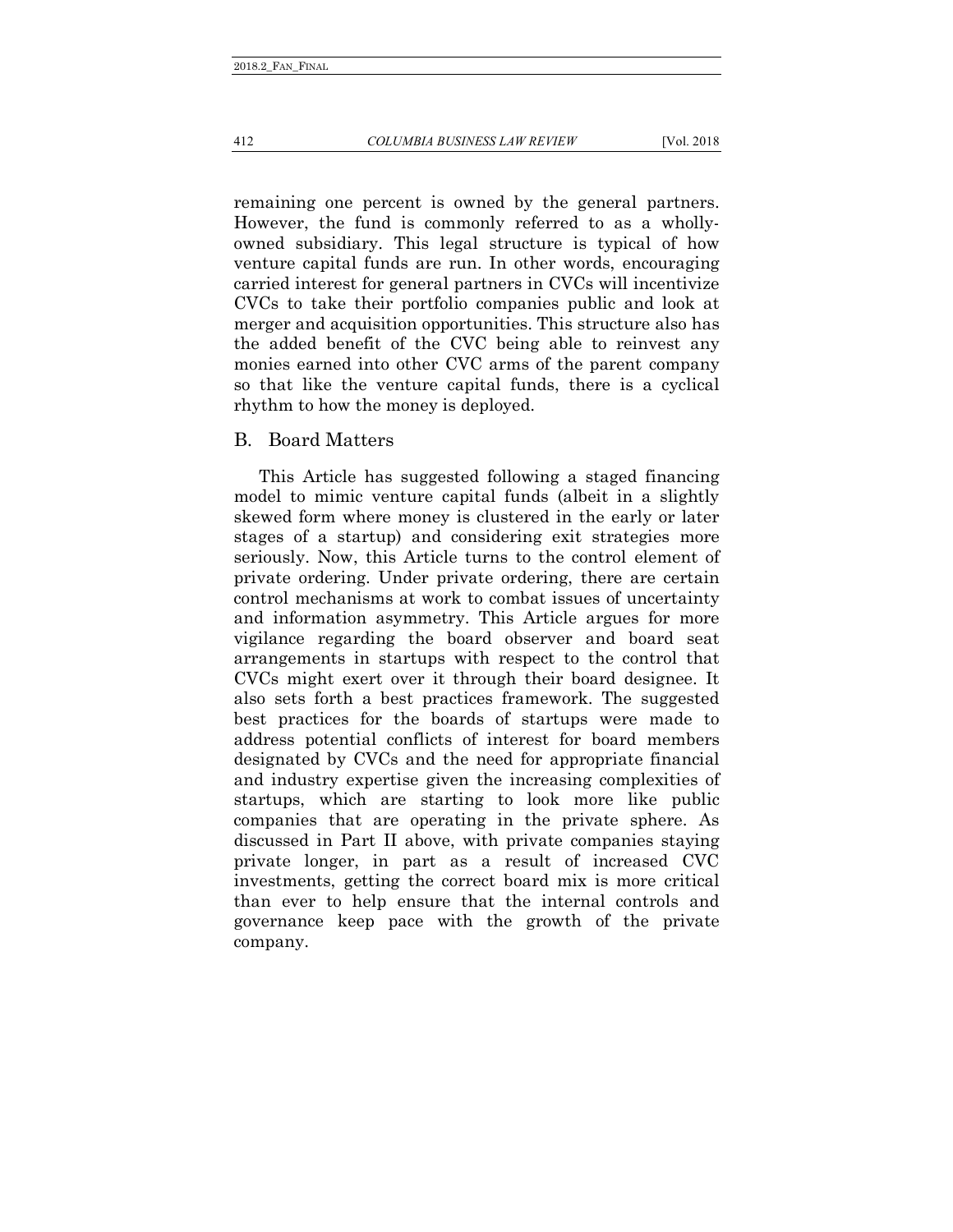# 1. Board Observer

Board observers differ from board members in three fundamental ways: (1) there are no board voting rights as an observer, (2) observers can be excluded during certain discussions, and (3) information rights are contractual. Put simply, the rights of an observer are limited by the investors' rights agreement329 and observers do not have fiduciary duties like board members do.330 The CVC arm is required to have a certain threshold level of shares for the particular series of stock it invested in to maintain its observer rights.331 An observer designated by the CVC will receive notices, minutes, consents, and other materials that are provided to the portfolio company's directors.332 From a contractual standpoint, the board observer designated by the CVC may, but typically does not, agree to act as a board member would (essentially agreeing to be bound to the same fiduciary duties as board members), and the portfolio company maintains the right to decide whether to exclude such board observer from certain meetings for reasons related to attorney-client privilege, disclosure of trade secrets, or conflict of interest.333 Additionally, the portfolio

- 331 *See id.* at 22.
- 332 *See id.*
- 333 The relevant language in the investors' rights agreement states:

[S]uch representative shall agree to hold in confidence and trust and to act in a fiduciary manner with respect to all information so provided; and provided further, that the Company reserves the right to withhold any information and to exclude such representative from any meeting or portion thereof if access to such information or attendance at such meeting could adversely affect the attorney-client

<sup>329</sup> *See* NAT'L VENTURE CAPITAL ASS'N, MODEL LEGAL DOCUMENTS, INVESTOR RIGHTS AGREEMENT 22–23, http://nvca.org/resources/model-legaldocuments/ (last visited Apr. 17, 2018).

<sup>330</sup> Sometimes companies choose to include such provisions in a management rights letter signed between the company and the particular investor receiving such rights. *See id.* at 23 n.35. A company may also request that board observers execute confidentiality agreements since they are not subject to the same fiduciary duties as directors. *See id.*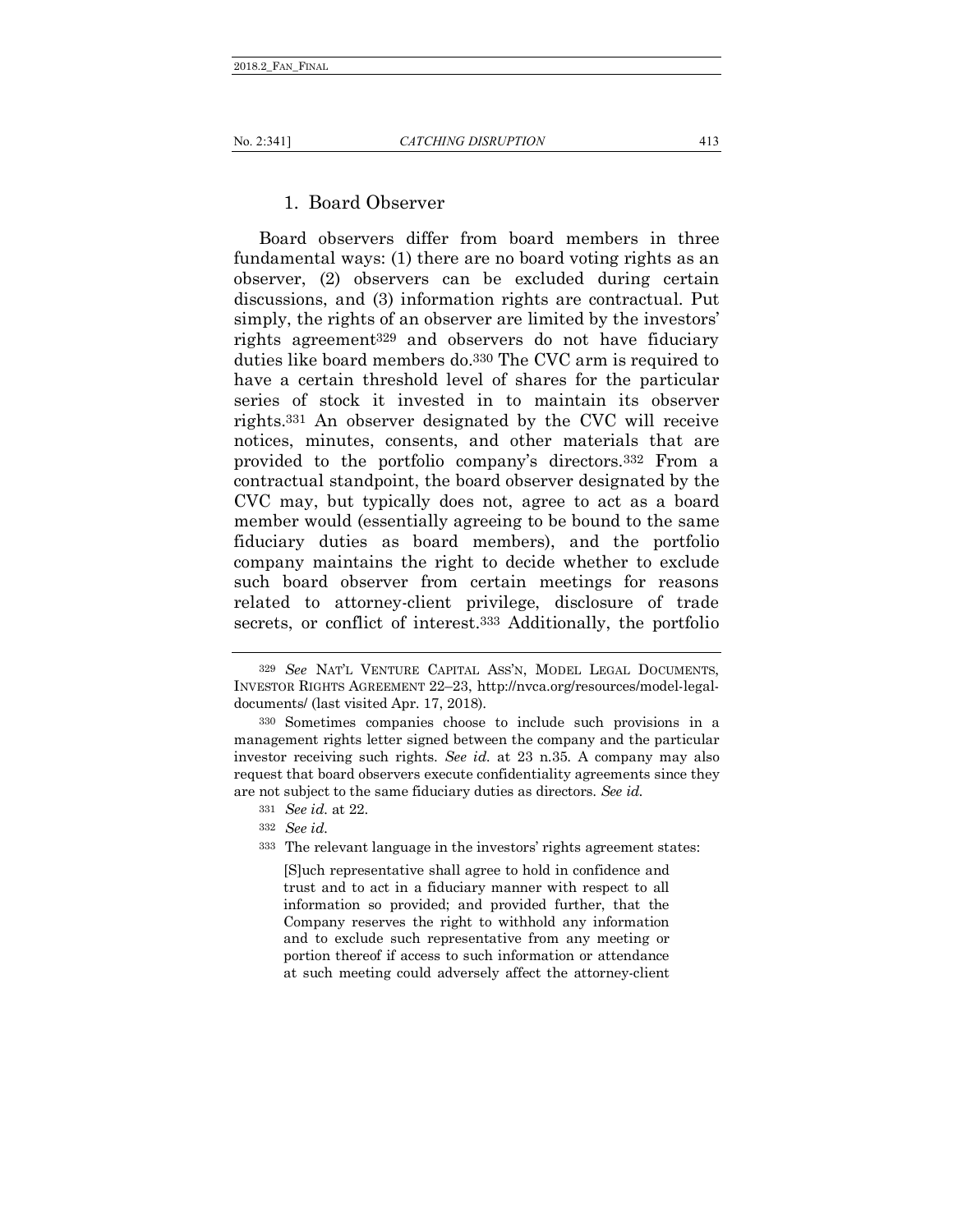company could choose to exclude the board observer designated by the CVC if the CVC's parent is a competitor of the portfolio company.334

From a best practices standpoint, it would behoove the CVC to designate a board observer from a corporate venture capital arm that is a subsidiary instead of a corporate venture unit that is part of the parent company. Regardless of whether a board observer is designated by the CVC that is a subsidiary of the parent company or a corporate unit of the parent company, CVCs should implement appropriate internal confidentiality procedures for such board observers to prevent them from disregarding contractual confidential provisions with portfolio companies and sharing such confidential information broadly within the parent company. CVCs should also disclose any potential conflicts early to ensure that proper board procedure can be followed—i.e., CVC-designated board observers leave the board discussion for a certain portion of the meeting—to prevent any hint of impropriety.

Although CVCs have designated more board observers in the past, the current trend is for many of them to designate board members.335 Ultimately, however, the role such individuals play—whether as a board observer or board member—depends on the philosophy of the CVC arm of the public company and the amount of money it invests in the startup. To cite some examples, when American Express

> privilege between the Company and its counsel or result in disclosure of trade secrets or a conflict of interest, or if such Investor or its representative is a competitor of the Company.

*Id.* at 22–23.

334 *See id.*

335 The top ten CVCs—the top ten being denoted by a CB Insights article—often take an active board position in the private companies they invest in (versus a more passive board position, such as "board observer"). For example, Intel Capital has sixty-four board member seats out of 154 total current board positions. *Intel Capital PitchBook Report*, *supra* note 258. GV has seventy-five board member seats out of eighty-two current board positions. *GV PitchBook Report*, *supra* note 222.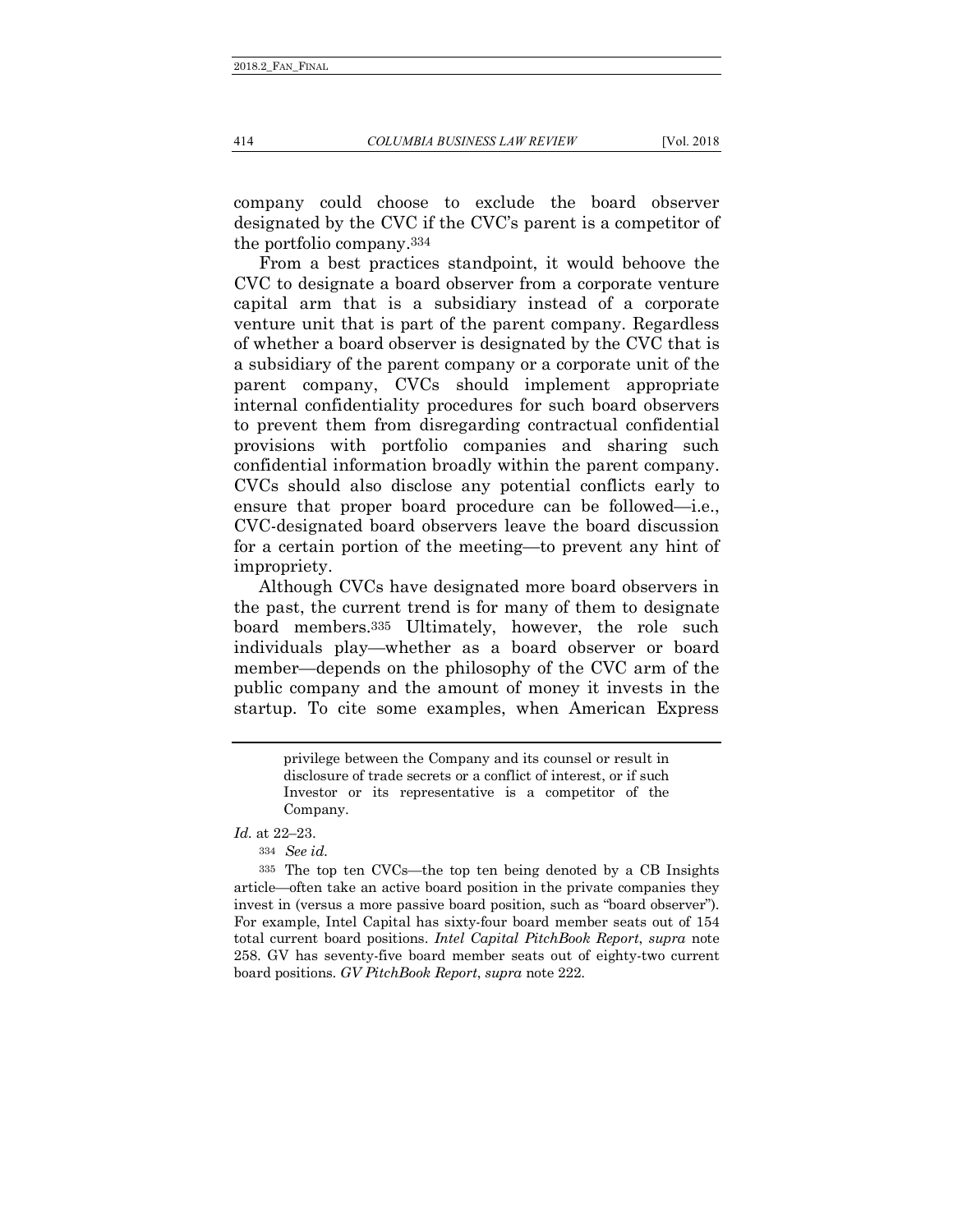Ventures participates on a board, it typically designates a board observer.336 Intel Capital, in contrast, is much more likely to designate a board member.337

2. Board Member

Board members designated by CVCs are bound to certain fiduciary duties by statute.338 These include the duty of loyalty339 and the duty of care.340 There are also other

<sup>336</sup> *See American Express Ventures*, PITCHBOOK, https://my-pitchbookcom/#page/profile\_567803052.

<sup>337</sup> Under the section titled "Top 25 Board Seats" in the PitchBook report, Intel Capital had board observer status in only seven of the twenty-five seats; the other eighteen were all board memberships. *See Intel Capital PitchBook Report*, *supra* note 258.

<sup>338</sup> Specifically, this refers to the statutory law of the state of incorporation of the company that the CVCs are investing in. For example, if the company is incorporated in Delaware, board powers are codified in section 141 of the Delaware General Corporation Law. *See* DEL. CODE tit. 8, § 141 (2016).

<sup>339</sup> *See* Cede & Co. v. Technicolor, Inc., 634 A.2d 345, 361 (Del. 1993) ("Essentially, the duty of loyalty mandates that the best interest of the corporation and its shareholders takes precedence over any interest possessed by a director, officer or controlling shareholder and not shared by the stockholders generally."); Guth v. Loft, 5 A.2d 503, 510 (Del. 1939) ("Corporate officers and directors are not permitted to use their position of trust and confidence to further their private interests . . . . The rule that requires an undivided and unselfish loyalty to the corporation demands that there shall be no conflict between duty and self-interest.").

<sup>340</sup> In Delaware, the duty of care is not codified, but has been developed in case law, and is separate from the duty of loyalty. *See* Smith v. Van Gorkom, 488 A.2d 858, 872–73 (Del. 1985) ("[A] director's duty to exercise an informed business judgment is in the nature of a duty of care, as distinguished from a duty of loyalty."). Under the duty of care, directors have a responsibility to "inform themselves, prior to making a business decision, of all material information reasonably available to them. Having become so informed, they must then act with requisite care in the discharge of their duties." Aronson v. Lewis, 473 A.2d 805, 812 (Del. 1984) (holding that the duty of care is integral to application of the business judgment rule), *overruled on other grounds by* Brehm v. Eisner, 746 A.2d 244 (Del. 2000).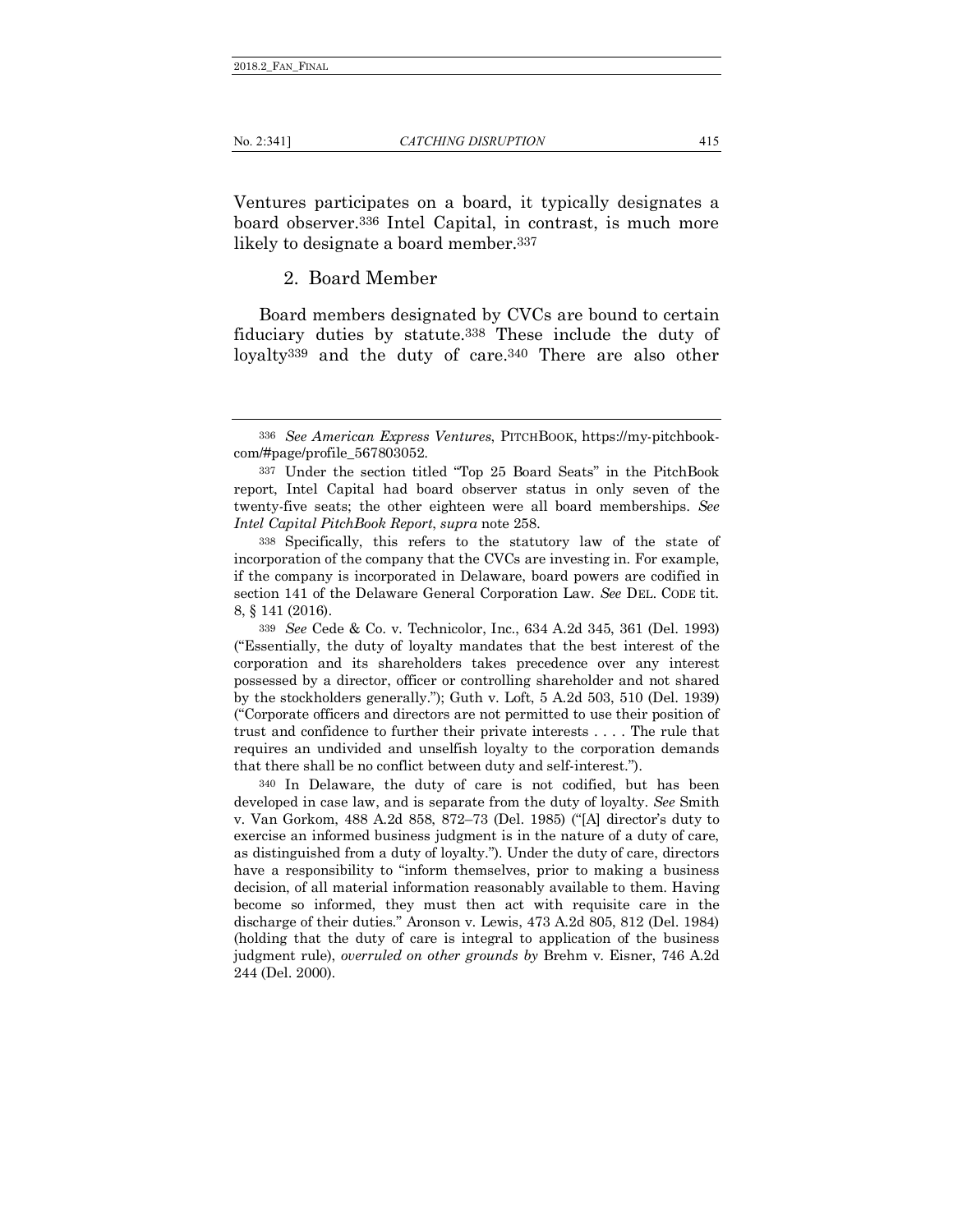duties, such as good faith,341 disclosure,342 and confidentiality,343 which CVCs should also bear in mind.344

Another way to address potential conflicts of interest that may arise in the board context in the event that a CVC has the right to designate a board member is for the CVC to designate an individual *not* affiliated with the CVC arm in any way. Instead, the CVC may designate one of its coinvestors in the syndicate to serve as a board member. Using this tactic would serve two purposes: (1) it would ease any concerns by entrepreneurs about potential competition from the CVC, and (2) the CVC still maintains its right to designate a board member. In order for this to work, however, it would take a high degree of trust between the CVC investor and traditional VC firm investor.

<sup>341</sup> The key difference between good faith in the fiduciary duty context and the implied covenant of good faith and fair dealing in the Uniform Commercial Code context is temporal—the courts analyze the parties' actions at the time of the alleged wrongdoing and review what happened in the past to determine the parties' relationship when the breach occurred in the case of the former. With respect to an implied covenant claim, the courts examine the time the contract was made and whether the parties would have made the decisions they did if the issue discussed arose at that time. Gerber v. Enter. Prods. Holdings, LLC, 57 A.3d 400, 418 (Del. 2013); *see also In re* Walt Disney Co. Derivative Litig., 906 A.2d 27, 67 (Del. 2006).

<sup>342</sup> *See* Rosenblatt v. Getty Oil Co., 493 A.2d 929, 944 (Del. 1985).

<sup>343</sup> *See generally* United States v. O'Hagan, 521 U.S. 642, 652 (1997) (holding that under the misappropriation theory of insider trading, "a fiduciary's undisclosed, self-serving use of a principal's information to purchase or sell securities, in breach of a duty of loyalty and confidentiality, defrauds the principal of the exclusive use of that information"); S.E.C. v. Lyon, 605 F. Supp. 2d 531, 542 (S.D.N.Y. 2009) (citing United States v. Falcone, 257 F.3d 226, 234 (2d Cir. 2001) (reaffirming that the duty of confidentiality, in the context of securities laws, exists "where there is explicit acceptance of a duty of confidentiality or where such acceptance may be implied from a similar relationship of trust and confidence between the parties")).

<sup>344</sup> Under Delaware law, board members may choose to be a nonvoting member. *See* DEL. CODE tit. 8, § 141(d) (2016) ("If the certificate of incorporation provides that 1 or more directors shall have more or less than 1 vote per director on any matter  $\dots$ .").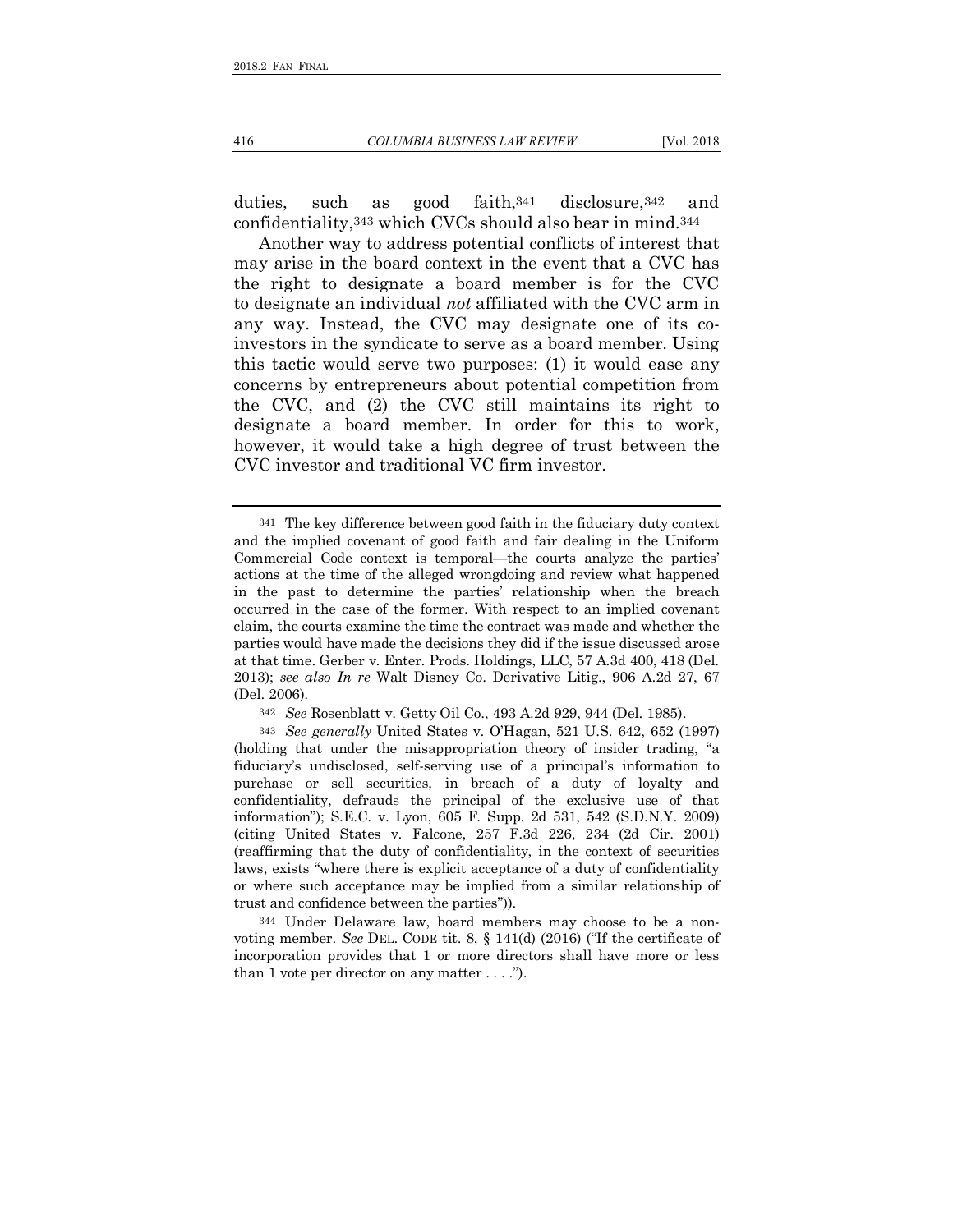Board members designated by CVCs are *not* there to represent the interest of the parent company. Instead, they have legal fiduciary duties to *all* of the portfolio company's stockholders, and *not* to the parent company. While this is certainly a conflict for board members appointed by traditional VC firms, it is a much bigger issue for CVCs where the parent's corporate interests may be misaligned.

### i. Duty of Care

By reviewing board materials carefully, advocating for deliberate review of board actions, voicing support for ongoing review of financial controls, seeking the advice and counsel of other experts as needed,345 and ensuring the accuracy of board minutes and written board actions, a CVC board designee can discharge his or her duty of care.346

<sup>345</sup> *Id.* § 141(e). Note that the standard of gross negligence is applied if a board is alleged to breach this particular duty. *In re* Citigroup Inc. S'holder Derivative Litig., 964, A.2d 106, 124 (Del. Ch. 2009). In order to succeed on a claim of breach of duty of care against an individual, the plaintiff must rebut the presumption of the business judgment rule as to the majority of the directors. Hamilton Partners, L.P. v. Highland Capital Mgmt., L.P., C.A. No. 6547-VCN, 2014 WL 1813340 (Del. Ch. May 7, 2014). The court will apply the more stringent standard of entire fairness (where the burden shifts to the board of directors to prove the principles of fair dealing and fair price) in certain circumstances. *See* Weinberger v. UOP, Inc., 457 A.3d 701, 710 (Del. 1983).

<sup>346</sup> If there is a good faith effort to discharge the duty of care, then the business judgment rule applies. Aronson v. Lewis, 473 A.2d 805, 812 (Del. 1984). If there is not a good faith effort then a more stringent standard applies, such as the entire fairness standard. Cede & Co. v. Technicolor, Inc., 634 A.2d 345, 371 (Del. 1993). The duty of care focuses more on process than substance. *See, e.g.*, *In re* Trados, 73 A.3d 17 (Del. Ch. 2013) (in which the court scrutinized the actions of the board of directors in a merger action). Note that even if directors breach the duty of care, there is a statutory limitation of liability for directors under section 102(b)(7) of the Delaware General Corporation Law (which only exculpates directors not anyone else). DEL. CODE tit. 8, § 102(b)(7) (2016). Furthermore, there are indemnification statutes, such as the one codified in Delaware's General Corporation Law section 145, which allows corporations to indemnify any person who was or is a party or is threatened to be made a party to any threatened, pending or completed action, suit or proceeding,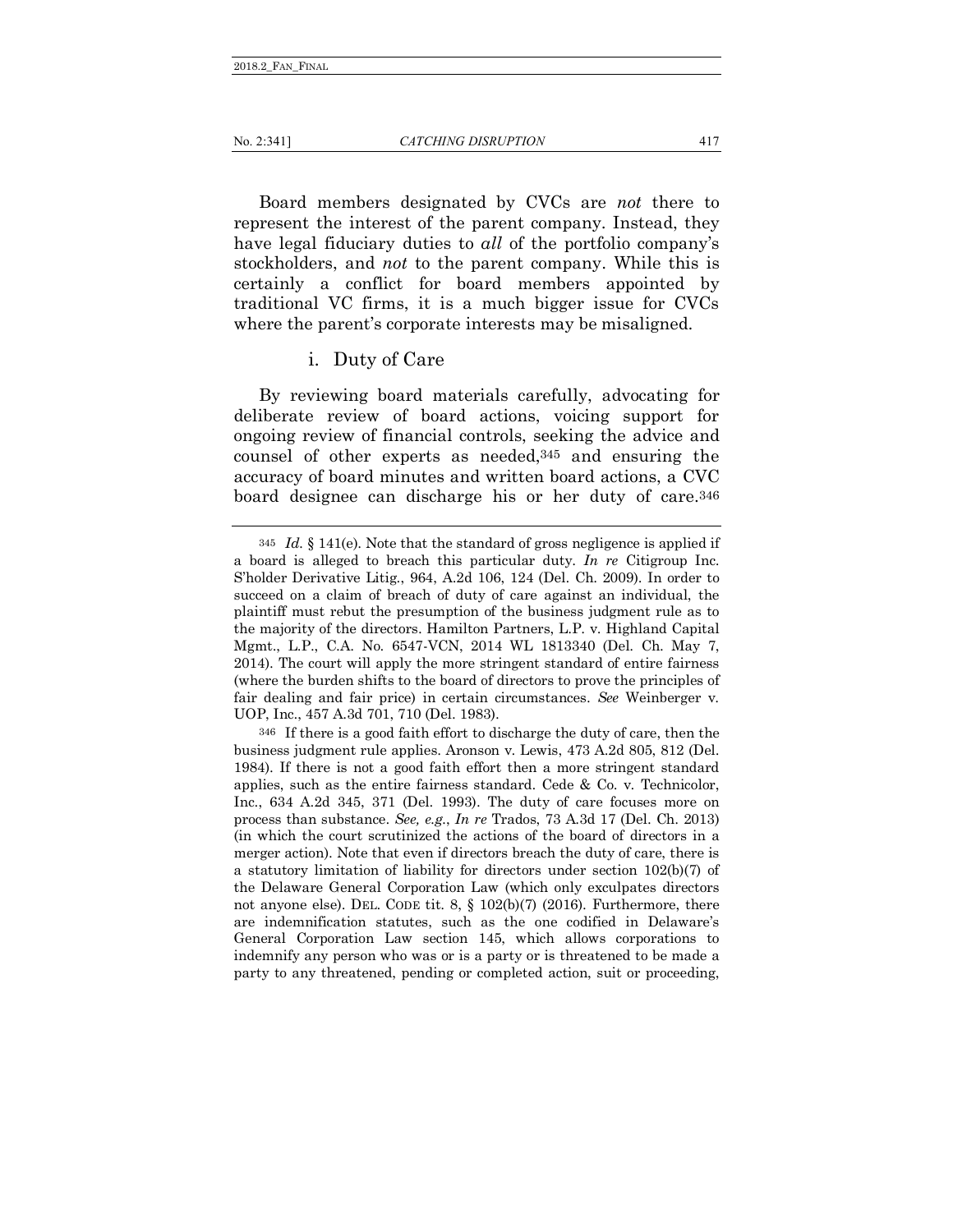Recent court cases out of the Delaware Court of Chancery highlight the need to abide by the duty of care.347 For example, in *In re Rural Metro Corp.*,348 the opinion illustrates the need for active and engaged directors in any sale process, which includes taking steps to ensure that all conflicts are identified, disclosed, and discussed.349 Directors must be proactive in asking questions about any existing potential conflicts, the implications of such conflicts, and how they will be addressed.350 Put simply, directors must focus on the process of making a decision.351

350 *See id.*

351 By focusing on the process of making decisions, directors exercise their fiduciary duty of care. "Directors should:

- be active and engaged;
- obtain access to relevant information;
- obtain input from relevant board committees and board advisors;
- actively deliberate decisions, asking relevant questions and discussing the information provided;
- examine available alternatives; and
- resist the pressure for a quick decision."

WILSON SONSINI GOODRICH & ROSATI, WSGR ALERT: CRITICAL ISSUES FOR BOARDS OF DIRECTORS 1 (2011), https://www.wsgr.com/publications/ PDFSearch/wsgralert-board-of-directors-critical-issues.pdf [perma.cc/ BK4Z-RDNL].

whether civil, criminal, administrative or investigative (other than an action by or in the right of the corporation) by reason of the fact that the person is or was a director, officer, employee or agent of the corporation and permits corporations to insure their directors in the event of a breach of duty of care. *Id.* § 145(a).

<sup>347</sup> As alluded to in the discussion in *supra* note 346, even though directors are exculpated pursuant to the section  $102(b)(7)$  of the Delaware General Corporation Law, financial advisors can still be liable for aiding and abetting a breach of the duty of care by the directors. *See In re* Rural Metro Corp. (Rural Metro), 88 A.3d 54, 85–86 (Del. Ch. 2014).

<sup>348</sup> In *Rural Metro*, the court found that if a "third party knows that the board is breaching its duty of care and participates in the breach by misleading the board or creating the informational vacuum, then the third party can be liable for aiding and abetting." *Rural Metro*, 88 A.3d at 97.

<sup>349</sup> *Id.* at 105–06.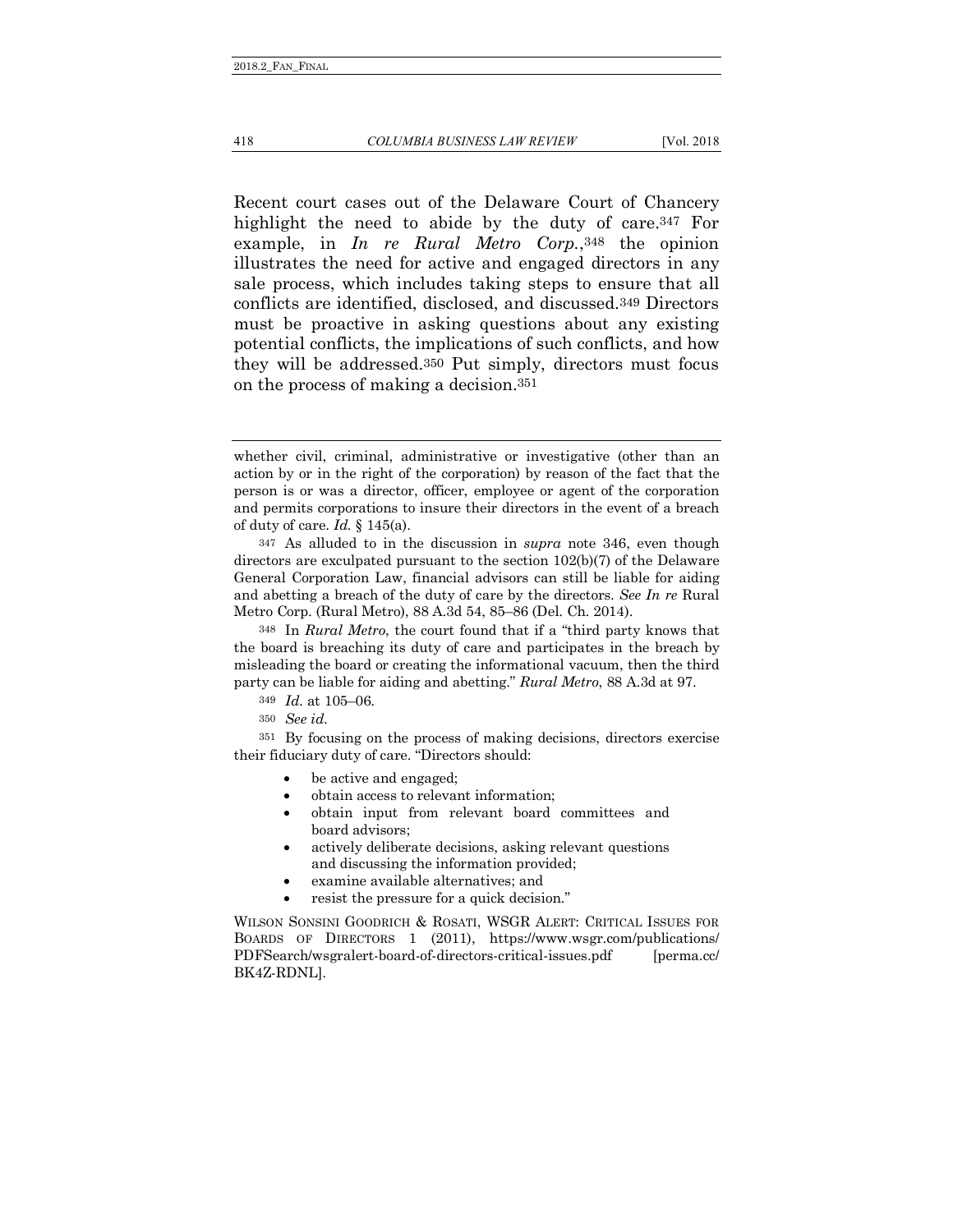In the case of CVCs, one example of a potential conflict of interest occurs when the startup directly competes with the parent company of the CVC. If that is the case, then the CVC board designee needs to identify the conflict, disclose the nature of the conflict, and discuss appropriate next steps. If the startup is contemplating the parent company as a potential acquirer, the CVC board designee must recuse herself from the decision-making process. Even if the parent company is not a possible buyer, the CVC-designated board member has a conflict if potential buyers are competitors of the parent company. The board minutes of the startup should reflect a clear record of the discussions that transpired, including a careful review of the facts, steps it took to make the decision, and the decision that the board made as a result of that deliberation. By taking these steps, the board demonstrates a good faith effort to discharge its duty of care, as defined above. As a result, should stockholders decide to sue the company, the company will be subject to the standard of the business judgment rule (where the onus is on the stockholder to prove wrongdoing) instead of the more stringent standard of entire fairness.352

A director may be unable to fulfill his or her duty of care in any meaningful way depending on the number of boards on which he or she serves, since serving on a board of a private company typically means that board members meet at least once a quarter if not monthly. Therefore, setting a limit on the number of boards on which a person can serve would be prudent, especially if a CVC arm of a public company is big and active like GV is. As the corporate venture capital arm of a public company continues to grow, it may entail hiring more investment professionals.

ii. Duty of Loyalty

The duty of loyalty involves protecting confidential information and communications by establishing clear

<sup>352</sup> *See* discussion *supra* note 346.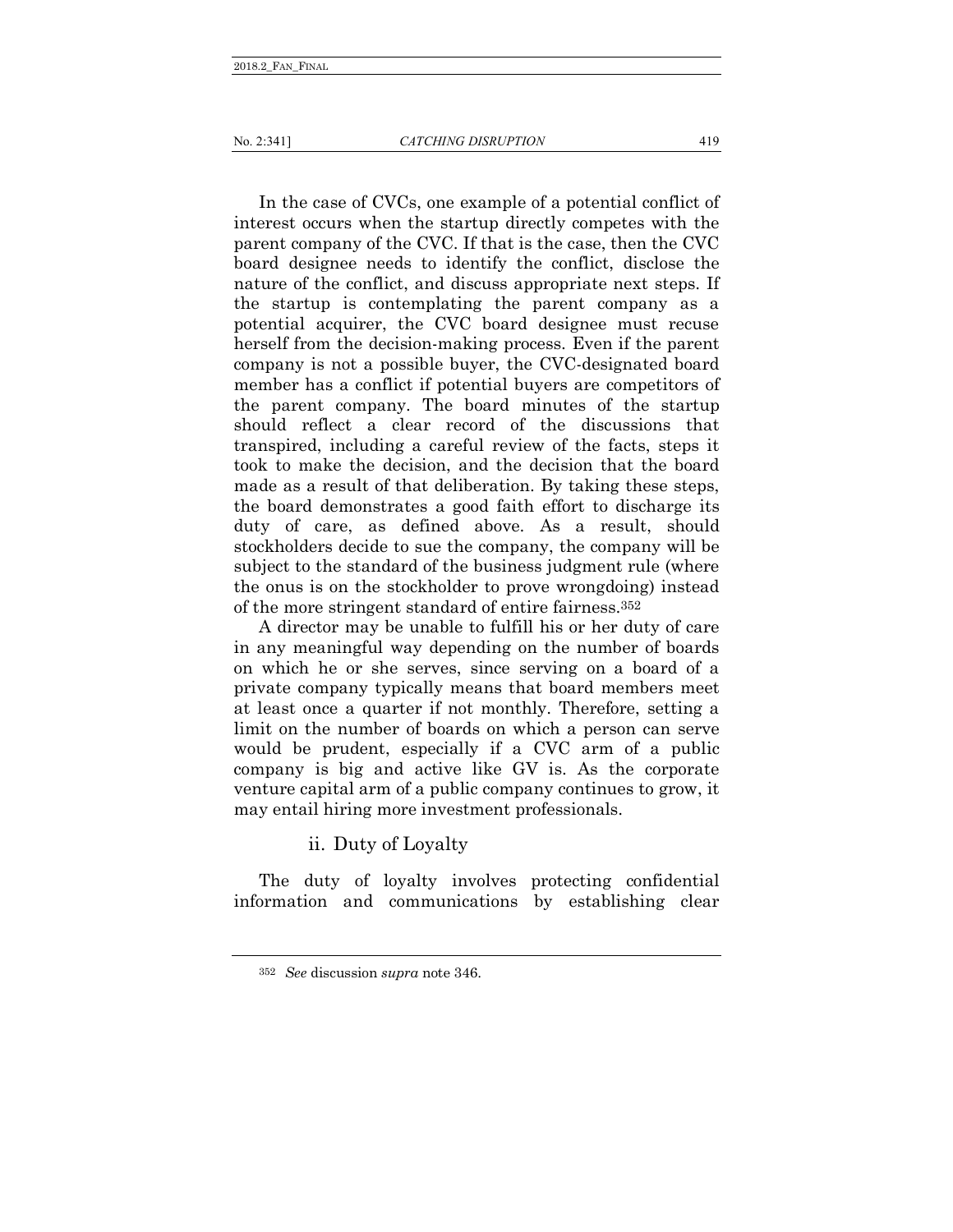420 *COLUMBIA BUSINESS LAW REVIEW* [Vol. 2018

procedures, being aware of potential conflicts of interests353 for the CVC designee or other directors or their affiliates, and ensuring the disclosure of all material facts regarding a particular transaction. Furthermore, interested directors (whether the CVC designees or others) should limit their participation in deliberations or voting regarding a transaction. The applicable Delaware statute354 does not necessitate the recusal of an interested director provided that certain conditions are met, including disclosure of the material facts by the director regarding his or her relationship or interest to the board of directors or committee and the stockholders entitled to vote on the matter.355 In addition, the contract must be fair to the corporation at the time it is approved by the board, committee, or stockholders.356

The CVC world is especially rife with conflict because, in many cases, the parent companies of the CVCs are very involved in their management. The board designees from CVCs must make decisions in the best interest of all stockholders in the company and not solely in the interests of the parent companies of the CVCs. This can be a difficult line to toe, especially given the various legal ways in which CVCs are structured. For example, if CVCs are part of a

<sup>353</sup> If there is a conflict of interest in the context of a board decision or transaction, directors are not protected by the business judgment rule and liability would not be limited by statute. *See* DEL. CODE tit. 8, § 102(b)(7) (2016). Note that conflicts of interest can arise whether the individual director has a personal interest or not, such as in the case of a CVC board designee who is not serving the interest of the parent company on the board but rather owes a duty to all stockholders of the company.

<sup>354</sup> *See id.* § 144.

<sup>355</sup> *See id.* § 144(a)(1), (2). Historically, many firms have advised that a conflicted board member should be recused from voting, but the author has had conversations with attorneys practicing in this area that they have increasingly seen Delaware lawyers advising that even conflicted board members should vote so long as there is full disclosure.

<sup>356</sup> *See id.* § 144(a)(3).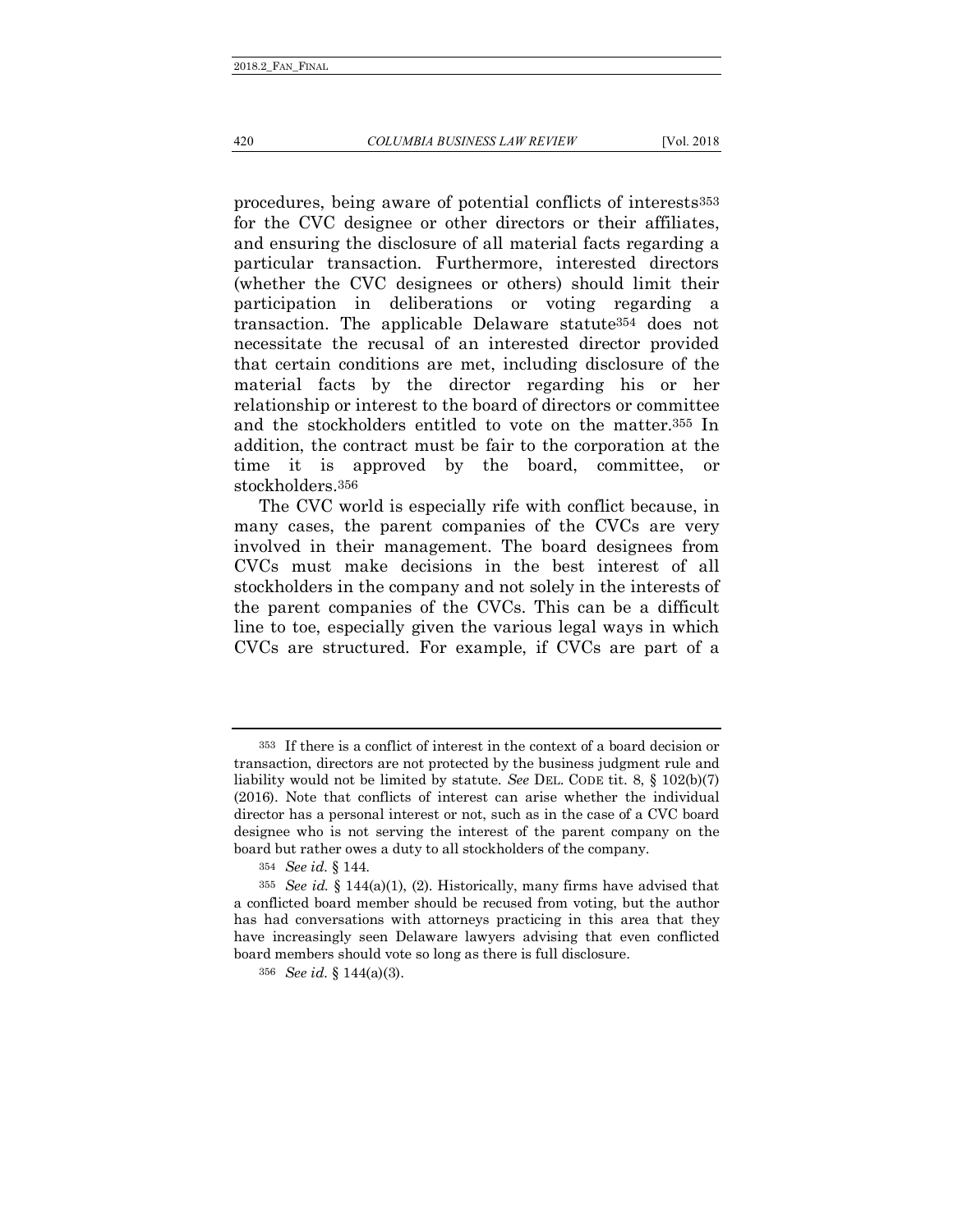business unit, as is the case with General Mills,357 the board designees of such CVCs are employed by the parent companies. In contrast, in the case of CVCs which are wholly-owned subsidiaries of parent companies but with some level of independent decision-making, there may be a layer of autonomy that does not exist when a CVC directly reports to the parent company in some way. Therefore, although in theory board designees of CVCs should represent the interests of all stockholders of the private companies in which they invest, CVC board designees may only be considering the one that pays the bills—the parent companies of the CVCs.

Despite the potential for conflicts of interest, however, there are still good reasons for the entrepreneurs who are receiving investments from CVCs to have CVC-designated board members. Because board members have fiduciary duties, the entrepreneurs can use those duties as a tool if CVCs behave badly. For example, if a CVC realizes that its portfolio company poses a fundamental business threat to its parent company, the CVC board designee could hypothetically vote to shutter the company thereby potentially acting against the interest of the stockholders of the company. At that point, the entrepreneurs and the company's legal counsel could remind the CVC that they have fiduciary duties that require them to act in the interest of all stockholders. If they fail to adhere to such duties, they will increase their chances of being subject to lawsuits in the future.

# C. The Reputation Market

A third challenge with CVCs is that throughout their history they have generally been looked upon with disdain and suspicion by venture capital funds and, to a lesser extent, entrepreneurs as well. This makes it difficult for CVCs to meet the reputational aspects of private ordering.

<sup>357</sup> *See* discussion *supra* Section III.C and accompanying notes (briefly describing the structure of General Mills' corporate venture capital arm).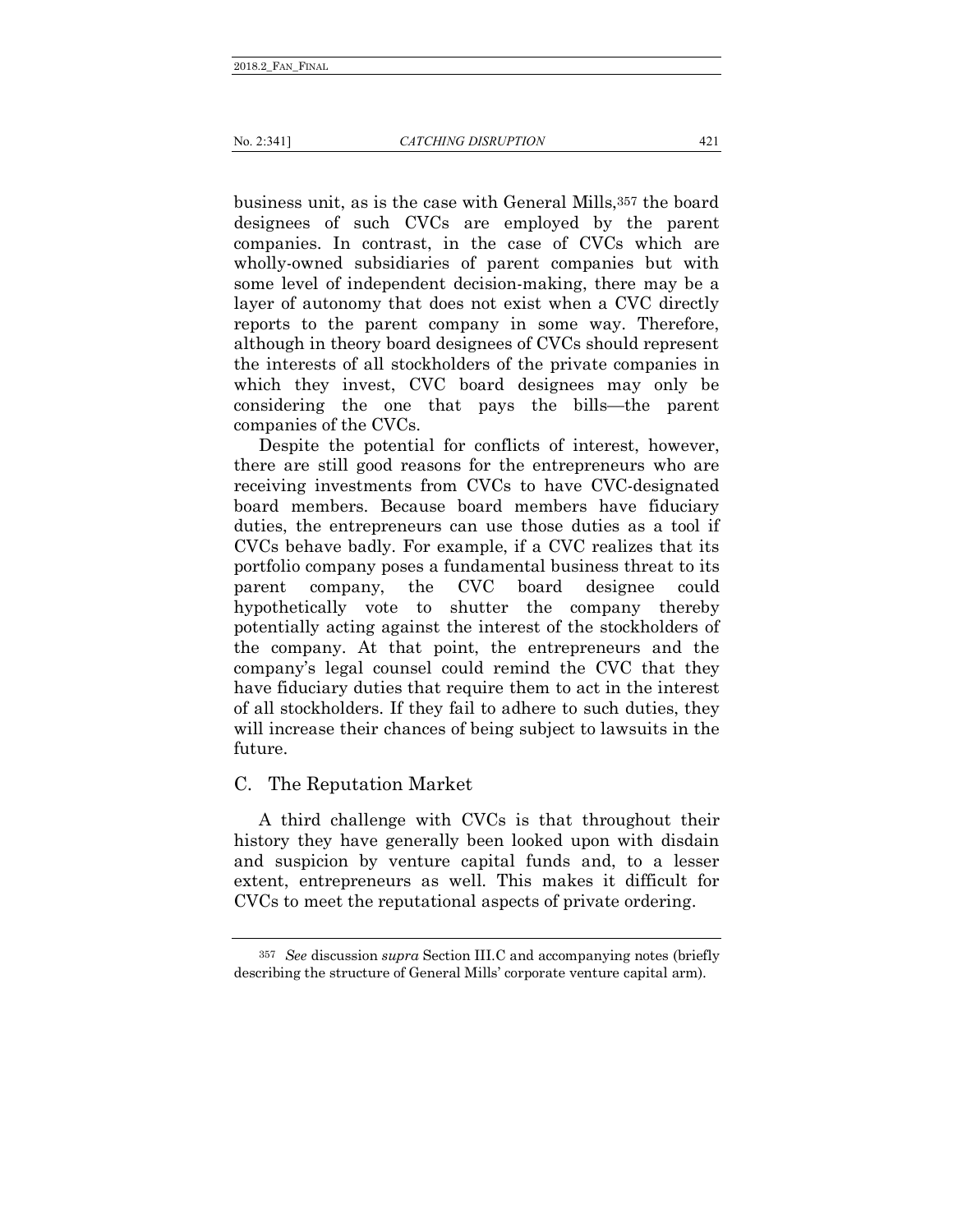#### 422 *COLUMBIA BUSINESS LAW REVIEW* [Vol. 2018

Although the life spans of CVCs have lengthened over time, historically they have had shorter life spans than their venture capital fund counterparts. Accordingly, CVCs may not have a track record of VC deals from which either entrepreneurs or venture capital funds can analyze to determine whether they would be good partners in a financing. Also, unlike successful venture capital funds, where the success of one fund has an iterative effect and makes it easier to fundraise for future funds, CVCs are dependent on their parent companies to continue funding their portfolio companies. Lastly, if a CVC has only recently joined the VC landscape, its reputation may be based on what this Article will characterize as a "reputational halo effect" that originates from the brand of the parent company. This reputational halo effect may be both good and bad. For example, a CVC could cultivate the reputation of being an advocate for entrepreneurs by having it more widely known that it leverages its parent companies' extensive networks and infrastructure to help them. At the same time, however, no matter what the brand of the company, big companies are generally viewed as slow moving and bureaucratic and this perception could then be attributed to CVCs. This, in turn, leads to the notion that CVCs are difficult to work with or do not have a vested interest in seeing the entrepreneur succeed because their performance has an insignificant impact on the parent company's bottom line.

The fact that there is very little to no available information about CVCs available also compounds the challenges with the reputation market. This lack of information makes it extremely difficult to assess what kind of monetary and non-monetary contributions CVCs provide. Under the current requirements of Regulation S-K and Regulation S-X, public companies that make CVC investments disclose the information in ways that are not transparent.358 For example, the information about corporate venture capital is referenced in the notes to

<sup>358</sup> *See* 17 C.F.R. pts. 210, 229 (2017).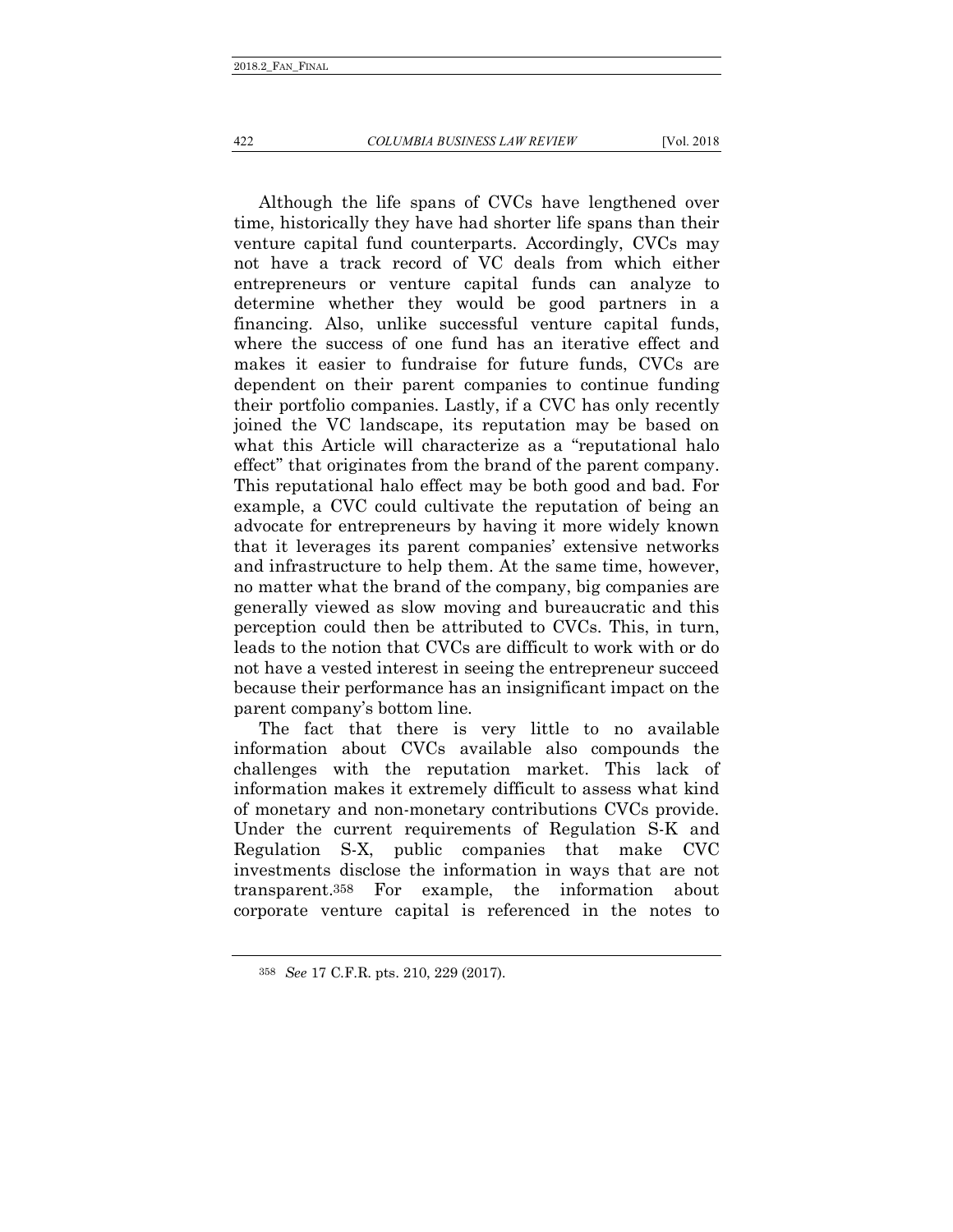consolidated financial statements or obliquely referenced in the management's discussion and analysis or risk factors section. In fact, entrepreneurs may rely on the media's interpretation of the limited information that is available. For example, in the case of Campbell Soup Company, one of the five case studies discussed in Section III.C *supra*, media reports largely disclosed, in the first instance, its CVC activity through Acre Venture Partners.359

There are three possible ways to combat this lack of information about CVCs that is critical to making a reputational assessment. The entrepreneur should ask for (1) the amount of assets under management; (2) the amount of money that the CVCs have left to invest (i.e., dry powder); (3) the total number of investments (while also noting which ones are active); (4) how many board positions (either on the board or as a board observer) the investment professional of the CVC holds; (5) the investment preferences of the CVC fund; and (6) recent investments of the CVC. The information that this Article advocates for is already available—just not to everyone and not in any consistent manner. Resources like PitchBook are available for a fee that startups may not be able to afford. At the very least, however, entrepreneurs should seek this information in making decisions about potential investors when there is not information about them in the marketplace. In this way, the fifth prong of private ordering—implicit contracts regarding the reputation market—can be met.

Second, the parent companies of the CVCs can voluntarily disclose information about their CVC activities. Although this type of disclosure is not required under law, it helps CVCs—particularly those that are not as well-known as Intel Capital or GV—to build a reputation for transparency. This transparency in turn may create a sense of trustworthiness. In their public company filings, the parent companies of CVCs may choose to include information ranging from the amount allocated to the CVC to which companies they are

<sup>359</sup> *See* discussion *supra* Section III.C and accompanying notes.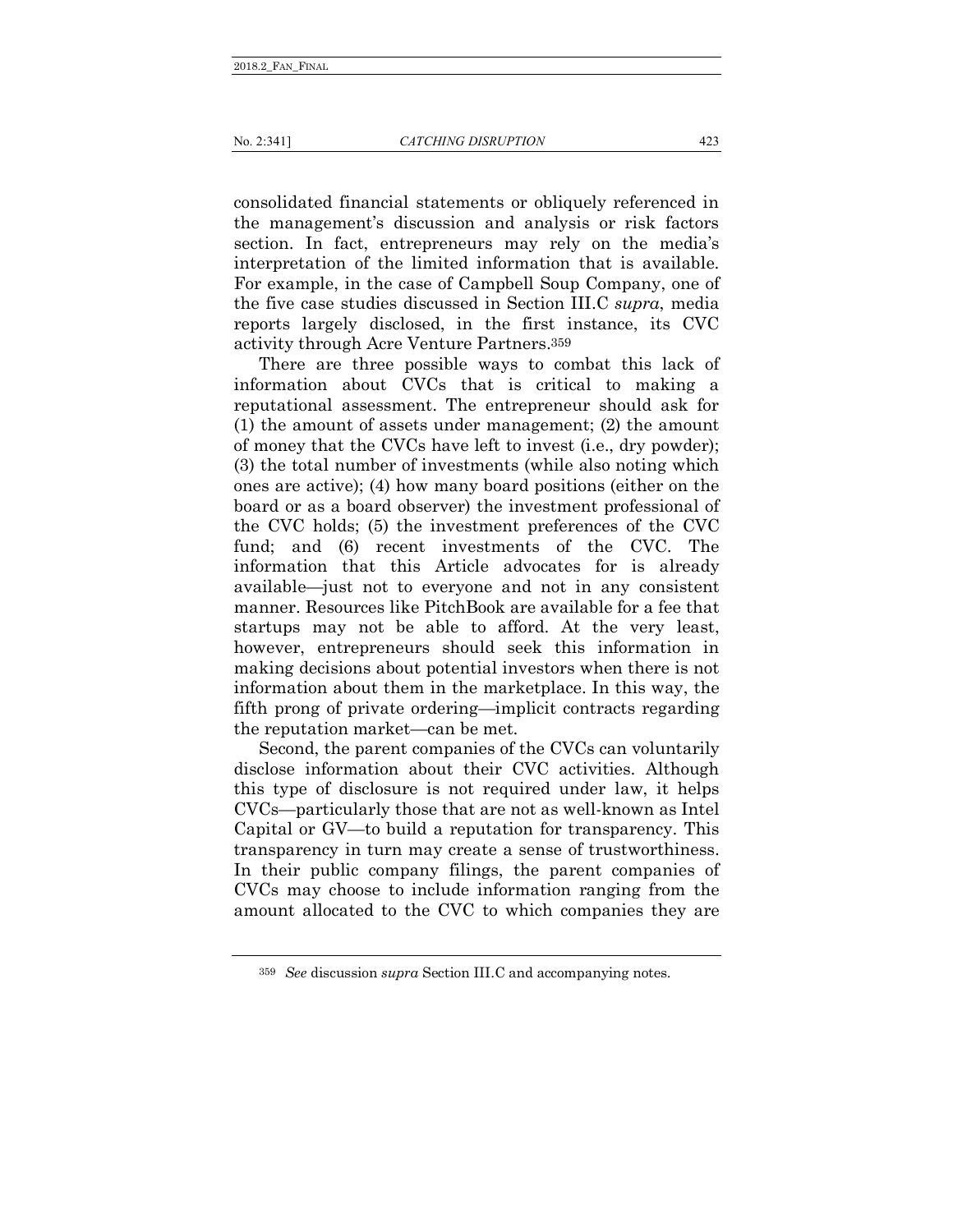investing in to how many board seats or board observer roles each investment professional has. For example, in Forms 10- K360 and 10-Q,361 the information about a public company's CVC activities—whether forming a CVC or investing in private companies or serving on the board of a private company—can be made in Items I. Business and IA. Risk Factors. Under Item 8.01 Other Events of the Form 8-K, the public company may disclose "information…not otherwise called for by this form, that the [public company] deems of importance to security holders."362 In this way, potential and current investors as well as employees can get a better grasp on what CVCs do and how big a role they play in their parent company. This information has the added benefit of being helpful to startups who may be considering investments from the public companies who are making CVC investments.

Although not required under Regulation S-X, in the notes to financial statements, the parent company could break down equity investments in private companies in a way that clear and understandable. For example, if equity investments are grouped under "Other Long-Term Assets," which include both debt and equity investments, then that information needs to be broken out to describe what portion constitutes debt as compared to equity. In part, recently issued accounting pronouncements not yet adopted, such as Accounting Standards Update No. 2016-01 ("ASU 2016- 01"),363 may provide additional information for startups as well.

<sup>360</sup> *See Form 10-K, Annual Report Pursuant to Section 13 or 15(d) of the Securities Exchange Act of 1934*, SEC. & EXCH. COMM'N, http://www.sec.gov/about/forms/form10-k.pdf [perma.cc/W9NL-4SWA].

<sup>361</sup> *See Form 10-Q*, SEC. & EXCH. COMM'N, http://www.sec.gov/about/forms/form10-q.pdf [perma.cc/PX4A-6BH8].

<sup>362</sup> *See Form 8-K, Current Report Pursuant to Section 13 or 15(d) of the Securities Exchange Act of 1934*, SEC. & EXCH. COMM'N, https://www.sec.gov/about/forms/form8-k.pdf [perma.cc/72PX-ZU3Y].

<sup>363</sup> FIN. ACCOUNTING STANDARDS BOARD, ACCOUNTING STANDARDS UPDATE: RECOGNITION AND MEASUREMENT OF FINANCIAL ASSETS AND